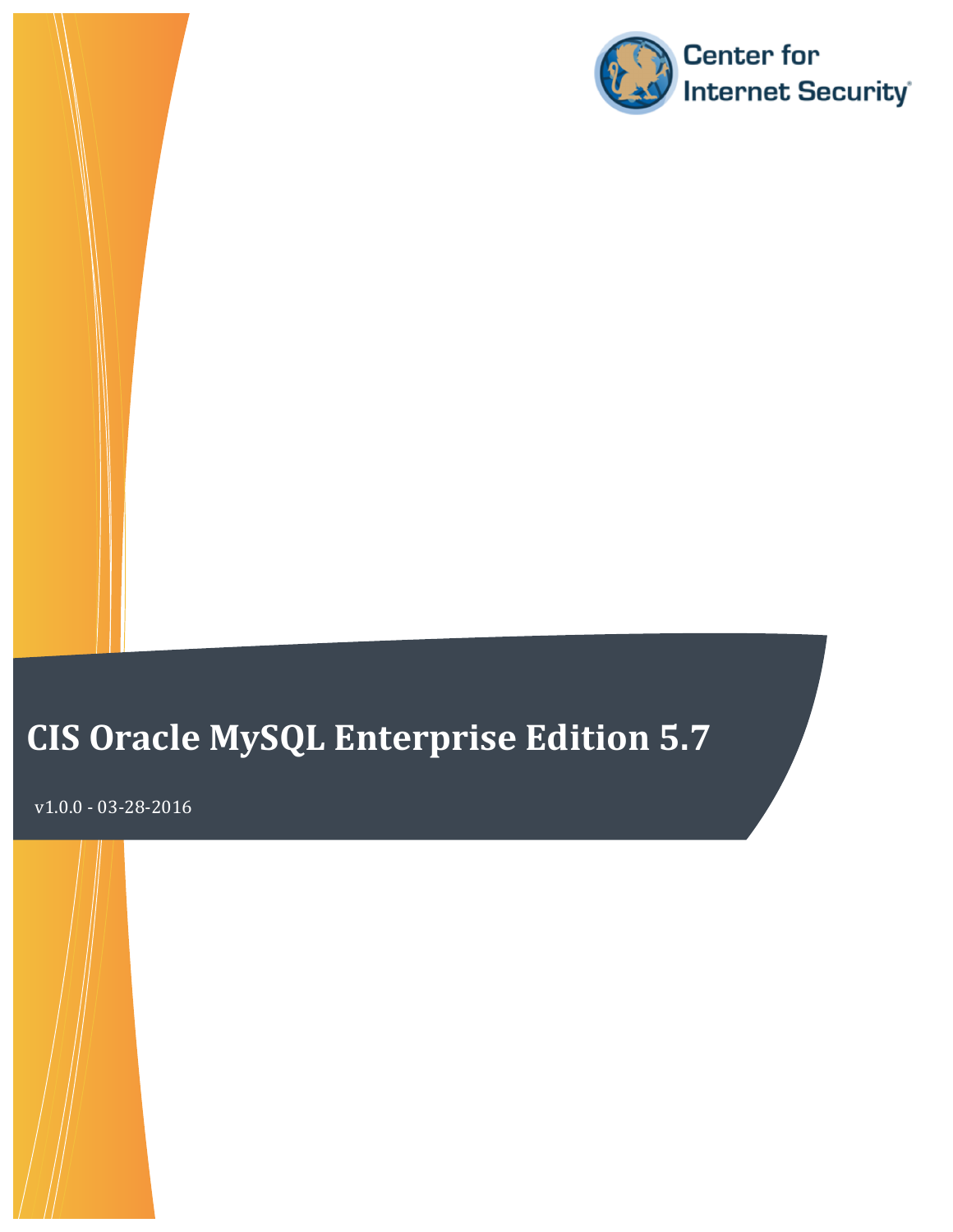This work is licensed under a Creative Commons Attribution-NonCommercial-ShareAlike 4.0 International Public License. The link to the license terms can be found at https://creativecommons.org/licenses/by-nc-sa/4.0/legalcode

To further clarify the Creative Commons license related to CIS Benchmark content, you are authorized to copy and redistribute the content for use by you, within your organization and outside your organization for non-commercial purposes only, provided that (i) appropriate credit is given to CIS, (ii) a link to the license is provided. Additionally, if you remix, transform or build upon the CIS Benchmark(s), you may only distribute the modified materials if they are subject to the same license terms as the original Benchmark license and your derivative will no longer be a CIS Benchmark. Commercial use of CIS Benchmarks is subject to the prior approval of the Center for Internet Security.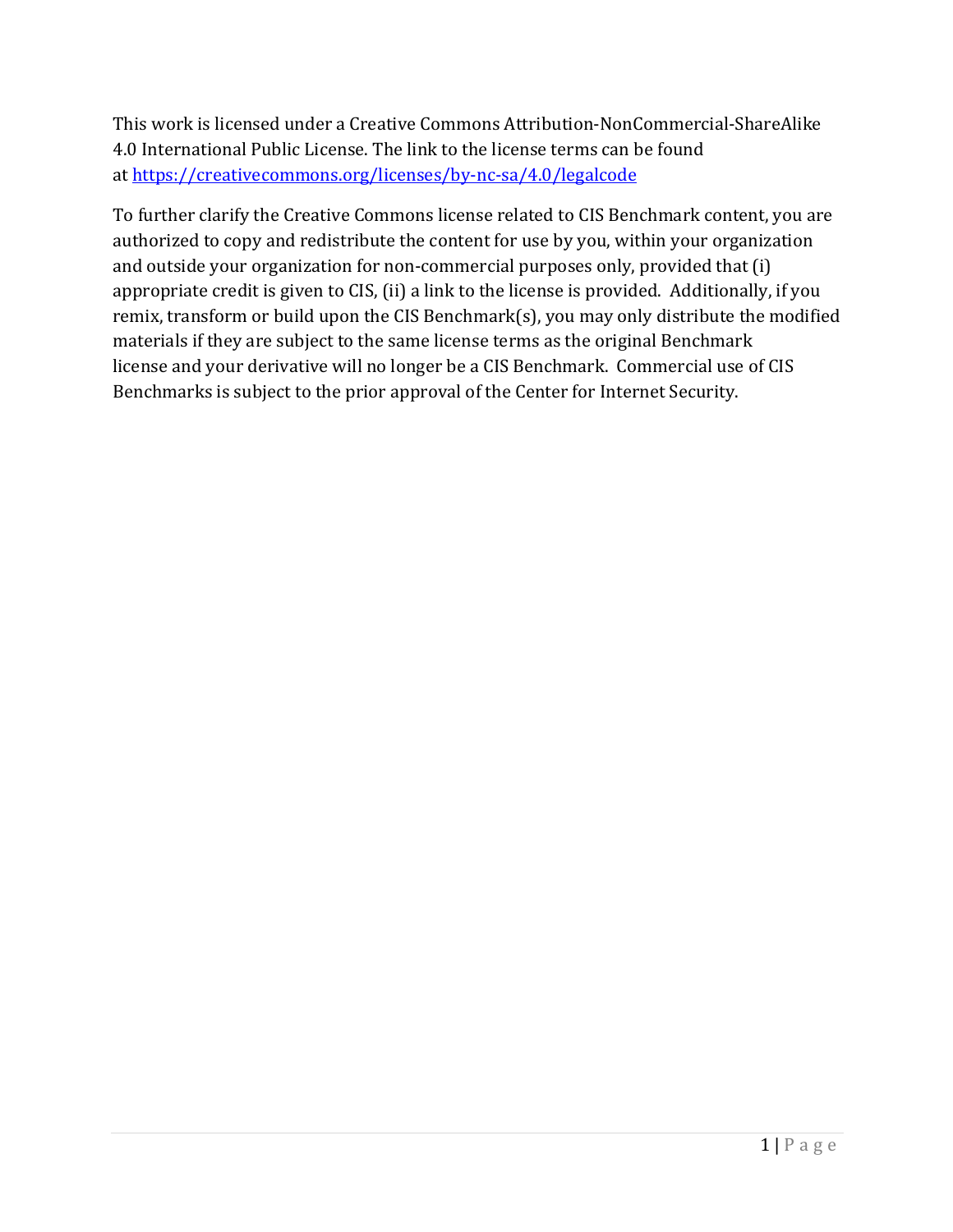#### **Table of Contents**

| 1.2 Use Dedicated Least Privileged Account for MySQL Daemon/Service (Scored). 13 |
|----------------------------------------------------------------------------------|
|                                                                                  |
|                                                                                  |
|                                                                                  |
|                                                                                  |
|                                                                                  |
|                                                                                  |
|                                                                                  |
| 2.4 Do Not Use Default or Shared Cryptographic Material (Not Scored)  22         |
|                                                                                  |
| 3.1 Ensure 'datadir' Has Appropriate Permissions and Ownership (Scored) 23       |
| 3.2 Ensure 'log_bin_basename' Files Have Appropriate Permissions and Ownership   |
| 3.3 Ensure 'log_error' Has Appropriate Permissions and Ownership (Scored)  26    |
| 3.4 Ensure 'slow_query_log' Has Appropriate Permissions and Ownership (Scored)   |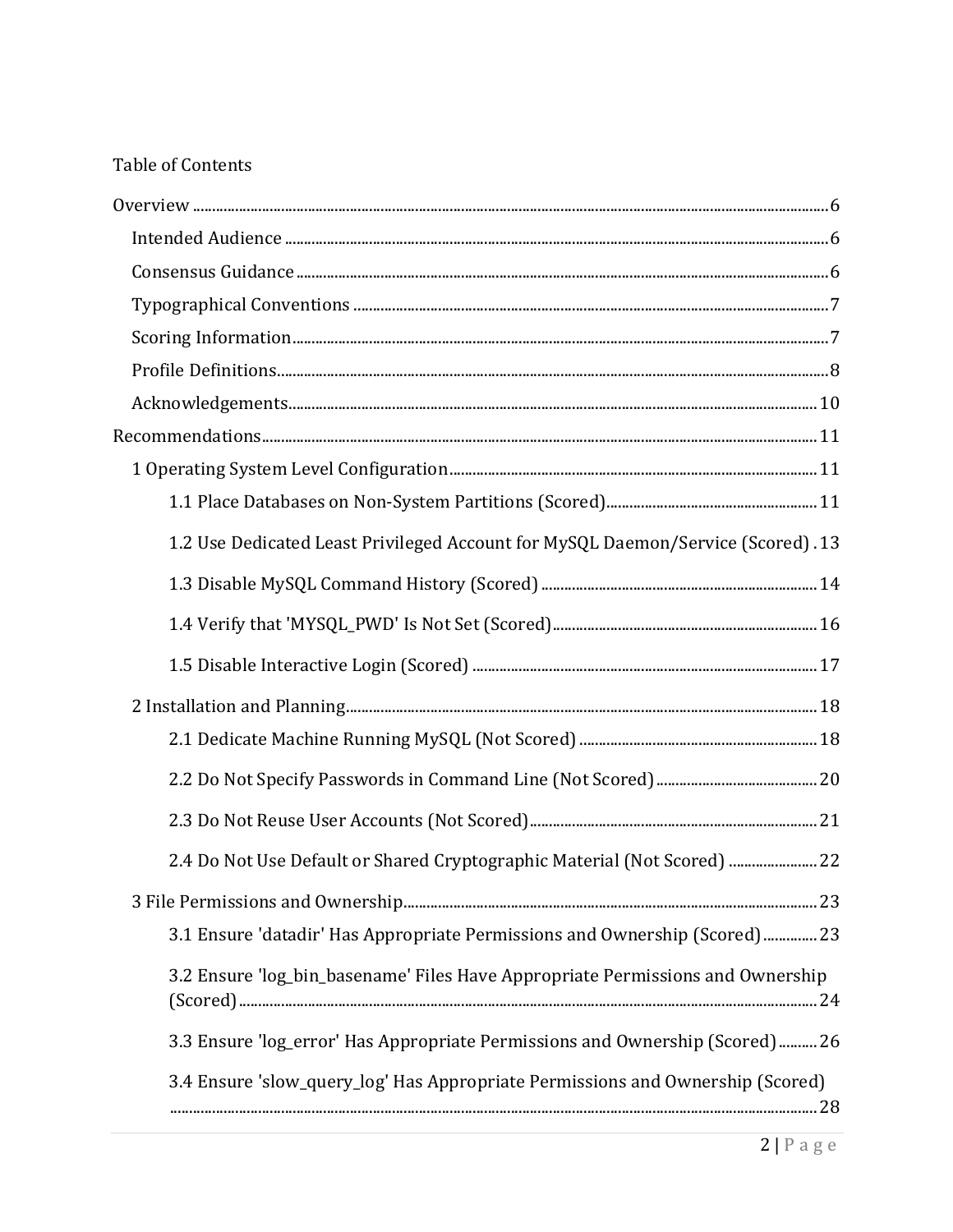| 3.5 Ensure 'relay_log_basename' Files Have Appropriate Permissions and                |
|---------------------------------------------------------------------------------------|
| 3.6 Ensure 'general_log_file' Has Appropriate Permissions and Ownership (Scored)      |
| 3.7 Ensure SSL Key Files Have Appropriate Permissions and Ownership (Scored). 34      |
| 3.8 Ensure Plugin Directory Has Appropriate Permissions and Ownership (Scored)        |
| 3.9 Ensure 'audit_log_file' has Appropriate Permissions and Ownership (Scored)38      |
|                                                                                       |
|                                                                                       |
|                                                                                       |
|                                                                                       |
|                                                                                       |
| 45 Ensure 'mysqld' Is Not Started with '--skip-grant-tables' (Scored)  45             |
|                                                                                       |
|                                                                                       |
|                                                                                       |
|                                                                                       |
|                                                                                       |
| 51 Ensure Only Administrative Users Have Full Database Access (Scored) 51             |
| 53. Ensure 'file_priv' Is Not Set to 'Y' for Non-Administrative Users (Scored)  53    |
| 5.3 Ensure 'process_priv' Is Not Set to 'Y' for Non-Administrative Users (Scored) 54  |
| 5.4 Ensure 'super_priv' Is Not Set to 'Y' for Non-Administrative Users (Scored) 55    |
| 5.5 Ensure 'shutdown_priv' Is Not Set to 'Y' for Non-Administrative Users (Scored)    |
| 5.6 Ensure 'create_user_priv' Is Not Set to 'Y' for Non-Administrative Users (Scored) |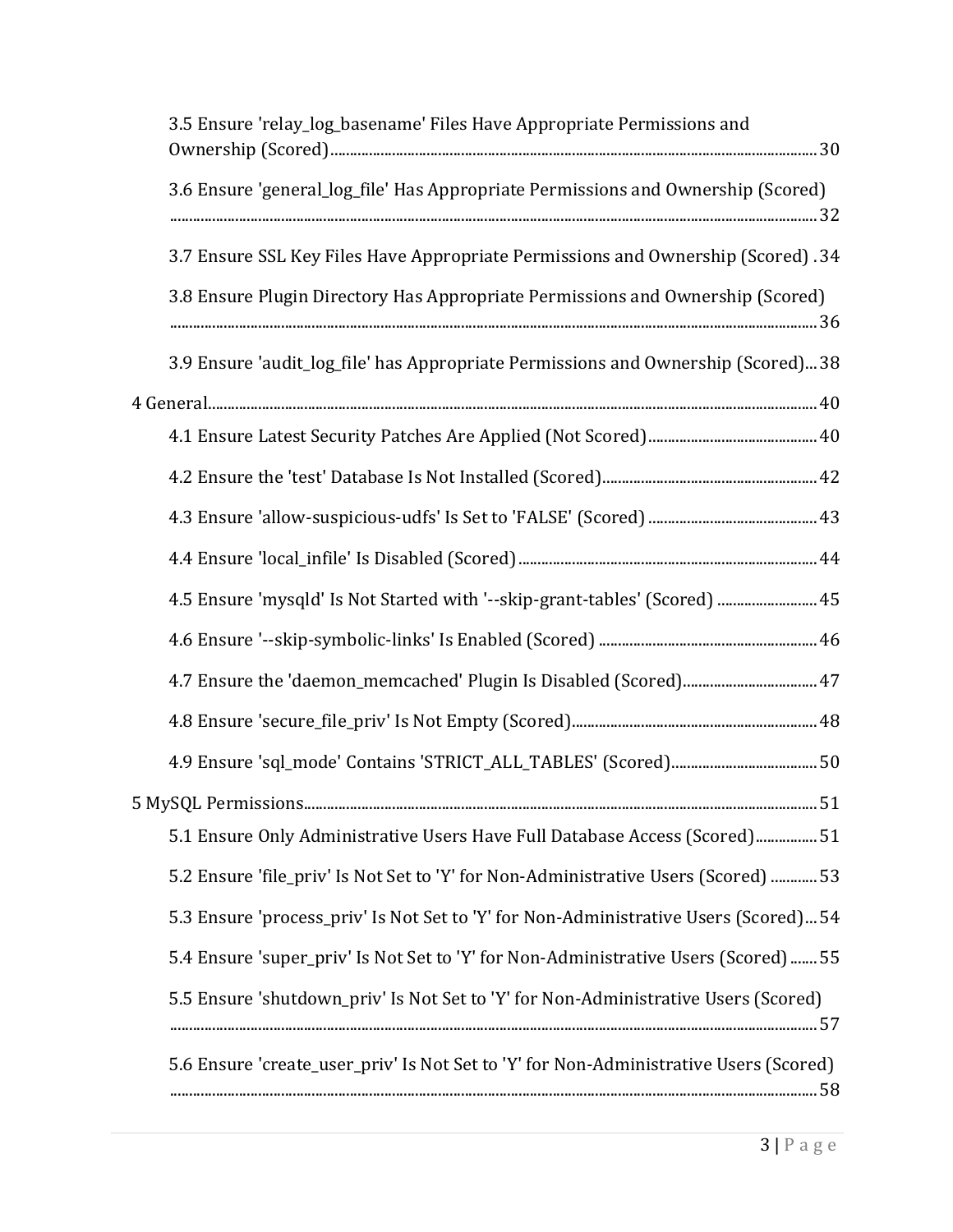| 59. 5.7 Ensure 'grant_priv' Is Not Set to 'Y' for Non-Administrative Users (Scored) 59 |  |
|----------------------------------------------------------------------------------------|--|
| 5.8 Ensure 'repl_slave_priv' Is Not Set to 'Y' for Non-Slave Users (Scored)  60        |  |
| 5.9 Ensure DML/DDL Grants Are Limited to Specific Databases and Users (Scored)         |  |
|                                                                                        |  |
|                                                                                        |  |
| 64 6.2 Ensure Log Files Are Stored on a Non-System Partition (Scored)  64              |  |
|                                                                                        |  |
|                                                                                        |  |
| 67 6.5 Ensure audit_log_connection_policy is not set to 'NONE' (Scored)  67            |  |
|                                                                                        |  |
|                                                                                        |  |
|                                                                                        |  |
| 6.9 Ensure audit_log_policy is set to log logins and connections (Scored)  74          |  |
|                                                                                        |  |
| 6.11 Set audit_log_strategy to SYNCHRONOUS or SEMISYNCRONOUS (Scored)  76              |  |
|                                                                                        |  |
|                                                                                        |  |
|                                                                                        |  |
|                                                                                        |  |
| 7.3 Ensure Passwords Are Not Stored in the Global Configuration (Scored) 82            |  |
| 7.4 Ensure 'sql_mode' Contains 'NO_AUTO_CREATE_USER' (Scored)  83                      |  |
|                                                                                        |  |
|                                                                                        |  |
|                                                                                        |  |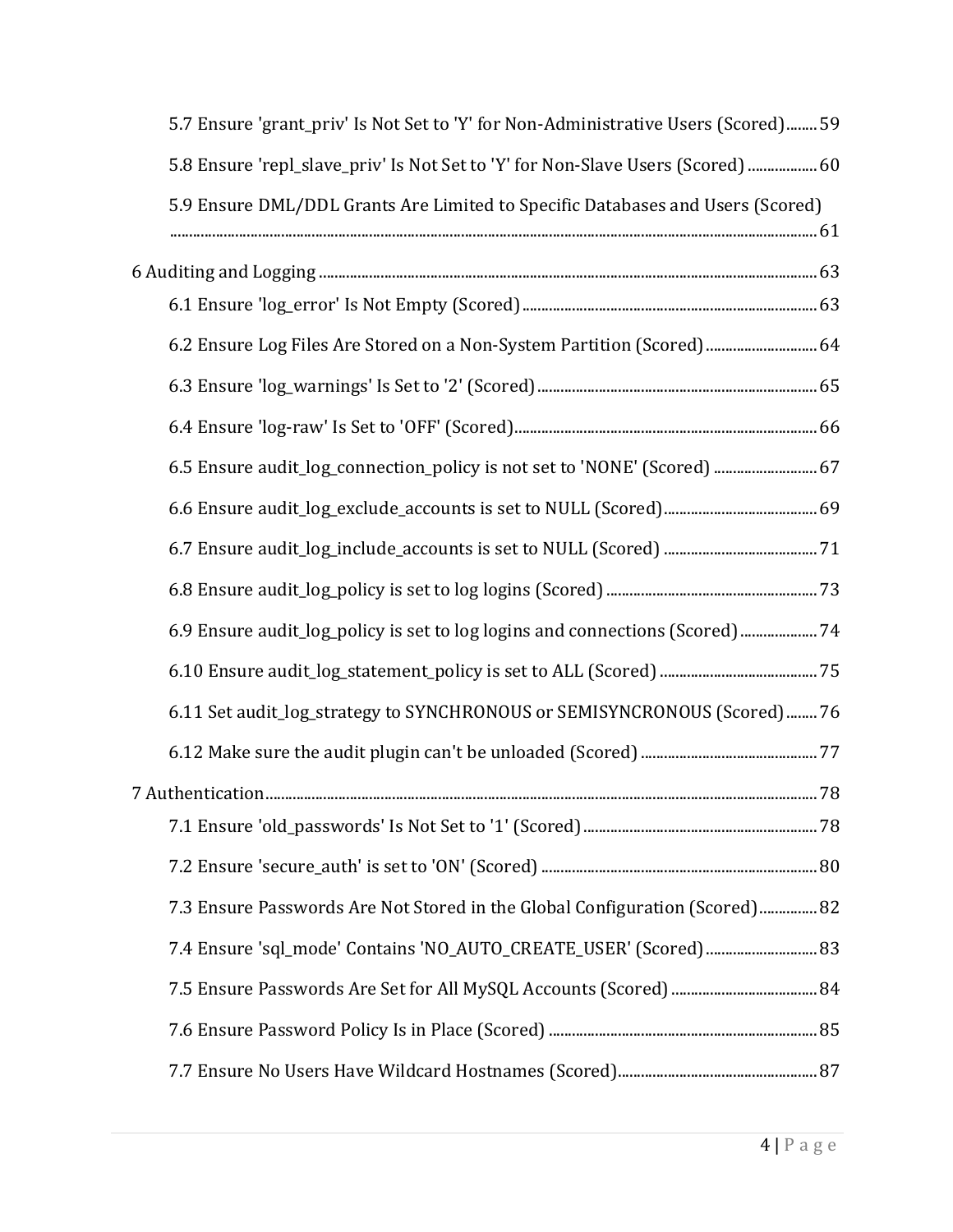| 8.2 Ensure 'ssl_type' Is Set to 'ANY', 'X509', or 'SPECIFIED' for All Remote Users |  |
|------------------------------------------------------------------------------------|--|
|                                                                                    |  |
|                                                                                    |  |
| 9.2 Ensure 'MASTER_SSL_VERIFY_SERVER_CERT' Is Set to 'YES' or '1' (Scored)  94     |  |
|                                                                                    |  |
| 9.4 Ensure 'super_priv' Is Not Set to 'Y' for Replication Users (Scored) 97        |  |
| 9.5 Ensure No Replication Users Have Wildcard Hostnames (Scored) 99                |  |
|                                                                                    |  |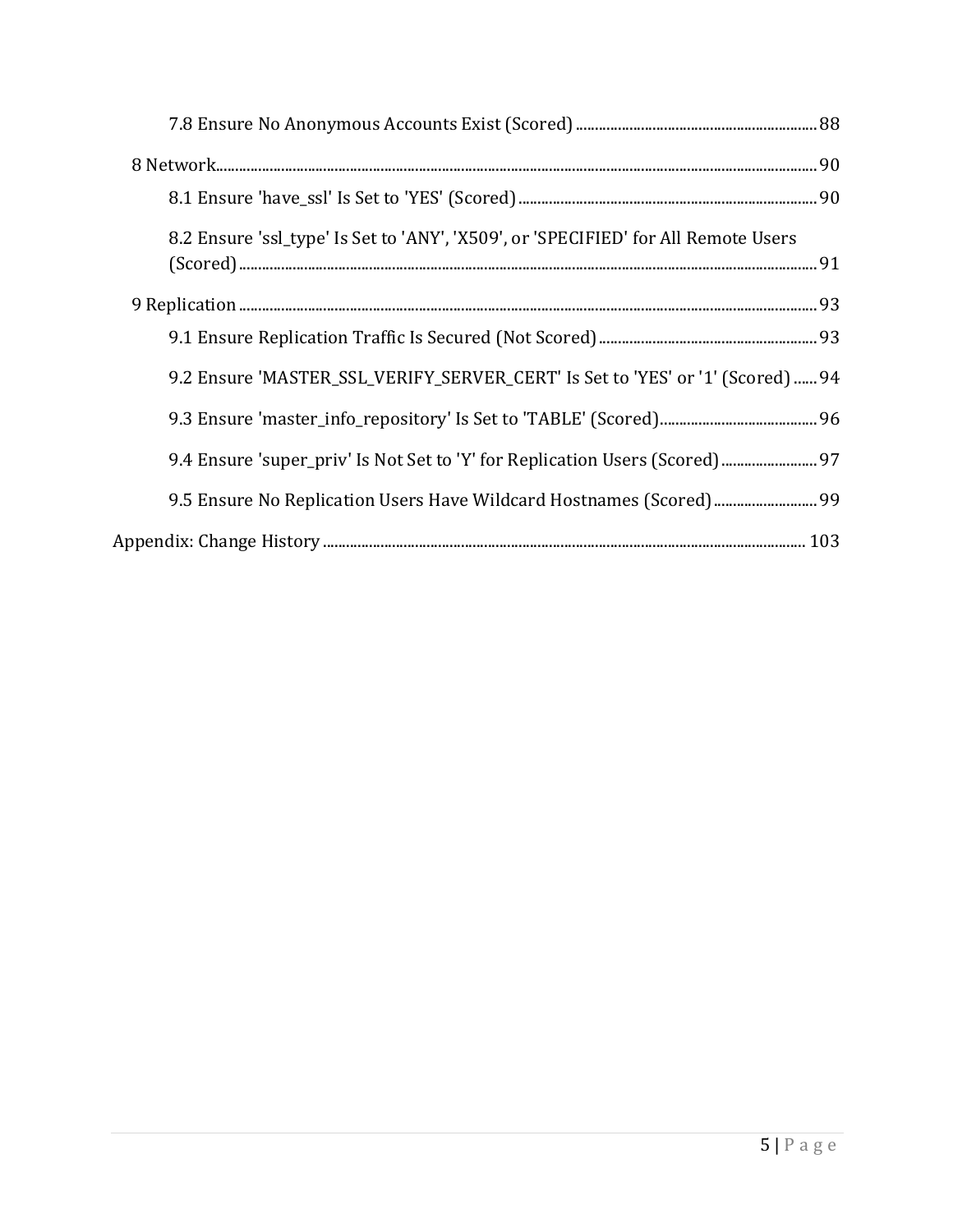# **Overview**

This document, CIS Oracle MySQL Enterprise Edition 5.7 Benchmark, provides prescriptive guidance for establishing a secure configuration posture for MySQL Enterprise Edition 5.7. This guide was tested against MySQL Enterprise Edition 5.7 running on Ubuntu Linux 14.04, but applies to other linux distributions as well. To obtain the latest version of this guide, please visit http://benchmarks.cisecurity.org. If you have questions, comments, or have identified ways to improve this guide, please write us at feedback@cisecurity.org.

### **Intended Audience**

This document is intended for system and application administrators, security specialists, auditors, help desk, and platform deployment personnel who plan to develop, deploy, assess, or secure solutions that incorporate Oracle MySQL Enterprise Edition 5.7.

## **Consensus Guidance**

This benchmark was created using a consensus review process comprised of subject matter experts. Consensus participants provide perspective from a diverse set of backgrounds including consulting, software development, audit and compliance, security research, operations, government, and legal.

Each CIS benchmark undergoes two phases of consensus review. The first phase occurs during initial benchmark development. During this phase, subject matter experts convene to discuss, create, and test working drafts of the benchmark. This discussion occurs until consensus has been reached on benchmark recommendations. The second phase begins after the benchmark has been published. During this phase, all feedback provided by the Internet community is reviewed by the consensus team for incorporation in the benchmark. If you are interested in participating in the consensus process, please visit https://community.cisecurity.org.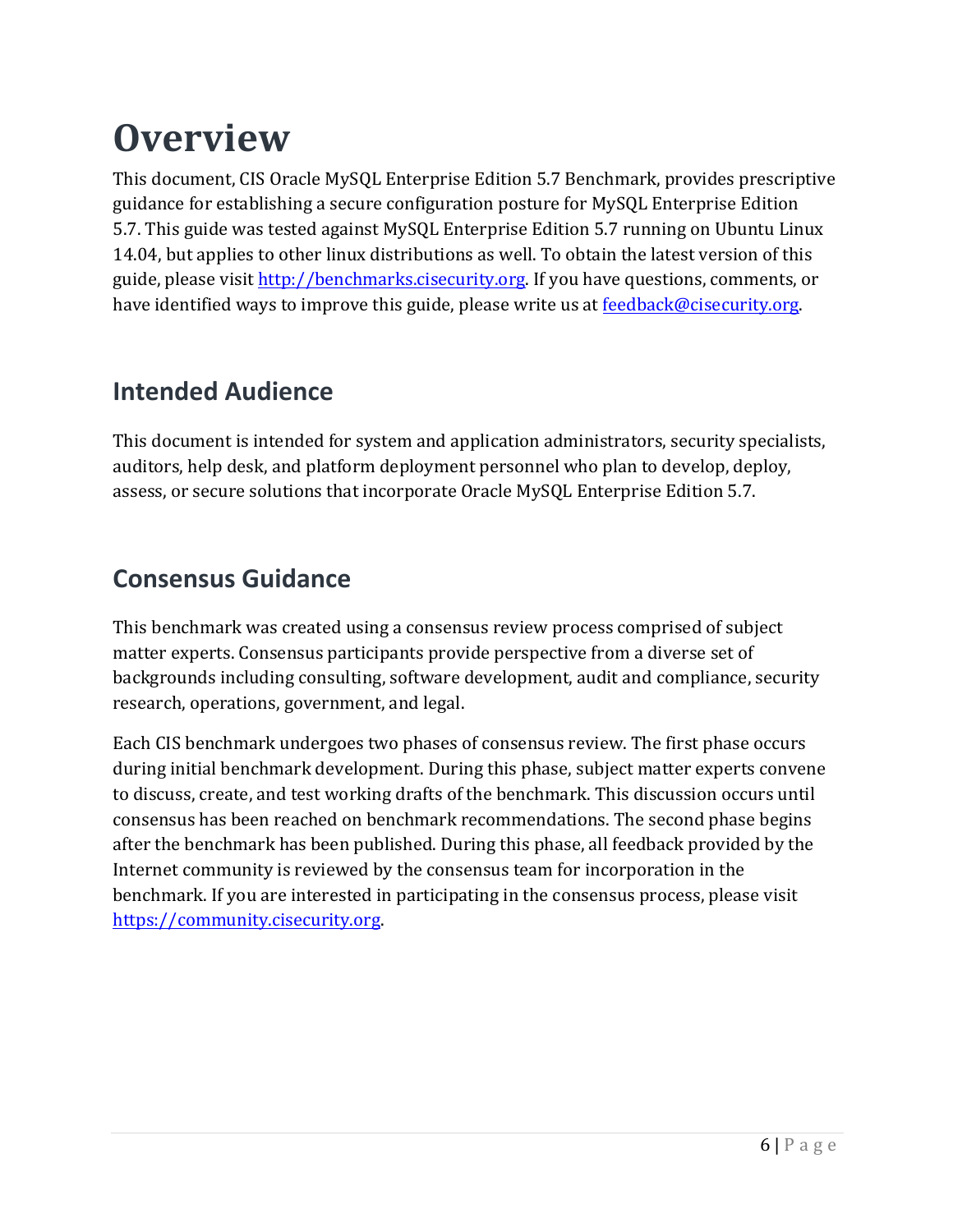# **Typographical Conventions**

The following typographical conventions are used throughout this guide:

| Convention                                  | Meaning                                                                                                    |
|---------------------------------------------|------------------------------------------------------------------------------------------------------------|
| Stylized Monospace font                     | Used for blocks of code, command, and script examples.<br>Text should be interpreted exactly as presented. |
| Monospace font                              | Used for inline code, commands, or examples. Text should<br>be interpreted exactly as presented.           |
| <italic brackets="" font="" in=""></italic> | Italic texts set in angle brackets denote a variable<br>requiring substitution for a real value.           |
| Italic font                                 | Used to denote the title of a book, article, or other<br>publication.                                      |
| <b>Note</b>                                 | Additional information or caveats                                                                          |

### **Scoring Information**

A scoring status indicates whether compliance with the given recommendation impacts the assessed target's benchmark score. The following scoring statuses are used in this benchmark:

#### **Scored**

Failure to comply with "Scored" recommendations will decrease the final benchmark score. Compliance with "Scored" recommendations will increase the final benchmark score.

#### **Not Scored**

Failure to comply with "Not Scored" recommendations will not decrease the final benchmark score. Compliance with "Not Scored" recommendations will not increase the final benchmark score.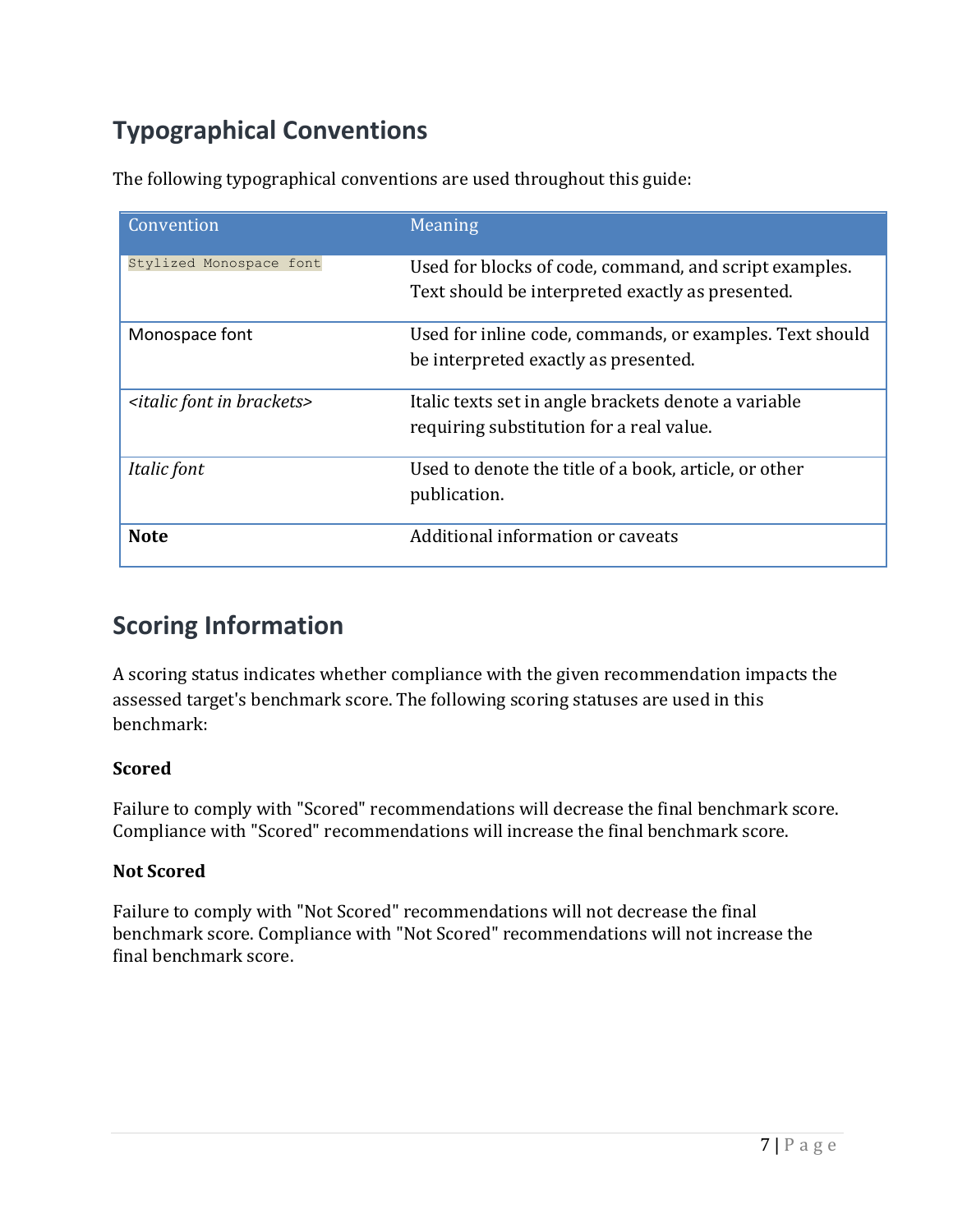### **Profile Definitions**

The following configuration profiles are defined by this Benchmark:

#### • **Level 1 - MySQL RDBMS on Linux**

Items in this profile apply to MySQL Enterprise Edition 5.7 running on Linux and intend to:

- $\circ$  be practical and prudent;
- $\circ$  provide a clear security benefit; and
- $\circ$  not inhibit the utility of the technology beyond acceptable means.

#### • **Level 2 - MySQL RDBMS on Linux**

This profile extends the "Level 1 - MySQL RDBMS on Linux" profile. Items in this profile apply to MySQL Enterprise Edition 5.7 running on Linux and exhibit one or more of the following characteristics:

- $\circ$  are intended for environments or use cases where security is paramount
- $\circ$  acts as defense in depth measure
- $\circ$  may negatively inhibit the utility or performance of the technology.

#### • **Level 1 - MySQL RDBMS**

Items in this profile apply to MySQL Enterprise Edition 5.7 and intend to:

- $\circ$  be practical and prudent;
- $\circ$  provide a clear security benefit; and
- $\circ$  not inhibit the utility of the technology beyond acceptable means.

**Note**: the intent of this profile is to include checks that can be assessed by remotely connecting to a MySQL RDBMS. Therefore, file system-related checks are not contained in this profile.

#### • **Level 2 - MySQL RDBMS**

This profile extends the "Level 1 - MySQL RDBMS" profile and exhibit one or more of the following characteristics:

- $\circ$  are intended for environments or use cases where security is paramount
- $\circ$  acts as defense in depth measure
- $\circ$  may negatively inhibit the utility or performance of the technology.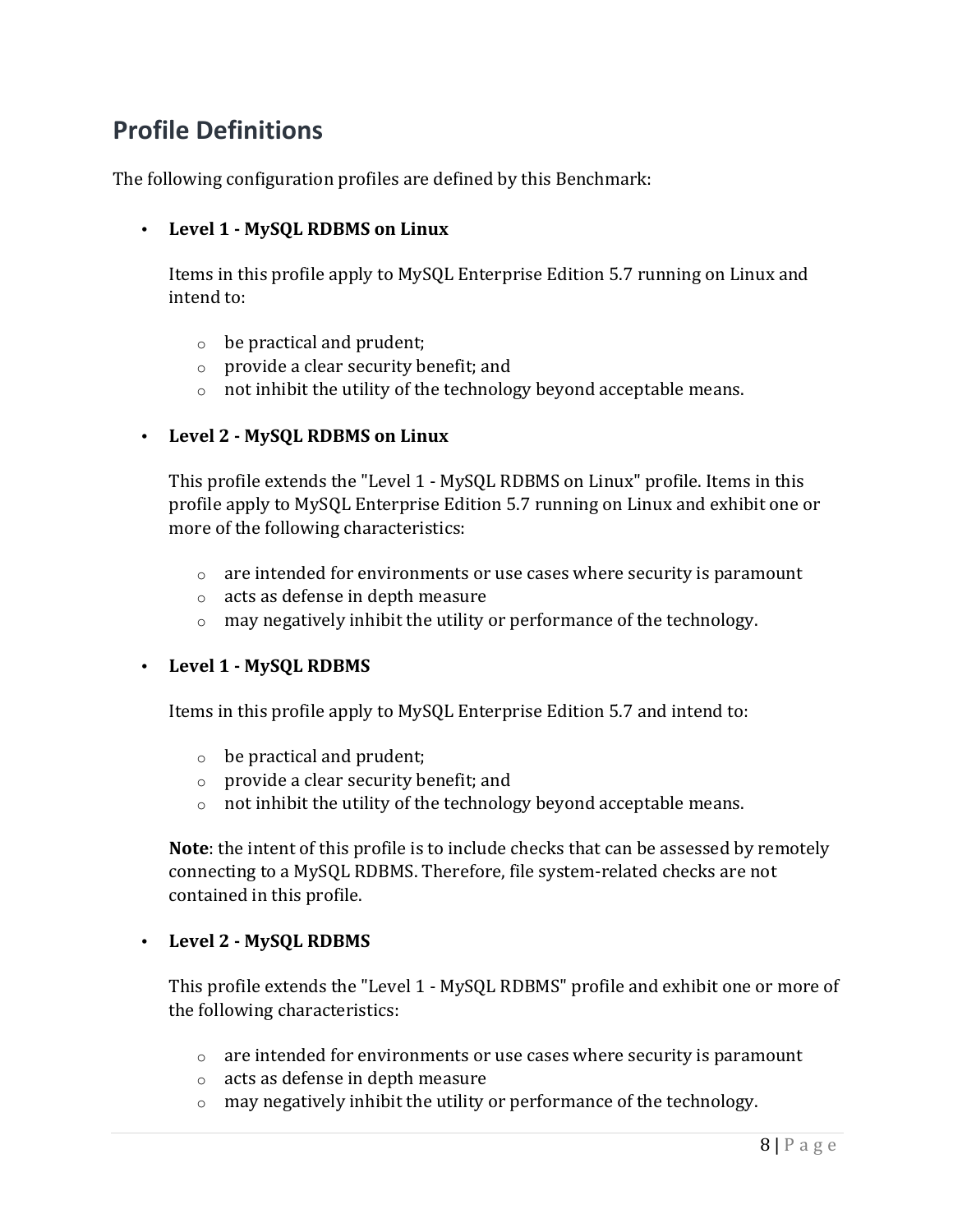**Note**: the intent of this profile is to include checks that can be assessed by remotely connecting to a MySQL RDBMS. Therefore, file system-related checks are not contained in this profile.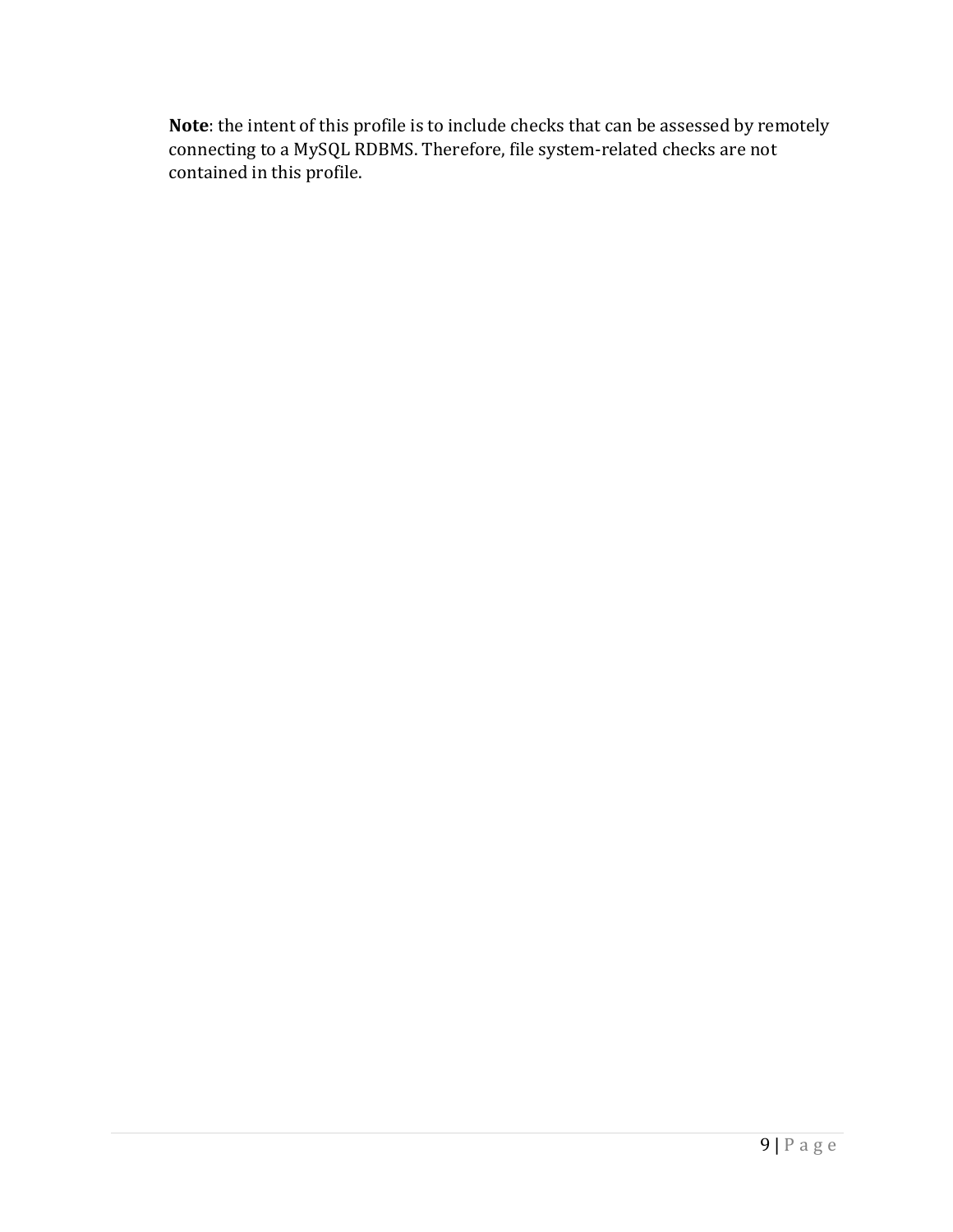### **Acknowledgements**

This benchmark exemplifies the great things a community of users, vendors, and subject matter experts can accomplish through consensus collaboration. The CIS community thanks the entire consensus team with special recognition to the following individuals who contributed greatly to the creation of this guide:

#### **Contributor**

Adam Montville Sheryl Coppenger BA Mathematics, GCUX Neil Quiogue Dan White Jason Braun Sadat Iddrisu Greg Barrett-Smith

#### **Editor**

Daniël van Eeden **Binod Bista** Karen Scarfone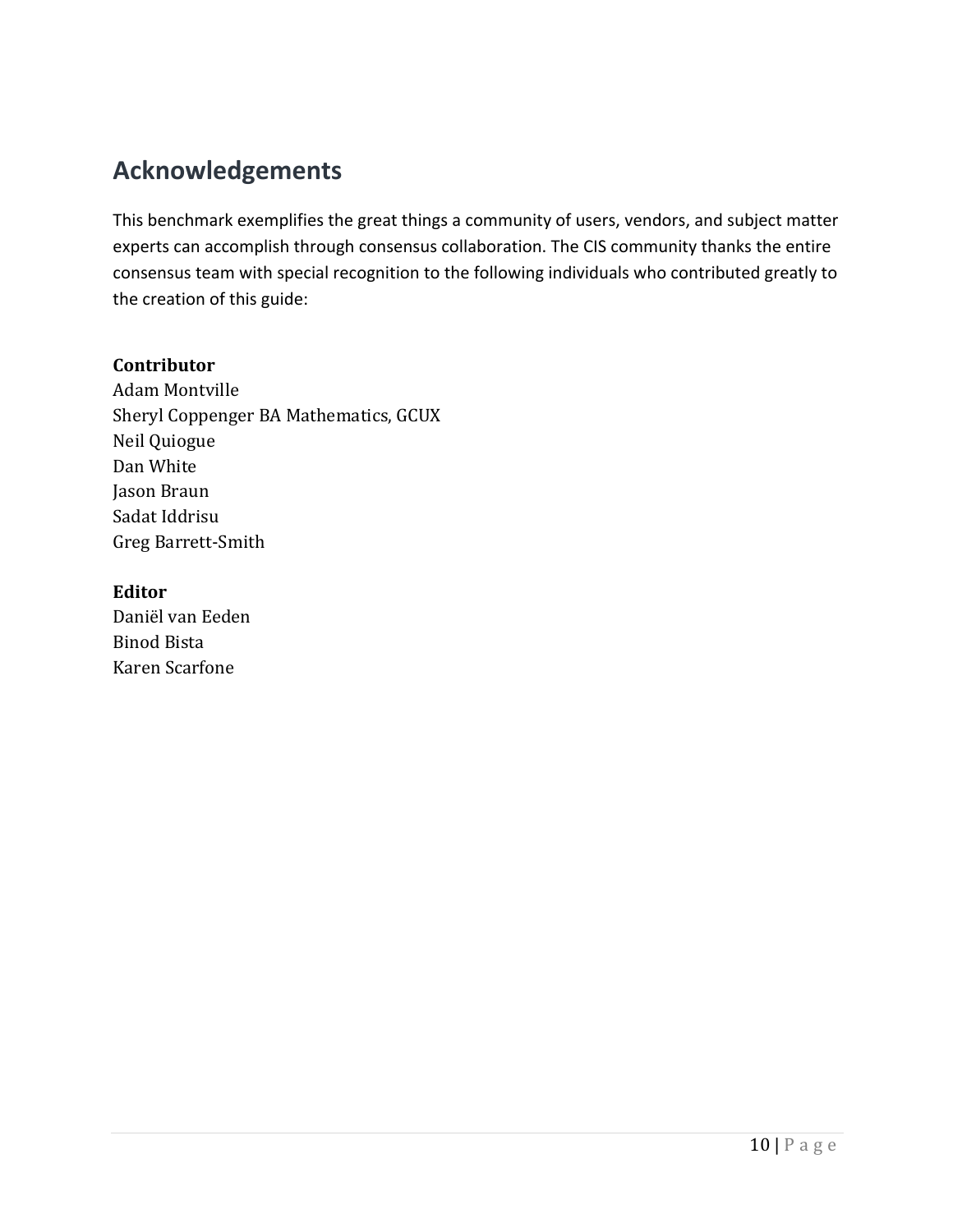# **Recommendations**

# *1 Operating System Level Configuration*

This section contains recommendations related to the Operating System on which the MySQL database server is running.

*1.1 Place Databases on Non-System Partitions (Scored)*

#### **Profile Applicability:**

• Level 1 - MySQL RDBMS on Linux

#### **Description:**

It is generally accepted that host operating systems should include different filesystem partitions for different purposes. One set of filesystems are typically called "system" partitions", and are generally reserved for host system/application operation. The other set of filesystems are typically called "non-system partitions", and such locations are generally reserved for storing data.

#### **Rationale:**

Moving the database off the system partition will reduce the probability of denial of service via the exhaustion of available disk space to the operating system.

#### **Audit:**

Execute the following steps to assess this recommendation:

• Discover the datadir by executing the following SQL statement

show variables where variable name = 'datadir';

• Using the returned datadir Value from the above query, execute the following in a system terminal

df -h <datadir Value>

The output returned from the  $df$  command above should not include root  $('')$ , "/var", or "/usr".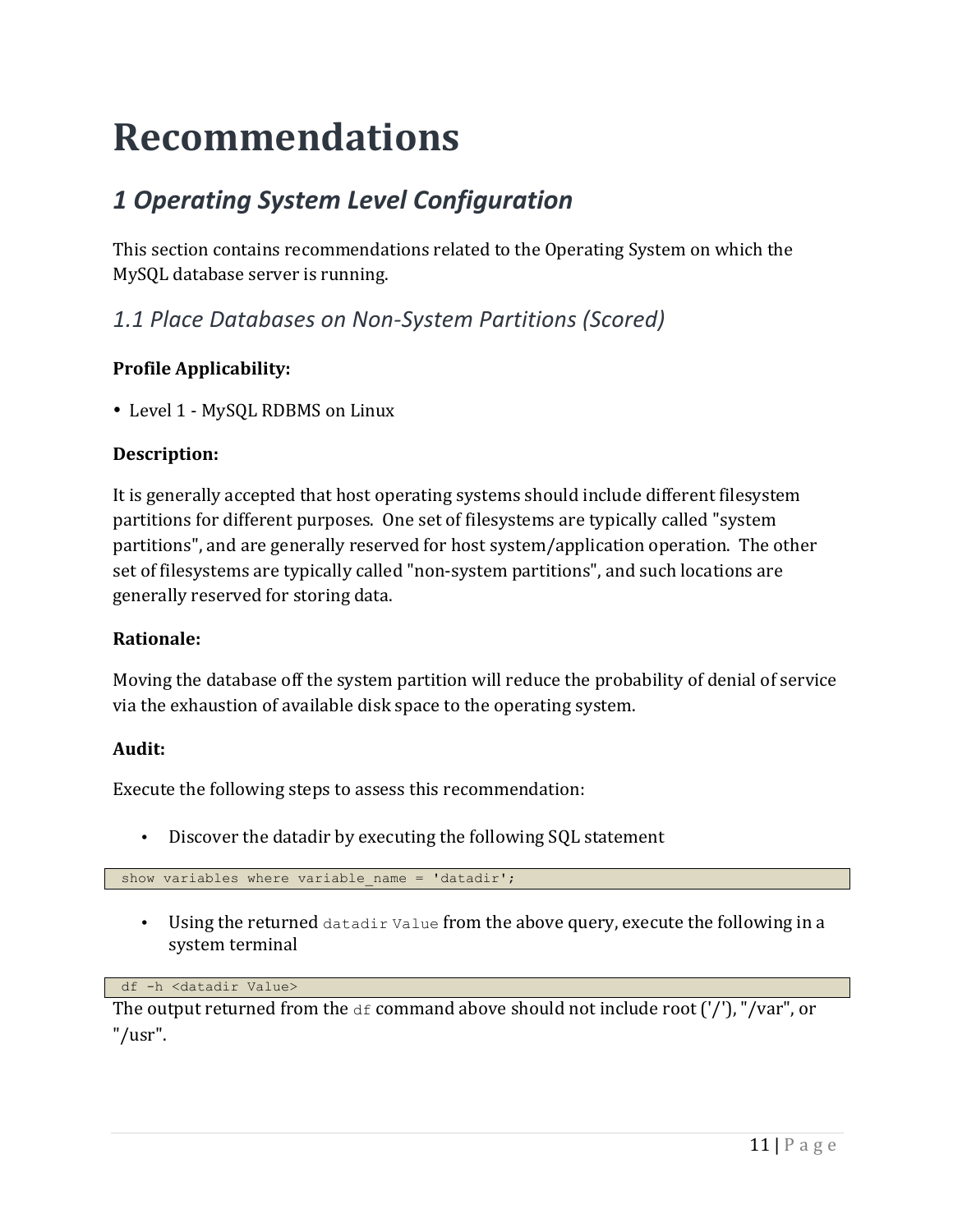#### **Remediation:**

Perform the following steps to remediate this setting:

- 1. Choose a non-system partition new location for the MySQL data
- 2. Stop mysqld using a command like: service mysql stop
- 3. Copy the data using a command like:  $cp -rp$  <datadir Value> <new location>
- 4. Set the datadir location to the new location in the MySQL configuration file
- 5. Start mysqld using a command like: service mysql start

NOTE: On some Linux distributions you may need to additionally modify apparmor settings. For example, on a Ubuntu 14.04.1 system edit the file

 $/$ etc/apparmor.d/usr.sbin.mysqld SO that the datadir access is appropriate. The original might look like this:

```
# Allow data dir access
/var/lib/mysql/ r,
/var/lib/mysql/** rwk,
```
Alter those two paths to be the new location you chose above. For example, if that new location were /media/mysql, then the /etc/apparmor.d/usr.sbin.mysqld file should include something like this:

```
# Allow data dir access
  /media/mysql/ r,
  /media/mysql/** rwk,
```
#### **Impact:**

Moving the database to a non-system partition may be difficult depending on whether there was only a single partition when the operating system was set up and whether there are additional storage available.

#### **Default Value:**

Not Applicable.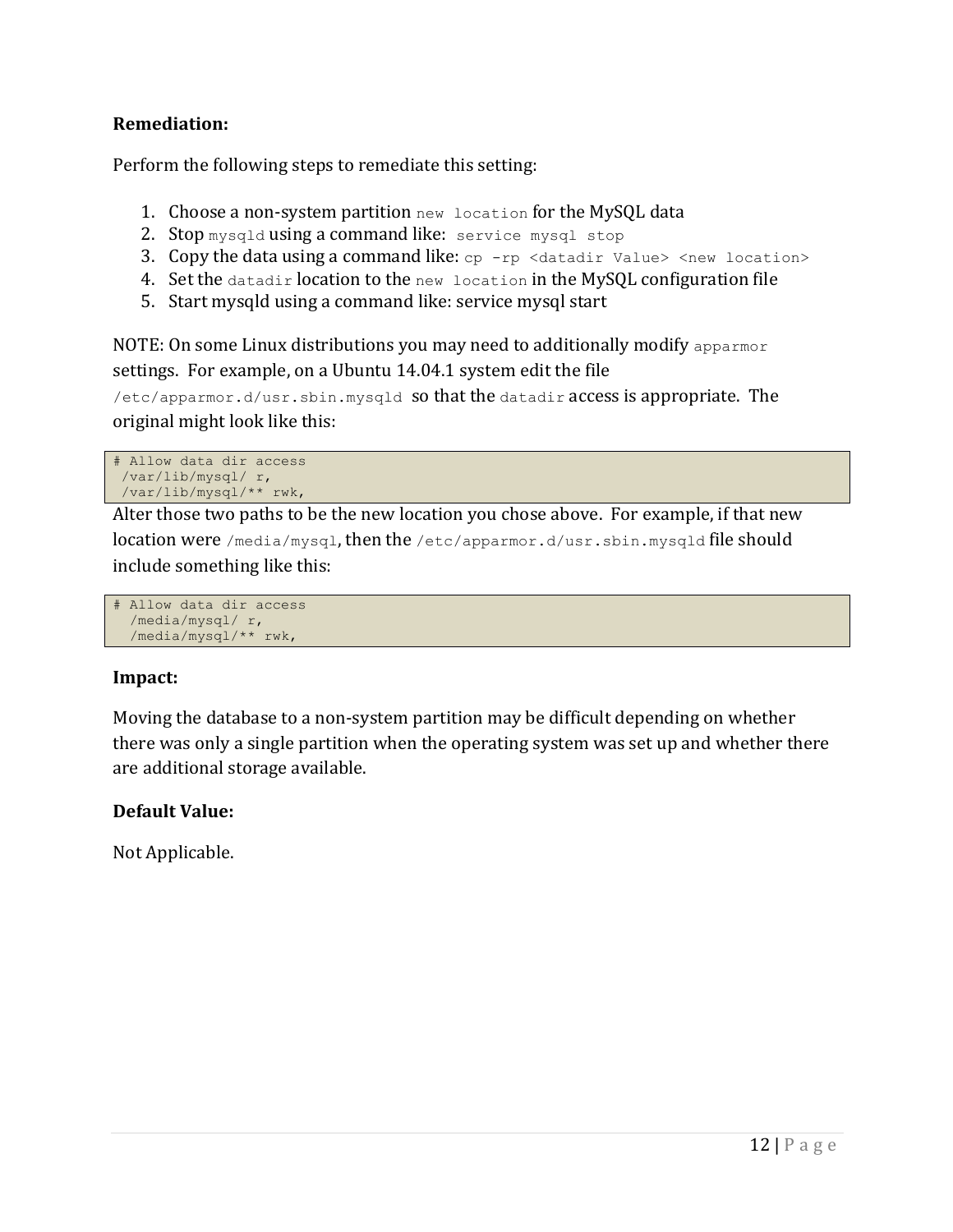# 1.2 Use Dedicated Least Privileged Account for MySQL Daemon/Service *(Scored)*

#### **Profile Applicability:**

• Level 1 - MySQL RDBMS on Linux

#### **Description:**

As with any service installed on a host, it can be provided with its own user context. Providing a dedicated user to the service provides the ability to precisely constrain the service within the larger host context.

#### **Rationale:**

Utilizing a least privilege account for MySQL to execute as may reduce the impact of a MySQL-born vulnerability. A restricted account will be unable to access resources unrelated to MySQL, such as operating system configurations.

#### **Audit:**

Execute the following command at a terminal prompt to assess this recommendation:

ps -ef | egrep "^mysql.\*\$"

If no lines are returned, then this is a finding.

NOTE: It is assumed that the MySQL user is  $mysq1$ . Additionally, you may consider running sudo -1 as the MySQL user or to check the sudoers file.

#### **Remediation:**

Create a user which is only used for running MySQL and directly related processes. This user must not have administrative rights to the system.

#### **References:**

- 1. http://dev.mysql.com/doc/refman/5.7/en/changing-mysql-user.html
- 2. http://dev.mysql.com/doc/refman/5.7/en/serveroptions.html#option\_mysqld\_user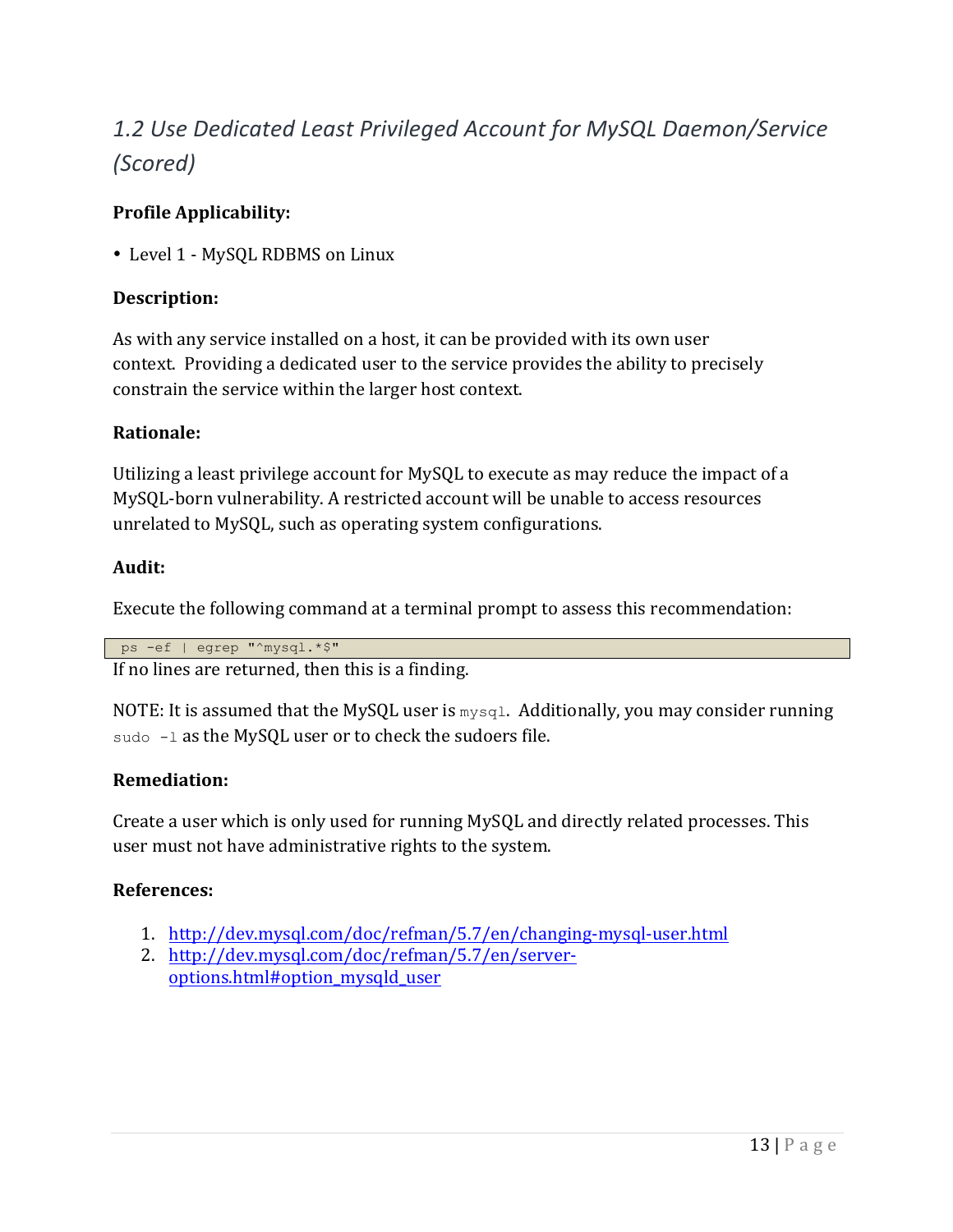### *1.3 Disable MySQL Command History (Scored)*

#### **Profile Applicability:**

• Level 2 - MySQL RDBMS on Linux

#### **Description:**

On Linux/UNIX, the MySQL client logs statements executed interactively to a history file. By default, this file is named  $mysql$  history in the user's home directory. Most interactive commands run in the MySQL client application are saved to a history file. The MySQL command history should be disabled.

#### **Rationale:**

Disabling the MySQL command history reduces the probability of exposing sensitive information, such as passwords and encryption keys.

#### **Audit:**

Execute the following commands to assess this recommendation:

find /home -name ".mysql\_history"

For each file returned determine whether that file is symbolically linked to  $/$ dev/null.

#### **Remediation:**

Perform the following steps to remediate this setting:

- 1. Remove  $mysql$  history if it exists.
- 2. Use either of the techniques below to prevent it from being created again:
	- 1. Set the MYSQL HISTFILE environment variable to  $/$ dev/null. This will need to be placed in the shell's startup script.
	- 2. Create  $$HOME/.mysql history$  as a symbolic to /dev/null.

> ln -s /dev/null \$HOME/.mysql\_history

#### **Default Value:**

By default, the MySQL command history file is located in  $\frac{HOME}{MNSQ}$  history.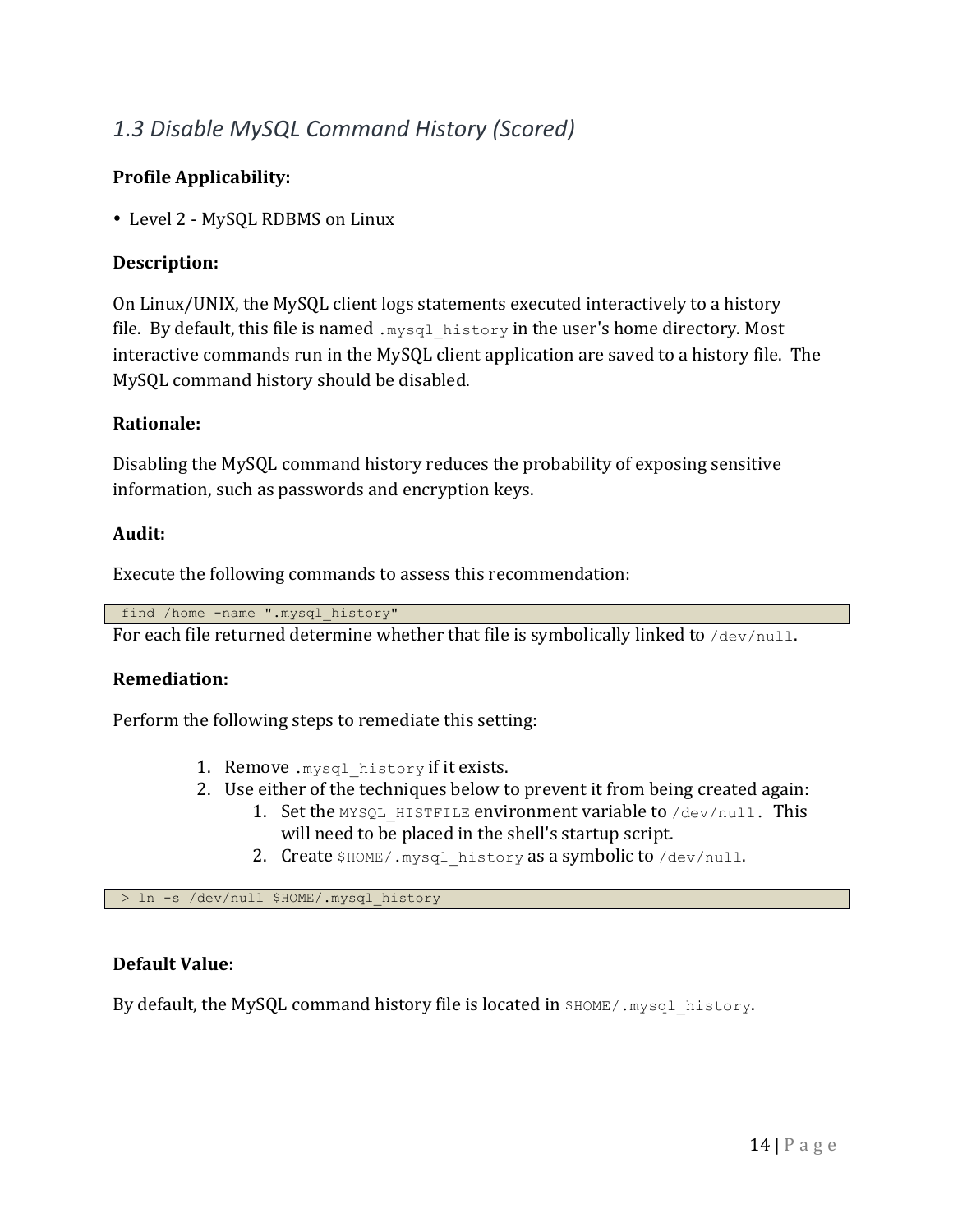#### **References:**

- 1. http://dev.mysql.com/doc/refman/5.7/en/mysql-logging.html
- 2. http://bugs.mysql.com/bug.php?id=72158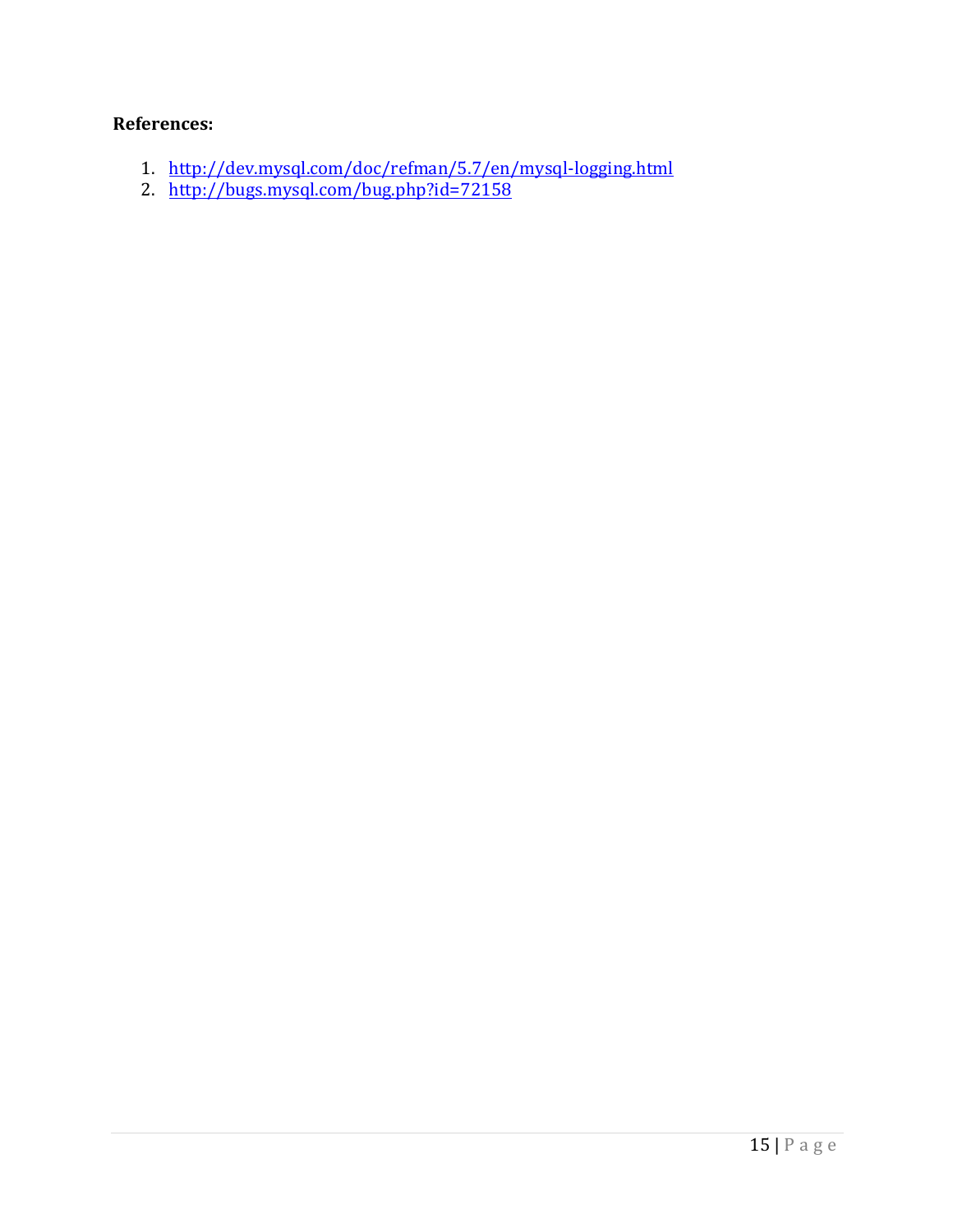### 1.4 Verify that 'MYSQL\_PWD' Is Not Set (Scored)

#### **Profile Applicability:**

• Level 1 - MySQL RDBMS on Linux

#### **Description:**

MySQL can read a default database password from an environment variable called MYSQL PWD. Avoiding use of this environment variable can better safeguard the confidentiality of MySQL credentials.

#### **Rationale:**

The use of the  $MYSQL$  PWD environment variable implies the clear text storage of MySQL credentials.

#### **Audit:**

To assess this recommendation, use the /proc filesystem to determine if MYSQL\_PWD is currently set for any process

grep MYSQL\_PWD /proc/\*/environ

This may return one entry for the process which is executing the grep command.

#### **Remediation:**

Check which users and/or scripts are setting MYSQL\_PWD and change them to use a more secure method.

#### **Default Value:**

Not set.

#### **References:**

- 1. http://dev.mysql.com/doc/refman/5.7/en/environment-variables.html
- 2. https://blogs.oracle.com/myoraclediary/entry/how\_to\_check\_environment\_variabl es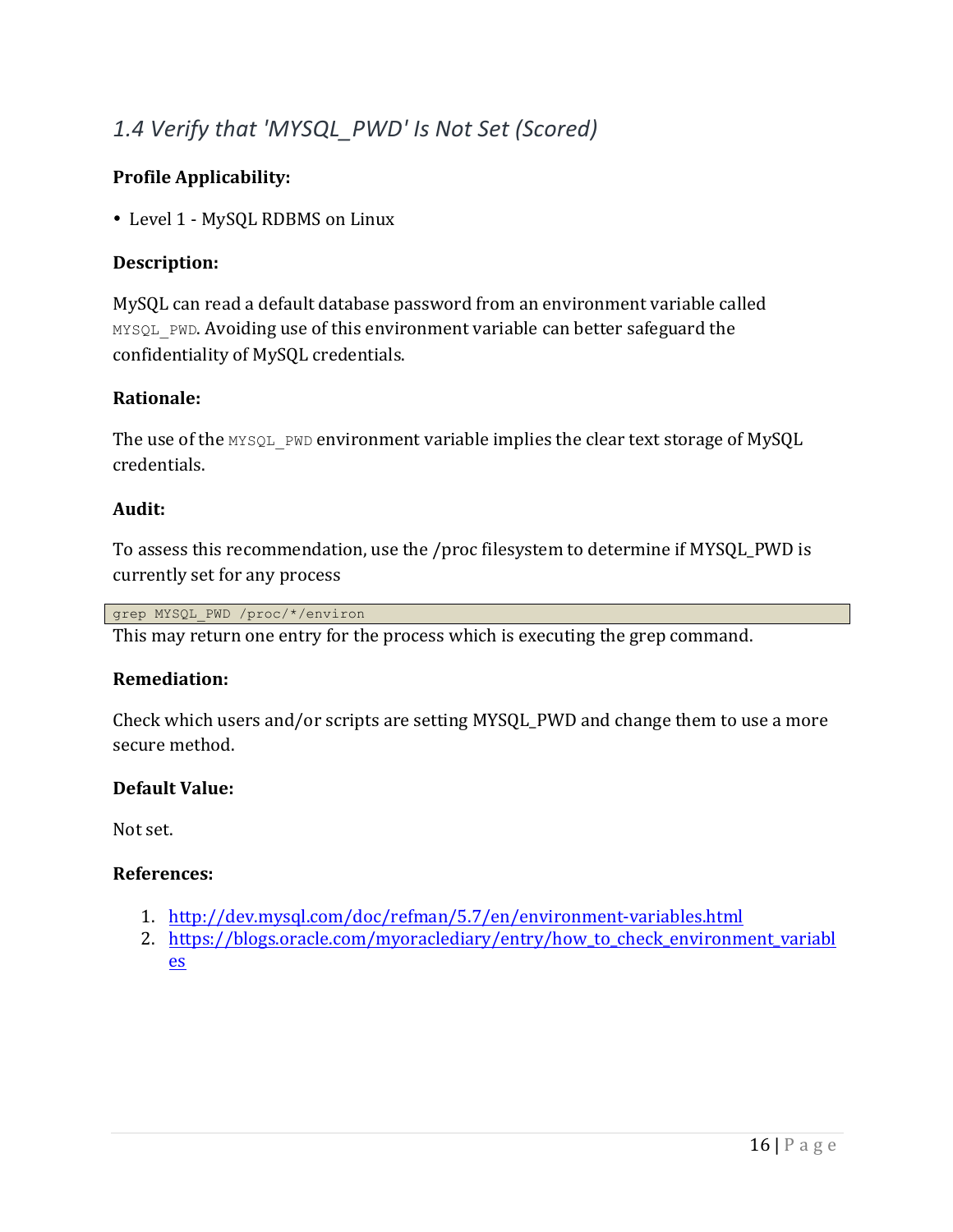### *1.5 Disable Interactive Login (Scored)*

#### **Profile Applicability:**

• Level 2 - MySQL RDBMS on Linux

#### **Description:**

When created, the MySQL user may have interactive access to the operating system, which means that the MySQL user could login to the host as any other user would.

#### **Rationale:**

Preventing the MySQL user from logging in interactively may reduce the impact of a compromised MySQL account. There is also more accountability as accessing the operating system where the MySQL server lies will require the user's own account. Interactive access by the MySQL user is unnecessary and should be disabled.

#### **Audit:**

Execute the following command to assess this recommendation

getent passwd mysql | egrep "^.\*[\/bin\/false|\/sbin\/nologin]\$" Lack of output implies a finding.

#### **Remediation:**

Perform the following steps to remediate this setting:

• Execute one of the following commands in a terminal

usermod -s /bin/false usermod -s /sbin/nologin

#### **Impact:**

This setting will prevent the MySQL administrator from interactively logging into the operating system using the MySQL user. Instead, the administrator will need to log in using one's own account.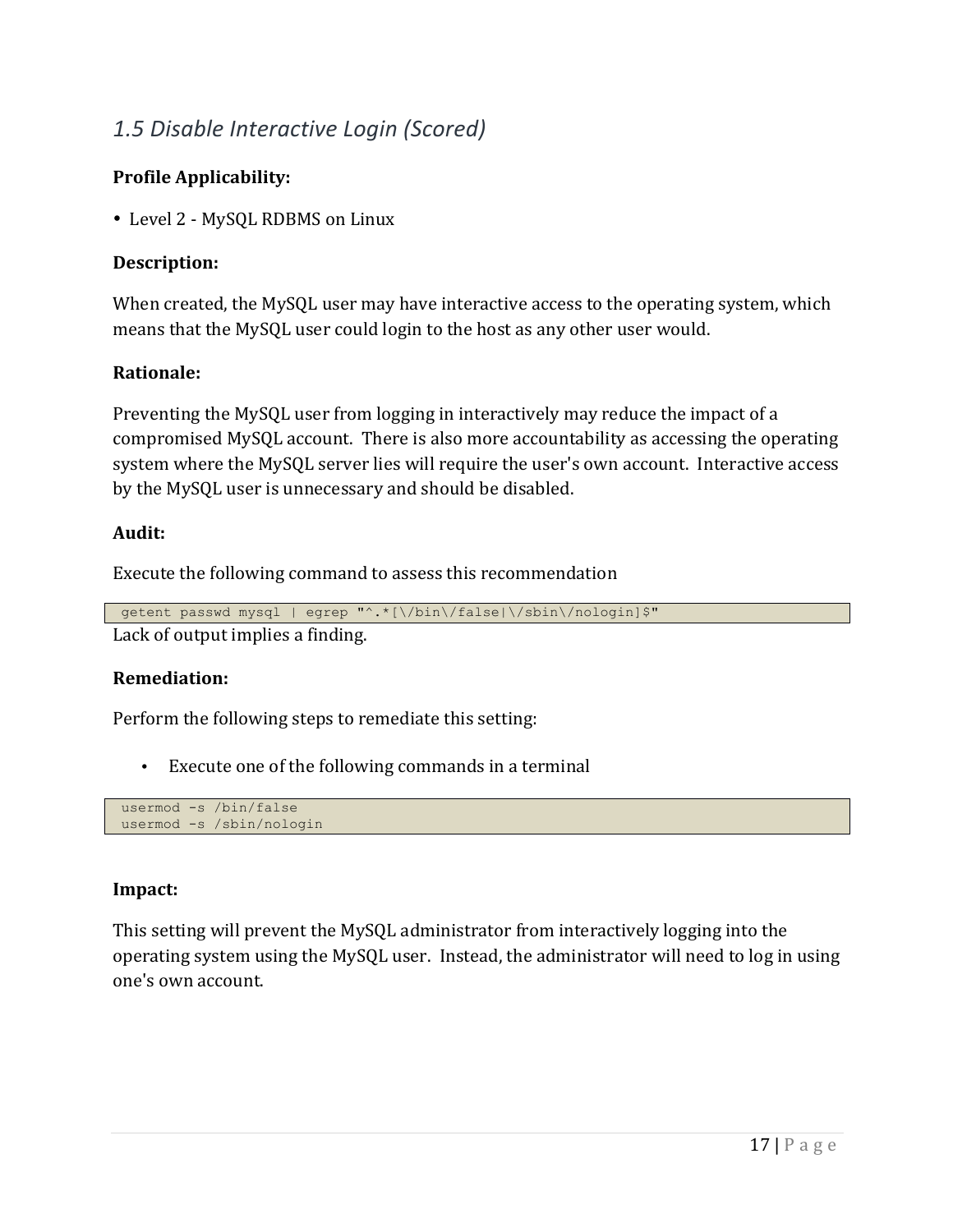# *2 Installation and Planning*

This section contains important considerations when deploying MySQL services to your production network. The recommendations made herein are not scored from a benchmark perspective and generally align with best current practices as conveyed in most control frameworks.

Note also that configuration options can be added two ways. First is using the MySQL configuration file (e.g.  $my \cdot cnf$ ) and placing options under the proper section of  $[mysq1d]$ . Options placed in the configuration file should not prefix with a double dash "--". Options can also be placed on the command line by modifying the MySQL startup script. The startup script is system dependent based on your operating system.

### *2.1 Dedicate Machine Running MySQL (Not Scored)*

#### **Profile Applicability:**

• Level 1 - MySQL RDBMS on Linux

#### **Description:**

It is recommended that MySQL Server software be installed on a dedicated server. This architectural consideration affords flexibility in that the database server can be placed on a separate zone allowing access only from particular hosts and over particular protocols.

#### **Rationale:**

The attack surface is reduced on a server with only the underlying operating system, MySQL server software, and any security or operational tooling that may be additionally installed. A smaller attack surface reduces the probability of the data within MySQL being compromised.

#### **Audit:**

Verify there are no other roles enabled for the underlying operating system and that no additional applications or services unrelated to the proper operation of the MySQL server software are installed.

#### **Remediation:**

Remove excess applications or services and/or remove unnecessary roles from the underlying operating system.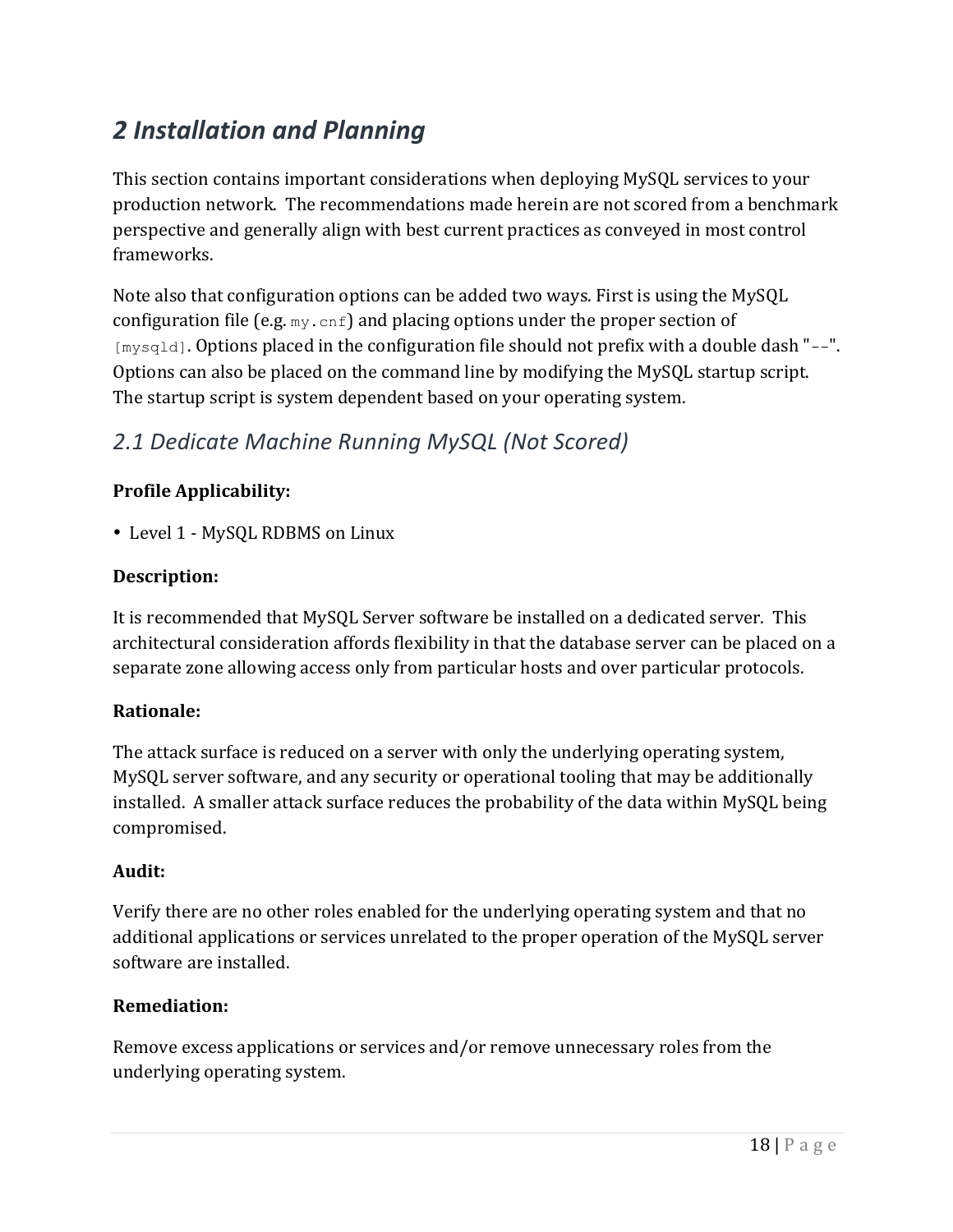#### **Impact:**

Care must be taken that applications or services that are required for the proper operation of the operating system are not removed.

Custom applications may need to be modified to accommodate database connections over the network rather than on the use  $(e.g., using TCP/IP connections)$ .

Additional hardware and operating system licenses may be required to make the architectural change.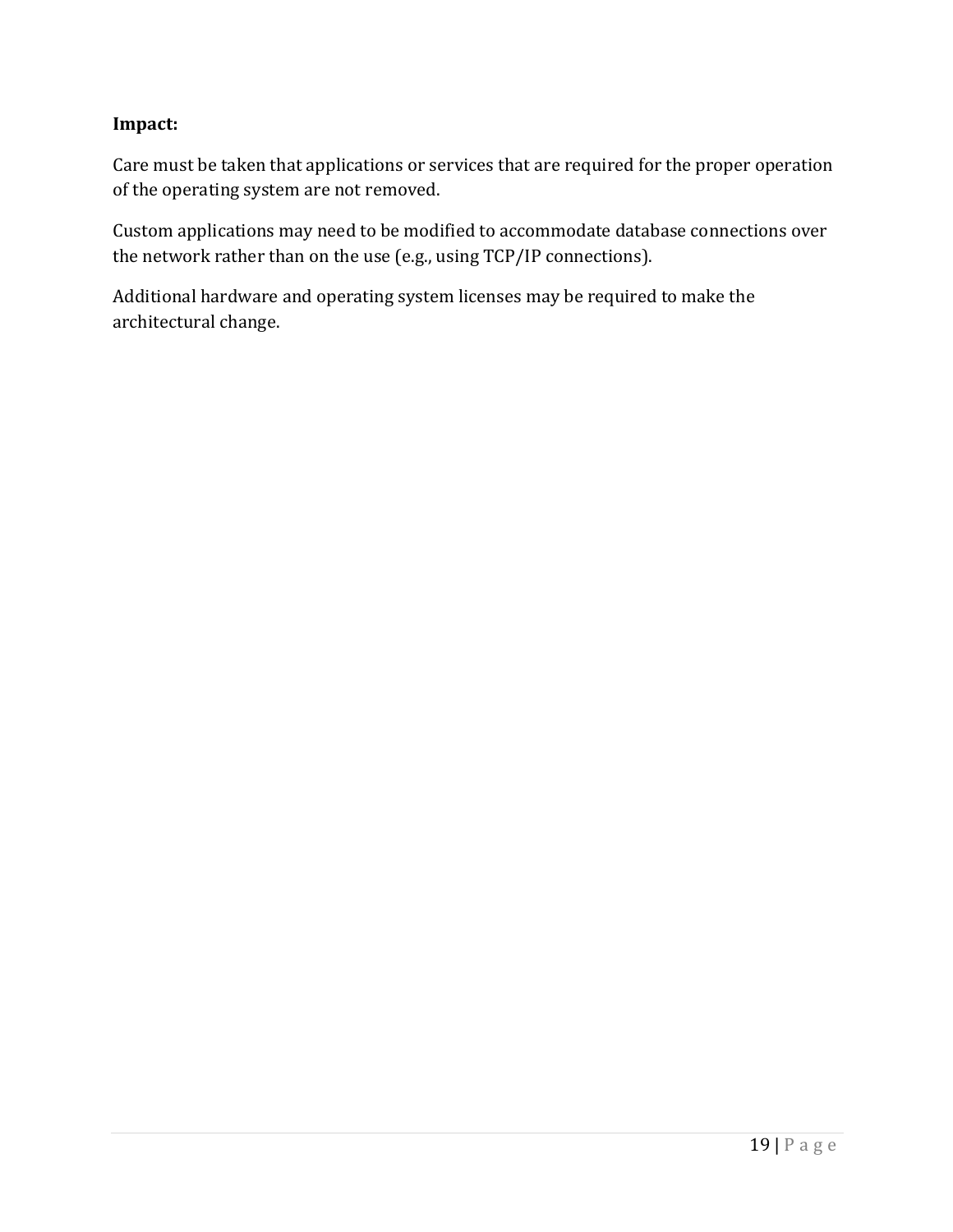### *2.2 Do Not Specify Passwords in Command Line (Not Scored)*

#### **Profile Applicability:**

• Level 1 - MySQL RDBMS on Linux

#### **Description:**

When a command is executed on the command line, for example  $mvsq1 -u$  admin ppassword, the password may be visible in the user's shell/command history or in the process list.

#### **Rationale:**

If the password is visible in the process list or user's shell/command history, an attacker will be able to access the MySQL database using the stolen credentials.

#### **Audit:**

Check the process or task list if the password is visible.

Check the shell or command history if the password is visible.

#### **Remediation:**

Use  $-p$  without password and then enter the password when prompted, use a properly secured  $\ldots$ <sub>my</sub>.  $\text{cnf}$  file, or store authentication information in encrypted format in .mylogin.cnf.

#### **Impact:**

Depending on the remediation chosen, additional steps may need to be undertaken like:

- Entering a password when prompted;
- Ensuring the file permissions on  $my$ . cnf is restricted yet accessible by the user;
- Using mysql config editor to encrypt the authentication credentials in .mylogin.cnf.

Additionally, not all scripts/applications may be able to use  $\text{mylogin.cnf.}$ 

#### **References:**

- 1. http://dev.mysql.com/doc/refman/5.7/en/mysql-config-editor.html
- 2. http://dev.mysql.com/doc/refman/5.7/en/password-security-user.html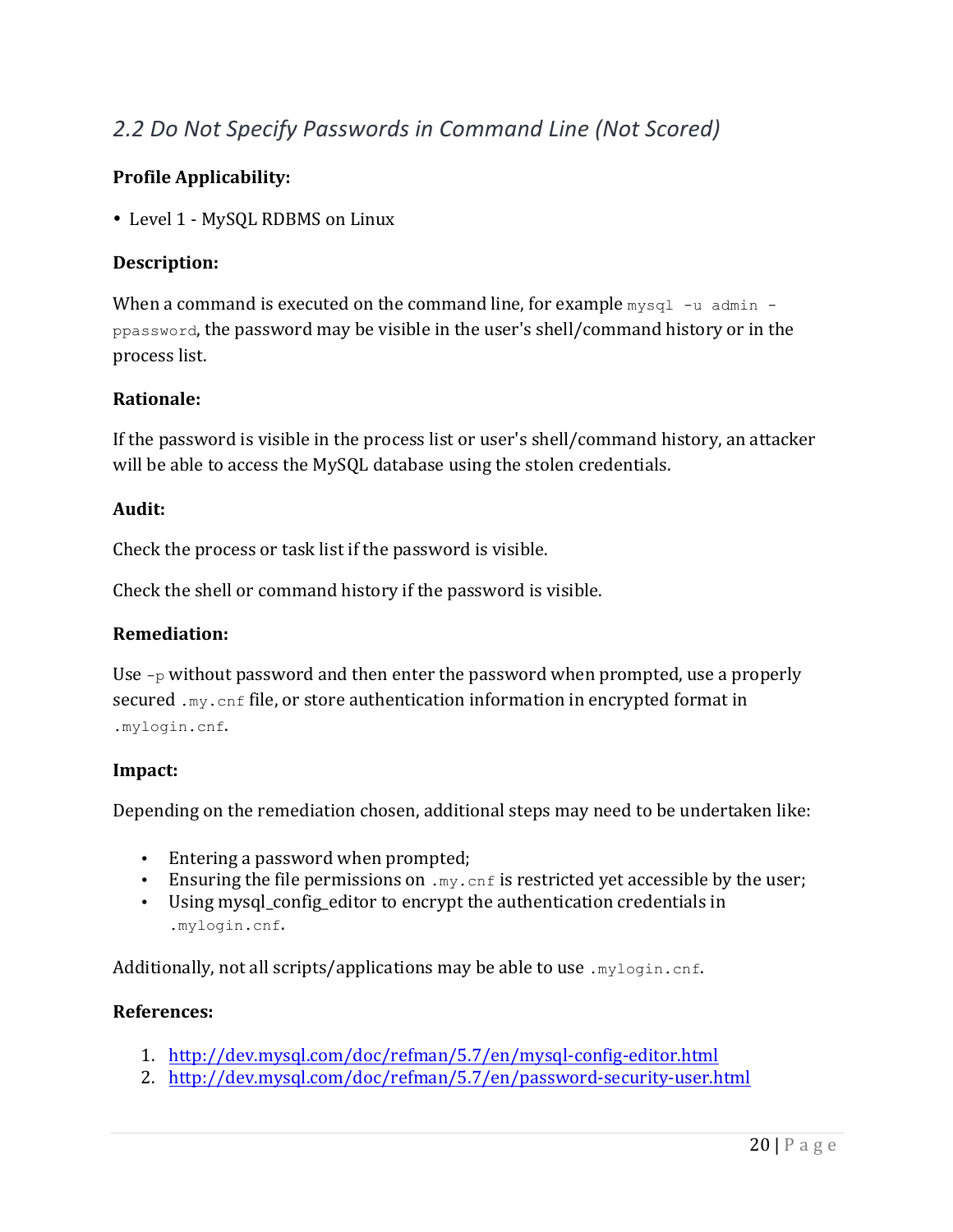### *2.3 Do Not Reuse User Accounts (Not Scored)*

#### **Profile Applicability:**

• Level 1 - MySQL RDBMS on Linux

#### **Description:**

Database user accounts should not be reused for multiple applications or users.

#### **Rationale:**

Utilizing unique database accounts across applications will reduce the impact of a compromised MySQL account.

#### **Audit:**

Each user should be linked to one of these

- system accounts
- a person
- an application

#### **Remediation:**

Add/Remove users so that each user is only used for one specific purpose.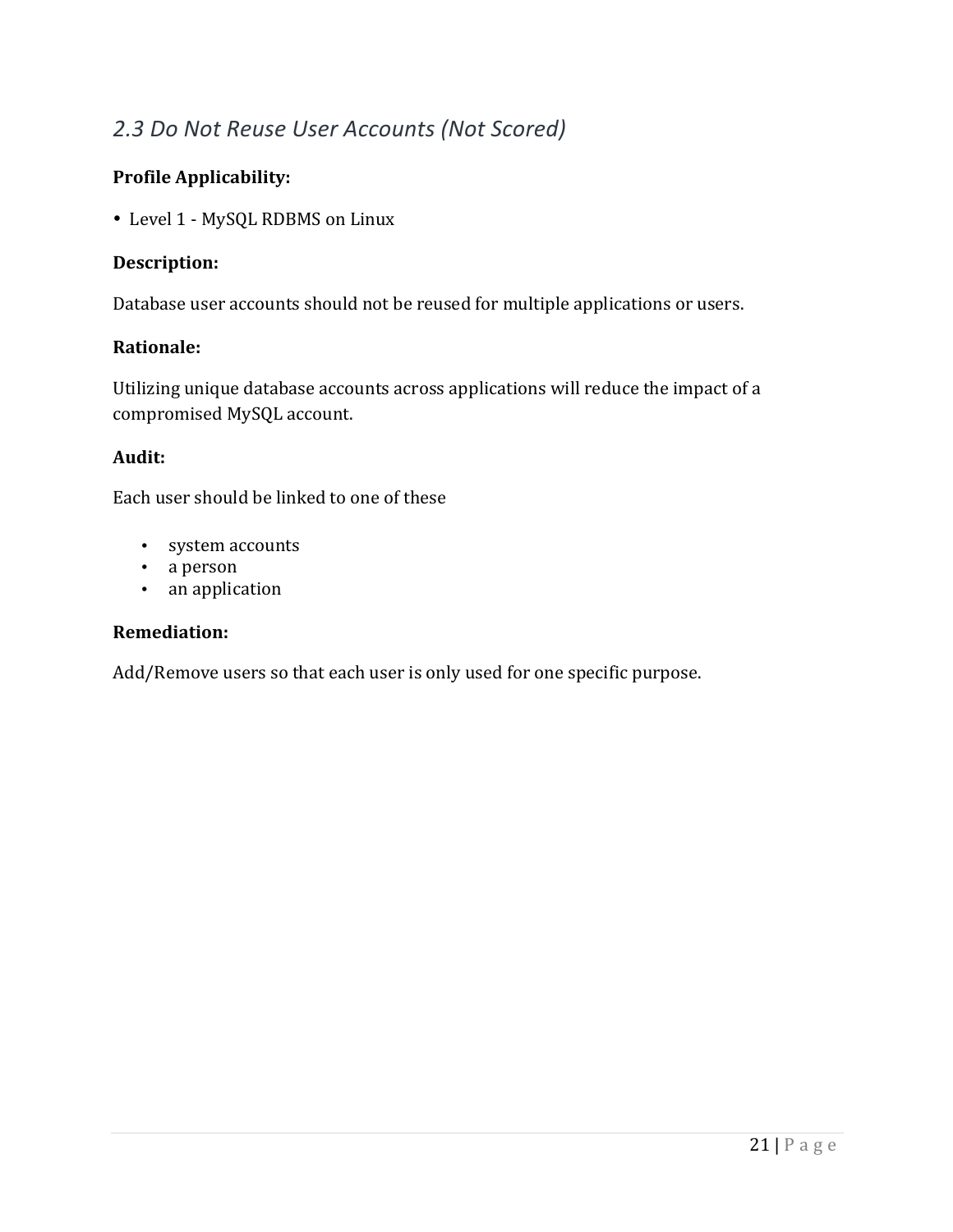### *2.4 Do Not Use Default or Shared Cryptographic Material (Not Scored)*

#### **Profile Applicability:**

• Level 2 - MySQL RDBMS on Linux

#### **Description:**

The cryptographic material used by MySQL, such as digital certificates and encryption keys, should be used only for MySQL and only for one instance. Default cryptographic material should not be used because others are likely to have copies of them.

#### **Rationale:**

If an attacker gains access to shared cryptographic material, including default material, the attacker can reuse that material to impersonate the MySQL server or otherwise compromise its operations.

#### **Audit:**

Review all cryptographic material and check to see if any of it is default or is used for other MySQL instances or for purposes other than MySQL.

#### **Remediation:**

Generate new certificates, keys, and other cryptographic material as needed for each affected MySQL instance.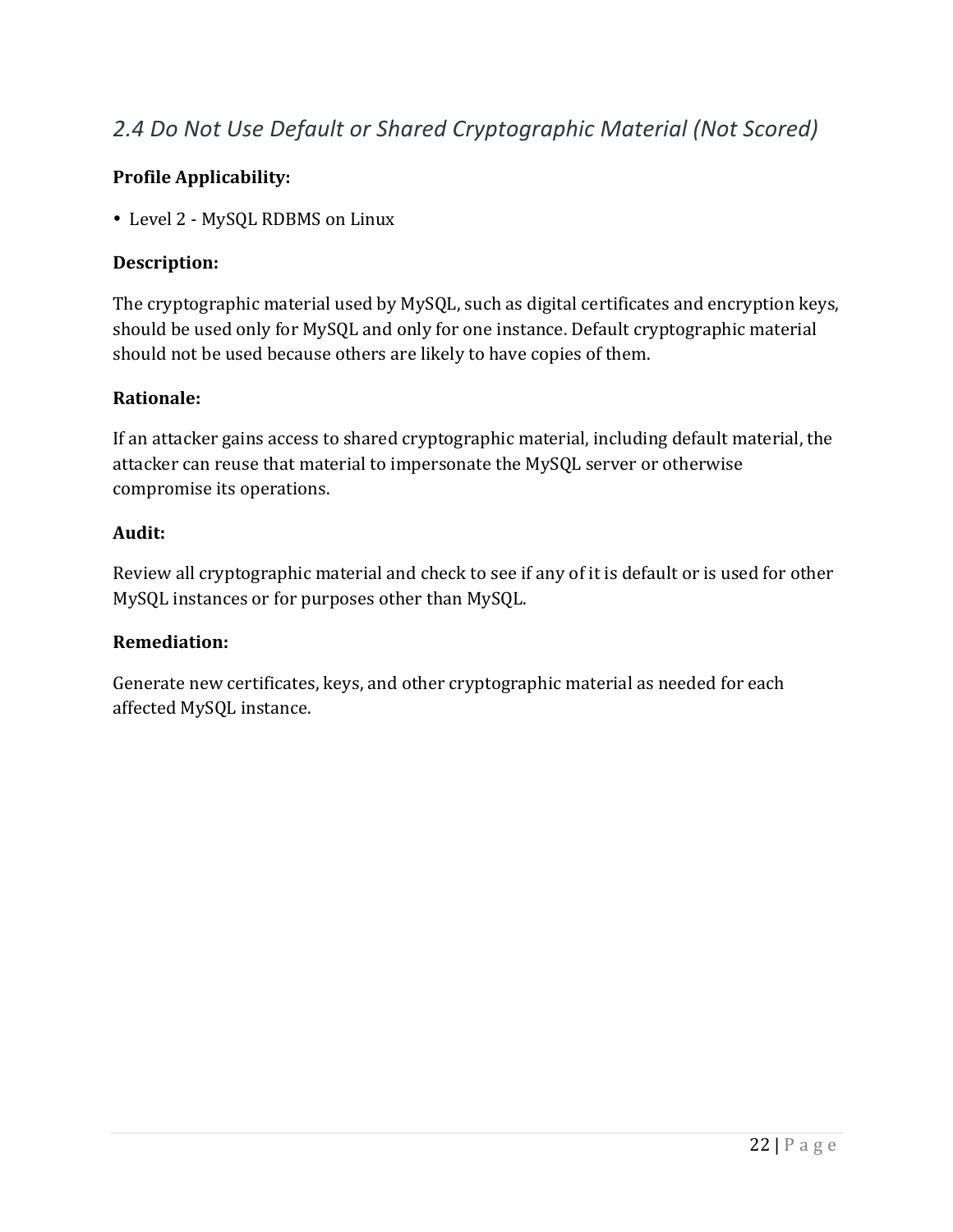## *3 File Permissions and Ownership*

The File Permissions and Ownership settings are critical for keeping the data and configuration of the MySQL server secure.

*3.1 Ensure 'datadir' Has Appropriate Permissions and Ownership (Scored)*

#### **Profile Applicability:**

• Level 1 - MySQL RDBMS on Linux

#### **Description:**

The data directory is the location of the MySQL databases.

#### **Rationale:**

Limiting the accessibility of these objects will protect the confidentiality, integrity, and availability of the MySQL database. If someone other than the MySQL user is allowed to read files from the data directory he or she might be able to read data from the mysql.user table which contains passwords. Additionally, the ability to create files can lead to denial of service, or might otherwise allow someone to gain access to specific data by manually creating a file with a view definition.

#### **Audit:**

Perform the following steps to assess this recommendation:

• Execute the following SQL statement to determine the Value of datadir

show variables where variable name = 'datadir';

• Execute the following command at a terminal prompt

```
ls -l <datadir>/.. | egrep "^d[r|w|x]{3}------\s*.\s*mysql\s*mysql\s*\d*.*mysql"
```
Lack of output implies a finding.

#### **Remediation:**

Execute the following commands at a terminal prompt:

```
chmod 700 <datadir>
chown mysql:mysql <datadir>
```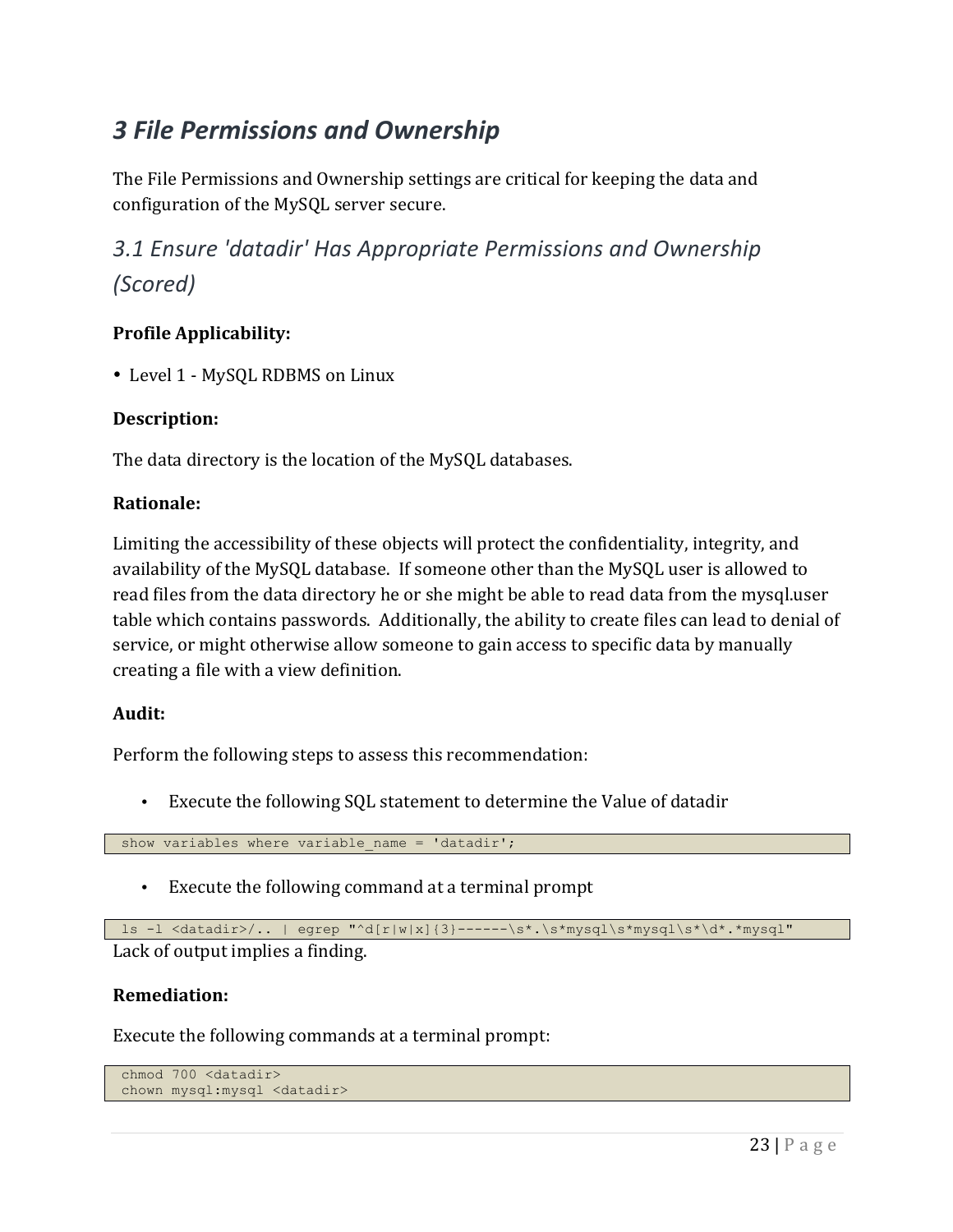## *3.2 Ensure 'log\_bin\_basename' Files Have Appropriate Permissions and Ownership (Scored)*

#### **Profile Applicability:**

• Level 1 - MySQL RDBMS on Linux

#### **Description:**

MySQL can operate using a variety of log files, each used for different purposes. These are the binary log, error log, slow query log, relay log, and general log. Because these are files on the host operating system, they are subject to the permissions and ownership structure provided by the host and may be accessible by users other than the MySQL user.

#### **Rationale:**

Limiting the accessibility of these objects will protect the confidentiality, integrity, and availability of the MySQL logs.

#### **Audit:**

Perform the following steps to assess this recommendation:

• Execute the following SQL statement to determine the Value of log\_bin\_basename

show variables like 'log bin basename';

• Execute the following command at a terminal prompt to list all log bin basename. $*$ files

ls <log bin basename>.\*

• For each file listed, execute the following command

```
1s -1 <log bin basename.nnnnn> | egrep "^-[r|w]{2}-[r|w]{2}----\s*.*$"
```
#### Lack of output implies a finding.

#### **Remediation:**

Execute the following command for each log file location requiring corrected permissions and ownership:

```
chmod 660 <log file>
chown mysql:mysql <log file>
```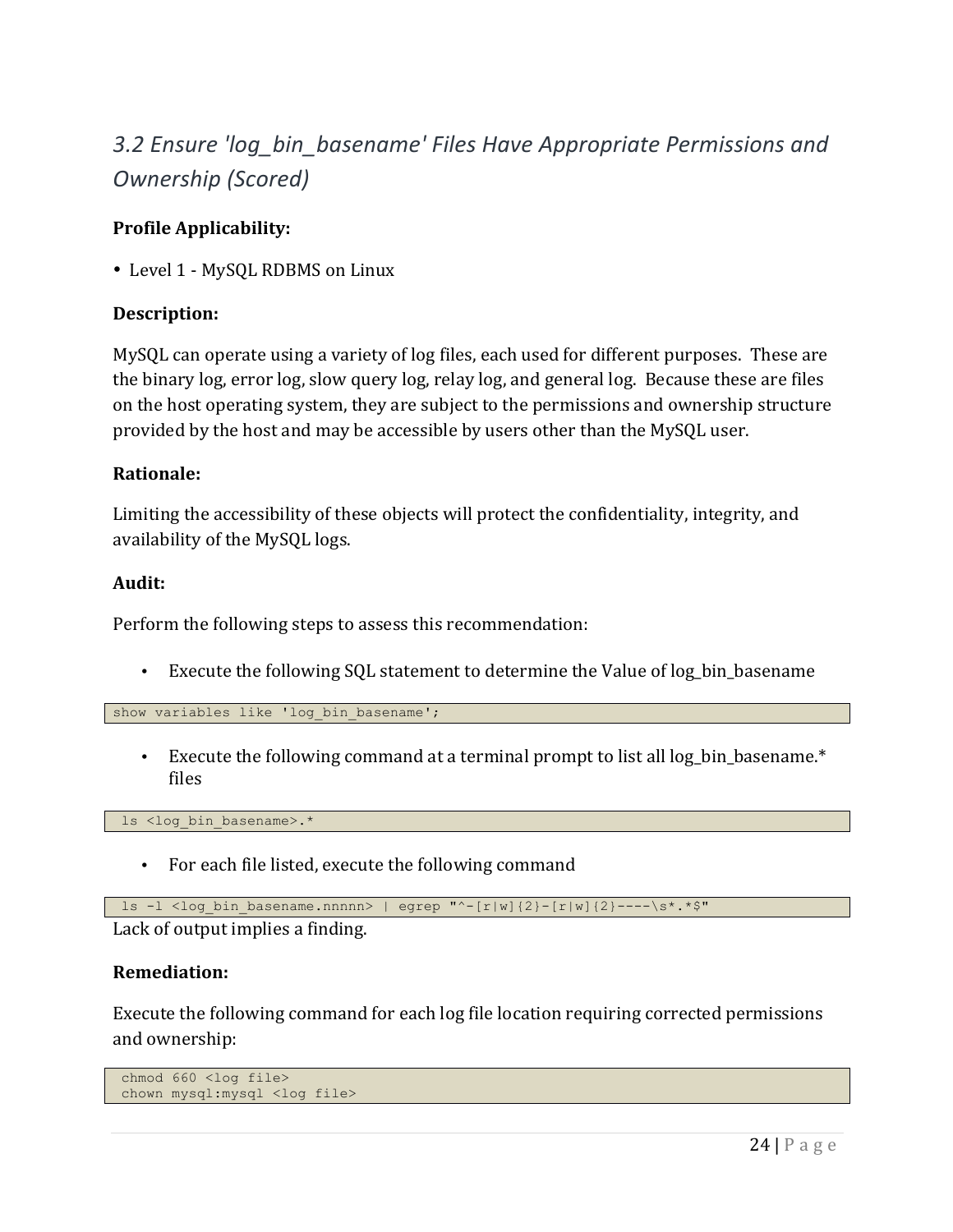#### **Impact:**

Changing the permissions and ownership of the log files might impact monitoring tools which use a logfile adapter.

If the permissions on the binary log files are accidentally changed to exclude the user account which is used to run the MySQL service, then this might break replication.

The binary log file can be used for point in time recovery so this can also affect backup, restore and disaster recovery procedures.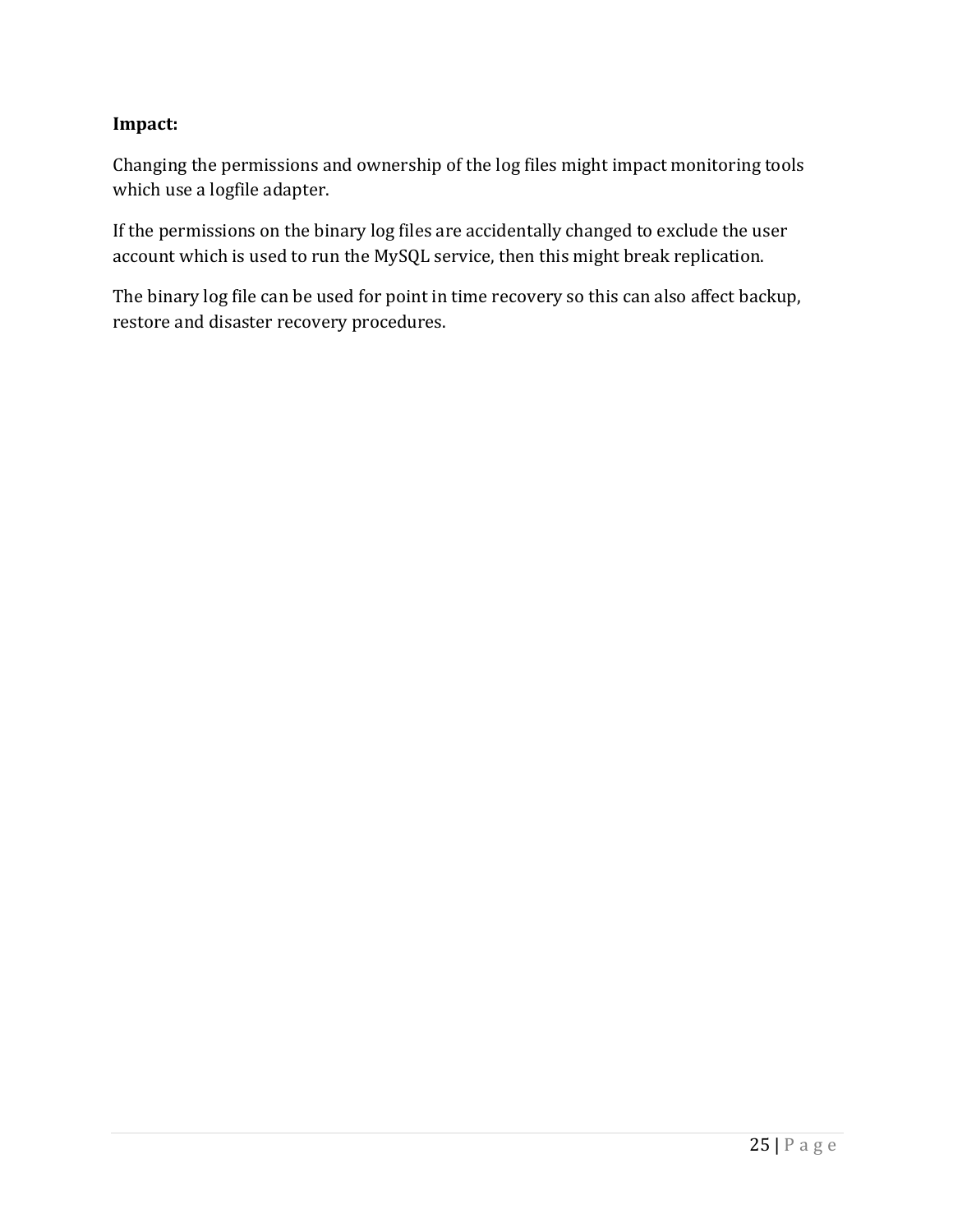## 3.3 Ensure 'log\_error' Has Appropriate Permissions and Ownership *(Scored)*

#### **Profile Applicability:**

• Level 1 - MySQL RDBMS on Linux

#### **Description:**

MySQL can operate using a variety of log files, each used for different purposes. These are the binary log, error log, slow query log, relay log, audit log and general log. Because these are files on the host operating system, they are subject to the permissions and ownership structure provided by the host and may be accessible by users other than the MySQL user.

#### **Rationale:**

Limiting the accessibility of these objects will protect the confidentiality, integrity, and availability of the MySQL logs.

#### **Audit:**

Perform the following steps to assess this recommendation:

• Execute the following SQL statement to determine the Value of log\_error

show variables like 'log error';

• Execute the following command at a terminal prompt to list all log\_error.\* files

ls <log\_error>.\*

• For each file listed, execute the following command

```
ls -l <log_error> | egrep "^-[r|w]{2}-[r|w]{2}----\s*.*$"
```
Lack of output implies a finding.

#### **Remediation:**

Execute the following command for each log file location requiring corrected permissions and ownership:

```
chmod 660 <log file>
chown mysql:mysql <log file>
```
#### **Impact:**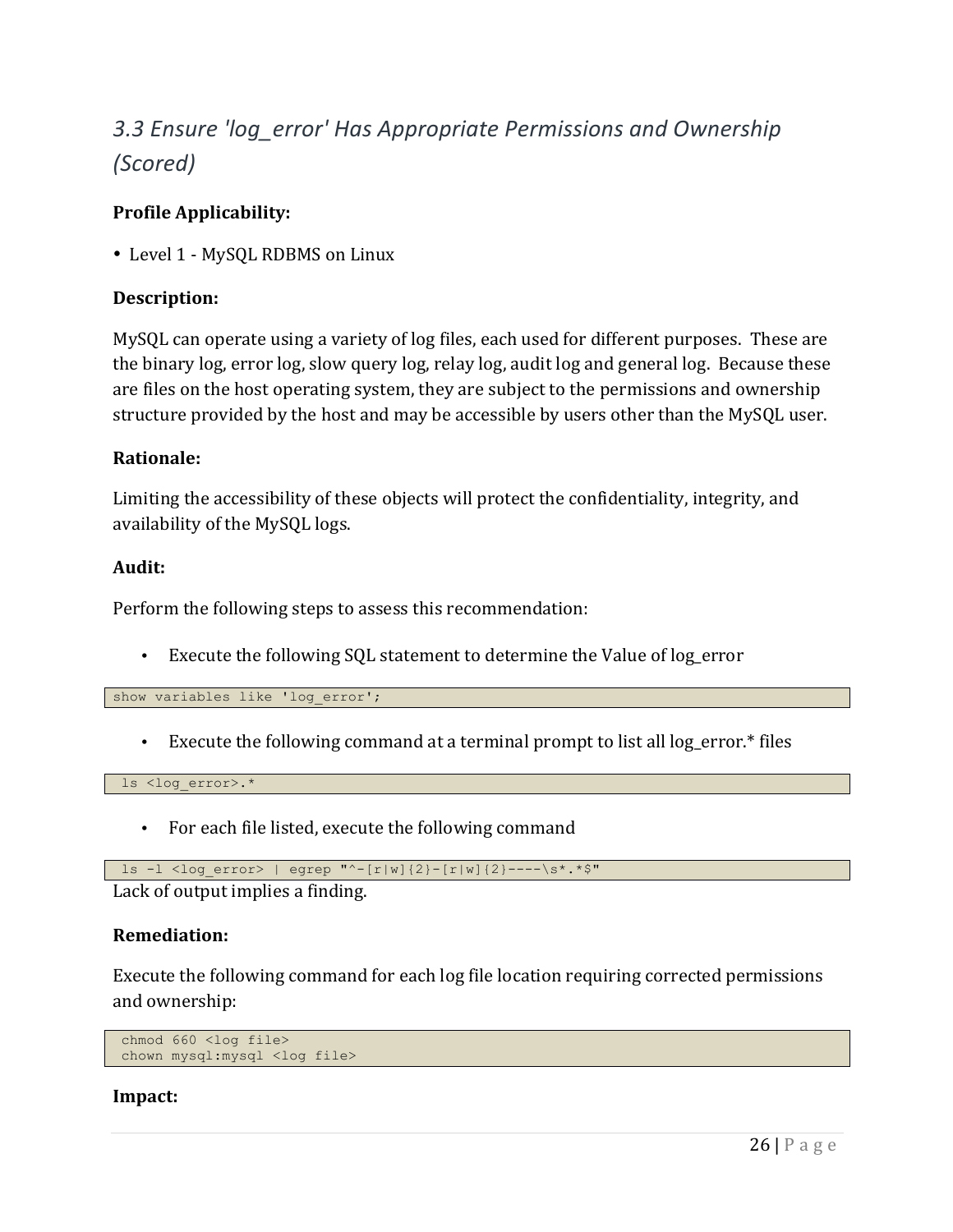Changing the permissions of the log files might impact monitoring tools which use a logfile adapter.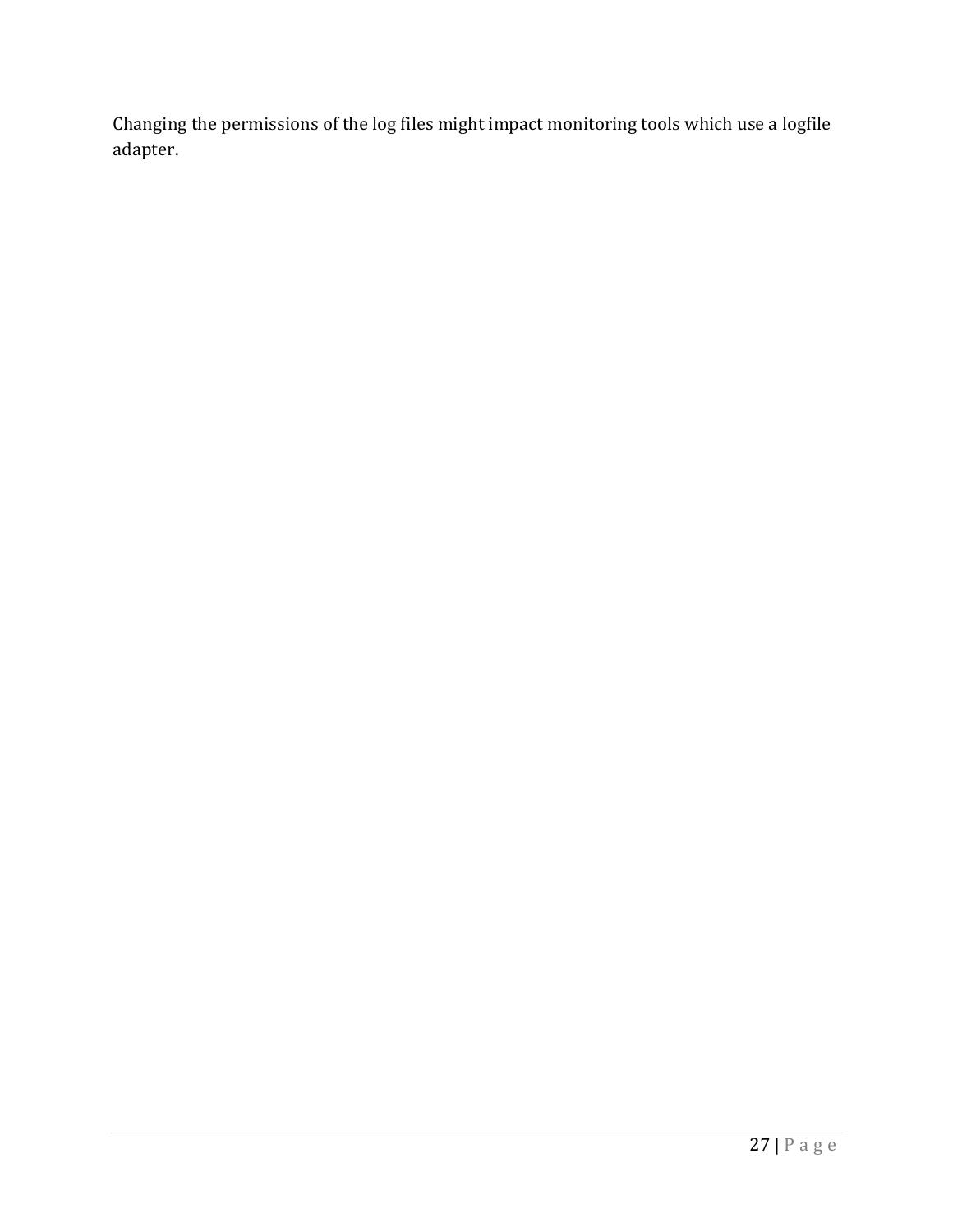# 3.4 Ensure 'slow query log' Has Appropriate Permissions and *Ownership (Scored)*

#### **Profile Applicability:**

• Level 1 - MySQL RDBMS on Linux

#### **Description:**

MySQL can operate using a variety of log files, each used for different purposes. These are the binary log, error log, slow query log, relay log, audit log and general log. Because these are files on the host operating system, they are subject to the permissions and ownership structure provided by the host and may be accessible by users other than the MySQL user.

#### **Rationale:**

Limiting the accessibility of these objects will protect the confidentiality, integrity, and availability of the MySQL logs.

#### **Audit:**

Perform the following steps to assess this recommendation:

• Execute the following SQL statement to determine the Value of slow\_query\_log\_file

show variables like 'slow query log file';

• Execute the following command at a terminal prompt to list all slow\_query\_log\_file. $*$ files

ls <slow query log file>.\*

• For each file listed, execute the following command

1s -1 <slow query log file> | egrep "^-[r|w]{2}-[r|w]{2}----\s\*.\*\$"

Lack of output implies a finding.

#### **Remediation:**

Execute the following command for each log file location requiring corrected permissions:

```
chmod 660 <log file>
chown mysql:mysql <log file>
```
#### **Impact:**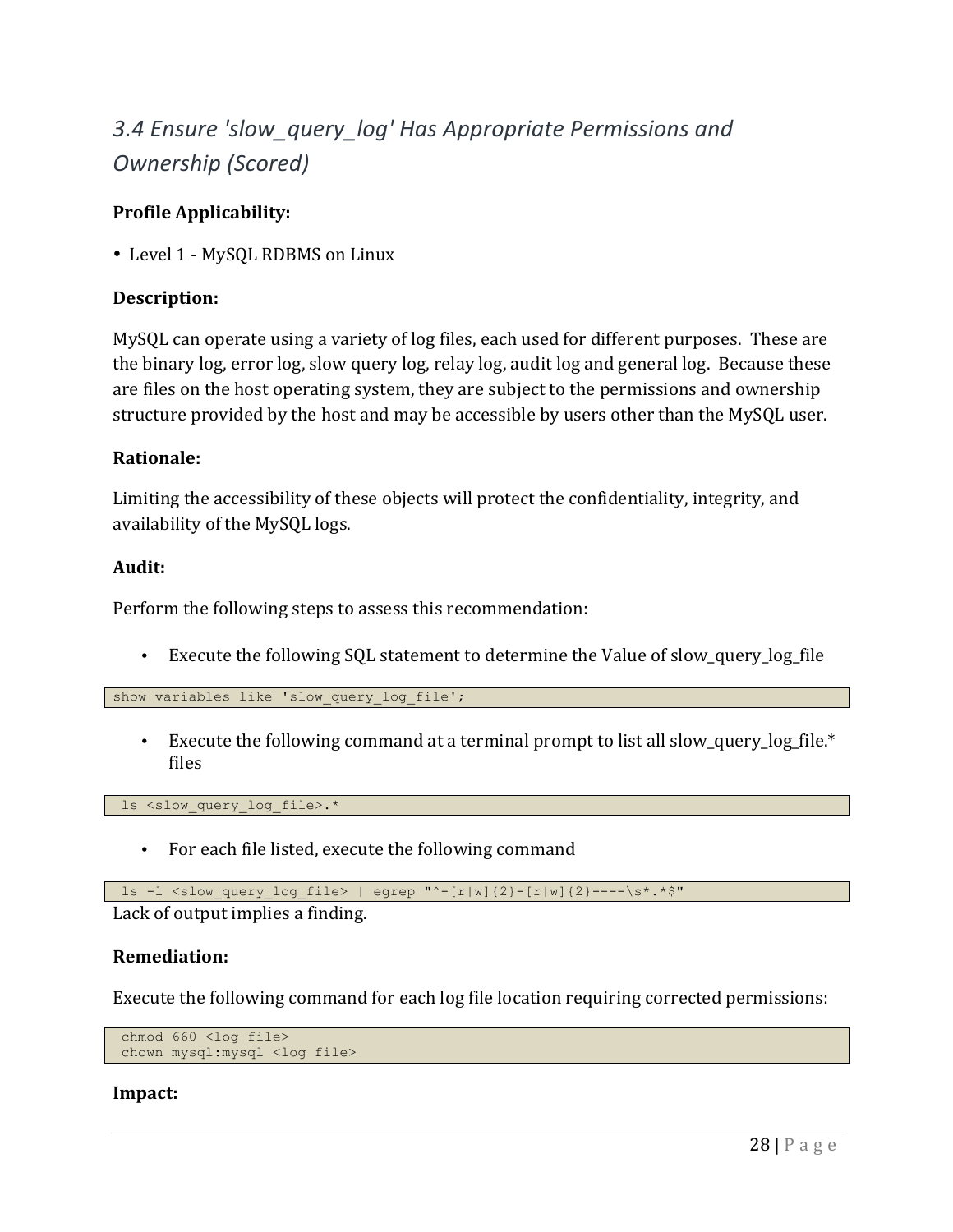Changing the permissions of the log files might impact monitoring tools which use a logfile adapter. Also the slow query log can be used for performance analysis by application developers.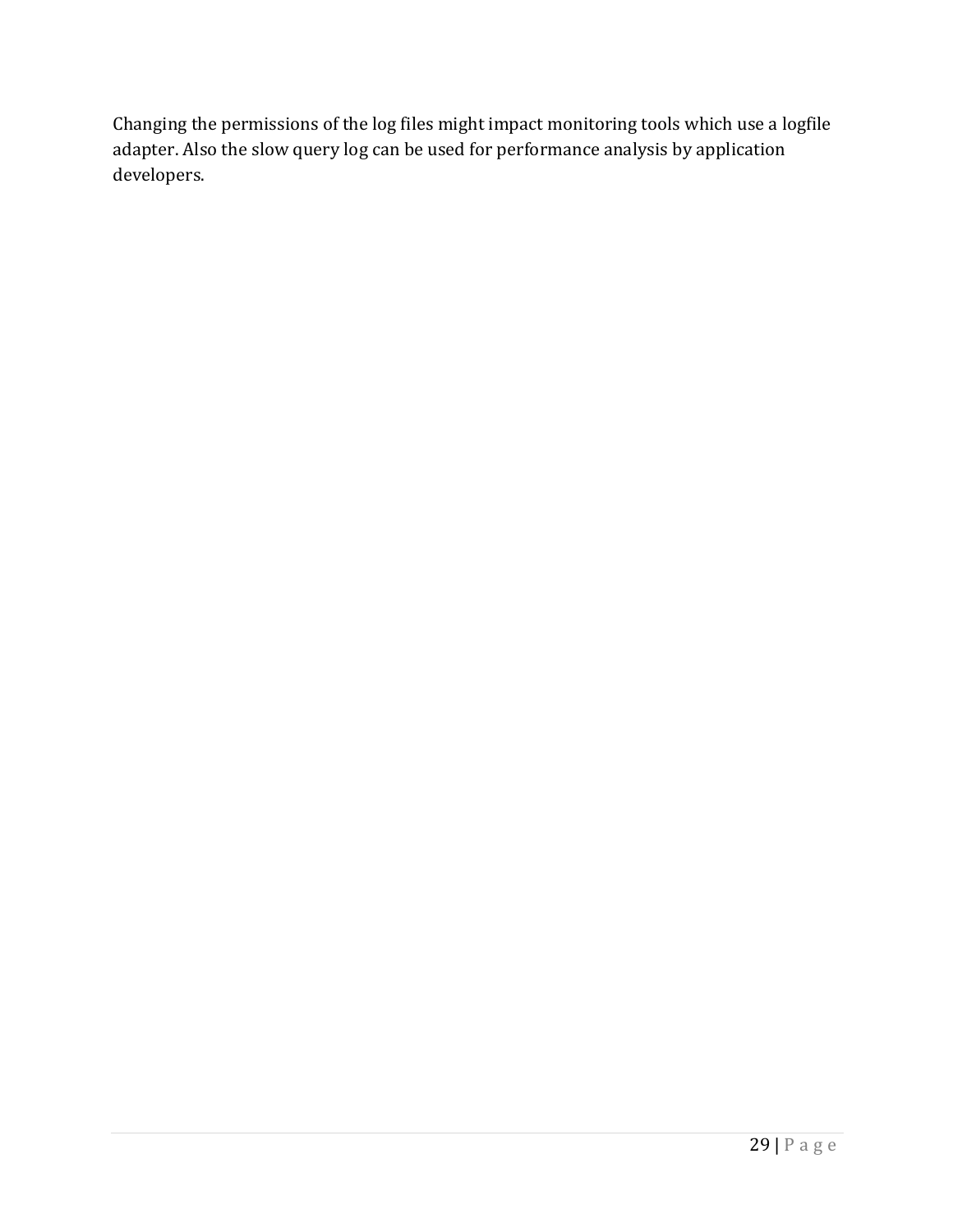## **3.5** Ensure 'relay log basename' Files Have Appropriate Permissions *and Ownership (Scored)*

#### **Profile Applicability:**

• Level 1 - MySQL RDBMS on Linux

#### **Description:**

MySQL can operate using a variety of log files, each used for different purposes. These are the binary log, error log, slow query log, relay log, audit log and general log. Because these are files on the host operating system, they are subject to the permissions and ownership structure provided by the host and may be accessible by users other than the MySQL user.

#### **Rationale:**

Limiting the accessibility of these objects will protect the confidentiality, integrity, and availability of the MySQL logs.

#### **Audit:**

Perform the following steps to assess this recommendation:

• Execute the following SQL statement to determine the Value of relay\_log\_basename

show variables like 'relay log basename';

• Execute the following command at a terminal prompt to list all relay\_log\_basename. $*$ files

ls <relay log basename>.\*

• For each file listed, execute the following command

ls -1 <relay log basename> | egrep "^-[r|w]{2}-[r|w]{2}----\s\*.\*\$"

Lack of output implies a finding.

#### **Remediation:**

Execute the following command for each log file location requiring corrected permissions and ownership:

```
chmod 660 <log file>
chown mysql:mysql <log file>
```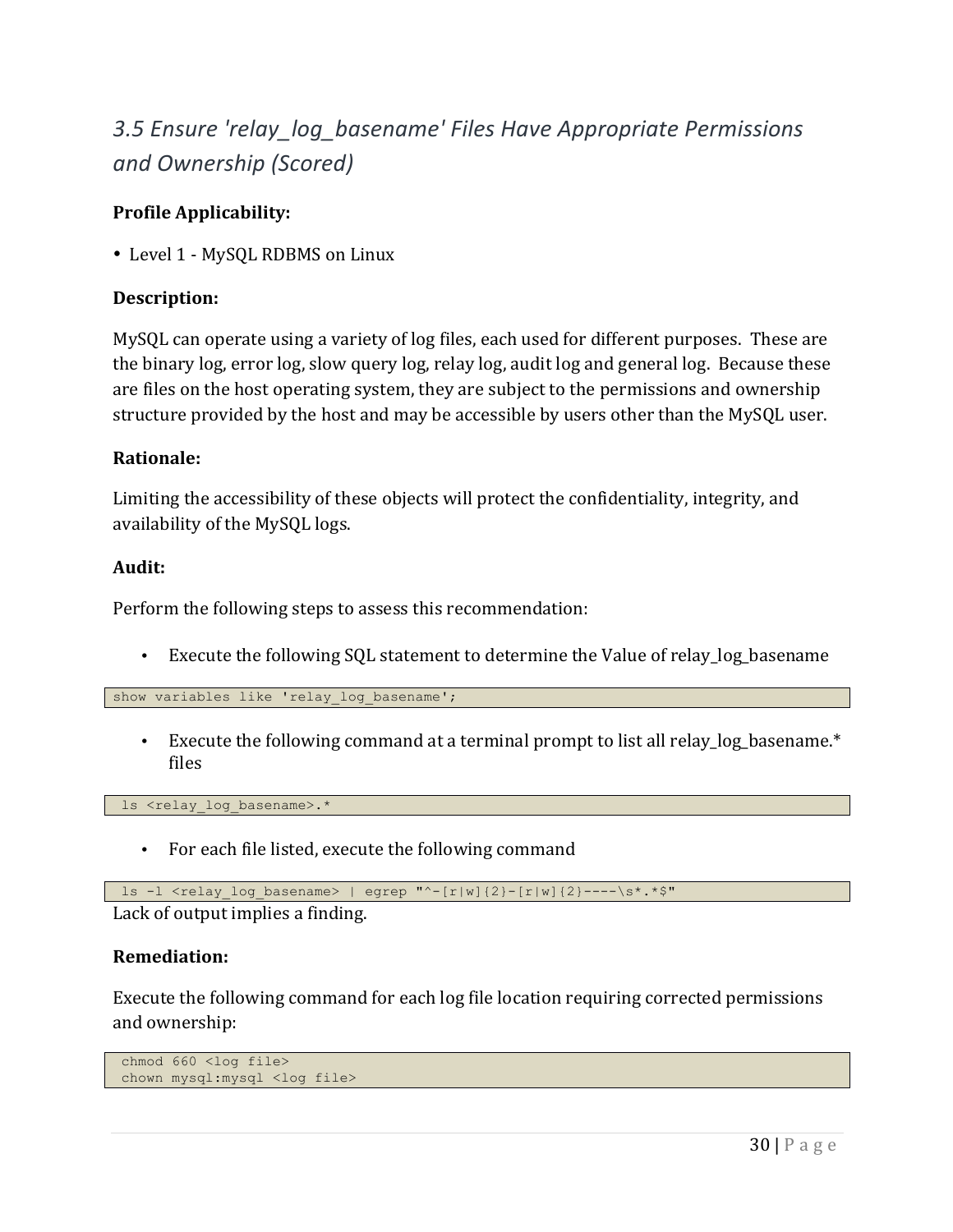#### **Impact:**

Changing the permissions of the log files might impact monitoring tools which use a logfile adapter.

If the permissions on the relay logs are accidentally changed to exclude the user account which is used to run the MySQL service then this might break replication.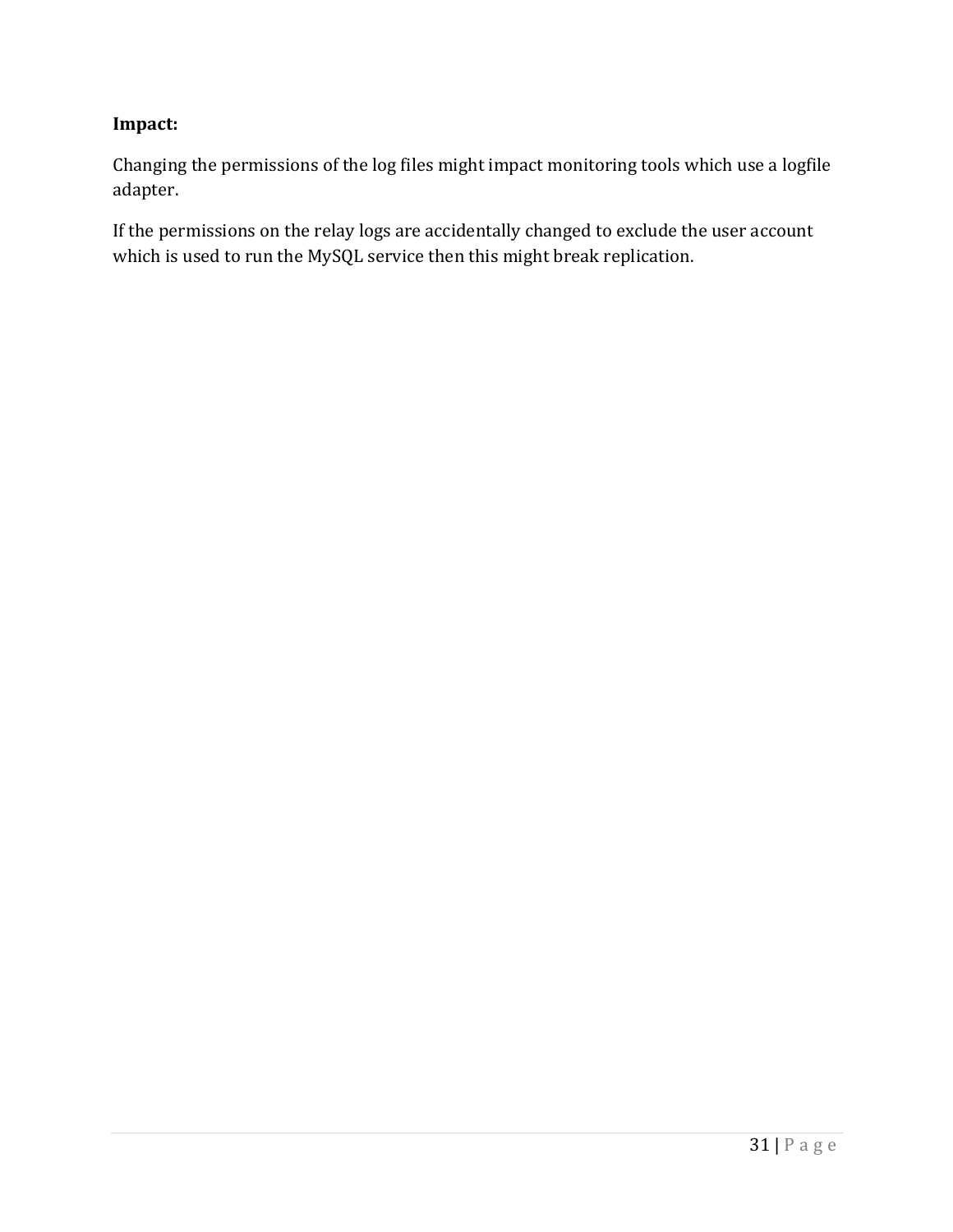# *3.6 Ensure 'general\_log\_file' Has Appropriate Permissions and Ownership (Scored)*

#### **Profile Applicability:**

• Level 1 - MySQL RDBMS on Linux

#### **Description:**

MySQL can operate using a variety of log files, each used for different purposes. These are the binary log, error log, slow query log, relay log, audit log and general log. Because these are files on the host operating system, they are subject to the permissions and ownership structure provided by the host and may be accessible by users other than the MySQL user.

#### **Rationale:**

Limiting the accessibility of these objects will protect the confidentiality, integrity, and availability of the MySQL logs.

#### **Audit:**

Perform the following steps to assess this recommendation:

• Execute the following SQL statement to determine the Value of general\_log\_file

show variables like 'general log file';

• Execute the following command at a terminal prompt to list all general  $log_f$  file.\* files

ls <general\_log\_file>.\*

• For each file listed, execute the following command

1s -1 <general log file> | egrep "^-[r|w]{2}-[r|w]{2}----\s\*.\*\$"

Lack of output implies a finding.

#### **Remediation:**

Execute the following command for each log file location requiring corrected permissions and ownership:

```
chmod 660 <log file>
chown mysql:mysql <log file>
```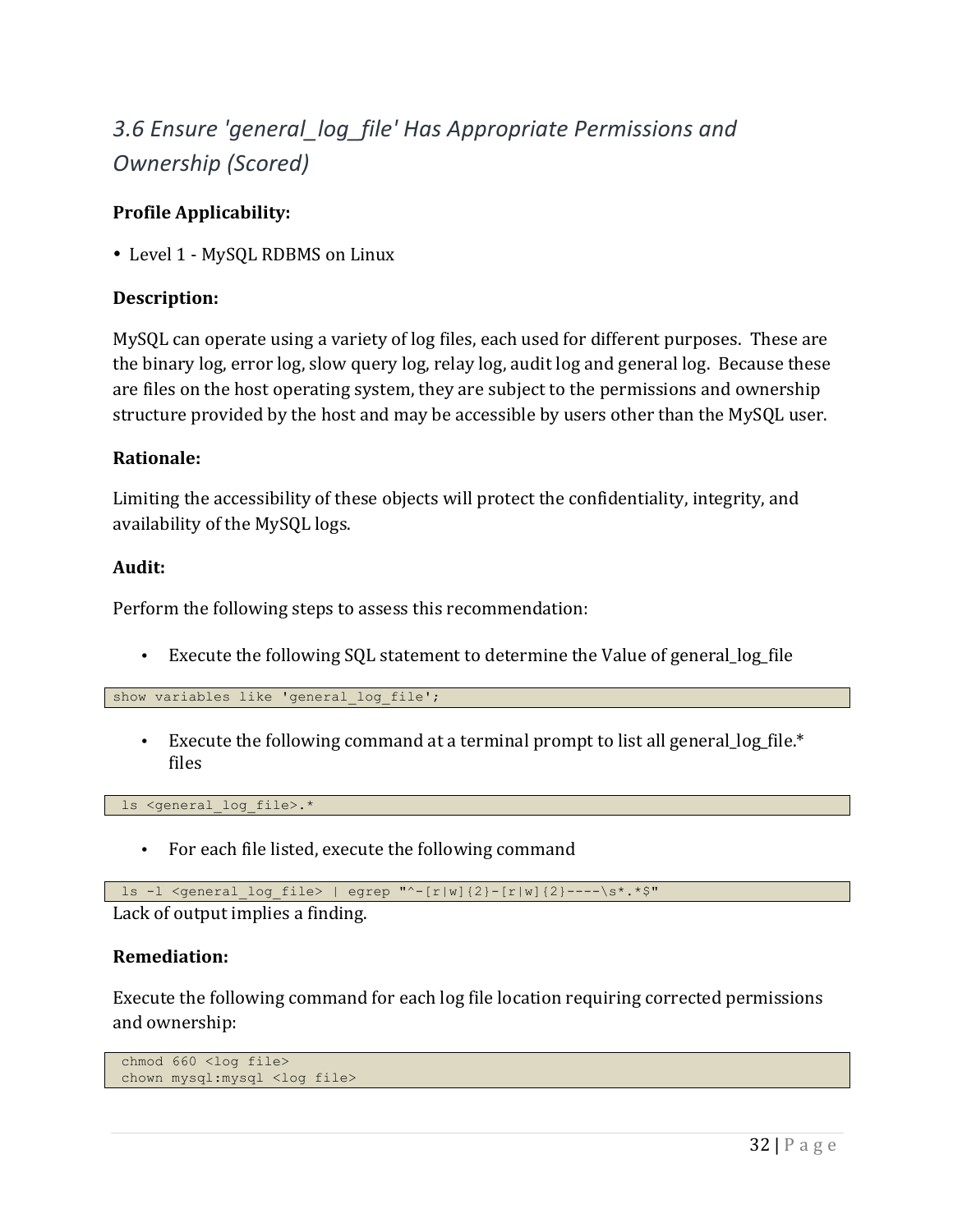### **Impact:**

Changing the permissions of the log files might impact monitoring tools which use a logfile adapter.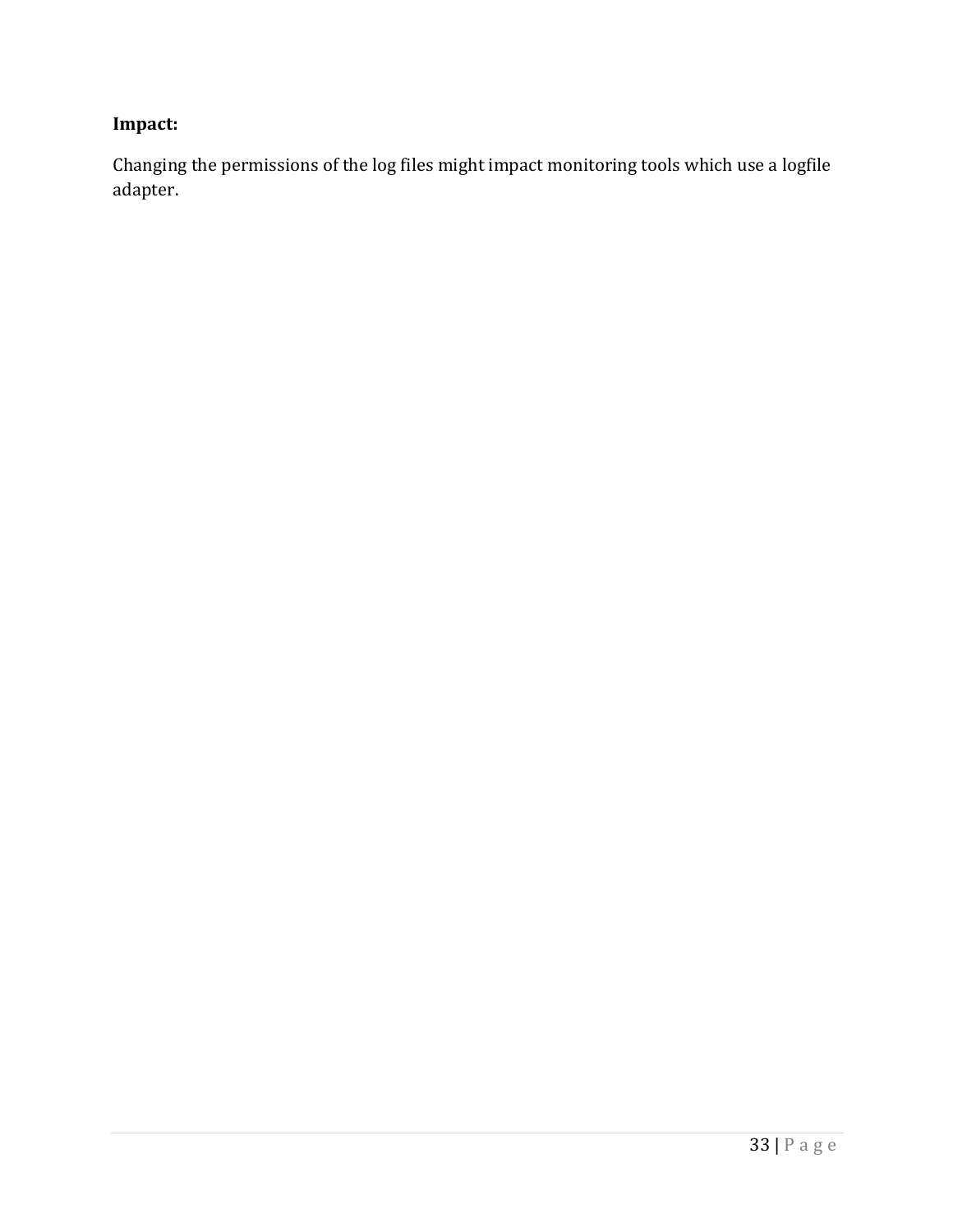# *3.7 Ensure SSL Key Files Have Appropriate Permissions and Ownership (Scored)*

#### **Profile Applicability:**

• Level 1 - MySOL RDBMS on Linux

#### **Description:**

When configured to use SSL/TLS, MySQL relies on key files, which are stored on the host's filesystem. These key files are subject to the host's permissions and ownership structure.

#### **Rationale:**

Limiting the accessibility of these objects will protect the confidentiality, integrity, and availability of the MySQL database and the communication with the client.

If the contents of the SSL key file is known to an attacker he or she might impersonate the server. This can be used for a man-in-the-midddle attack.

Depending on the SSL ciphersuite the key might also be used to decipher previously captured network traffic.

#### **Audit:**

To assess this recommendation, locate the SSL key in use by executing the following SQL statement to get the Value of ssl key:

```
show variables where variable name = 'ssl key';
```
Then, execute the following command to assess the permissions of the Value:

```
ls -1 <ssl key Value> | egrep "^-r--------[ \t]*.[ \t]*mysql[ \t]*mysql.*$"
```
Lack of output from the above command implies a finding.

#### **Remediation:**

Execute the following commands at a terminal prompt to remediate these settings using the Value from the audit procedure:

```
chown mysql:mysql <ssl_key Value>
chmod 400 <ssl key Value>
```
#### **Impact:**

If the permissions or ownership for the key file are changed incorrectly this can cause SSL to be disabled when MySQL is restarted or can cause MySQL not to start at all.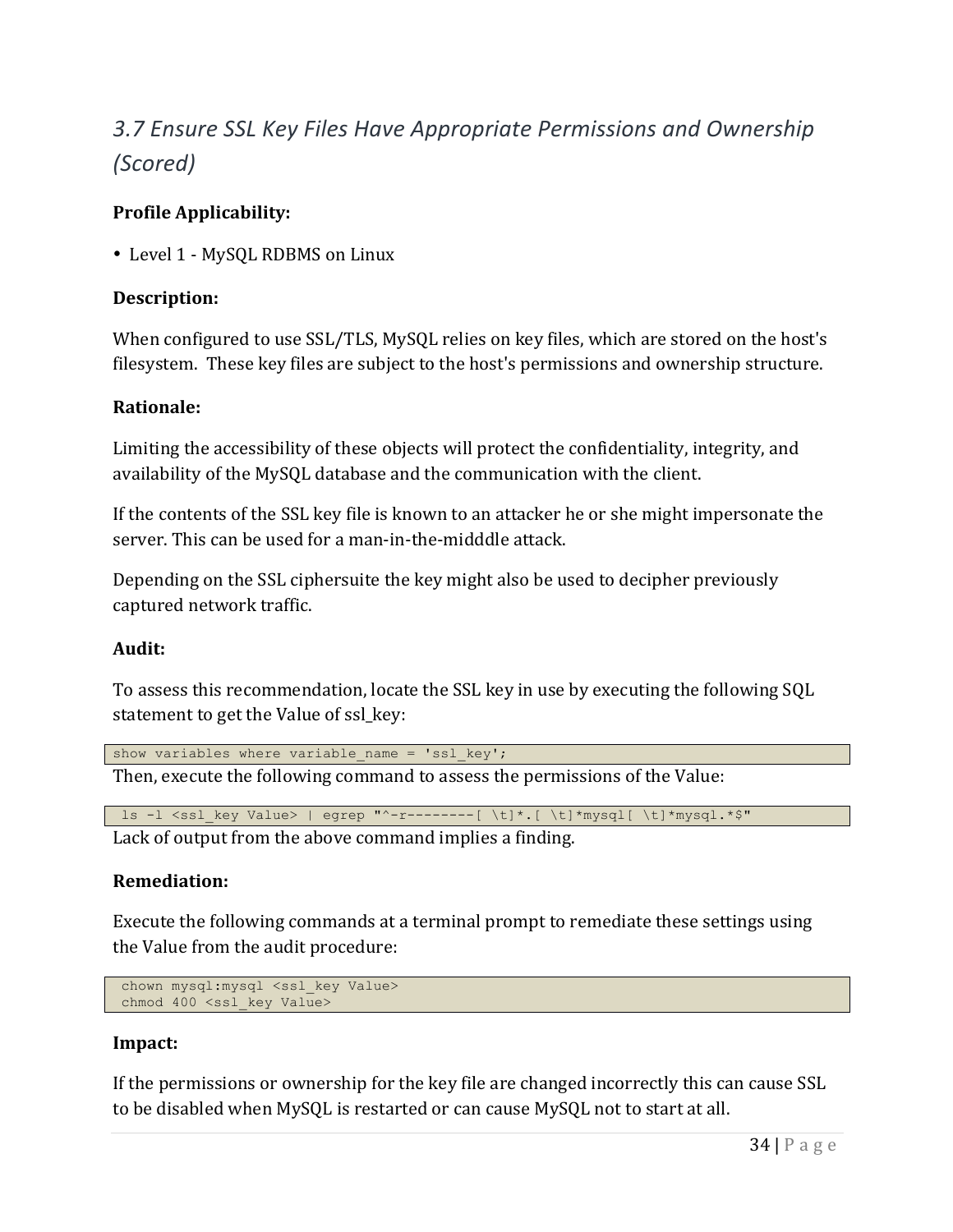If other applications are using the same keypair then changing the permissions or ownership of the key file will affect this application. If this is the case then a new keypair must be generated for MySQL.

#### **References:**

1. http://dev.mysql.com/doc/refman/5.7/en/ssl-connections.html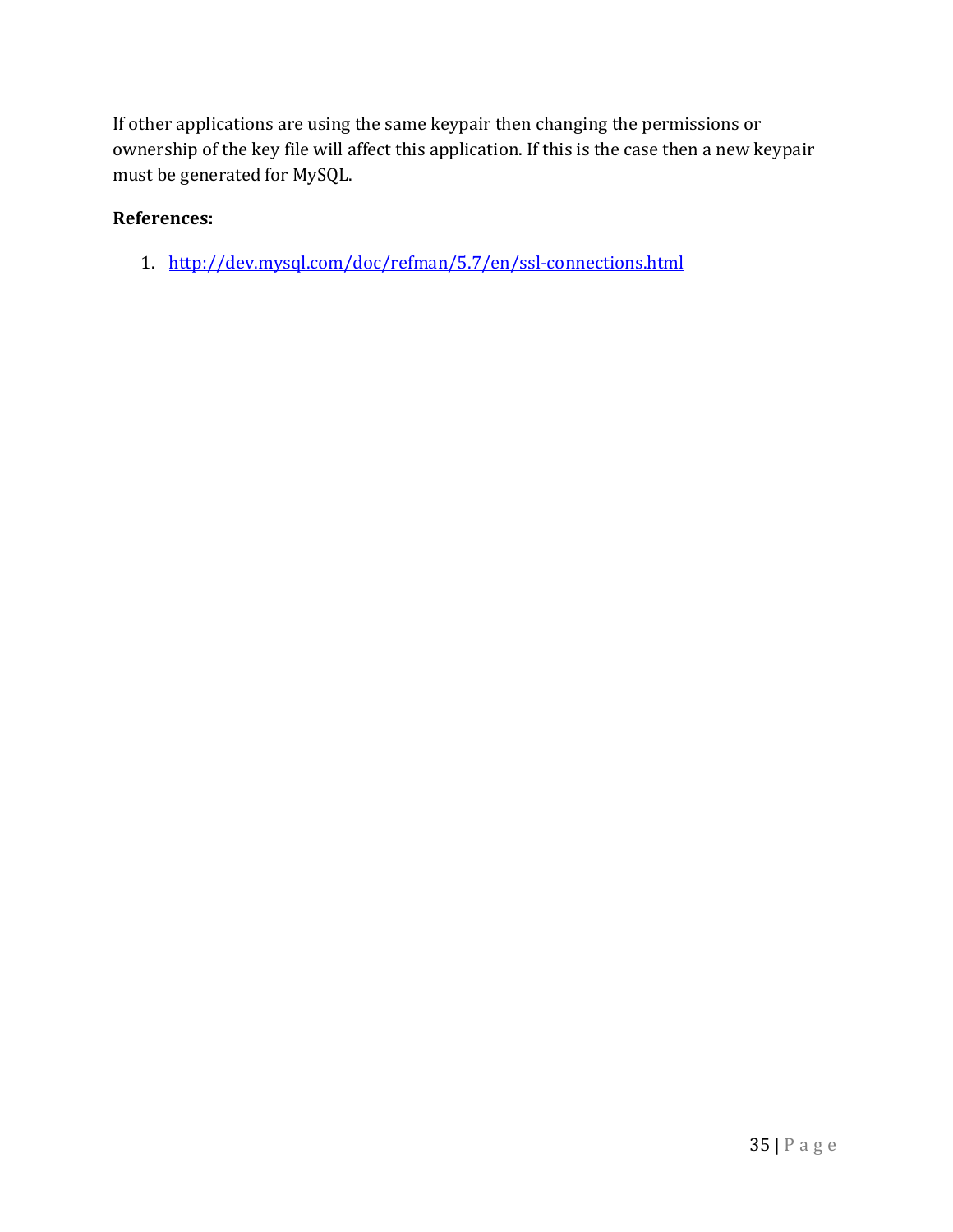# *3.8 Ensure Plugin Directory Has Appropriate Permissions and Ownership (Scored)*

# **Profile Applicability:**

• Level 1 - MySOL RDBMS on Linux

# **Description:**

The plugin directory is the location of the MySQL plugins. Plugins are storage engines or user defined functions (UDFs).

# **Rationale:**

Limiting the accessibility of these objects will protect the confidentiality, integrity, and availability of the MySQL database. If someone can modify plugins then these plugins might be loaded when the server starts and the code will get executed.

# **Audit:**

To assess this recommendation, execute the following SQL statement to discover the Value of plugin dir:

show variables where variable name = 'plugin dir';

Then, execute the following command at a terminal prompt (using the discovered plugin dir Value) to determine the permissions and ownership.

```
ls -l <plugin_dir Value>/.. | egrep "^drwxr[-w]xr[-w]x[ \t]*[0-9][ \t]*mysql[ 
\t]*mysql.*plugin.*$"
```
Lack of output implies a finding.

NOTE: Permissions are intended to be either 775 or 755.

# **Remediation:**

To remediate these settings, execute the following commands at a terminal prompt using the plugin dir Value from the audit procedure.

```
chmod 775 <plugin dir Value> (or use 755)
chown mysql:mysql <plugin dir Value>
```
## **Impact:**

Users other than the mysql user will no longer be able to update and add/remove plugins unless they're able to switch to the mysql user;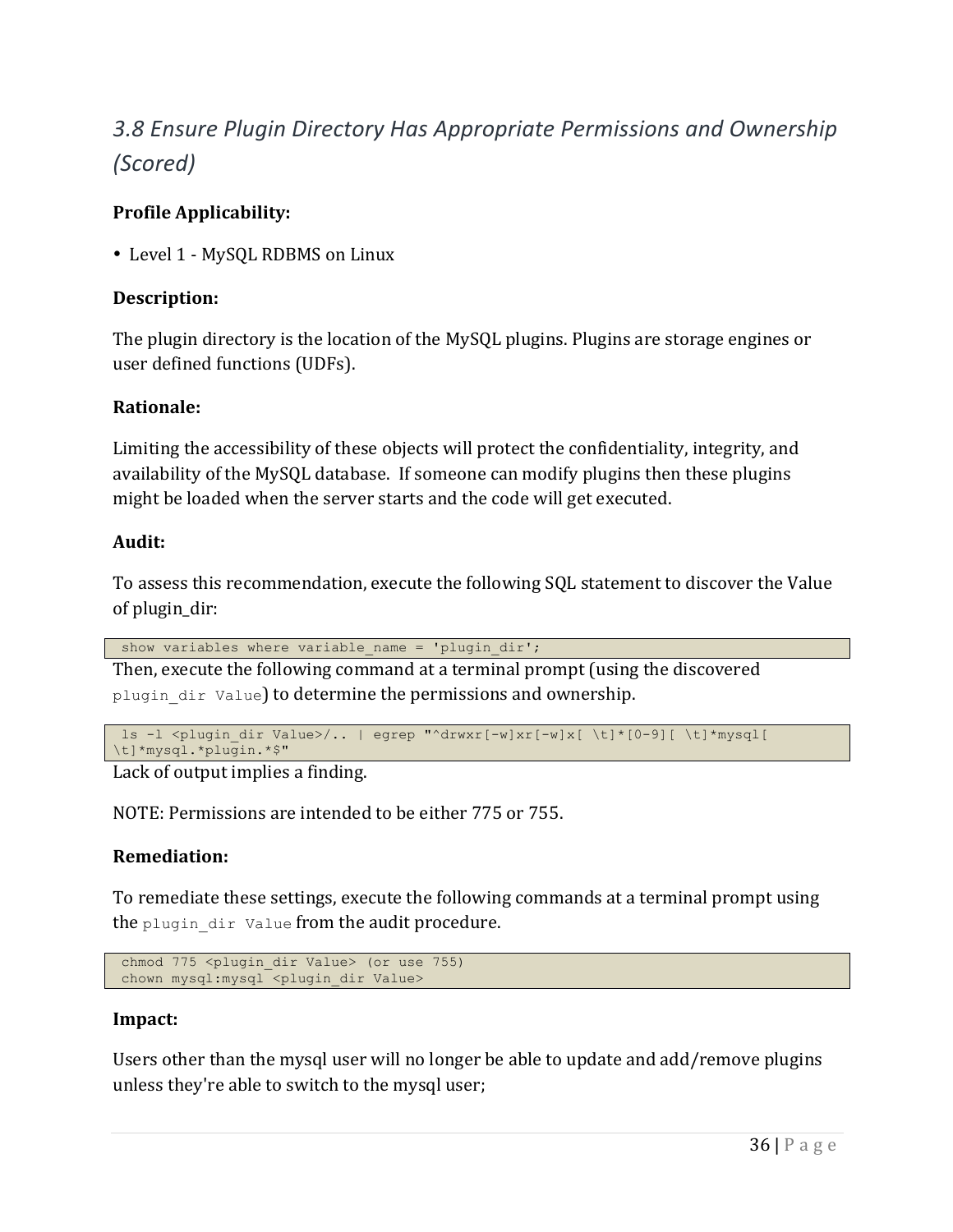# **References:**

1. http://dev.mysql.com/doc/refman/5.7/en/install-plugin.html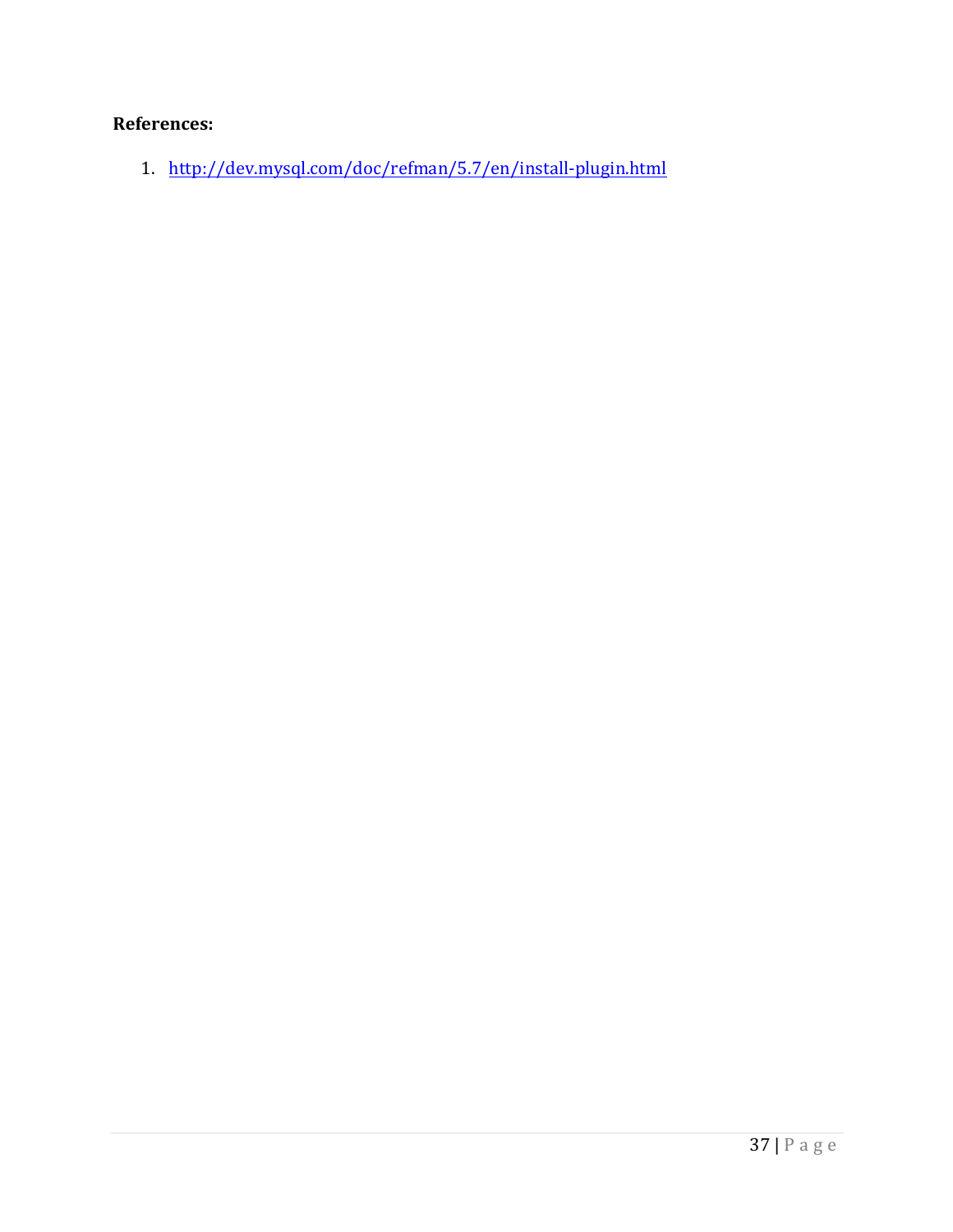# 3.9 Ensure 'audit\_log\_file' has Appropriate Permissions and Ownership *(Scored)*

# **Profile Applicability:**

• Level 1 - MySOL RDBMS on Linux

# **Description:**

MySQL can operate using a variety of log files, each used for different purposes. These are the binary log, error log, slow query log, relay log, audit log and general log. Because these are files on the host operating system, they are subject to the permissions and ownership structure provided by the host and may be accessible by users other than the MySQL user.

# **Rationale:**

Limiting the accessibility of these objects will protect the confidentiality, integrity, and availability of the MySQL logs.

# **Audit:**

To assess this recommendation, execute the following SQL statement to discover the audit log file value:

show global variables where variable name='audit log file';

NOTE: If you see the audit file name but no path, the default path will be the path assigned to the datadir variable.

Then, execute the following command at a terminal prompt (using the discovered audit log file value):

```
ls -1 <audit log file> | egrep "^-rw[-x]rw[-x][-r][-w][-x][ \t]*[0-9][ \t]*mysql[
\t]*mysql.*$"
```
# **Remediation:**

Execute the following commands for the audit  $log$  file discovered in the audit procedure:

```
chmod 660 <audit log file>
chown mysql:mysql <audit log file>
```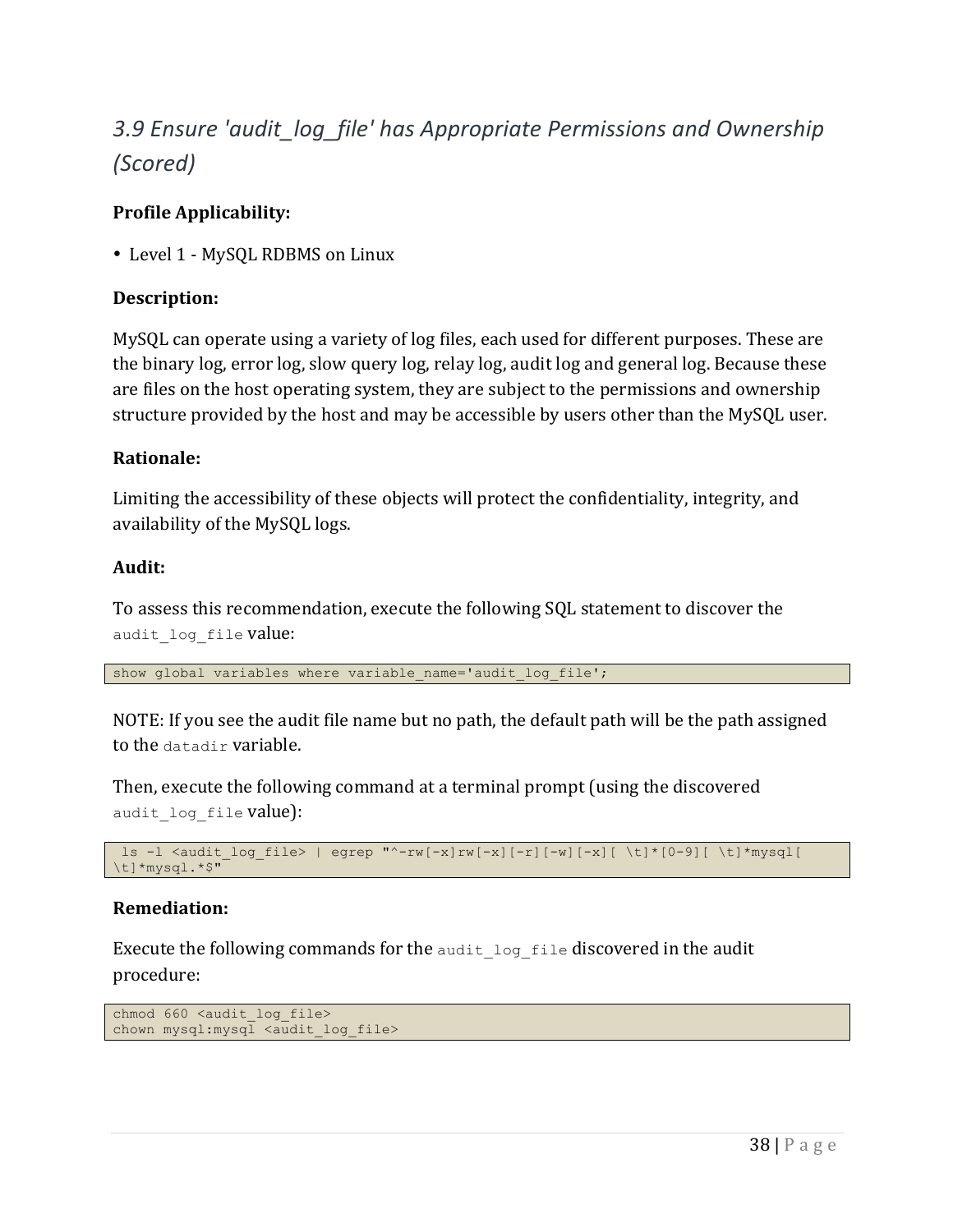# **Impact:**

Changing the permissions and ownership of the audit log file may have impact on who can access and edit the the audit log. Such changes can affect monitoring tools which maybe using a logfile adapter or scripted alternatives. Also the audit log may be used by alerting by infrastructure teams which can affect real-time audit capability.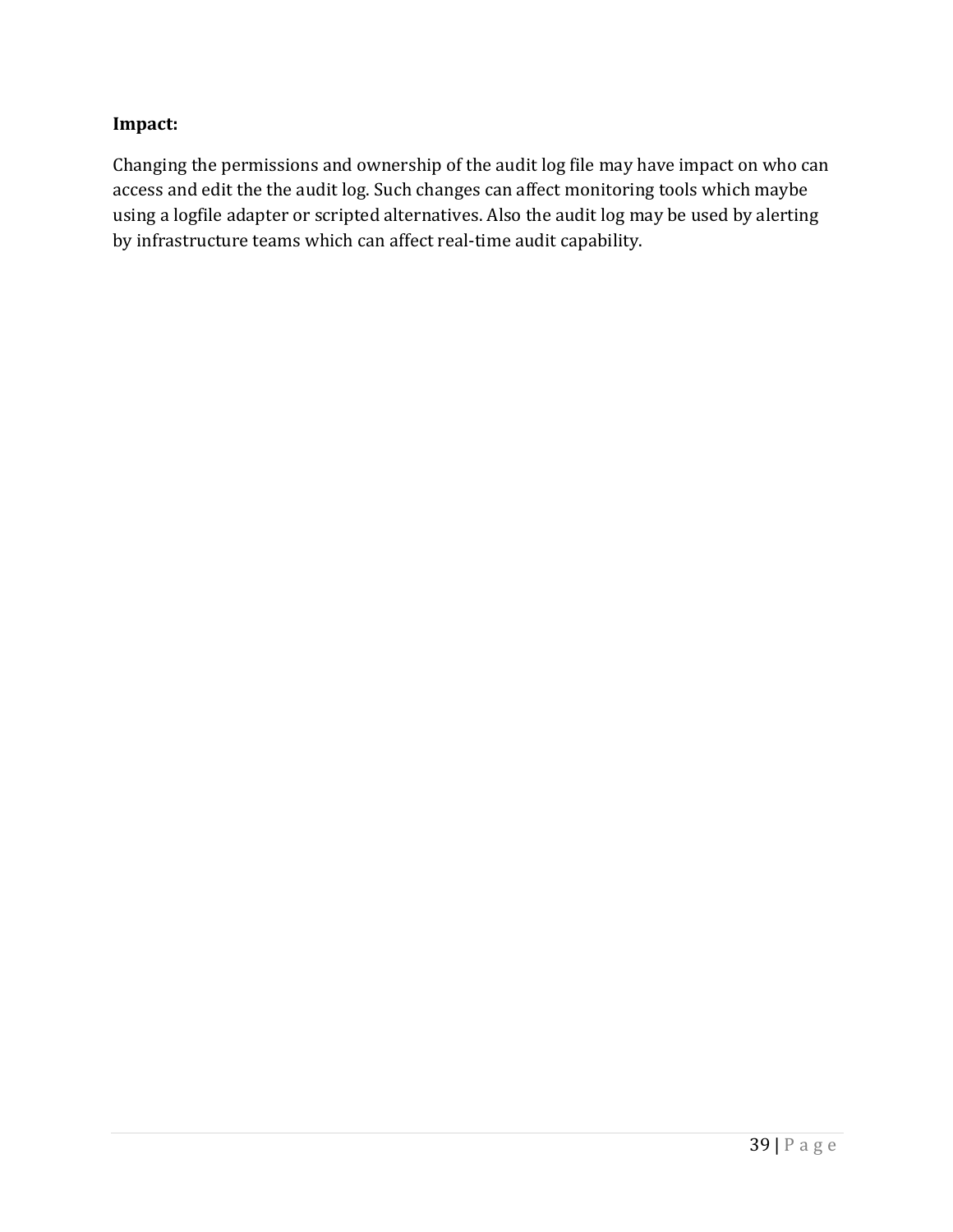# *4 General*

This section contains recommendations related to various parts of the database server.

*4.1 Ensure Latest Security Patches Are Applied (Not Scored)*

# **Profile Applicability:**

• Level 1 - MySQL RDBMS on Linux

# **Description:**

Periodically, updates to MySQL server are released to resolve bugs, mitigate vulnerabilities, and provide new features. It is recommended that MySQL installations are up to date with the latest security updates.

# **Rationale:**

Maintaining currency with MySQL patches will help reduce risk associated with known vulnerabilities present in the MySQL server.

Without the latest security patches MySQL might have known vulnerabilities which might be used by an attacker to gain access.

# **Audit:**

Execute the following SQL statement to identify the MySQL server version:

SHOW VARIABLES WHERE Variable name LIKE "version";

Now compare the version with the security announcements from Oracle and/or the OS if the OS packages are used.

# **Remediation:**

Install the latest patches for your version or upgrade to the latest version.

## **Impact:**

To update the MySQL server a restart is required.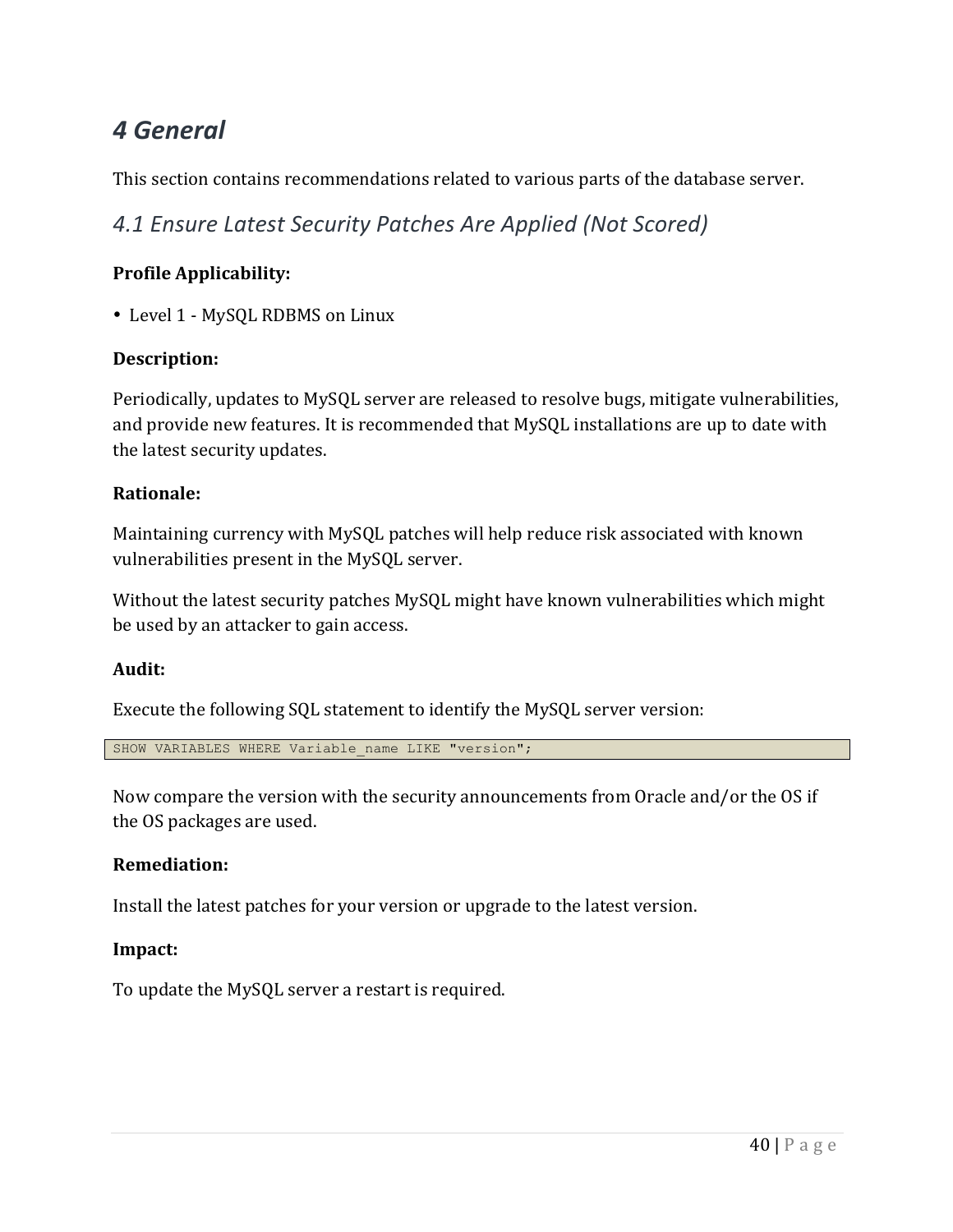- 1. http://www.oracle.com/technetwork/topics/security/alerts-086861.html
- 2. http://dev.mysql.com/doc/relnotes/mysql/5.7/en/
- 3. http://web.nvd.nist.gov/view/vuln/searchresults?adv\_search=true&cves=on&cpe\_vendor=cpe%3a%2f%3aoracle&cpe\_produ ct=cpe%3a%2f%3aoracle%3amysql&cpe\_version=cpe%3a%2f%3aoracle%3amysq l%3a5.7.0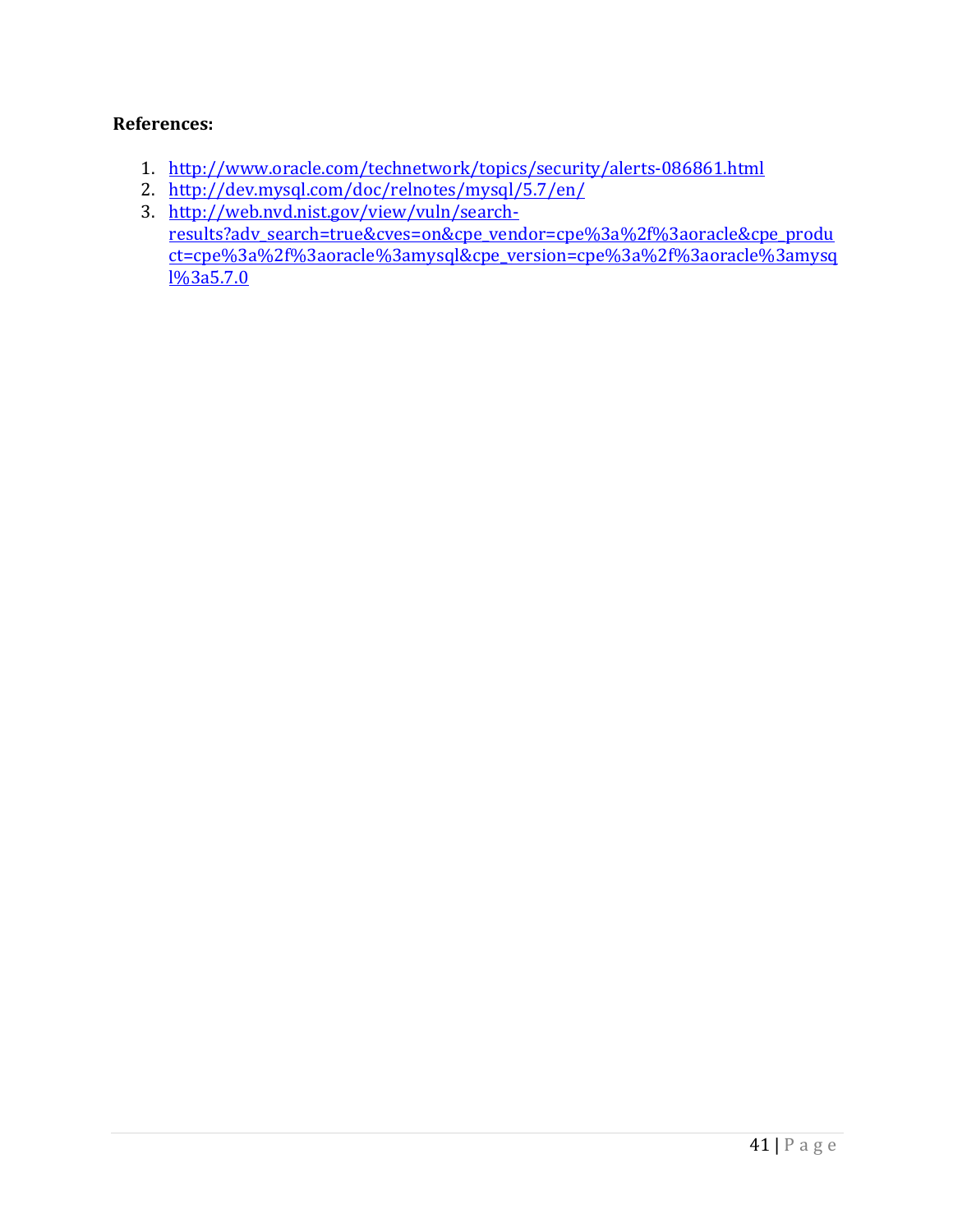# *4.2 Ensure the 'test' Database Is Not Installed (Scored)*

# **Profile Applicability:**

• Level 1 - MySQL RDBMS

# **Description:**

The default MySQL installation comes with an unused database called test. It is recommended that the test database be dropped.

# **Rationale:**

The test database can be accessed by all users and can be used to consume system resources. Dropping the  $test$  database will reduce the attack surface of the MySQL server.

## **Audit:**

Execute the following SQL statement to determine if the test database is present:

```
SHOW DATABASES LIKE 'test';
The above SQL statement will return zero rows
```
## **Remediation:**

Execute the following SQL statement to drop the  $test$  database:

DROP DATABASE "test";

Note: mysql secure installation performs this operation as well as other securityrelated activities.

## **References:**

1. http://dev.mysql.com/doc/refman/5.7/en/mysql-secure-installation.html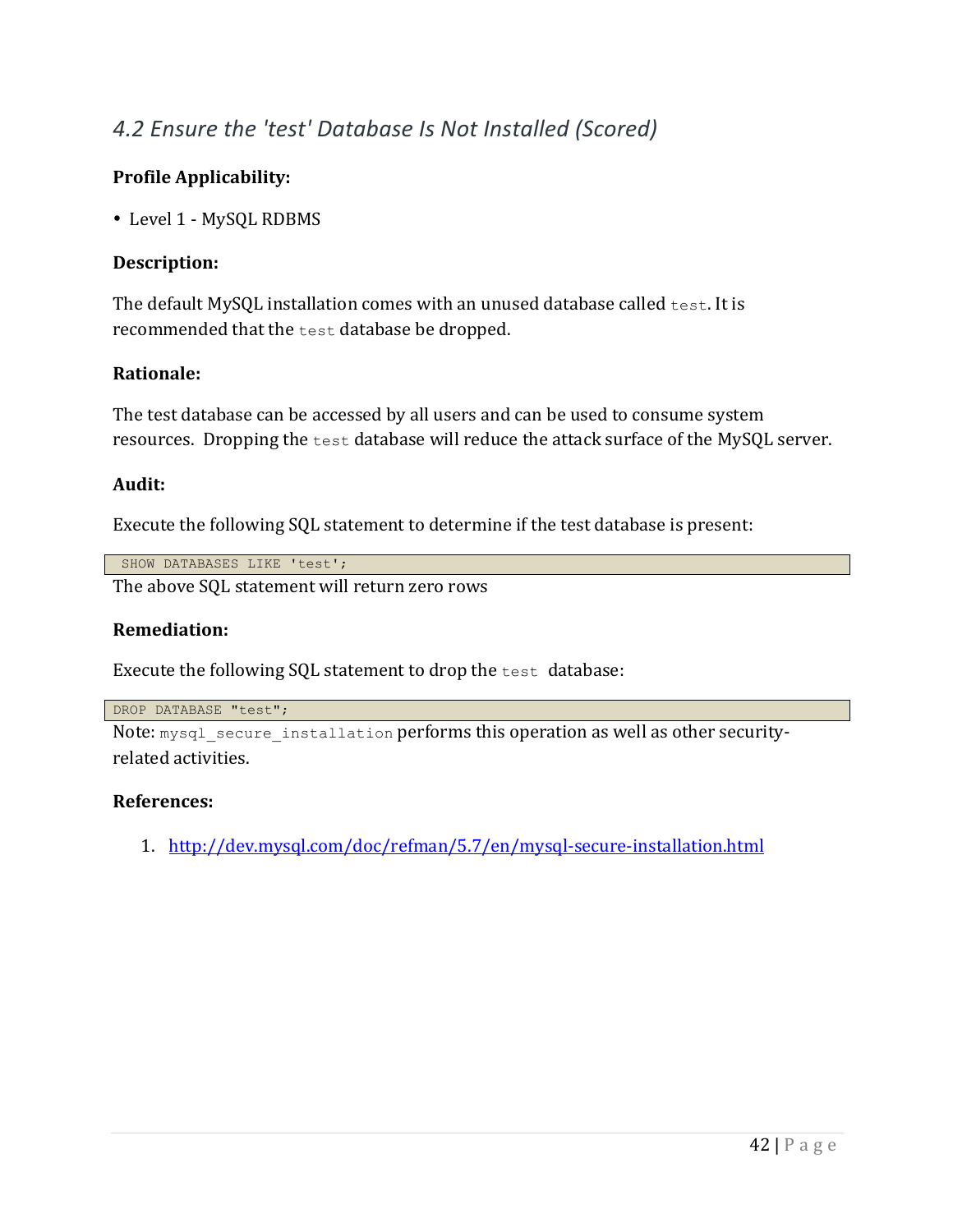# 4.3 Ensure 'allow-suspicious-udfs' Is Set to 'FALSE' (Scored)

# **Profile Applicability:**

• Level 2 - MySOL RDBMS

# **Description:**

This option prevents attaching arbitrary shared library functions as user-defined functions by checking for at least one corresponding method named init, deinit, reset, clear, or \_add.

# **Rationale:**

Preventing shared libraries that do not contain user-defined functions from loading will reduce the attack surface of the server.

## **Audit:**

Perform the following to determine if the recommended state is in place:

- Ensure  $--$ allow-suspicious-udfs is not specified in the the mysqld start up command line.
- Ensure allow-suspicious-udfs is set to FALSE in the MySQL configuration.

## **Remediation:**

Perform the following to establish the recommended state:

- Remove  $-$ -allow-suspicious-udfs from the mysqld start up command line.
- Remove allow-suspicious-udfs from the MySQL option file.

## **Default Value:**

FALSE

- 1. http://dev.mysql.com/doc/refman/5.7/en/udf-security.html
- 2. http://dev.mysql.com/doc/refman/5.7/en/serveroptions.html#option\_mysqld\_allow-suspicious-udfs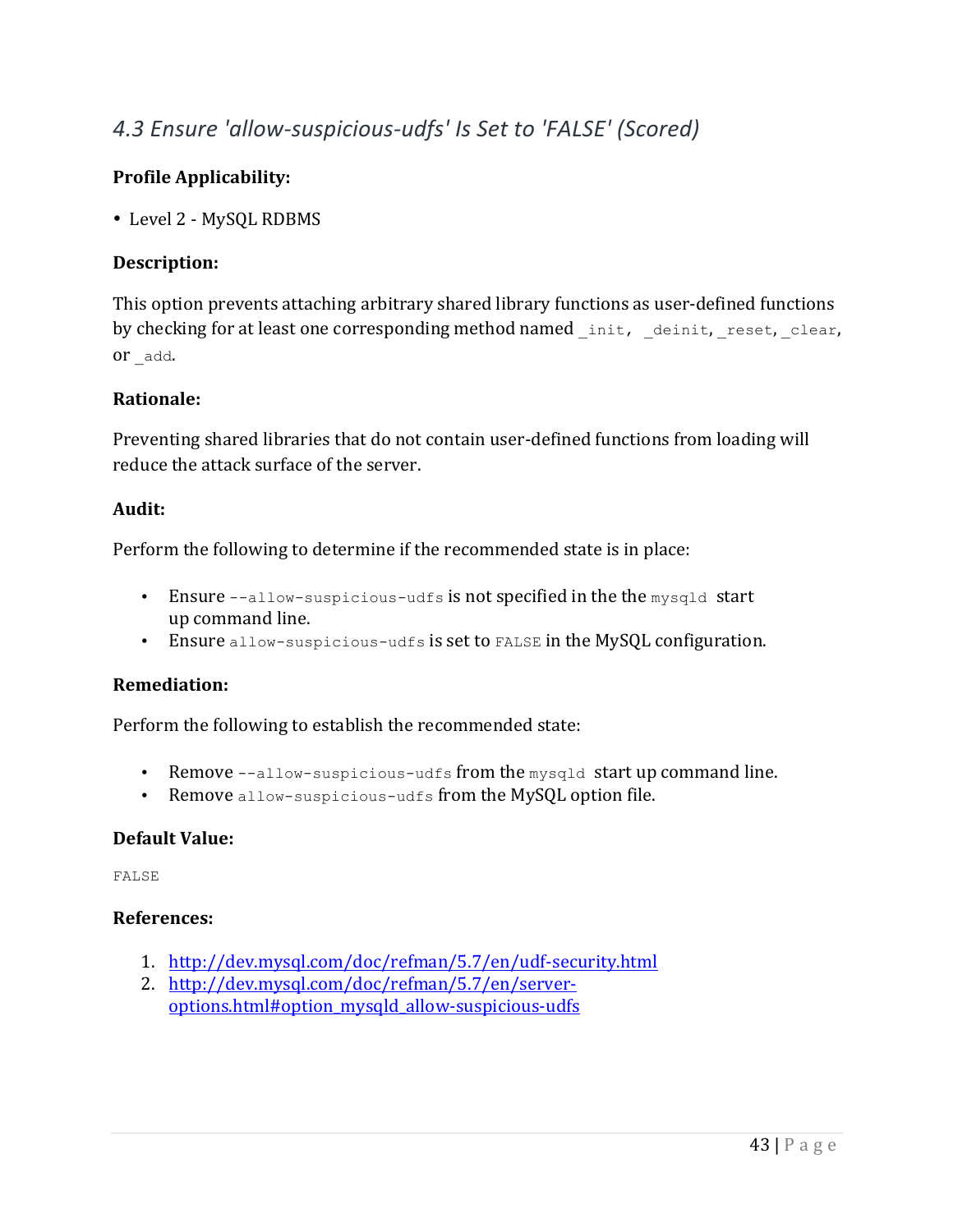# *4.4 Ensure 'local\_infile' Is Disabled (Scored)*

# **Profile Applicability:**

• Level 1 - MySQL RDBMS

# **Description:**

The local infile parameter dictates whether files located on the MySQL client's computer can be loaded or selected via LOAD DATA INFILE Or SELECT local file.

# **Rationale:**

Disabling local infile reduces an attacker's ability to read sensitive files off the affected server via a SQL injection vulnerability.

## **Audit:**

Execute the following SQL statement and ensure the Value field is set to  $\circ$ FF:

SHOW VARIABLES WHERE Variable name = 'local infile';

#### **Remediation:**

Add the following line to the  $[mysq1d]$  section of the MySQL configuration file and restart the MySQL service:

local-infile=0

## **Impact:**

Disabling local infile will impact the functionality of solutions that rely on it.

## **Default Value:**

ON

- 1. http://dev.mysql.com/doc/refman/5.7/en/string-functions.html#function\_load-file
- 2. http://dev.mysql.com/doc/refman/5.7/en/load-data.html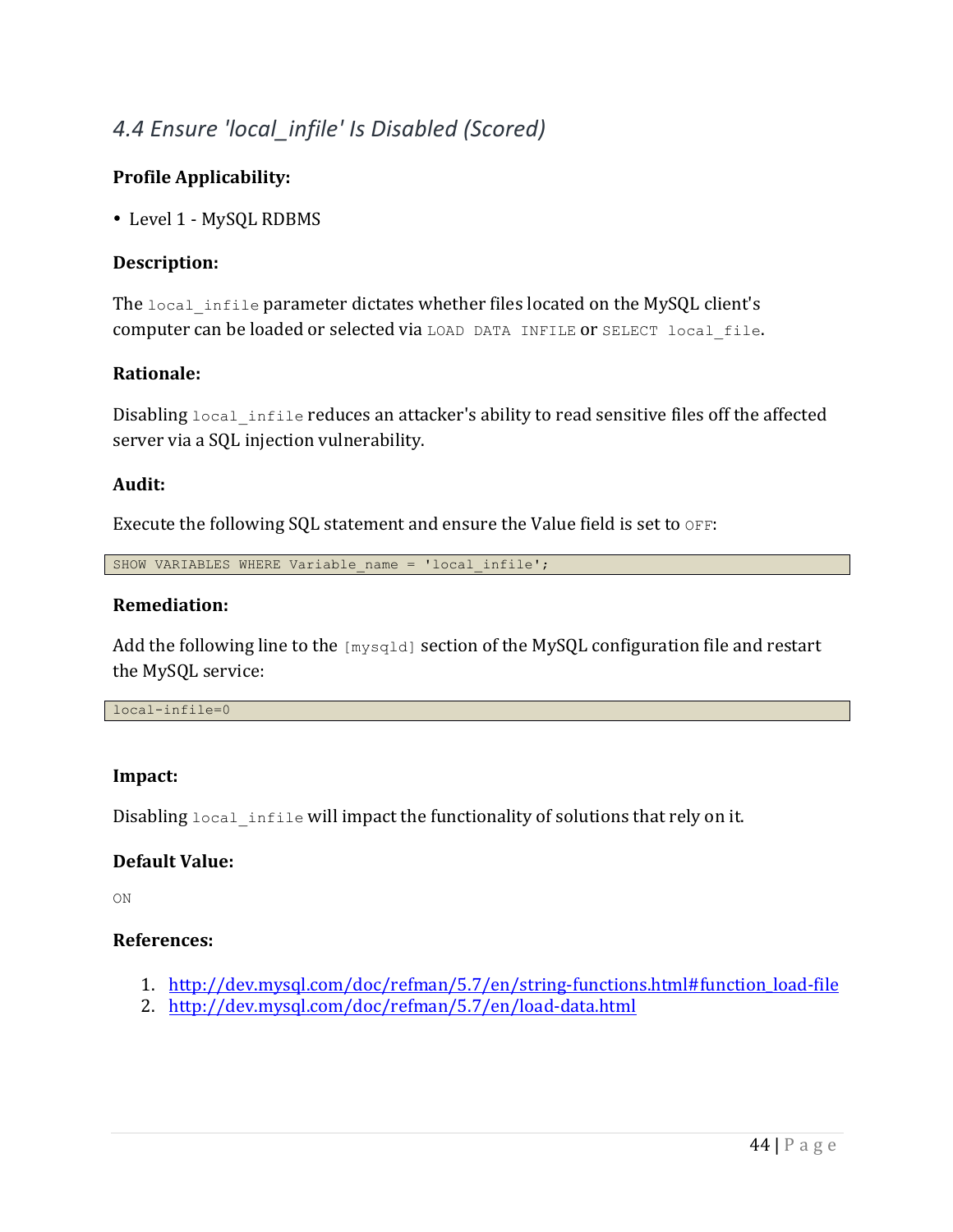# 4.5 Ensure 'mysqld' Is Not Started with '--skip-grant-tables' (Scored)

# **Profile Applicability:**

• Level 1 - MySQL RDBMS

## **Description:**

This option causes  $m\nu$ sqld to start without using the privilege system.

#### **Rationale:**

If this option is used, all clients of the affected server will have unrestricted access to all databases.

#### **Audit:**

Perform the following to determine if the recommended state is in place:

- Open the MySQL configuration (e.g.  $my$ . cnf) file and search for skip-grant-tables
- Ensure skip-grant-tables is set to FALSE

## **Remediation:**

Perform the following to establish the recommended state:

• Open the MySQL configuration (e.g.  $my \cdot cnf$ ) file and set:

skip-grant-tables = FALSE

#### **References:**

1. http://dev.mysql.com/doc/refman/5.7/en/serveroptions.html#option\_mysqld\_skip-grant-tables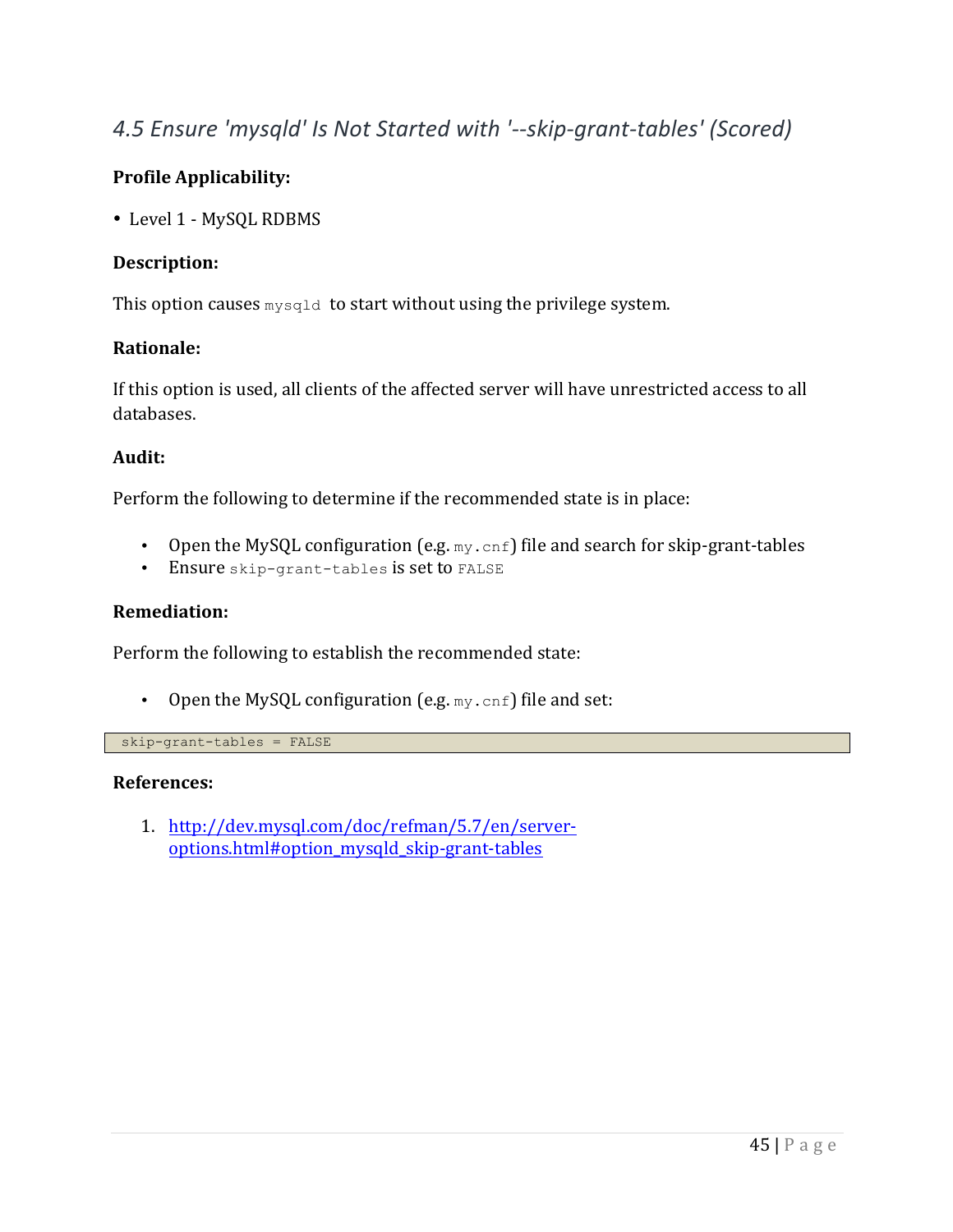# *4.6 Ensure '--skip-symbolic-links' Is Enabled (Scored)*

# **Profile Applicability:**

• Level 1 - MySOL RDBMS

# **Description:**

The symbolic-links and skip-symbolic-links options for MySQL determine whether symbolic link support is available. When use of symbolic links are enabled, they have different effects depending on the host platform. When symbolic links are disabled, then symbolic links stored in files or entries in tables are not used by the database.

# **Rationale:**

Prevents sym links being used for data base files. This is especially important when MySQL is executing as root as arbitrary files may be overwritten. The symbolic-links option might allow someone to direct actions by to MySQL server to other files and/or directories.

## **Audit:**

Execute the following SQL statement to assess this recommendation:

SHOW variables LIKE 'have symlink';

Ensure the value returned is DISABLED.

## **Remediation:**

Perform the following actions to remediate this setting:

- Open the MySQL configuration file  $(my, cnf)$
- Locate skip symbolic links in the configuration
- Set the skip symbolic links to YES

NOTE: If skip symbolic links does not exist, add it to the configuration file in the mysqld section.

- 1. http://dev.mysql.com/doc/refman/5.7/en/symbolic-links.html
- 2. http://dev.mysql.com/doc/refman/5.7/en/serveroptions.html#option\_mysqld\_symbolic-links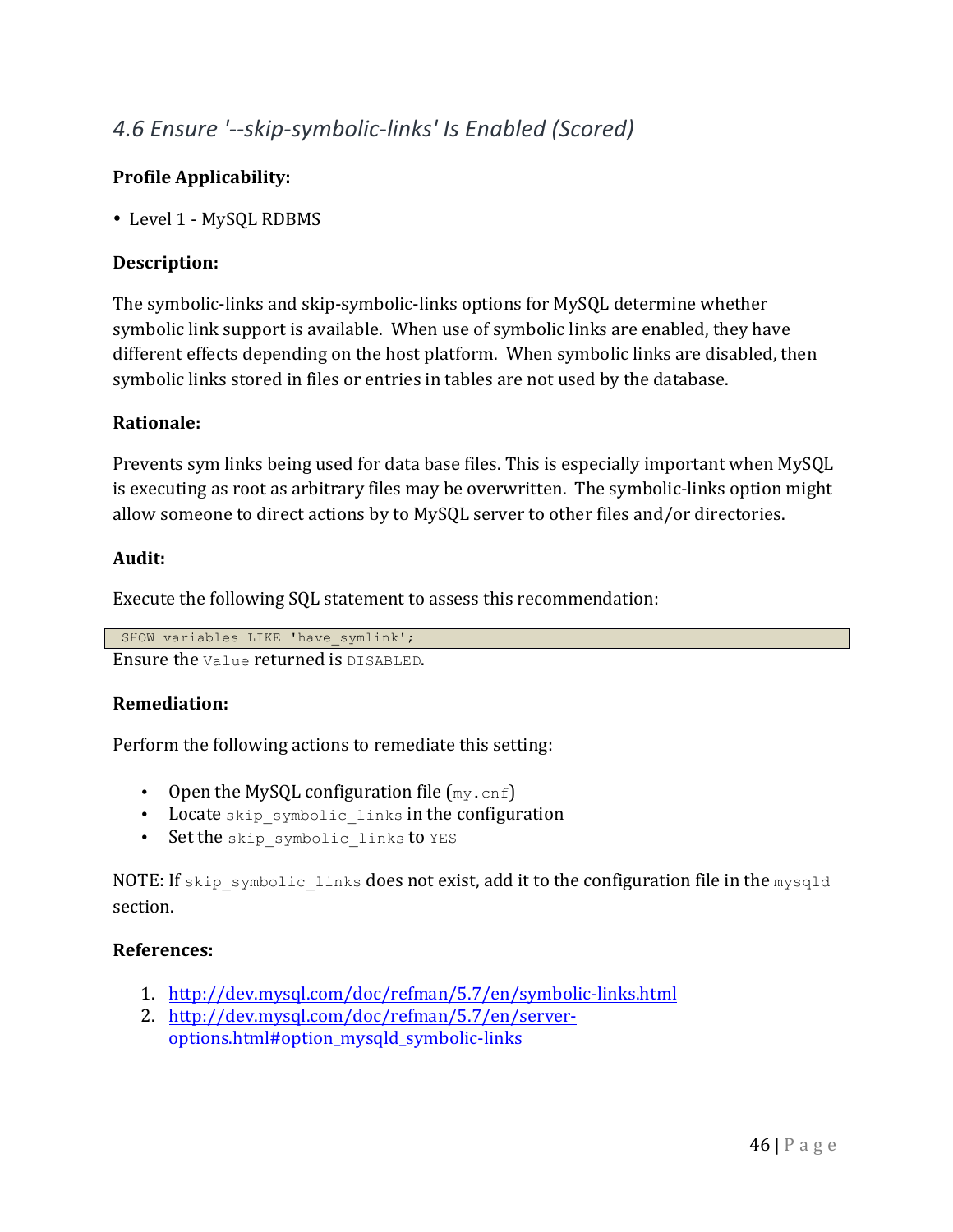# 4.7 Ensure the 'daemon\_memcached' Plugin Is Disabled (Scored)

# **Profile Applicability:**

• Level 1 - MySQL RDBMS

## **Description:**

The InnoDB memcached Plugin allows users to access data stored in InnoDB with the memcached protocol.

## **Rationale:**

By default the plugin doesn't do authentication, which means that anyone with access to the TCP/IP port of the plugin can access and modify the data. However, not all data is exposed by default.

#### **Audit:**

Execute the following SQL statement to assess this recommendation:

```
SELECT * FROM information_schema.plugins WHERE PLUGIN NAME='daemon memcached'
Ensure that no rows are returned.
```
# **Remediation:**

To remediate this setting, issue the following command in the MySQL command-line client:

uninstall plugin daemon memcached;

This uninstalls the memcached plugin from the MySQL server.

## **Default Value:**

disabled

## **References:**

1. http://dev.mysql.com/doc/refman/5.7/en/innodb-memcached-security.html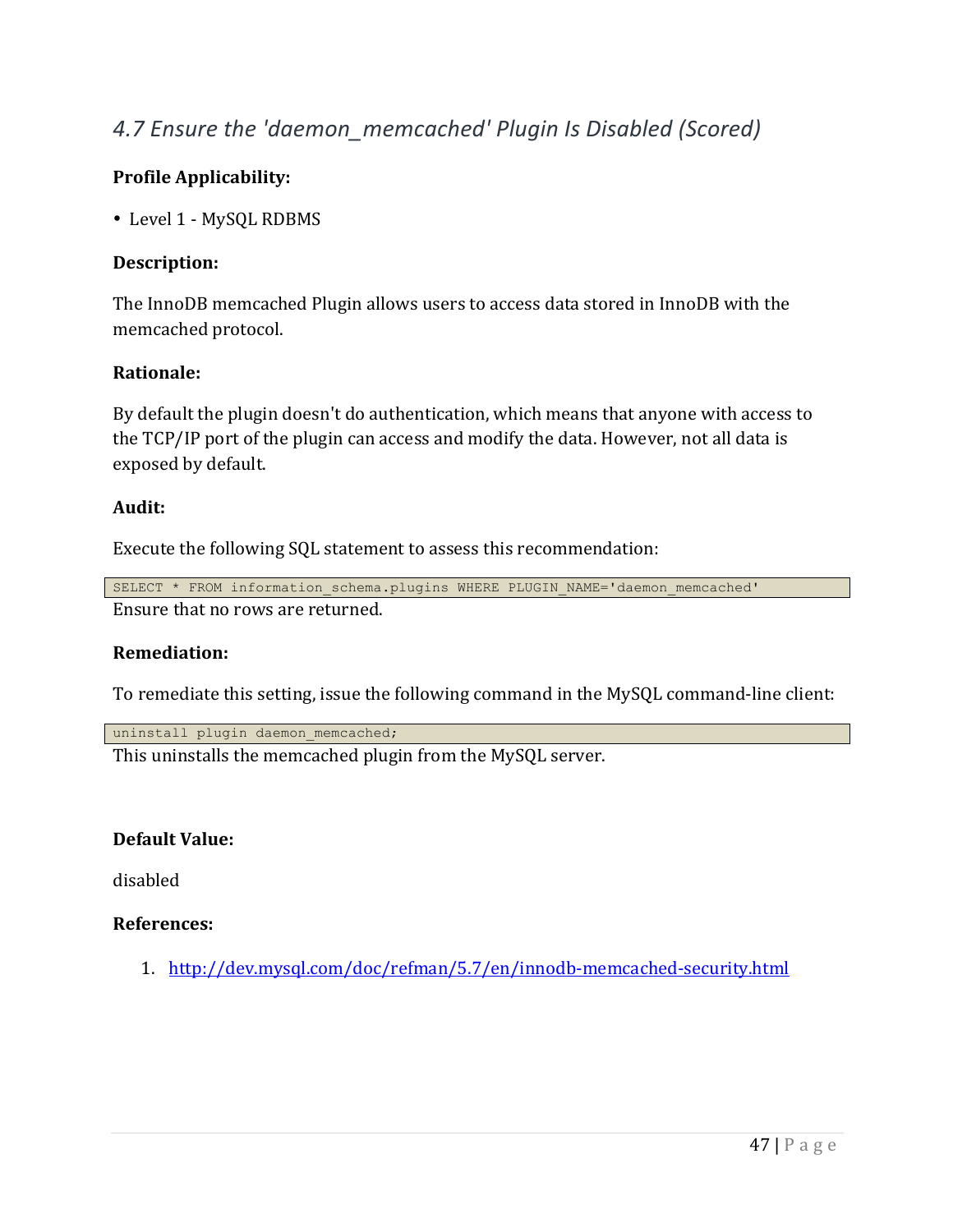# *4.8 Ensure 'secure\_file\_priv' Is Not Empty (Scored)*

# **Profile Applicability:**

• Level 1 - MySQL RDBMS

# **Description:**

The secure file priv option restricts to paths used by LOAD DATA INFILE OF SELECT local file. It is recommended that this option be set to a file system location that contains only resources expected to be loaded by MySQL.

## **Rationale:**

Setting secure file priv reduces an attacker's ability to read sensitive files off the affected server via a SOL injection vulnerability.

## **Audit:**

Execute the following SQL statement and ensure one row is returned:

SHOW GLOBAL VARIABLES WHERE Variable name = 'secure file priv' AND Value $\langle$ >''; Note: The Value should contain a valid path.

## **Remediation:**

Add the following line to the  $[mysq1d]$  section of the MySQL configuration file and restart the MySQL service:

secure file priv=<path to *load directory>* 

## **Impact:**

Solutions that rely on loading data from various sub-directories may be negatively impacted by this change. Consider consolidating load directories under a common parent directory.

# **Default Value:**

No value set.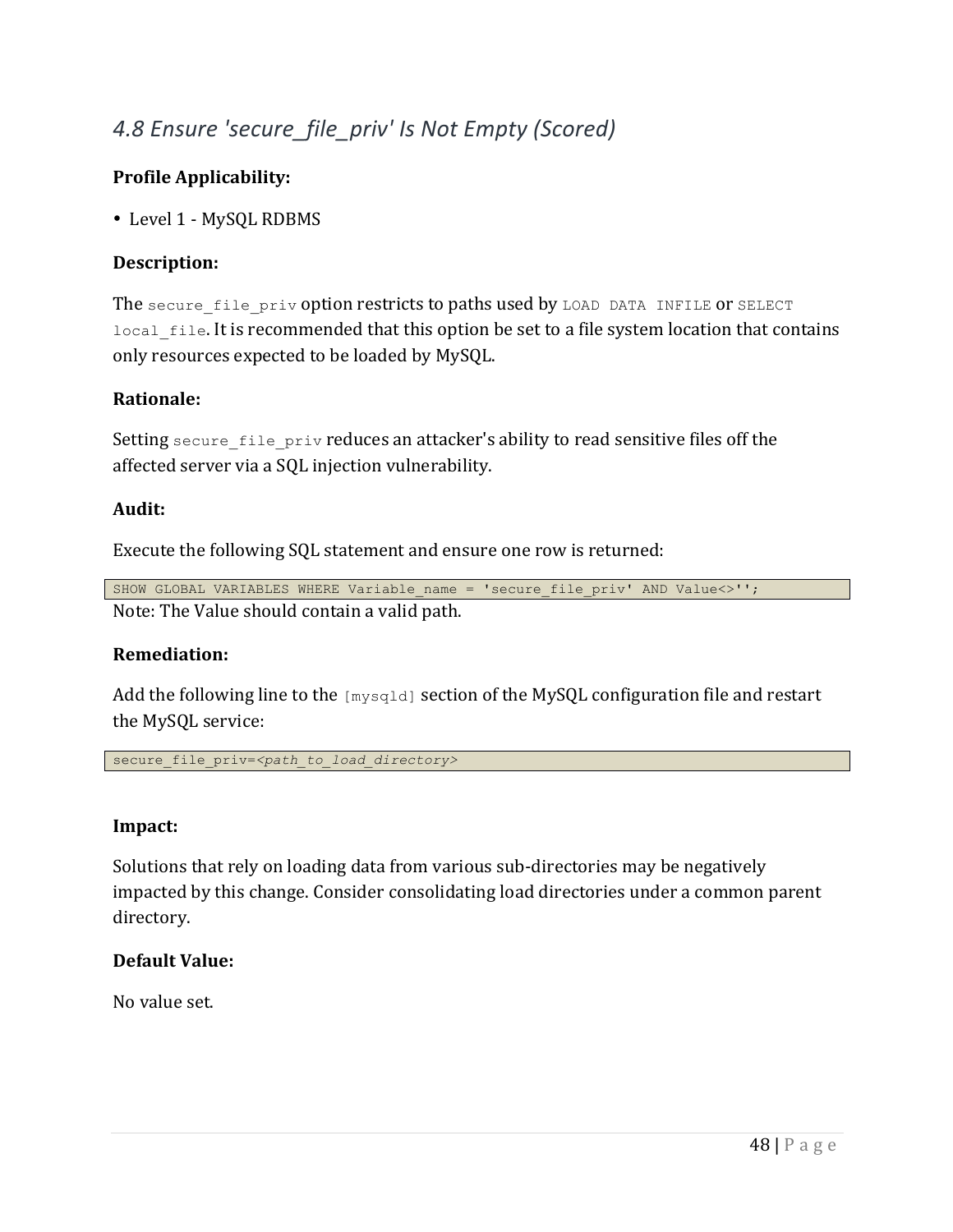# **References:**

1. http://dev.mysql.com/doc/refman/5.7/en/server-systemvariables.html#sysvar\_secure\_file\_priv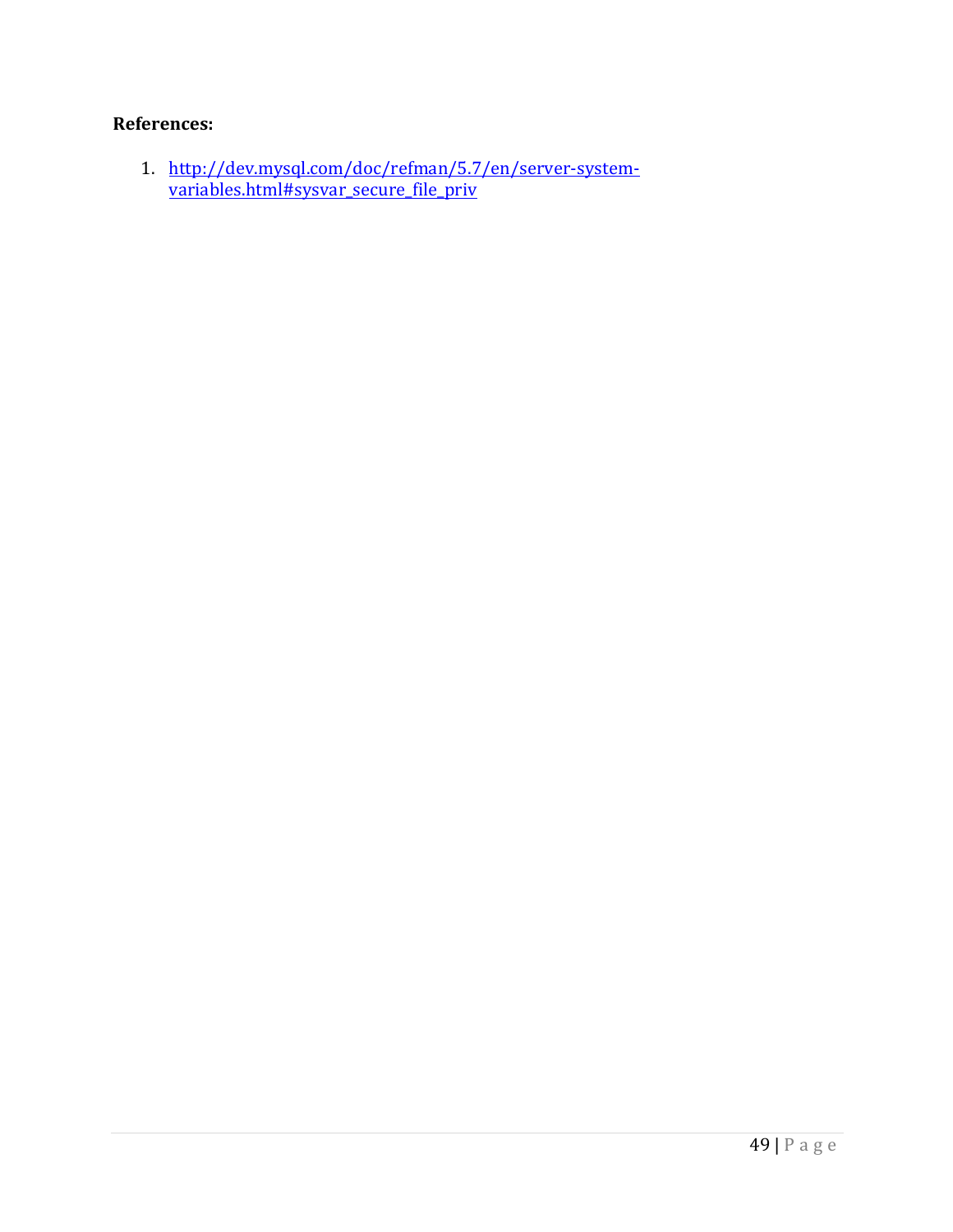# *4.9 Ensure 'sql\_mode' Contains 'STRICT\_ALL\_TABLES' (Scored)*

# **Profile Applicability:**

• Level 2 - MySQL RDBMS

## **Description:**

When data changing statements are made (i.e. INSERT, UPDATE), MySQL can handle invalid or missing values differently depending on whether strict SQL mode is enabled. When strict SQL mode is enabled, data may not be truncated or otherwise "adjusted" to make the data changing statement work.

# **Rationale:**

Without strict mode the server tries to do proceed with the action when an error might have been a more secure choice. For example, by default MySQL will truncate data if it does not fit in a field, which can lead to unknown behavior, or be leveraged by an attacker to circumvent data validation.

## **Audit:**

To audit for this recommendation execute the following query:

SHOW VARIABLES LIKE 'sql\_mode';

Ensure that STRICT\_ALL\_TABLES is in the list returned.

# **Remediation:**

Perform the following actions to remediate this setting:

1. Add STRICT ALL TABLES to the sql mode in the server's configuration file

## **Impact:**

Applications relying on the MySQL database should be aware that  $STRICT$  ALL TABLES is in use, such that error conditions are handled appropriately.

# **References:**

1. http://dev.mysql.com/doc/refman/5.7/en/server-sql-mode.html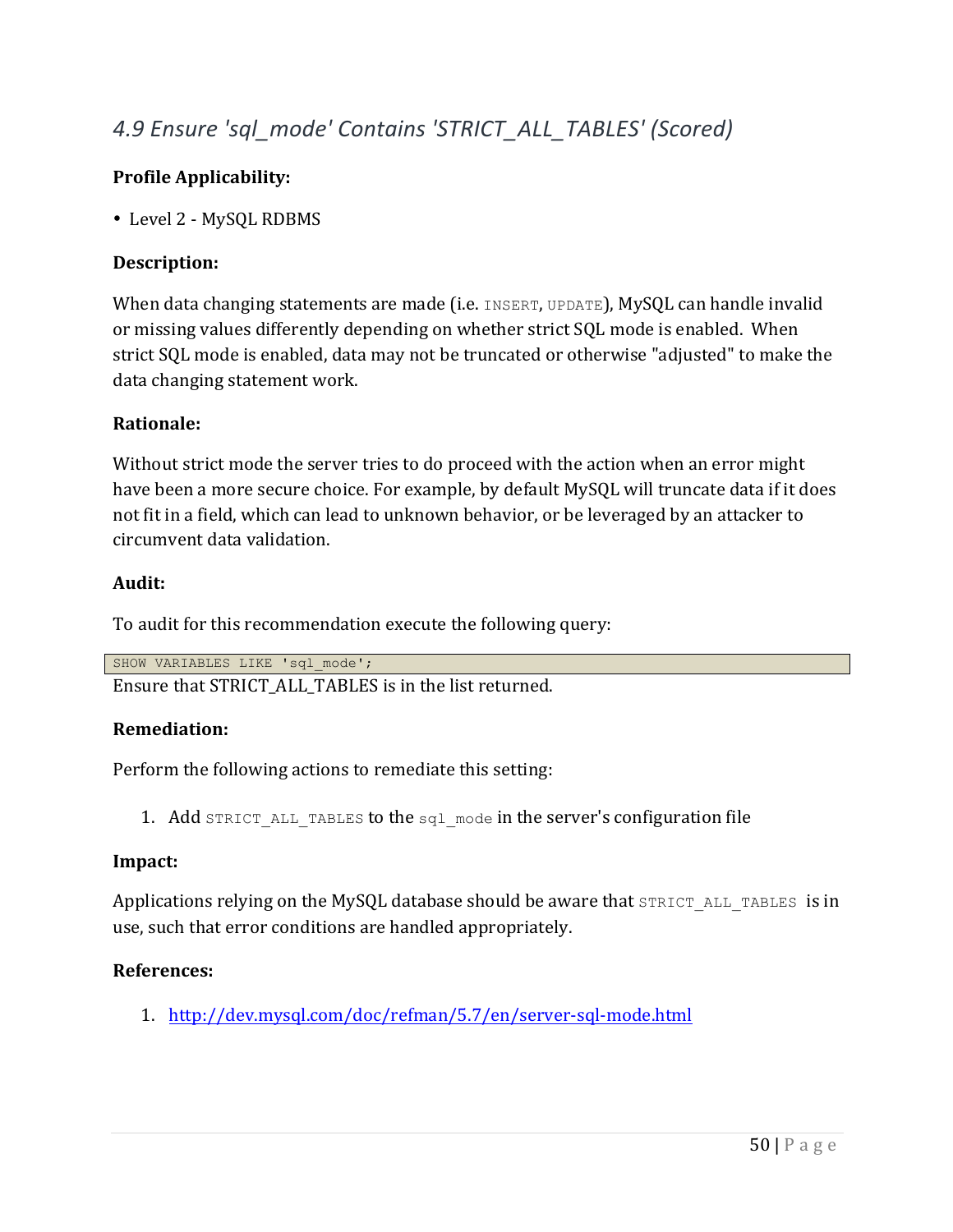# *5 MySQL Permissions*

This section contains recommendations about user privileges.

*5.1 Ensure Only Administrative Users Have Full Database Access (Scored)*

# **Profile Applicability:**

• Level 1 - MySOL RDBMS

# **Description:**

The  $m_{\text{vsdl}}$ , user and  $m_{\text{vsdl}}$ , db tables list a variety of privileges that can be granted (or denied) to MySQL users. Some of the privileges of concern include:  $\text{Select}$  priv, Insert priv, Update priv, Delete priv, Drop priv, and so on. Typically, these privileges should not be available to every MySQL user and often are reserved for administrative use only.

# **Rationale:**

Limiting the accessibility of the ' $m\text{vsq1}$ ' database will protect the confidentiality, integrity, and availability of the data housed within MySQL. A user which has direct access to  $mysq1.*$  might view password hashes, change permissions, or alter or destroy information intentionally or unintentionally.

# **Audit:**

Execute the following  $SQL$  statement $(s)$  to assess this recommendation:

```
SELECT user, host 
FROM mysql.user 
WHERE (Select priv = 'Y')OR (Insert_priv = 'Y') 
OR (Update priv = 'Y')OR (Delete priv = 'Y')
OR (Create_priv = 'Y') 
OR (Drop_priv = 'Y');
SELECT user, host 
FROM mysql.db 
WHERE db = 'mysql'AND ((Select priv = 'Y') OR (Insert_priv = 'Y') 
    OR (Update_priv = 'Y') 
    OR (Delete_priv = 'Y') 
   OR (Create \overline{priv} = 'Y')OR (Drop priv = 'Y'));
```
Ensure all users returned are administrative users.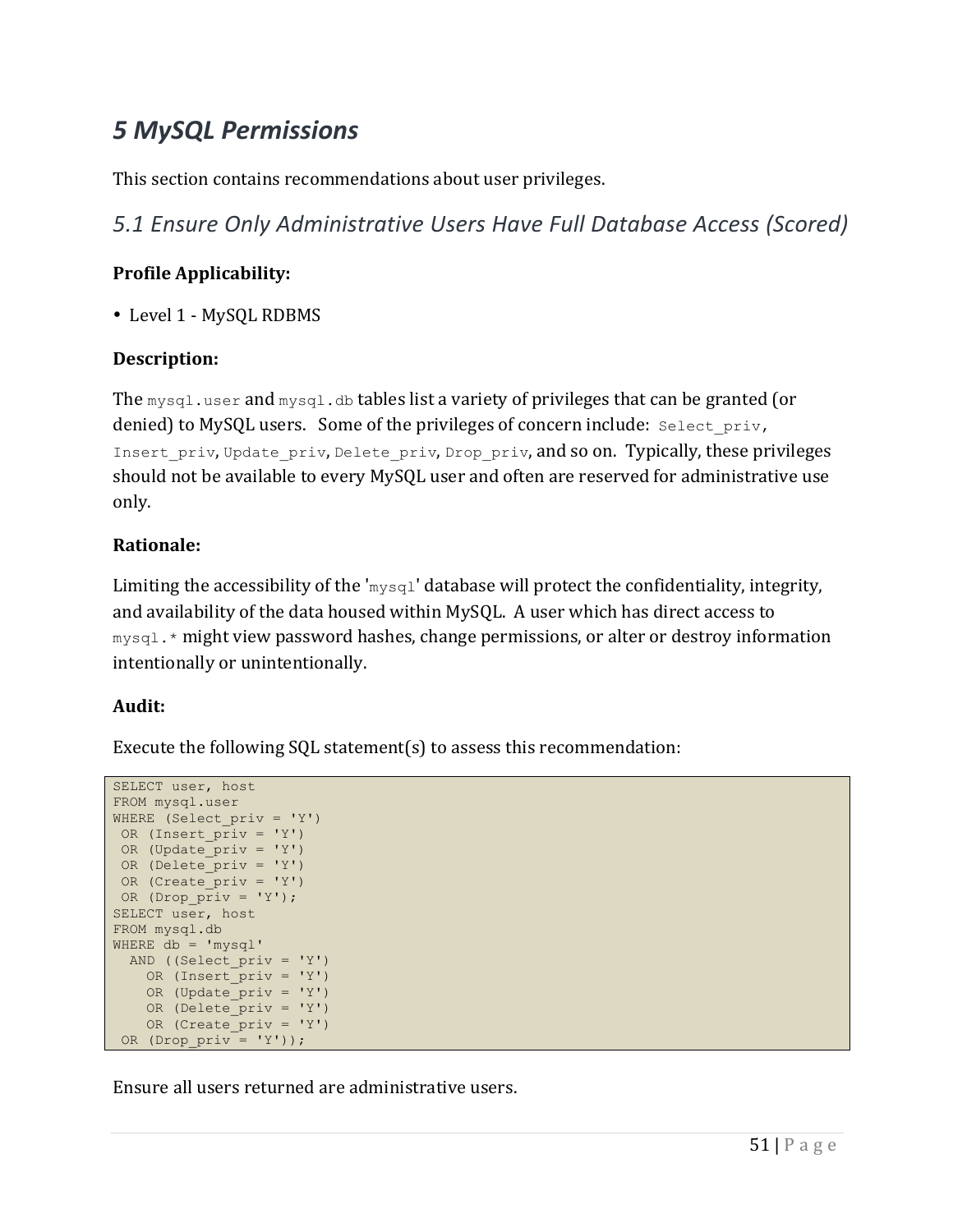# **Remediation:**

Perform the following actions to remediate this setting:

- 1. Enumerate non-administrative users resulting from the audit procedure
- 2. For each non-administrative user, use the REVOKE statement to remove privileges as appropriate

# **Impact:**

Consideration should be made for which privileges are required by each user requiring interactive database access.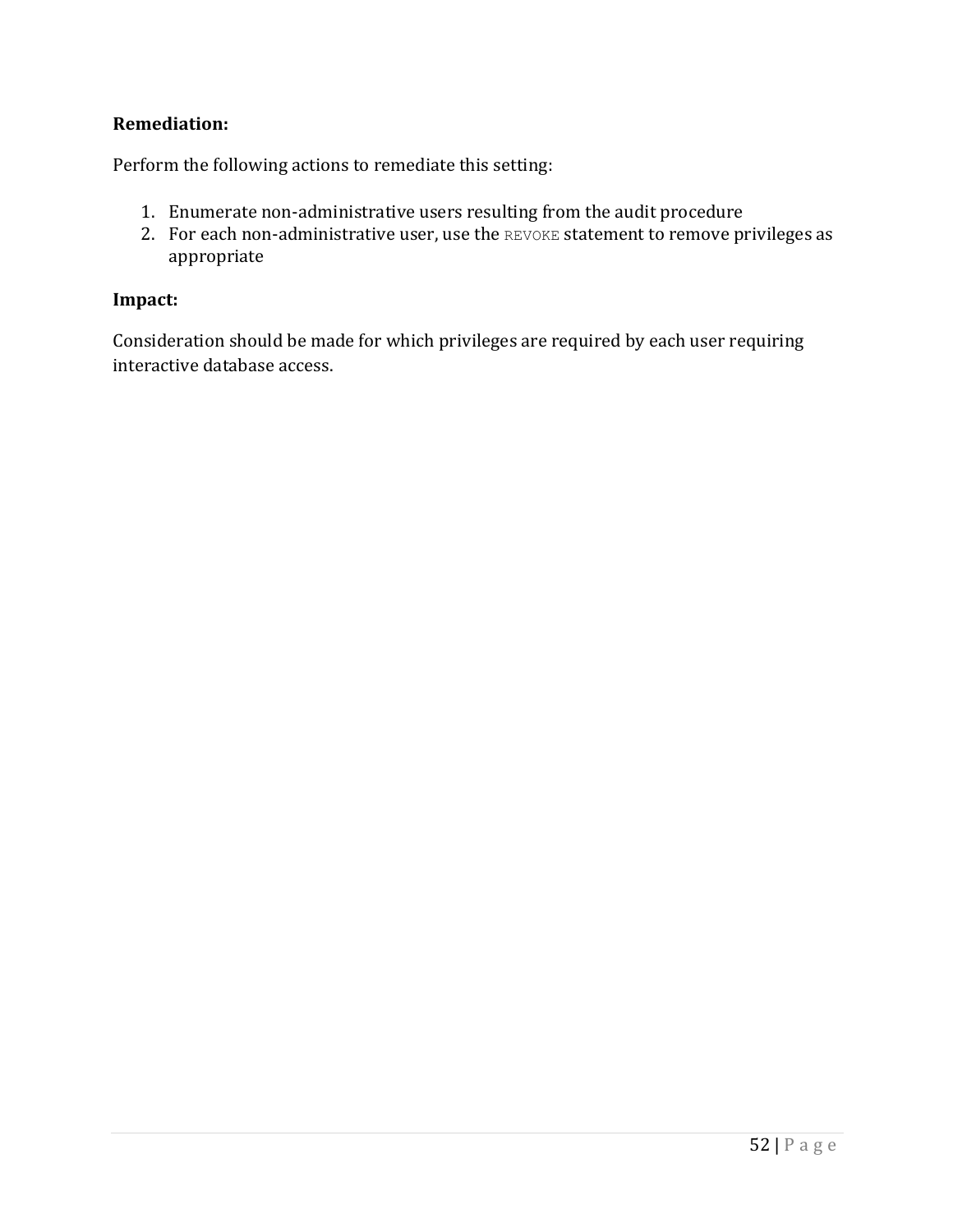# *5.2 Ensure 'file\_priv' Is Not Set to 'Y' for Non-Administrative Users (Scored)*

# **Profile Applicability:**

• Level 1 - MySOL RDBMS

# **Description:**

The File priv privilege found in the  $mysql$ .user table is used to allow or disallow a user from reading and writing files on the server host. Any user with the  $\text{File } \text{priv } \text{right}$ granted has the ability to:

- Read files from the local file system that are readable by the MySQL server (this includes world-readable files)
- Write files to the local file system where the MySQL server has write access

# **Rationale:**

The File priv right allows  $mysq1$  users to read files from disk and to write files to disk. This may be leveraged by an attacker to further compromise MySQL. It should be noted that the MySQL server should not overwrite existing files.

## **Audit:**

Execute the following SQL statement to audit this setting

select user, host from mysql.user where File priv = 'Y';

Ensure only administrative users are returned in the result set.

## **Remediation:**

Perform the following steps to remediate this setting:

- 1. Enumerate the non-administrative users found in the result set of the audit procedure
- 2. For each user, issue the following SQL statement (replace "<user>" with the nonadministrative user:

REVOKE FILE ON \*.\* FROM '<user>';

#### **References:**

1. http://dev.mysql.com/doc/refman/5.7/en/privileges-provided.html#priv\_file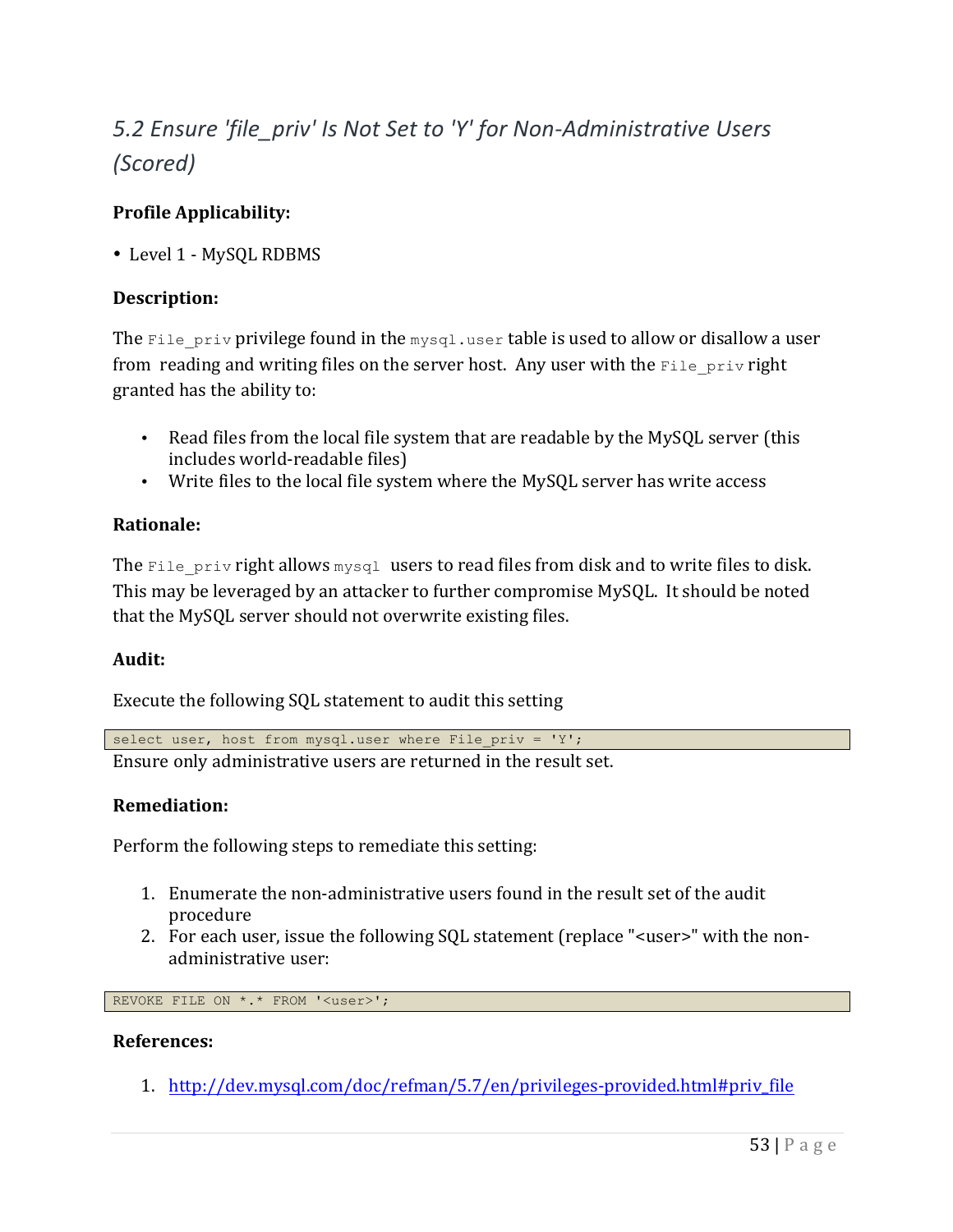# 5.3 Ensure 'process\_priv' Is Not Set to 'Y' for Non-Administrative Users *(Scored)*

# **Profile Applicability:**

• Level 2 - MySQL RDBMS

# **Description:**

The PROCESS privilege found in the mysqluser table determines whether a given user can see statement execution information for all sessions.

## **Rationale:**

The PROCESS privilege allows principals to view currently executing MySQL statements beyond their own, including statements used to manage passwords. This may be leveraged by an attacker to compromise MySQL or to gain access to potentially sensitive data.

# **Audit:**

Execute the following SQL statement to audit this setting:

select user, host from mysql.user where Process priv = 'Y';

Ensure only administrative users are returned in the result set.

## **Remediation:**

Perform the following steps to remediate this setting:

- 1. Enumerate the non-administrative users found in the result set of the audit procedure
- 2. For each user, issue the following SQL statement (replace " $\langle$ user $\rangle$ " with the nonadministrative user:

REVOKE PROCESS ON \*.\* FROM '<user>';

#### **Impact:**

Users denied the PROCESS privilege may also be denied use of SHOW ENGINE.

## **References:**

1. http://dev.mysql.com/doc/refman/5.7/en/privileges-provided.html#priv\_process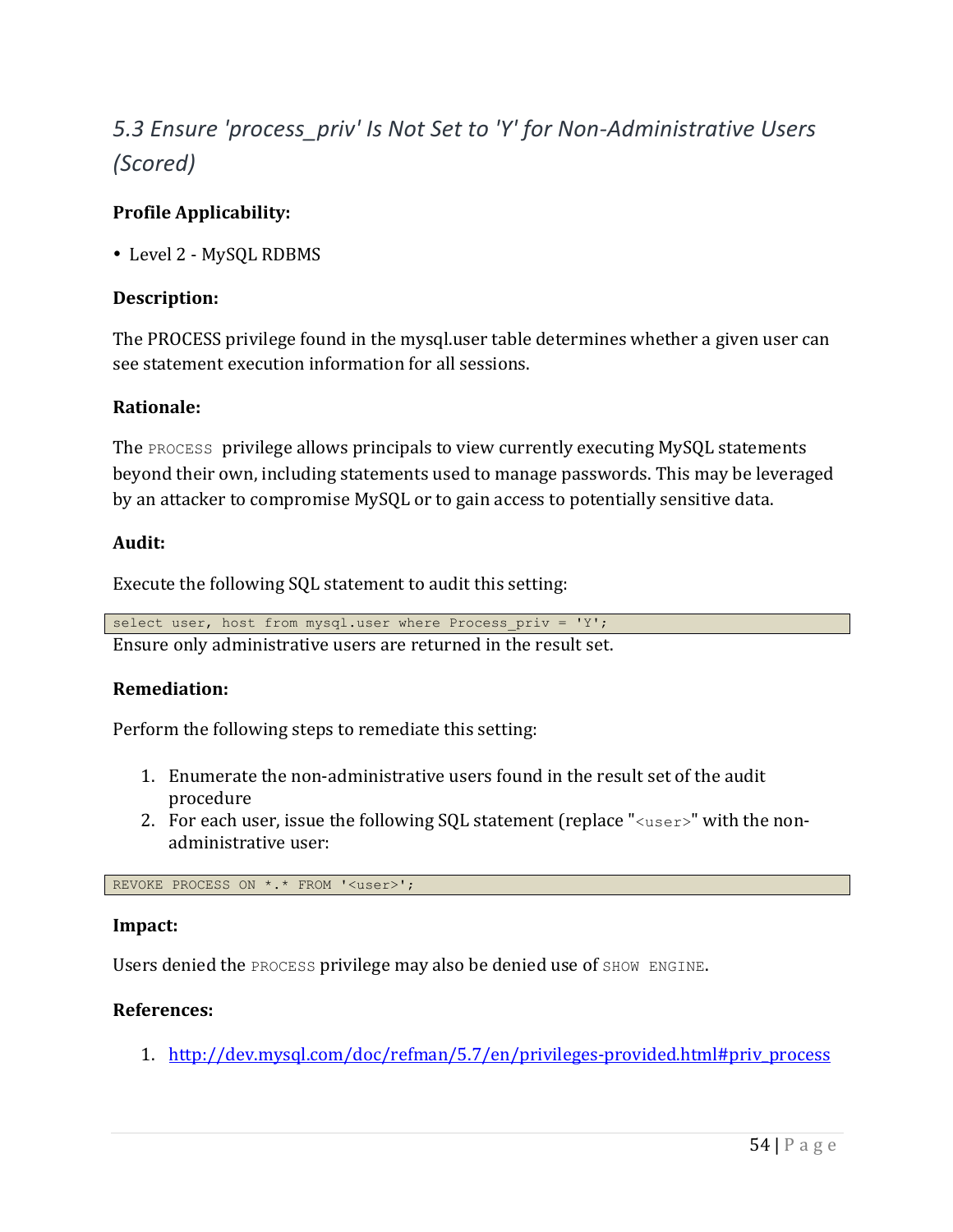# *5.4 Ensure 'super\_priv' Is Not Set to 'Y' for Non-Administrative Users (Scored)*

# **Profile Applicability:**

• Level 1 - MySOL RDBMS

# **Description:**

The super privilege found in the  $mysq1.$ user table governs the use of a variety of MySQL features. These features include, CHANGE MASTER TO, KILL, mysqladmin kill option, PURGE BINARY LOGS, SET GLOBAL, mysqladmin debug option, logging control, and more.

# **Rationale:**

The SUPER privilege allows principals to perform many actions, including view and terminate currently executing MySQL statements (including statements used to manage passwords). This privilege also provides the ability to configure  $M_ySQL$ , such as enable/disable logging, alter data, disable/enable features. Limiting the accounts that have the SUPER privilege reduces the chances that an attacker can exploit these capabilities.

# **Audit:**

Execute the following SQL statement to audit this setting:

select user, host from mysql.user where Super priv =  $'Y'$ ; Ensure only administrative users are returned in the result set.

# **Remediation:**

Perform the following steps to remediate this setting:

- 1. Enumerate the non-administrative users found in the result set of the audit procedure
- 2. For each user, issue the following SQL statement (replace " $\langle$ user $\rangle$ " with the nonadministrative user:

REVOKE SUPER ON \*.\* FROM '<user>';

#### **Impact:**

When the SUPER privilege is denied to a given user, that user will be unable to take advantage of certain capabilities, such as certain mysqladmin options.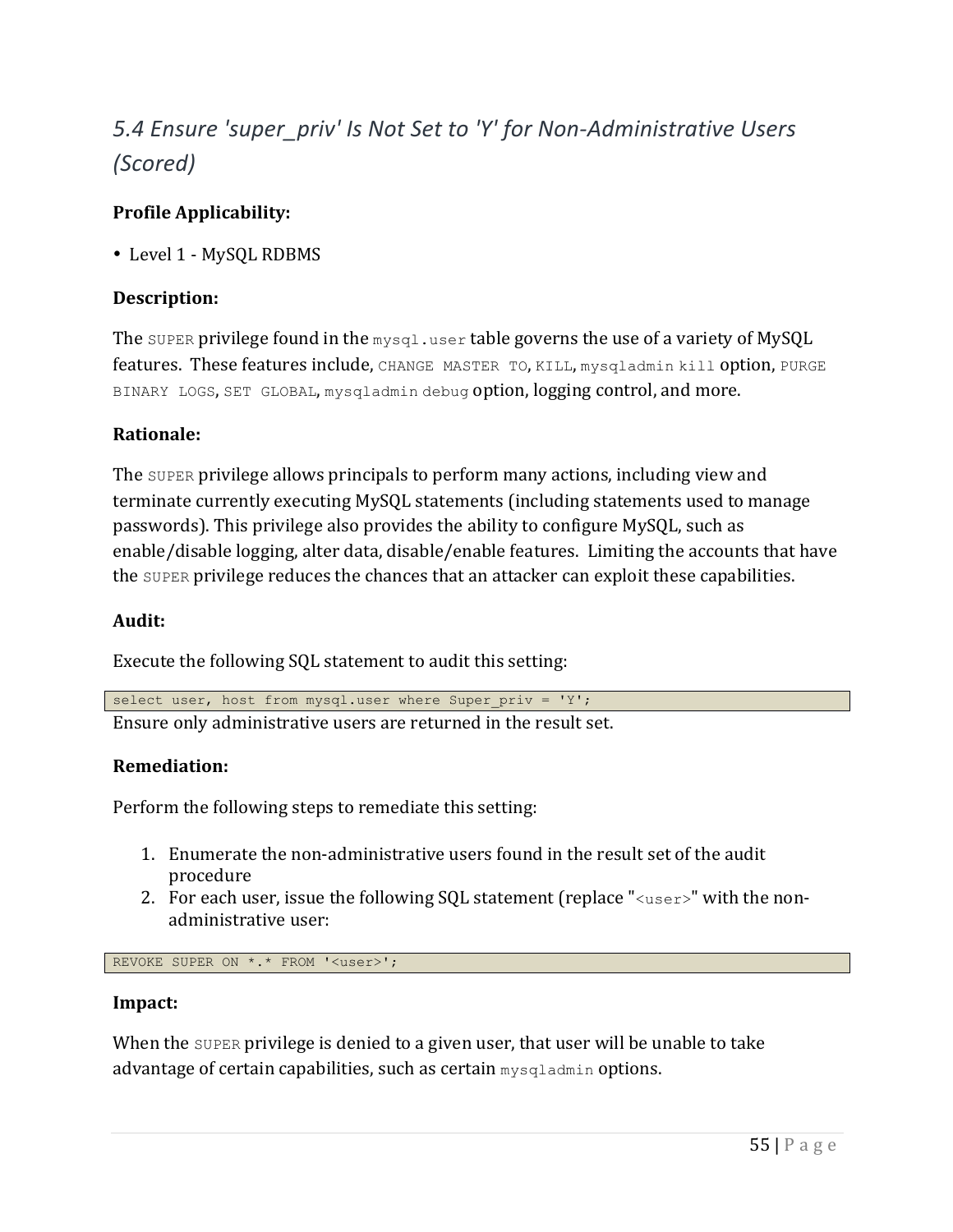# **References:**

1. http://dev.mysql.com/doc/refman/5.7/en/privileges-provided.html#priv\_super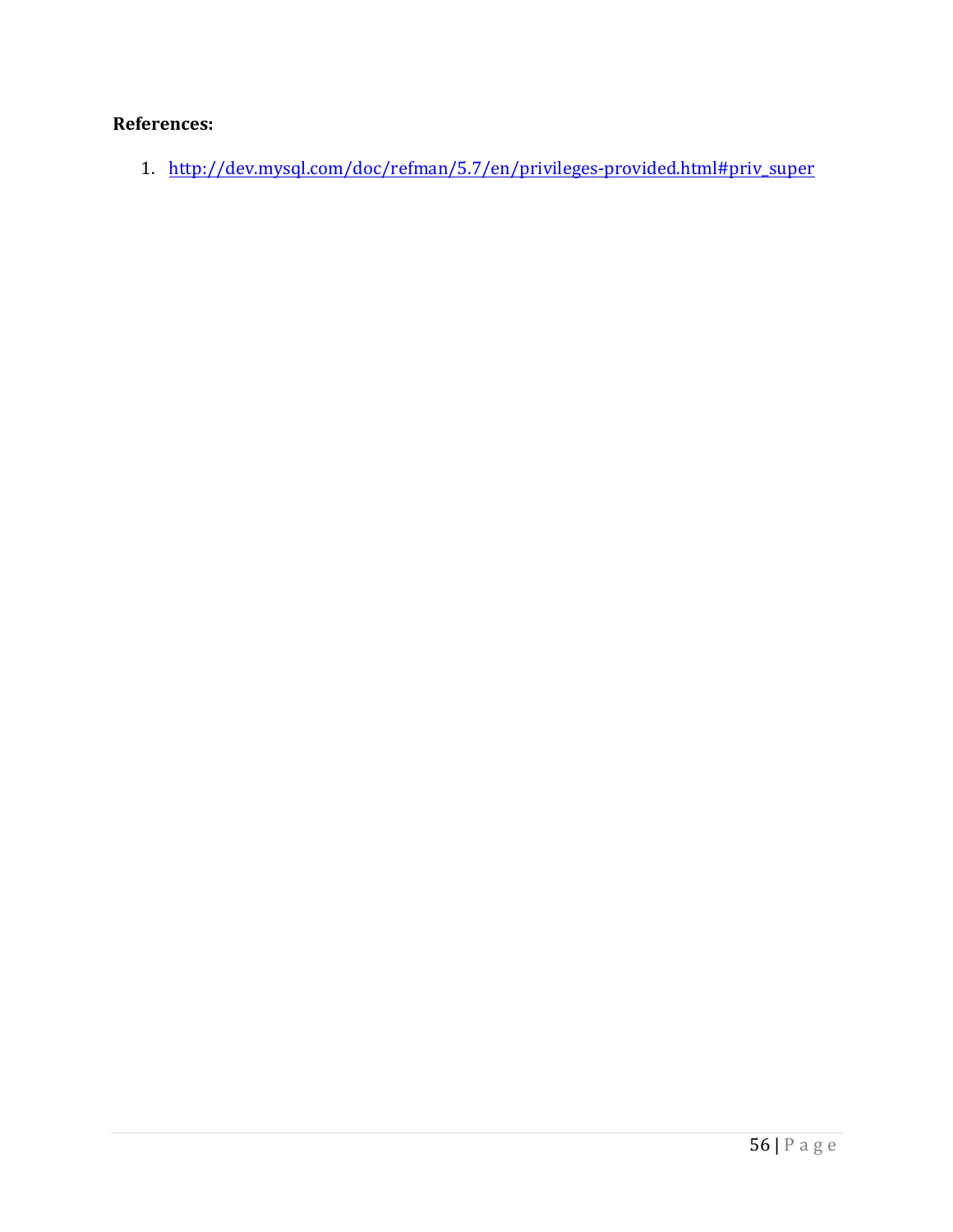# *5.5 Ensure 'shutdown\_priv' Is Not Set to 'Y' for Non-Administrative Users (Scored)*

# **Profile Applicability:**

• Level 1 - MySQL RDBMS

# **Description:**

The SHUTDOWN privilege simply enables use of the shutdown option to the mysqladmin command, which allows a user with the SHUTDOWN privilege the ability to shut down the MySQL server.

## **Rationale:**

The SHUTDOWN privilege allows principals to shutdown MySQL. This may be leveraged by an attacker to negatively impact the availability of MySQL.

## **Audit:**

Execute the following SQL statement to audit this setting:

SELECT user, host FROM mysql.user WHERE Shutdown priv = 'Y';

Ensure only administrative users are returned in the result set.

## **Remediation:**

Perform the following steps to remediate this setting:

- 1. Enumerate the non-administrative users found in the result set of the audit procedure
- 2. For each user, issue the following SQL statement (replace " $\langle$ user $\rangle$ " with the nonadministrative user):

REVOKE SHUTDOWN ON \*.\* FROM '<user>';

## **References:**

1. http://dev.mysql.com/doc/refman/5.7/en/privilegesprovided.html#priv\_shutdown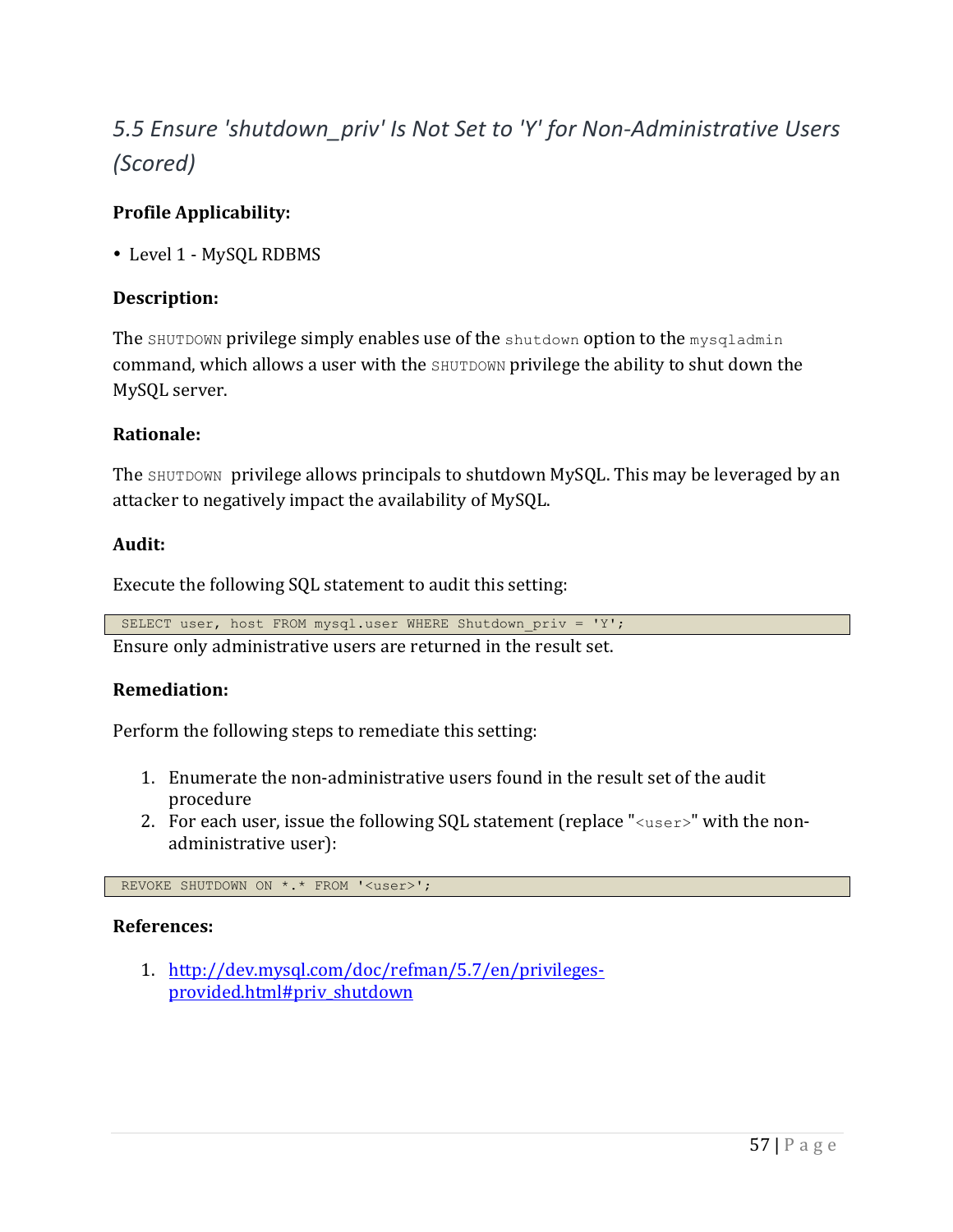# *5.6* Ensure 'create user priv' Is Not Set to 'Y' for Non-Administrative *Users (Scored)*

# **Profile Applicability:**

• Level 1 - MySQL RDBMS

# **Description:**

The CREATE USER privilege governs the right of a given user to add or remove users, change existing users' names, or revoke existing users' privileges.

## **Rationale:**

Reducing the number of users granted the CREATE USER right minimizes the number of users able to add/drop users, alter existing users' names, and manipulate existing users' privileges.

# **Audit:**

Execute the following SQL statement to audit this setting:

|  | SELECT user, host FROM mysql.user WHERE Create_user_priv = 'Y'; |  |  |
|--|-----------------------------------------------------------------|--|--|
|  |                                                                 |  |  |

Ensure only administrative users are returned in the result set.

## **Remediation:**

Perform the following steps to remediate this setting:

- 1. Enumerate the non-administrative users found in the result set of the audit procedure
- 2. For each user, issue the following SQL statement (replace "<user>" with the nonadministrative user):

REVOKE CREATE USER ON \*.\* FROM '<user>';

## **Impact:**

Users that are denied the CREATE USER privilege will not only be unable to create a user, but they may be unable to drop a user, rename a user, or otherwise revoke a given user's privileges.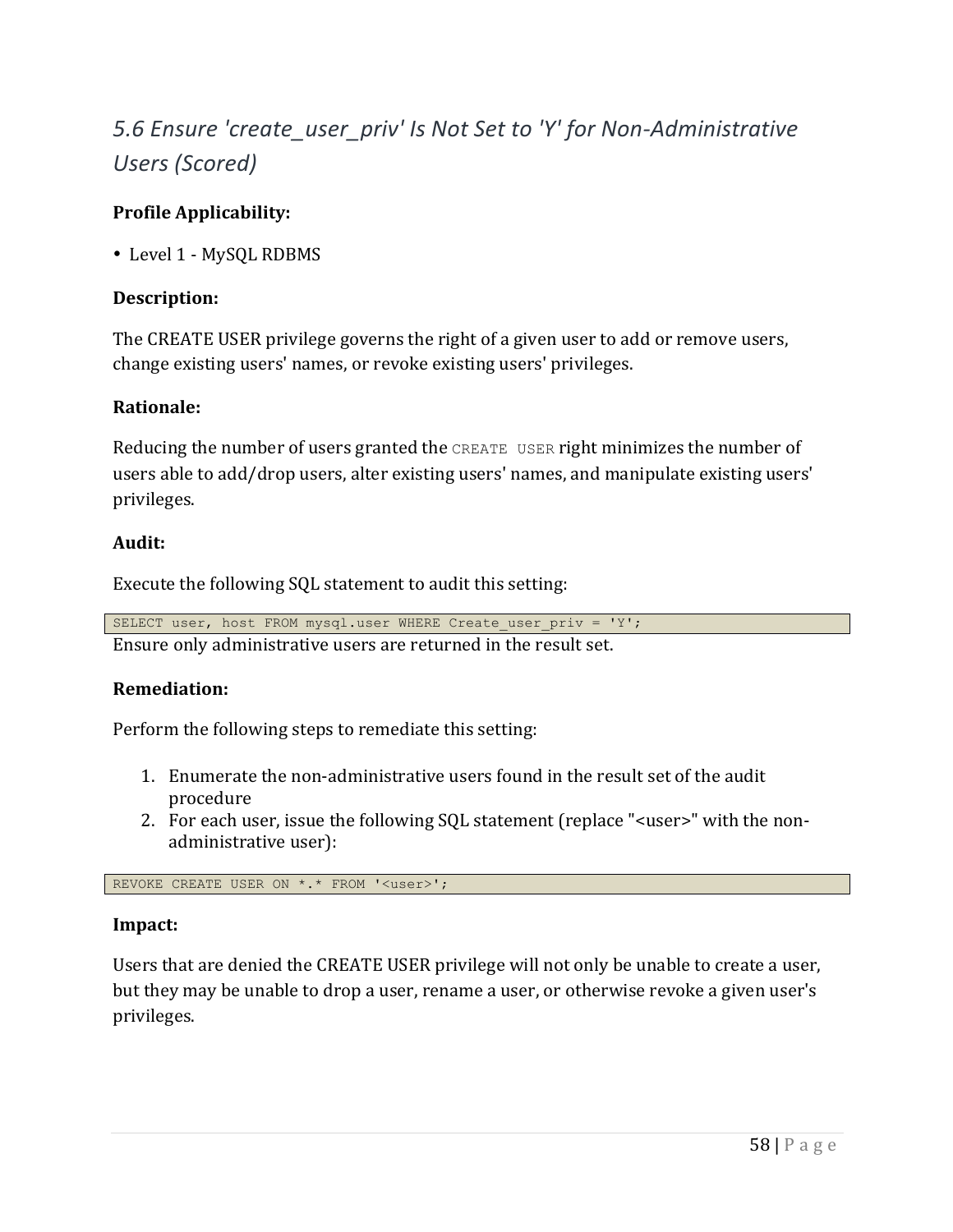# *5.7* Ensure 'grant priv' Is Not Set to 'Y' for Non-Administrative Users *(Scored)*

# **Profile Applicability:**

• Level 1 - MySOL RDBMS

# **Description:**

The GRANT OPTION privilege exists in different contexts  ${\rm [mysq1.user,mysq1.db)}$  for the purpose of governing the ability of a privileged user to manipulate the privileges of other users.

## **Rationale:**

The GRANT privilege allows a principal to grant other principals additional privileges. This may be used by an attacker to compromise MySQL.

# **Audit:**

Execute the following SQL statements to audit this setting:

SELECT user, host FROM mysql.user WHERE Grant priv = 'Y'; SELECT user, host FROM mysql.db WHERE Grant  $\overline{p}$ riv = 'Y';

Ensure only administrative users are returned in the result set.

# **Remediation:**

Perform the following steps to remediate this setting:

- 1. Enumerate the non-administrative users found in the result sets of the audit procedure
- 2. For each user, issue the following SQL statement (replace " $\langle$ user $\rangle$ " with the nonadministrative user:

REVOKE GRANT OPTION ON \*.\* FROM <user>;

## **References:**

1. http://dev.mysql.com/doc/refman/5.7/en/privileges-provided.html#priv\_grantoption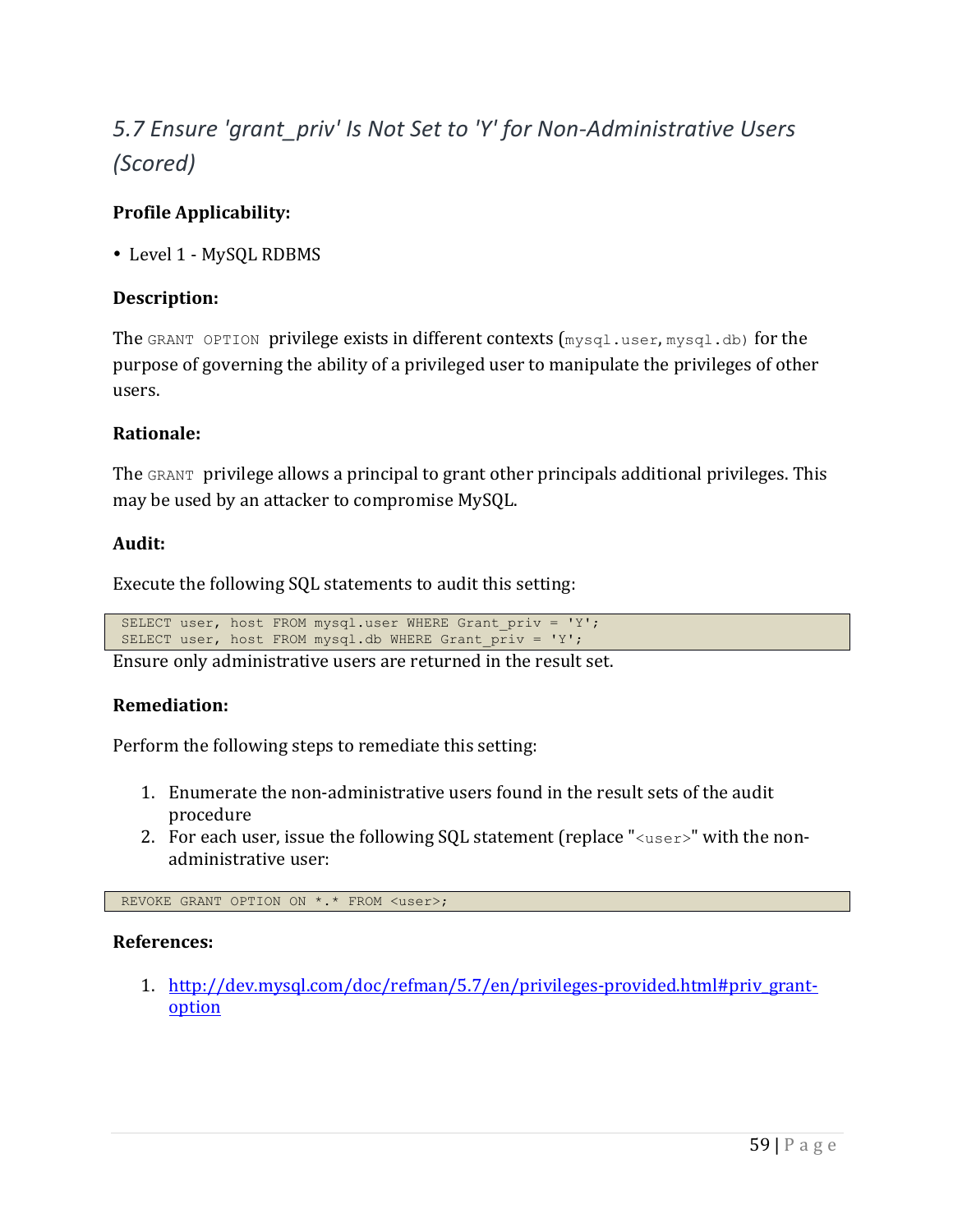# *5.8* Ensure 'repl\_slave\_priv' Is Not Set to 'Y' for Non-Slave Users (Scored)

# **Profile Applicability:**

• Level 1 - MySOL RDBMS

#### **Description:**

The REPLICATION SLAVE privilege governs whether a given user (in the context of the master server) can request updates that have been made on the master server.

#### **Rationale:**

The REPLICATION SLAVE privilege allows a principal to fetch binlog files containing all data changing statements and/or changes in table data from the master. This may be used by an attacker to read/fetch sensitive data from MySQL.

#### **Audit:**

Execute the following SQL statement to audit this setting:

SELECT user, host FROM mysql.user WHERE Repl\_slave\_priv = 'Y'; Ensure only accounts designated for slave users are granted this privilege.

#### **Remediation:**

Perform the following steps to remediate this setting:

- 1. Enumerate the non-slave users found in the result set of the audit procedure
- 2. For each user, issue the following SQL statement (replace " $\langle$ user $\rangle$ " with the nonslave user):

REVOKE REPLICATION SLAVE ON \*.\* FROM <user>;

Use the REVOKE statement to remove the SUPER privilege from users who shouldn't have it.

#### **References:**

1. http://dev.mysql.com/doc/refman/5.7/en/privilegesprovided.html#priv\_replication-slave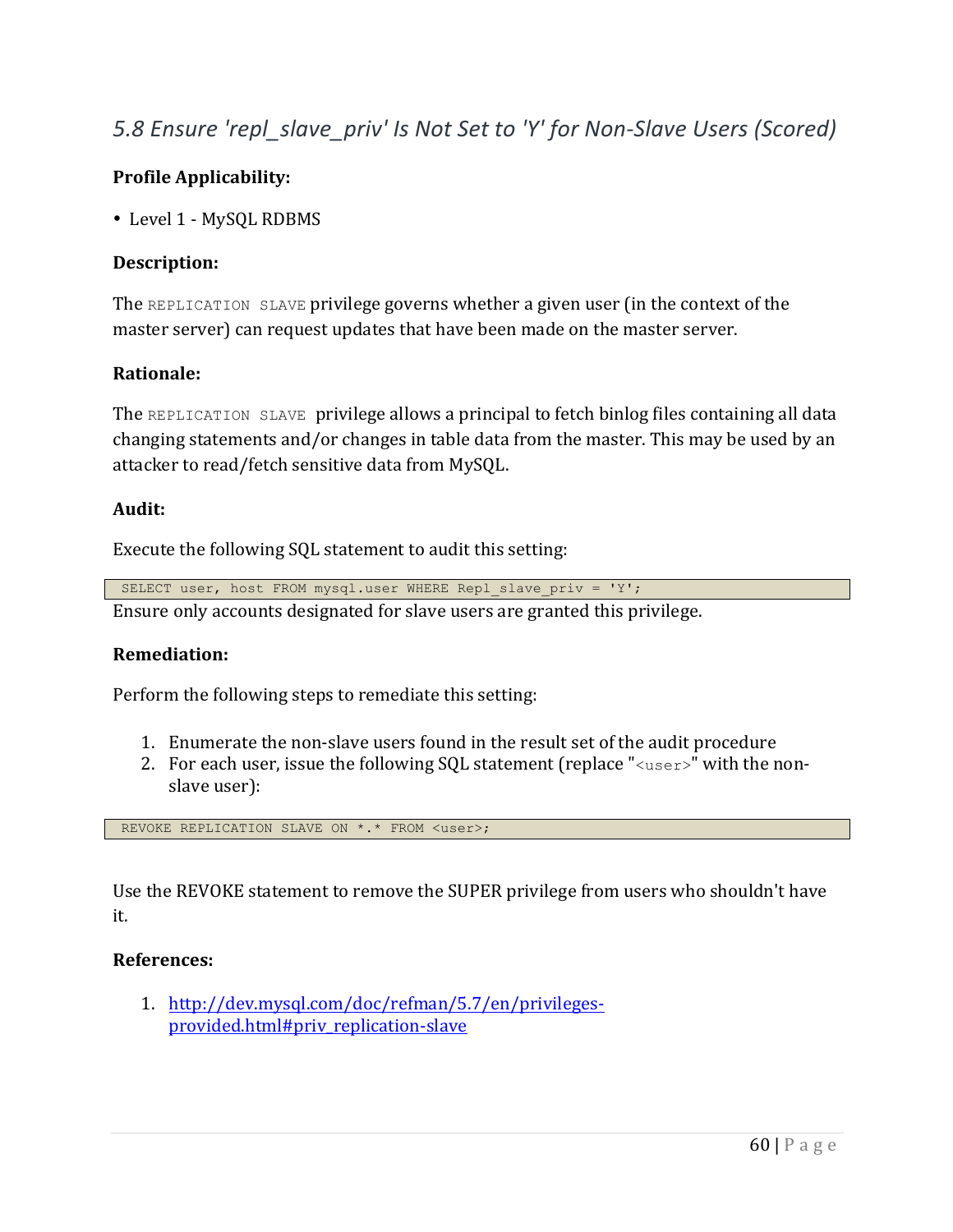# *5.9 Ensure DML/DDL Grants Are Limited to Specific Databases and Users (Scored)*

# **Profile Applicability:**

• Level 1 - MySOL RDBMS

# **Description:**

DML/DDL includes the set of privileges used to modify or create data structures. This includes INSERT, SELECT, UPDATE, DELETE, DROP, CREATE, and ALTER privileges.

# **Rationale:**

INSERT, SELECT, UPDATE, DELETE, DROP, CREATE, and ALTER are powerful privileges in any database. Such privileges should be limited only to those users requiring such rights. By limiting the users with these rights and ensuring that they are limited to specific databases, the attack surface of the database is reduced.

# **Audit:**

Execute the following SOL statement to audit this setting:

```
SELECT User, Host, Db
FROM mysql.db 
WHERE Select_priv='Y' 
  OR Insert_priv='Y' 
  OR Update_priv='Y' 
  OR Delete_priv='Y' 
 OR Create priv='Y'
 OR Drop priv='Y'
 OR Alter priv='Y';
```
Ensure all users returned should have these privileges on the indicated databases.

NOTE: Global grants are covered in Recommendation 4.1.

# **Remediation:**

Perform the following steps to remediate this setting:

- 1. Enumerate the unauthorized users, hosts, and databases returned in the result set of the audit procedure
- 2. For each user, issue the following SQL statement (replace " $\langle$ user $\rangle$ " with the unauthorized user, "<host>" with host name, and "<database>" with the database name):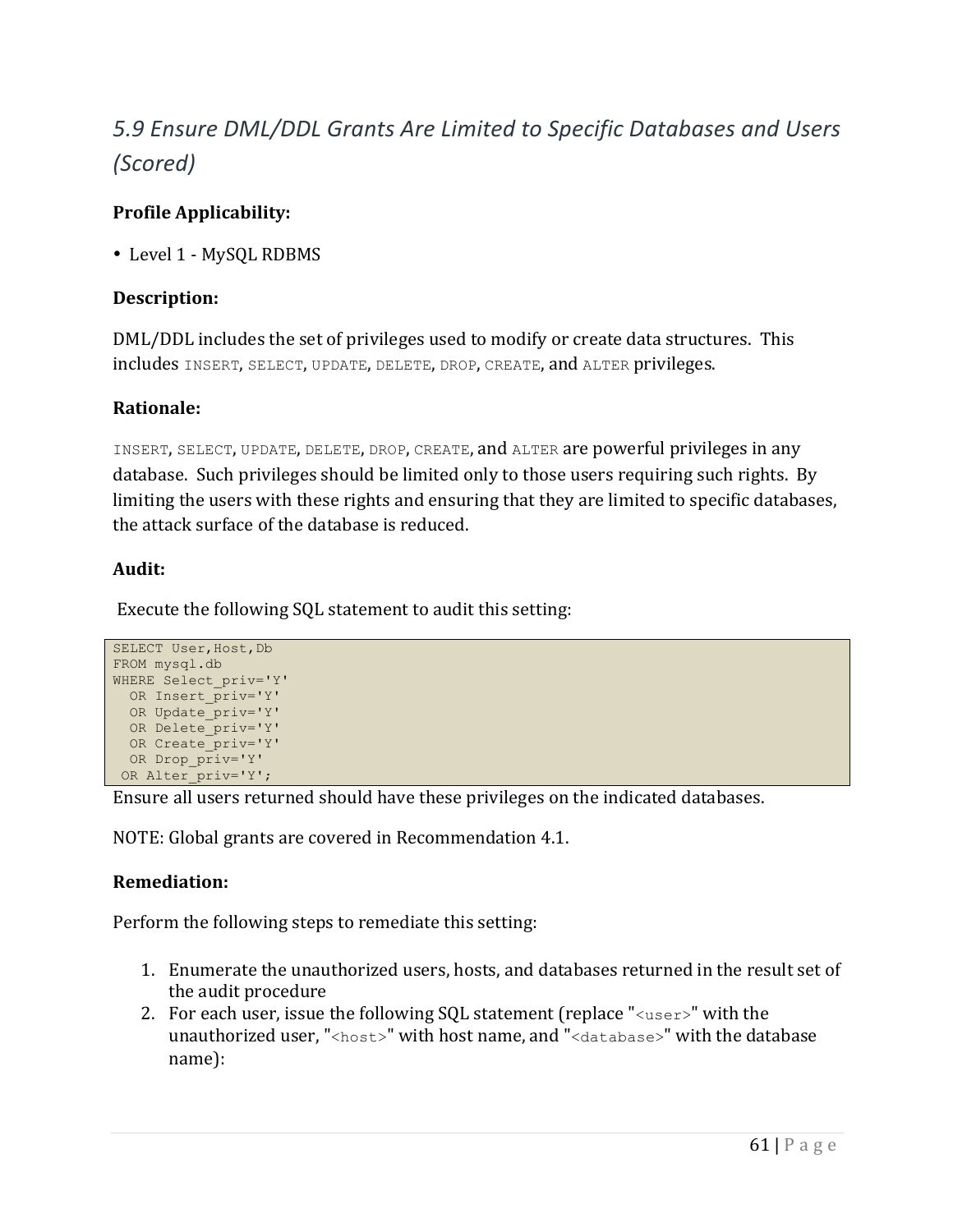| REVOKE SELECT ON <host>.<database> FROM <user>;</user></database></host> |
|--------------------------------------------------------------------------|
| REVOKE INSERT ON <host>.<database> FROM <user>;</user></database></host> |
| REVOKE UPDATE ON <host>.<database> FROM <user>;</user></database></host> |
| REVOKE DELETE ON <host>.<database> FROM <user>;</user></database></host> |
| REVOKE CREATE ON <host>.<database> FROM <user>;</user></database></host> |
| REVOKE DROP ON <host>.<database> FROM <user>;</user></database></host>   |
| REVOKE ALTER ON <host>.<database> FROM <user>;</user></database></host>  |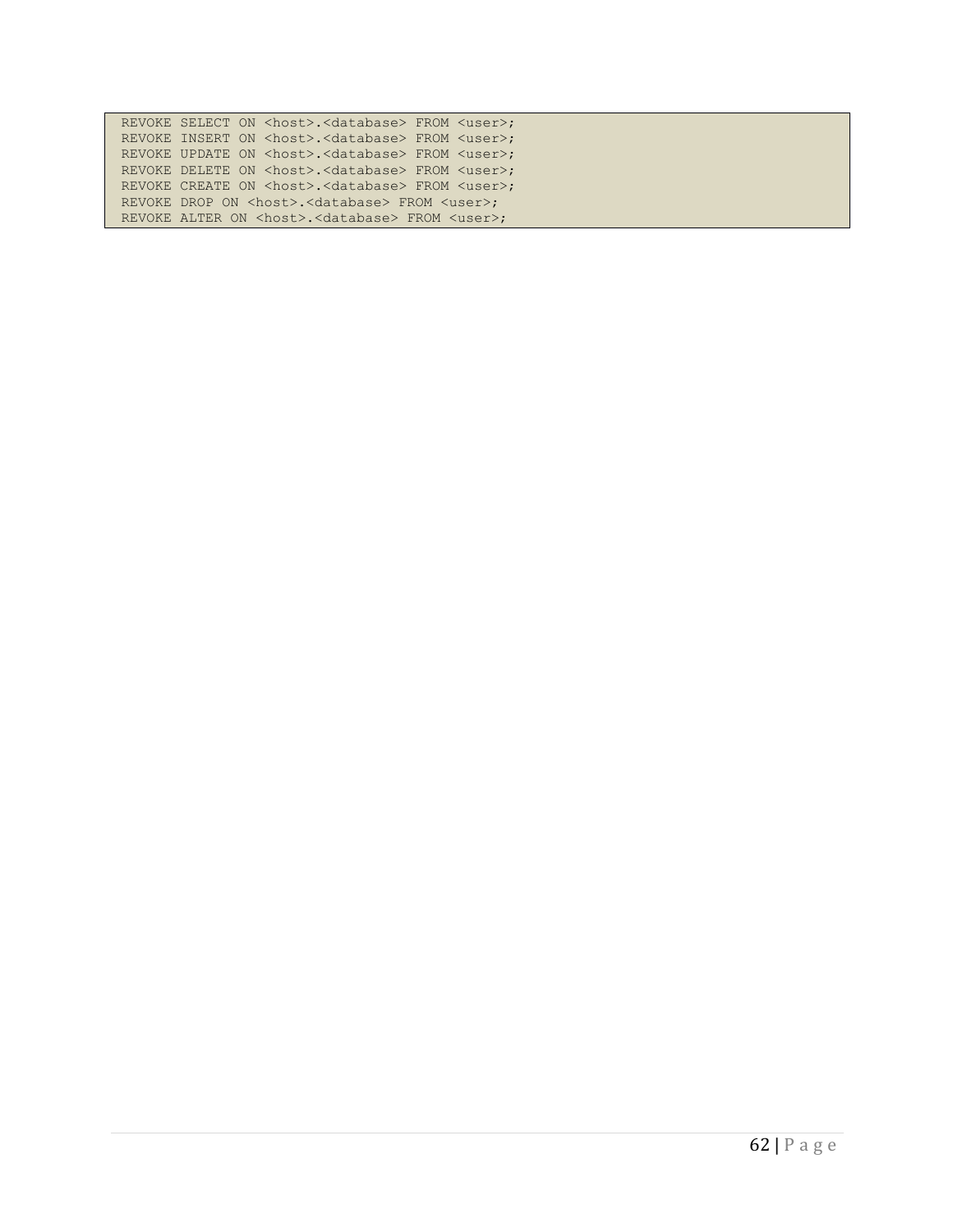# *6 Auditing and Logging*

This section provides guidance with respect to MySQL's logging behavior.

*6.1 Ensure 'log\_error' Is Not Empty (Scored)*

# **Profile Applicability:**

• Level 1 - MySQL RDBMS

# **Description:**

The error log contains information about events such as  $mysqld$  starting and stopping, when a table needs to be checked or repaired, and, depending on the host operating system, stack traces when mysqld fails.

## **Rationale:**

Enabling error logging may increase the ability to detect malicious attempts against MySQL, and other critical messages, such as if the error log is not enabled then connection error might go unnoticed.

## **Audit:**

Execute the following SQL statement to audit this setting:

SHOW variables LIKE 'log\_error';

Ensure the value returned is not empty.

## **Remediation:**

Perform the following actions to remediate this setting:

- 1. Open the MySQL configuration file  $(my, cnf$  or  $my, ini)$
- 2. Set the  $log-error$  option to the path for the error  $log$

## **References:**

1. http://dev.mysql.com/doc/refman/5.7/en/error-log.html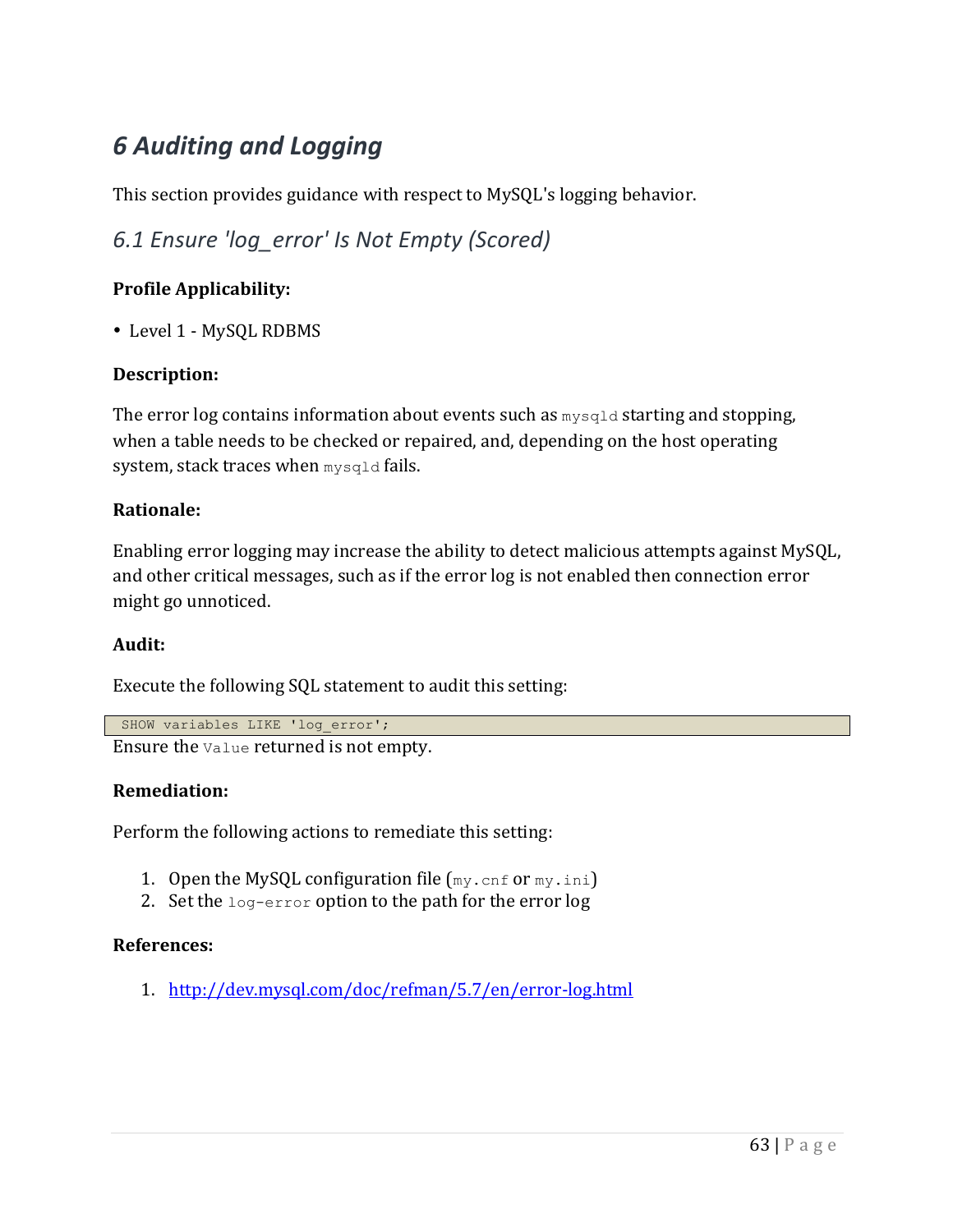# *6.2 Ensure Log Files Are Stored on a Non-System Partition (Scored)*

# **Profile Applicability:**

• Level 1 - MySQL RDBMS on Linux

## **Description:**

MySQL log files can be set in the MySQL configuration to exist anywhere on the filesystem. It is common practice to ensure that the system filesystem is left uncluttered by application logs. System filesystems include the root,  $/\text{var, or }/\text{usr.}$ 

# **Rationale:**

Moving the MySQL logs off the system partition will reduce the probability of denial of service via the exhaustion of available disk space to the operating system.

## **Audit:**

Execute the following SQL statement to assess this recommendation:

SELECT @@global.log bin basename;

Ensure the value returned does not indicate root  $('/')$ ,  $/\text{var, or }/\text{usr.}$ 

## **Remediation:**

Perform the following actions to remediate this setting:

- 1. Open the MySQL configuration file  $(my, cnf)$
- 2. Locate the  $log$ -bin entry and set it to a file not on root  $('/')$ ,  $/var$ , or  $/usr$

- 1. http://dev.mysql.com/doc/refman/5.7/en/binary-log.html
- 2. http://dev.mysql.com/doc/refman/5.7/en/replication-options-binary-log.html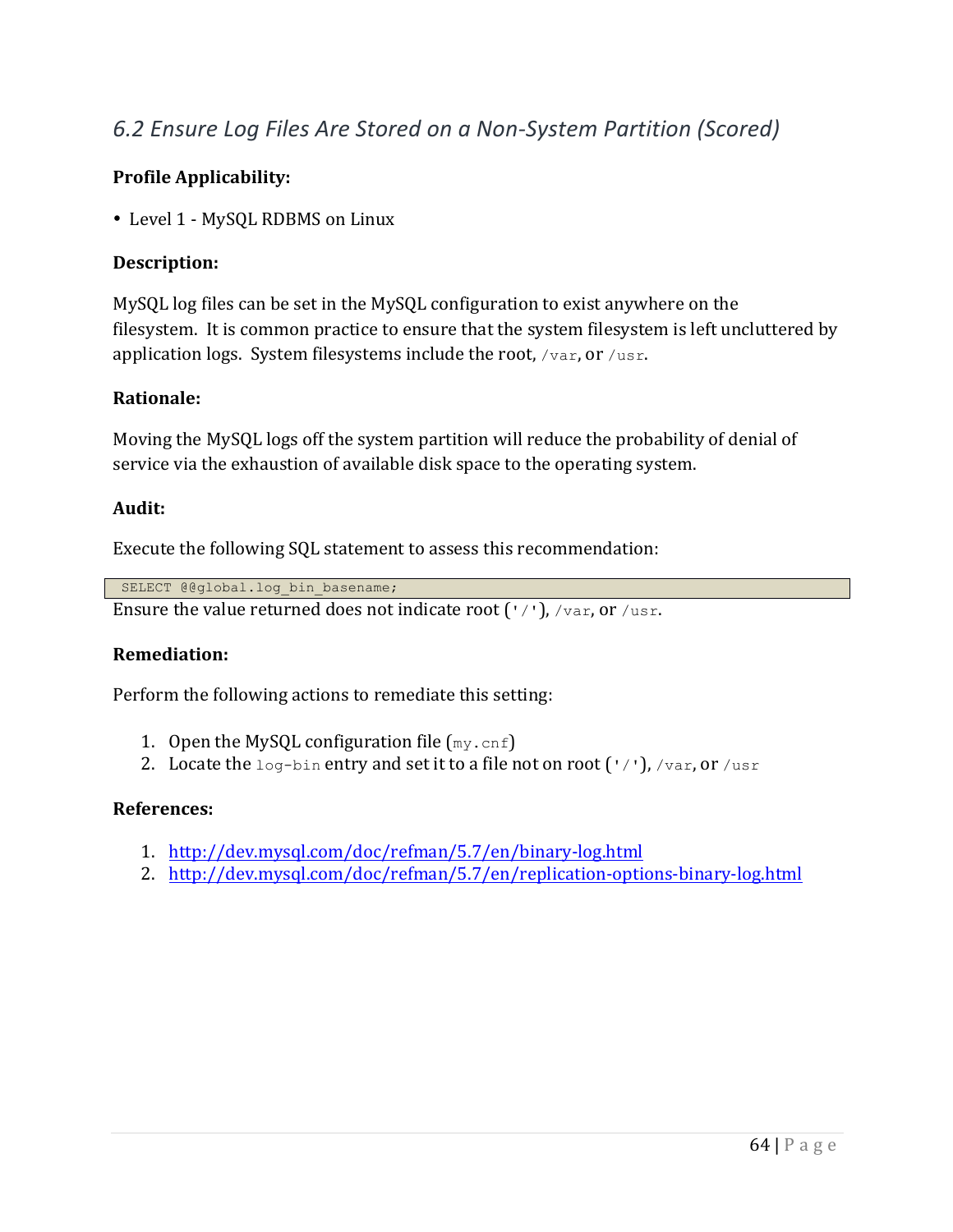# *6.3 Ensure 'log\_warnings' Is Set to '2' (Scored)*

# **Profile Applicability:**

• Level 2 - MySQL RDBMS

# **Description:**

The log\_warnings system variable, enabled by default, provides additional information to the MySQL log. A value of 1 enables logging of warning messages, and higher integer values tend to enable more logging.

**NOTE:** log warnings has been deprecated as of MySQL 5.7.2. Setting log warnings will also cause log error verbosity to be set. The variable scope for log warnings is global.

# **Rationale:**

This might help to detect malicious behavior by logging communication errors and aborted connections.

## **Audit:**

Execute the following SQL statement to assess this recommendation:

```
SHOW GLOBAL VARIABLES LIKE 'log_warnings';
```
Ensure the value returned equals 2.

## **Remediation:**

Perform the following actions to remediate this setting:

- Open the MySQL configuration file  $(my, cnf)$
- Ensure the following line is found in the  $mysqld$  section

## log-warnings = 2

## **Default Value:**

The option is enabled  $(1)$  by default.

## **References:**

1. http://dev.mysql.com/doc/refman/5.7/en/serveroptions.html#option\_mysqld\_log-warnings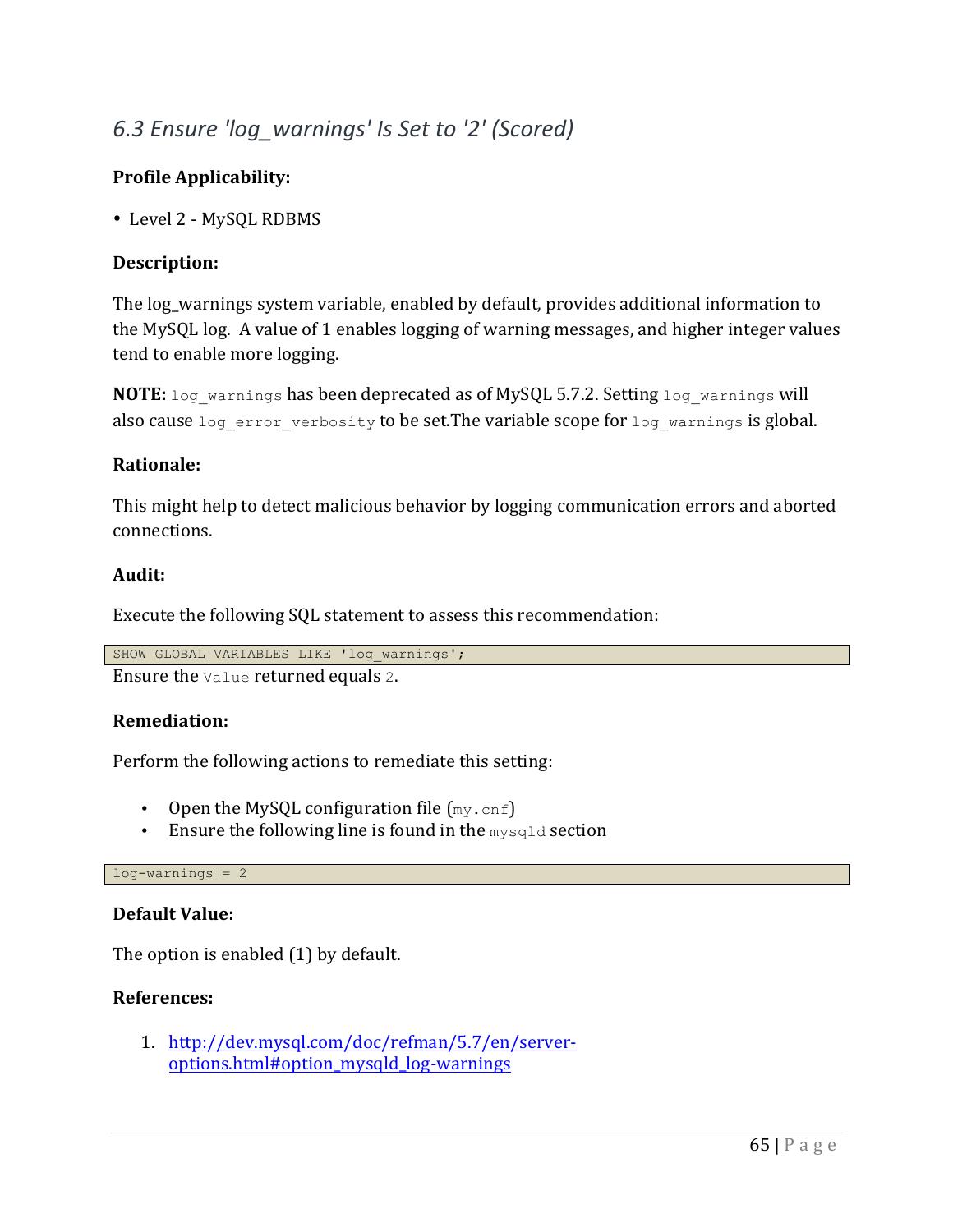# *6.4 Ensure 'log-raw' Is Set to 'OFF' (Scored)*

# **Profile Applicability:**

• Level 1 - MySQL RDBMS

## **Description:**

The log-raw MySQL option determines whether passwords are rewritten by the server so as not to appear in log files as plain text. If log-raw is enabled, then passwords are written to the various log files (general query log, slow query log, and binary log) in plain text.

## **Rationale:**

With raw logging of passwords enabled someone with access to the log files might see plain text passwords.

## **Audit:**

Perform the following actions to assess this recommendation:

- Open the MySQL configuration file  $(my, cnf)$
- Ensure the  $log-raw$  entry is present
- Ensure the  $log$ -raw entry is set to  $OFF$

## **Remediation:**

Perform the following actions to remediate this setting:

- Open the MySQL configuration file  $(my, cnf)$
- Find the  $log$ -raw entry and set it as follows

 $log-raw = OFF$ 

## **Default Value:**

**OFF** 

- 1. http://dev.mysql.com/doc/refman/5.7/en/password-logging.html
- 2. http://dev.mysql.com/doc/refman/5.7/en/serveroptions.html#option\_mysqld\_log-raw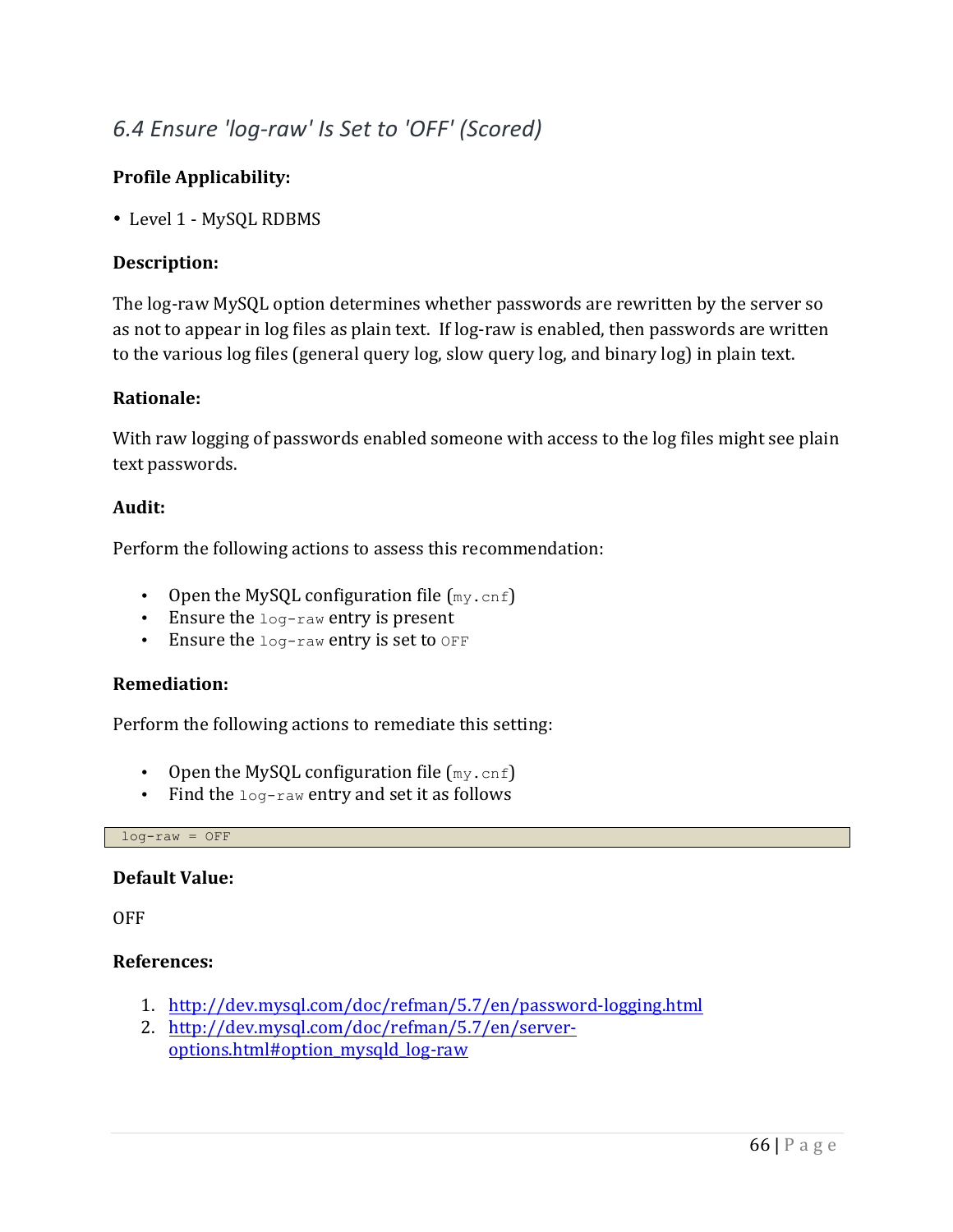# *6.5 Ensure audit\_log\_connection\_policy is not set to 'NONE' (Scored)*

# **Profile Applicability:**

• Level 1 - MySOL RDBMS

# **Description:**

The audit log connection policy variable controls how the audit plugin writes connection events to the audit log file.

# **Rationale:**

The audit log connection policy offers three options: NONE, ERRORS, and ALL. Each option determines whether connection events are logged and the type of connection events that are logged. Setting a non 'NONE' value for audit log connection policy ensures at a minimum, failed connection events are being logged. The ERRORS setting will log failed connection events and the  $ALL$  setting will log all connection events. For MySQL versions  $\Rightarrow$ 5.6.20, the audit log policy variable can override the audit log connection policy, potentially invalidating this benchmark recommendation, therefore enforcing a setting for audit log connection policy ensures the integrity of this recommendation.

## **Audit:**

To assess this recommendation, execute the following SOL statement:

show variables like '%audit\_log\_connection\_policy%';

Ensure the value is set to either ERRORS or ALL.

## **Remediation:**

To remediate this configuration setting, execute one of the following SQL statements:

```
set global audit log connection policy = ERRORS
```
Or

set global audit log connection policy = ALL

To ensure this remediation remains indefinite for the life of the MySQL Server, set audit log connection policy in the server's assigned MySQL configuration file (usually named  $my.config$ , but not always).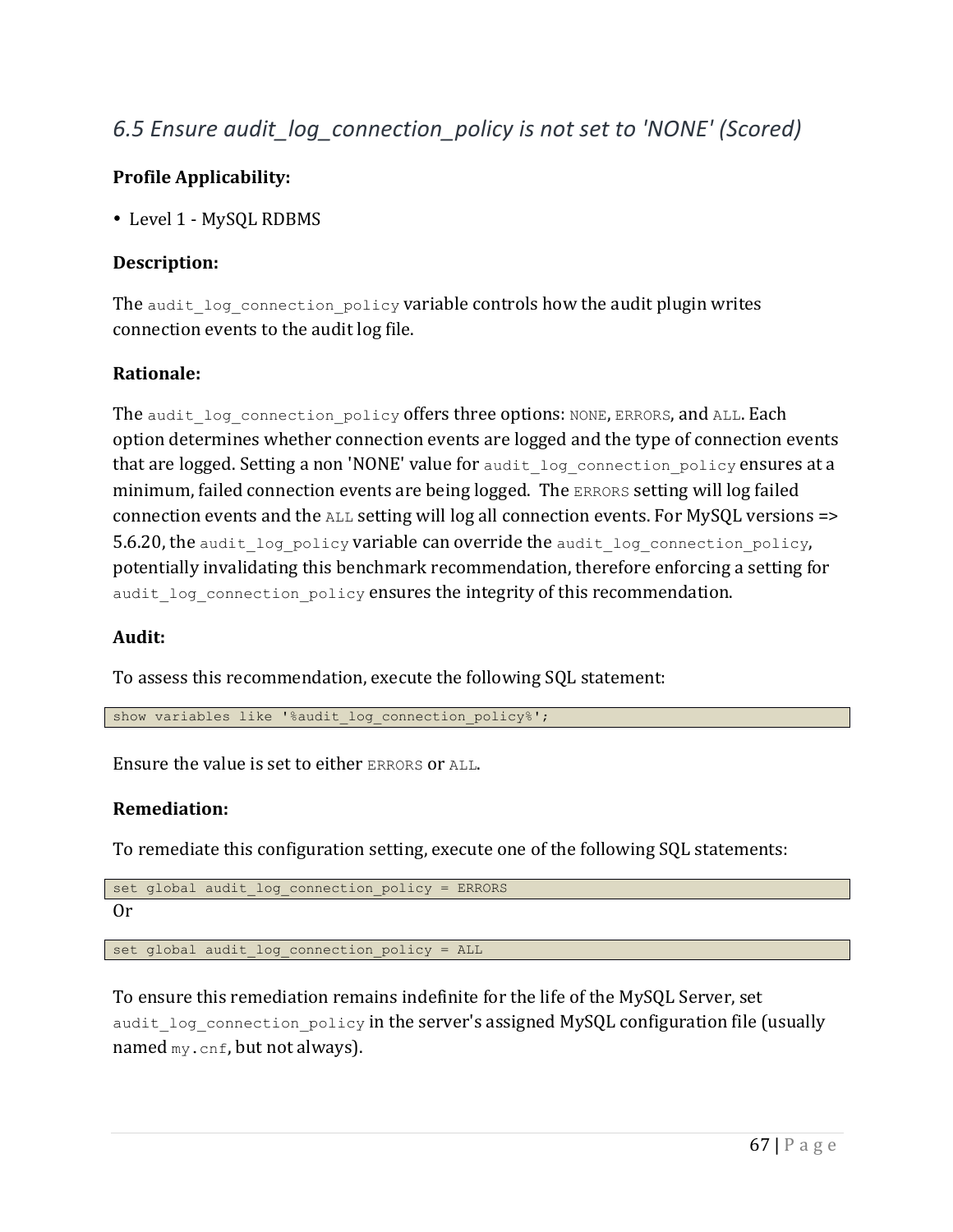# **Impact:**

If audit log connection policy is set to NONE, the MySQL server will not log failed connections, successful connections or any other connection related events.

## **Default Value:**

The default value for audit log connection policy is ALL.

- 1. https://dev.mysql.com/doc/refman/5.7/en/audit-log-plugin-optionsvariables.html#sysvar\_audit\_log\_connection\_policy
- 2. https://dev.mysql.com/doc/refman/5.7/en/audit-log-plugin-logging-control.html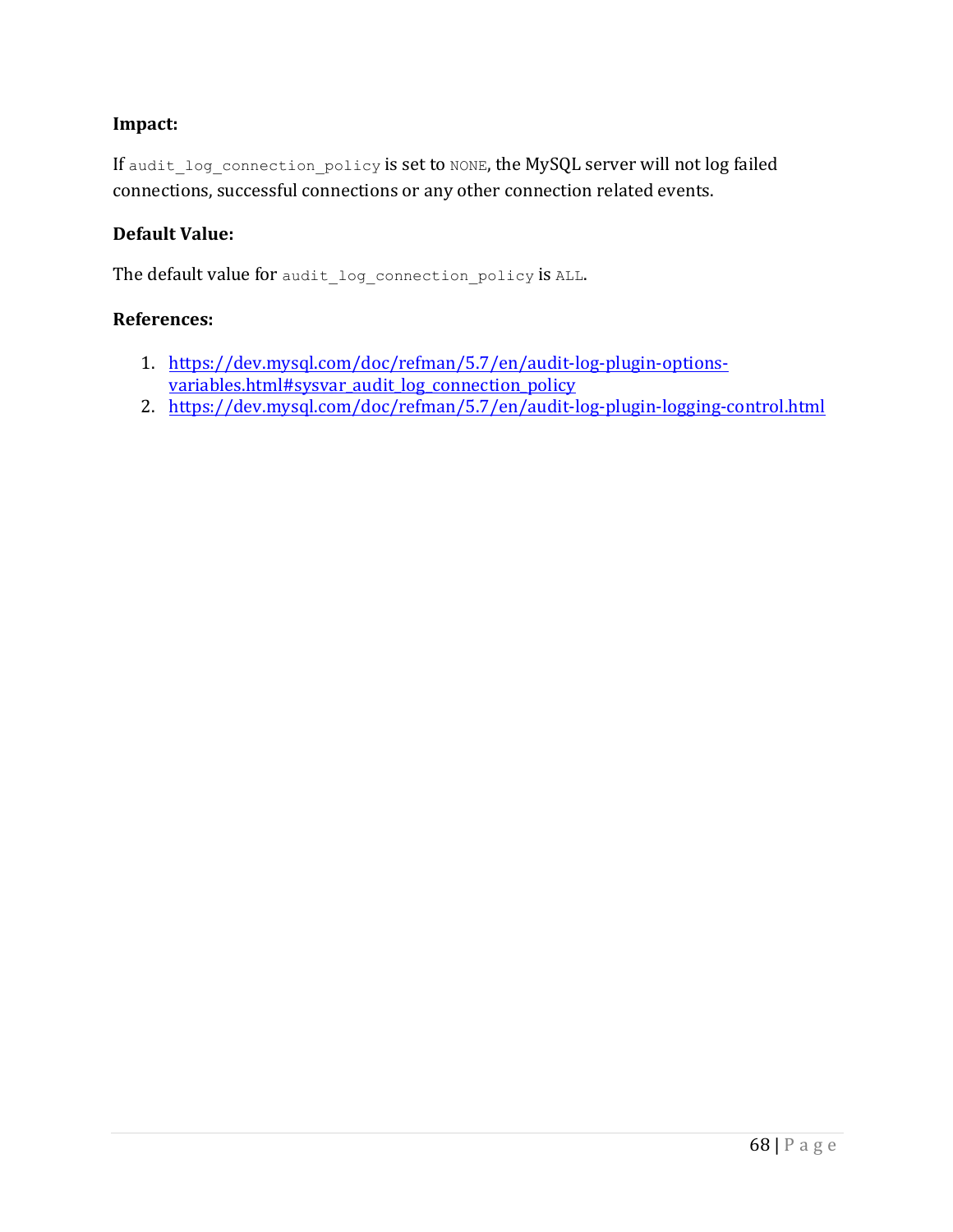# *6.6 Ensure audit\_log\_exclude\_accounts is set to NULL (Scored)*

# **Profile Applicability:**

• Level 1 - MySOL RDBMS

# **Description:**

The audit log exclude accounts variable enables the administrator to set accounts for which events will not be logged in the audit log.

# **Rationale:**

The audit log exclude accounts variable has two permitted values, either NULL or a list of MySQL accounts. Setting this variable correctly ensures no single user is able to unintentionally evade being logged. Particular attention should be made to privileged accounts, as such accounts will generally be bestowed with more privileges than normal users, and should not be listed against this variable.

## **Audit:**

To assess this recommendation, execute the following SQL statement:

SHOW VARIABLES LIKE '%audit log exclude accounts%'; Ensure the resulting audit log exclude accounts value is NULL.

## **Remediation:**

To remediate this configuration setting, execute the following SQL statement

SET GLOBAL audit log exclude accounts = NULL

Or set audit log exclude accounts=NULL in my.cnf.

## **Impact:**

If a user or a list of users are set as the values for audit log exclude accounts, these user(s) will evade being logged in the audit  $log$ . This may allow malicious connections or query activity to go unnoticed in the audit log.

## **Default Value:**

audit log exclude accounts is set to NULL by default.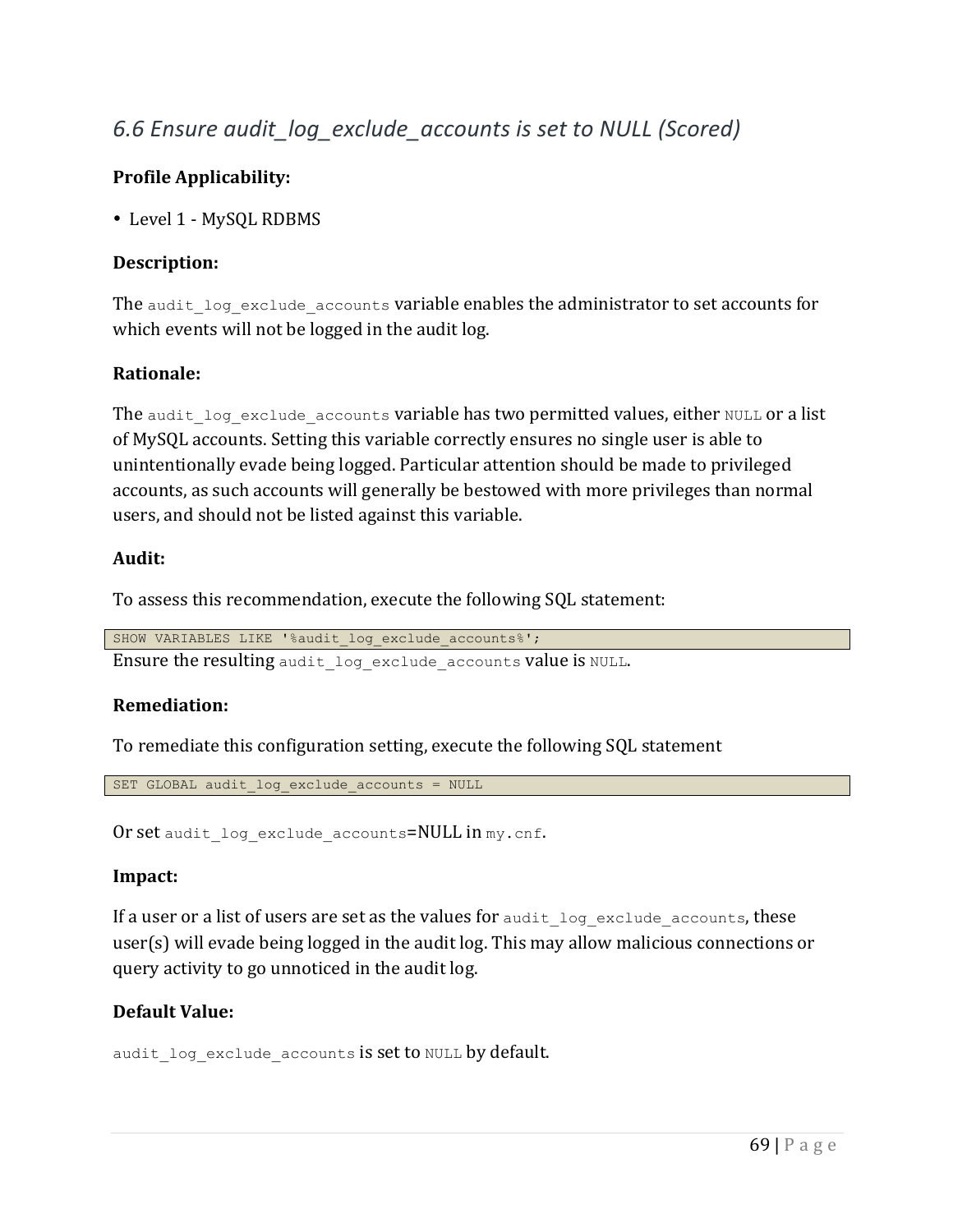# **References:**

1. https://dev.mysql.com/doc/refman/5.7/en/audit-log-plugin-optionsvariables.html#sysvar\_audit\_log\_exclude\_accounts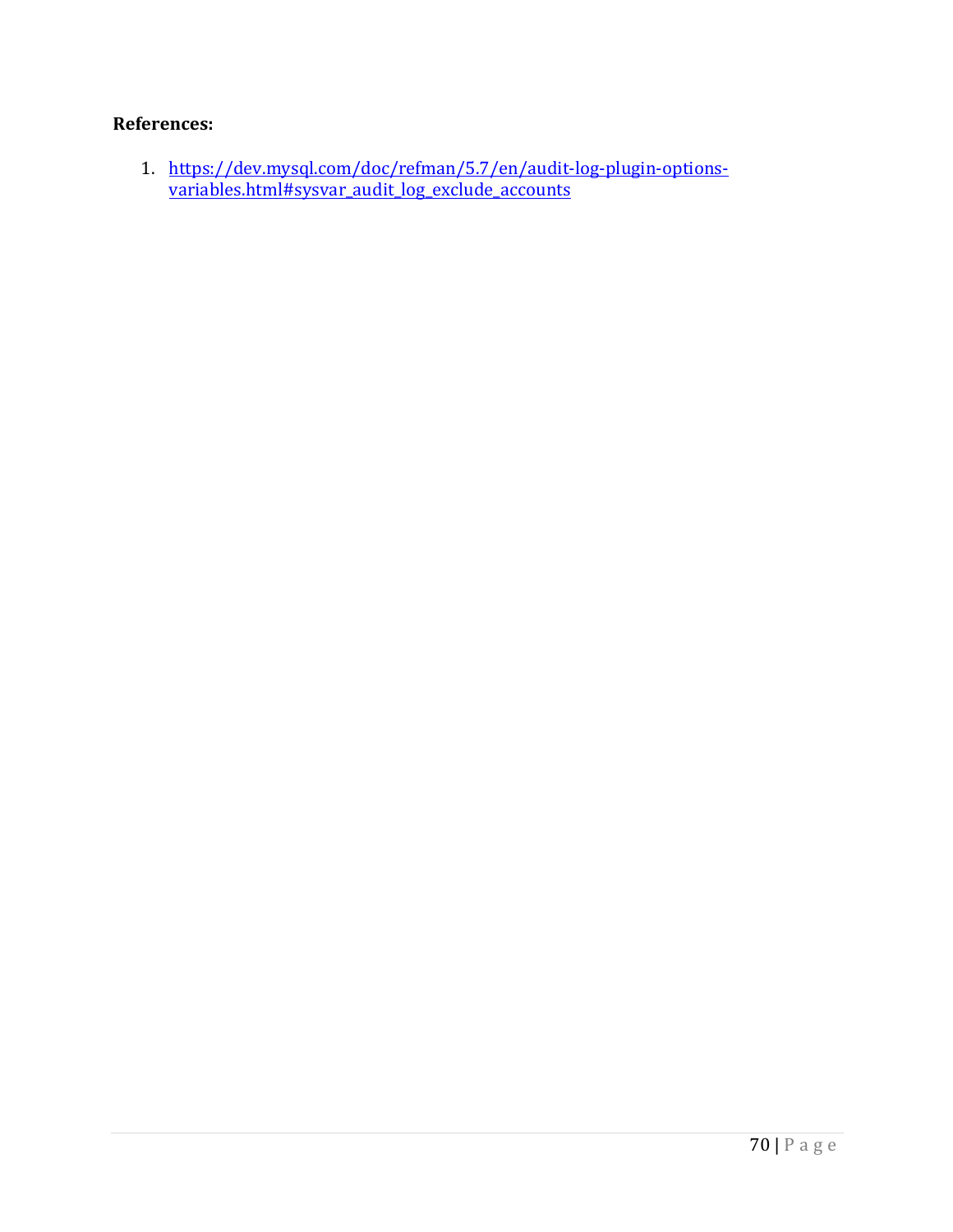# *6.7 Ensure audit\_log\_include\_accounts is set to NULL (Scored)*

# **Profile Applicability:**

• Level 1 - MySOL RDBMS

# **Description:**

The audit log include accounts variable enables the administrator to set accounts for which events should be logged in the audit log.

# **Rationale:**

The audit log include accounts variable has two permitted values, either NULL or a list of MySQL accounts. Setting this variable correctly ensures all MySQL users are being logged in the audit log.

## **Audit:**

To assess this recommendation, execute the following SQL statement:

```
SHOW VARIABLES LIKE '%audit log include accounts%';
Ensure the resulting value is NULL.
```
## **Remediation:**

To remediate this configuration setting, execute the following SOL statement

SET GLOBAL audit log include accounts = NULL

Or set audit log include accounts=NULL  $in$  my.cnf.

## **Impact:**

If a user or a list of users are set as the values for audit log include accounts, these user(s) will ONLY be logged. Other users permitted to access the MySQL Server but not listed under the audit log include accounts variable will avoid being logged in the audit log. Setting audit log include accounts to NULL ensures no MySQL users excluded from the audit log.

# **Default Value:**

audit log exclude accounts is set to NULL by default.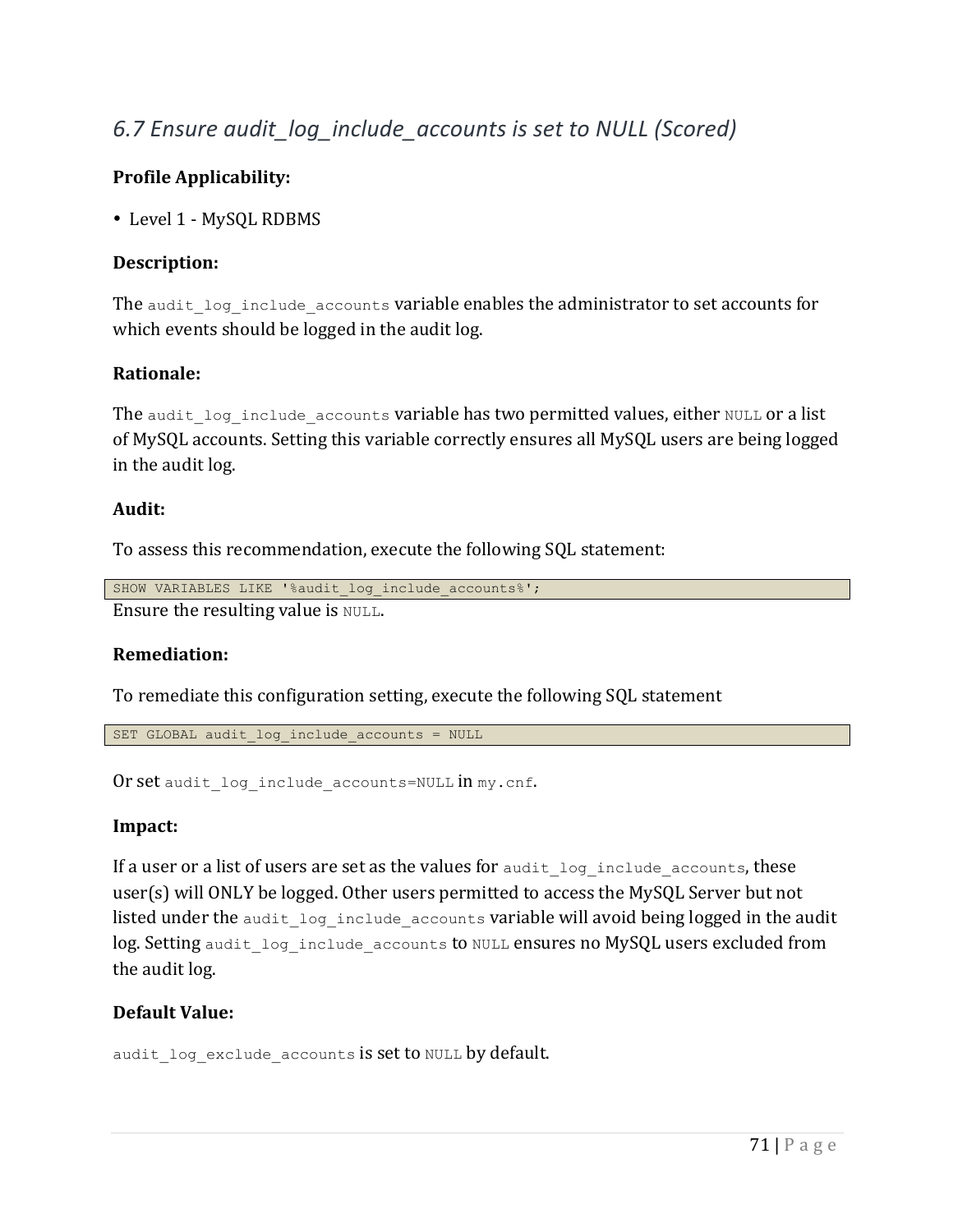#### **References:**

1. https://dev.mysql.com/doc/refman/5.7/en/audit-log-plugin-optionsvariables.html#sysvar\_audit\_log\_include\_accounts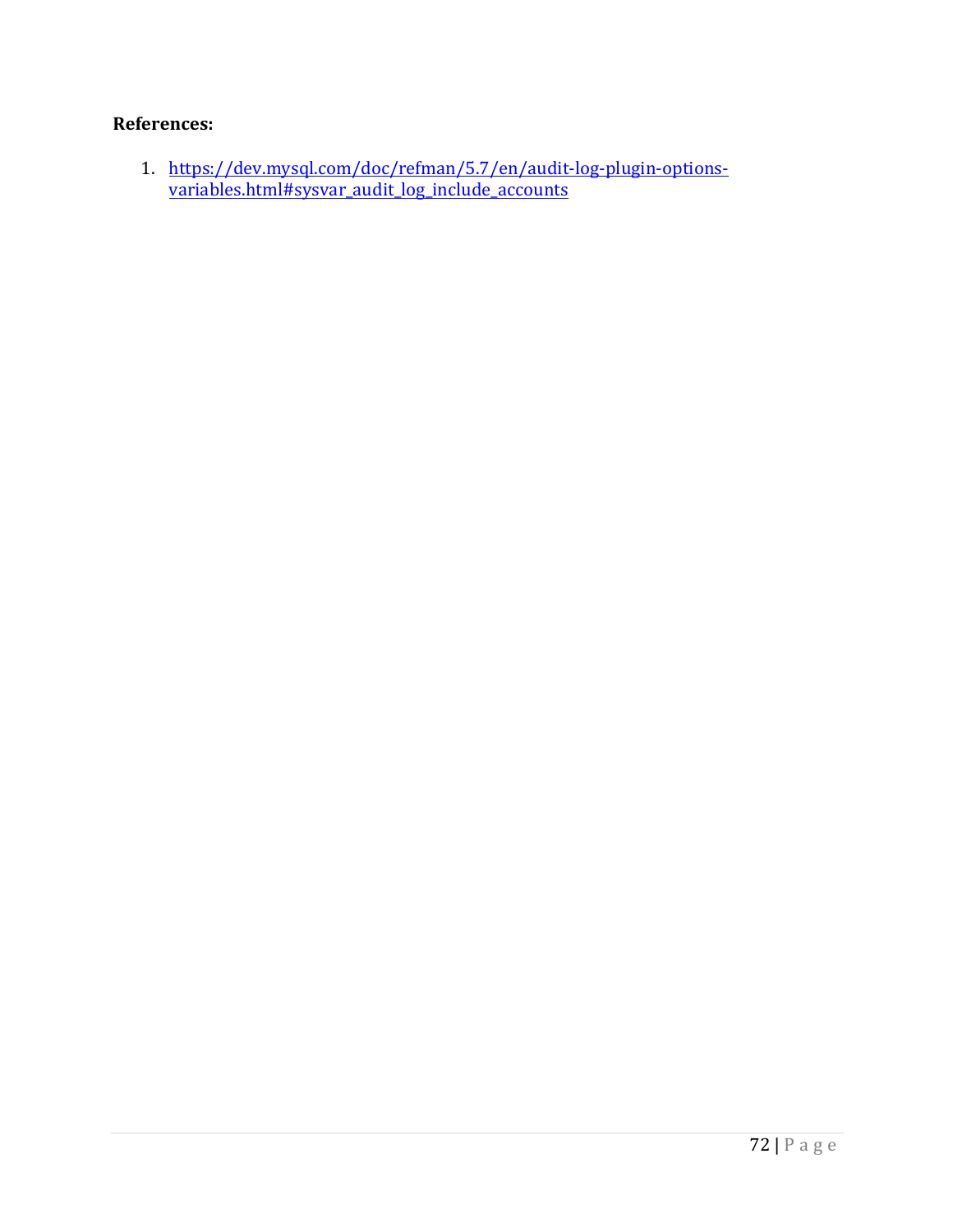# *6.8 Ensure audit\_log\_policy is set to log logins (Scored)*

#### **Profile Applicability:**

• Level 1 - MySQL RDBMS

#### **Description:**

With the audit  $log$  policy setting the amount of information which is sent to the audit  $log$ is controlled. It must be set to log logins.

#### **Rationale:**

If this setting is set to QUERIES or NONE then connections are not written to the audit log file.

#### **Audit:**

SHOW GLOBAL VARIABLES LIKE 'audit\_log\_policy';

The result must be LOGINS or ALL.

#### **Remediation:**

Set audit log policy='ALL' or audit log policy='LOGINS' in the MySQL configuration file and activate the setting by restarting the server or executing SET GLOBAL audit log policy='ALL'; OT SET GLOBAL audit log policy='LOGINS';

#### **Default Value:**

ALL

#### **References:**

1. https://dev.mysql.com/doc/refman/5.7/en/audit-log-plugin-optionsvariables.html#sysvar\_audit\_log\_policy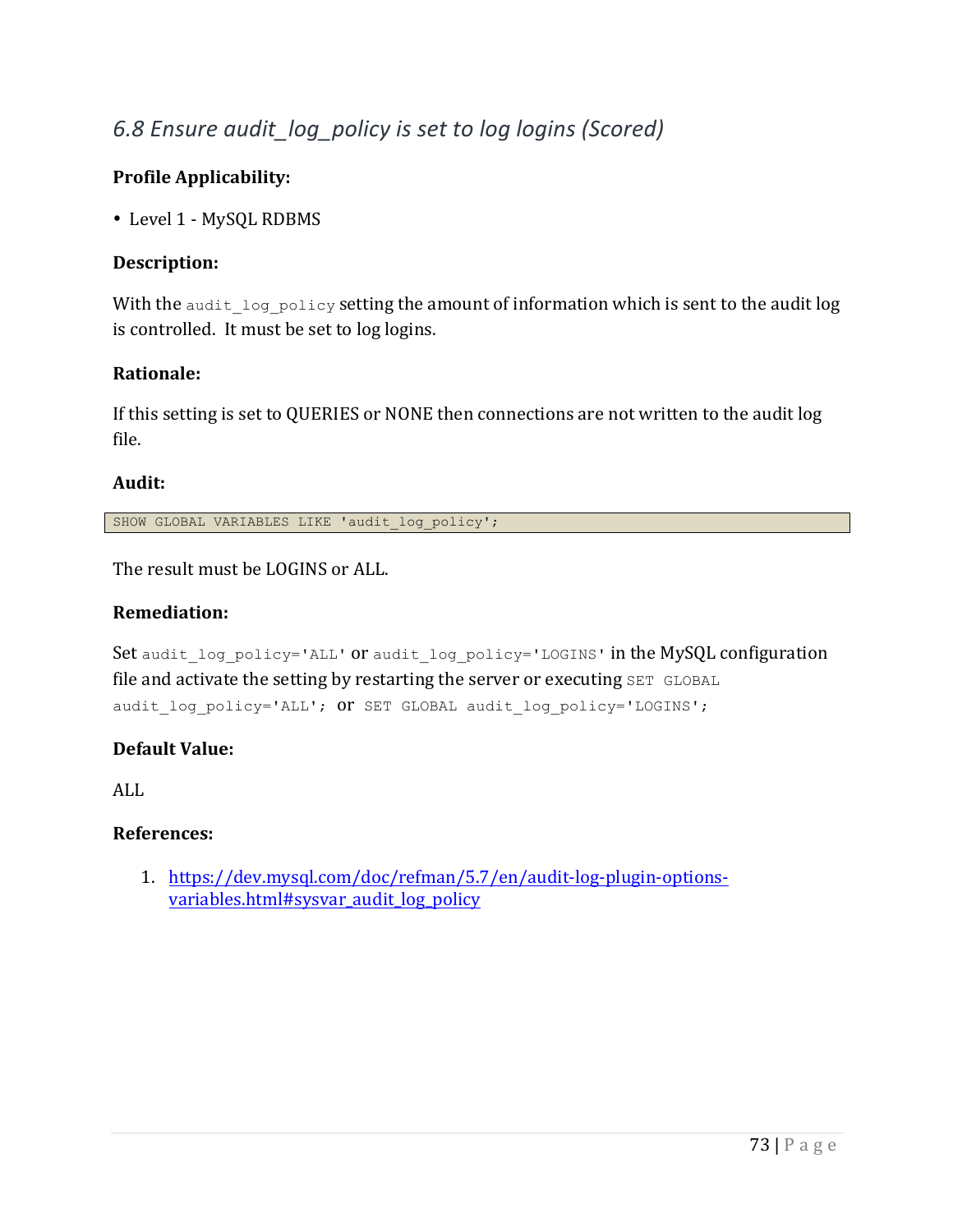### *6.9 Ensure audit\_log\_policy is set to log logins and connections (Scored)*

#### **Profile Applicability:**

• Level 2 - MySQL RDBMS

#### **Description:**

With the audit  $log$  policy setting the amount of information which is sent to the audit  $log$ is controlled. It must be set to log logins and connections.

#### **Rationale:**

If this setting is set to QUERIES, CONNECTIONS or NONE then either connections or queries are not written to the audit log file.

#### **Audit:**

SHOW GLOBAL VARIABLES LIKE 'audit\_log\_policy';

The result must be ALL.

#### **Remediation:**

Set audit log policy='ALL' in the MySQL configuration file and activate the setting by restarting the server or executing SET GLOBAL audit log policy='ALL';

#### **Default Value:**

ALL

#### **References:**

1. https://dev.mysql.com/doc/refman/5.7/en/audit-log-plugin-optionsvariables.html#sysvar\_audit\_log\_policy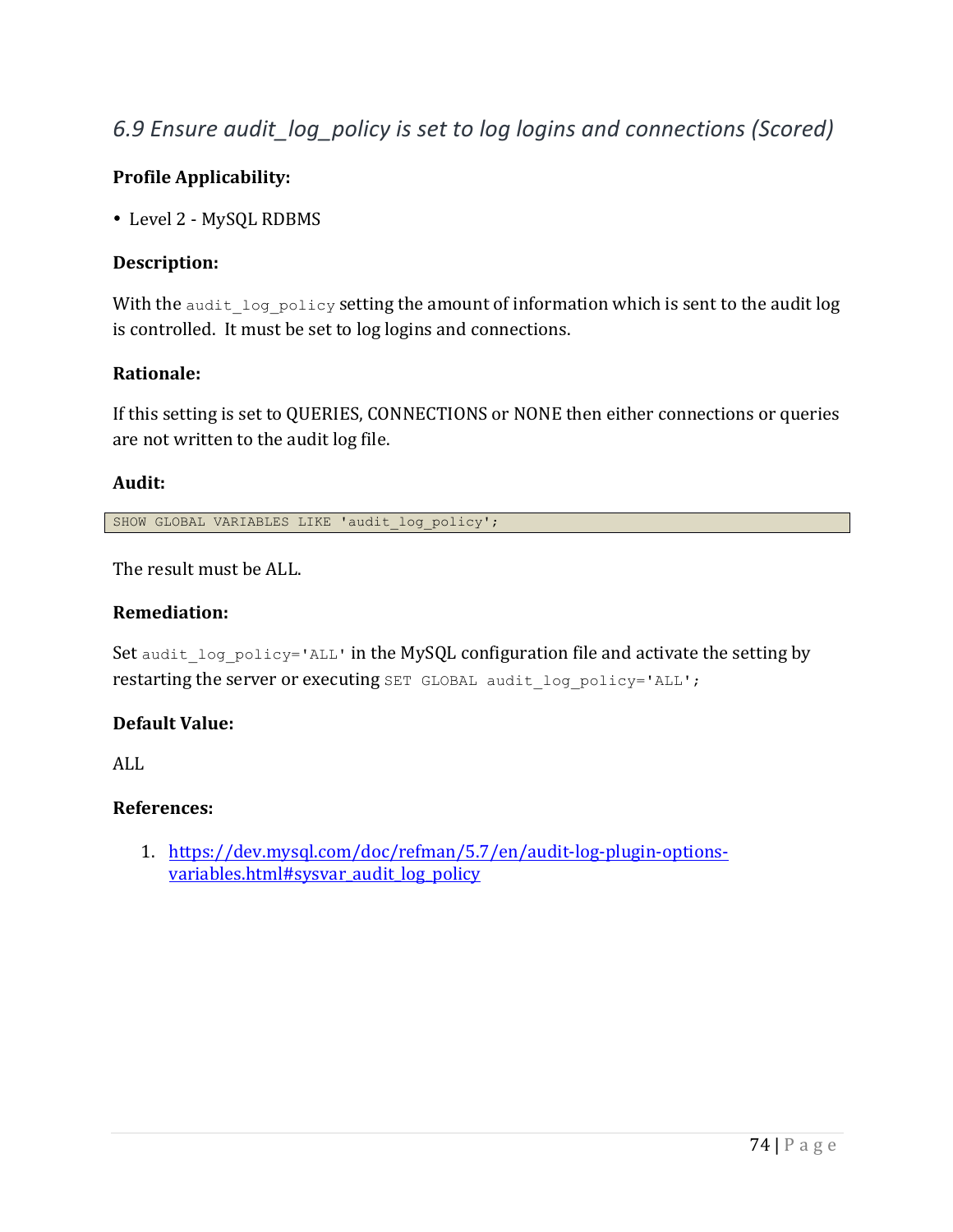# *6.10 Ensure audit\_log\_statement\_policy is set to ALL (Scored)*

#### **Profile Applicability:**

• Level 2 - MySQL RDBMS

#### **Description:**

This setting controls whether statements are written to the audit log

#### **Rationale:**

This setting must be set to ALL to ensure all statement information is written to the audit log.

#### **Audit:**

SHOW GLOBAL VARIABLES LIKE 'audit log statement policy';

It must return ALL

#### **Remediation:**

Add this to the mysqld section of the mysql configuration file and restart the server:

audit log statement policy='ALL'

#### **Impact:**

If this is not set to ALL then audit events related to statements won't be written to the audit log file.

#### **Default Value:**

ALL

#### **References:**

1. https://dev.mysql.com/doc/refman/5.7/en/audit-log-plugin-optionsvariables.html#sysvar\_audit\_log\_statement\_policy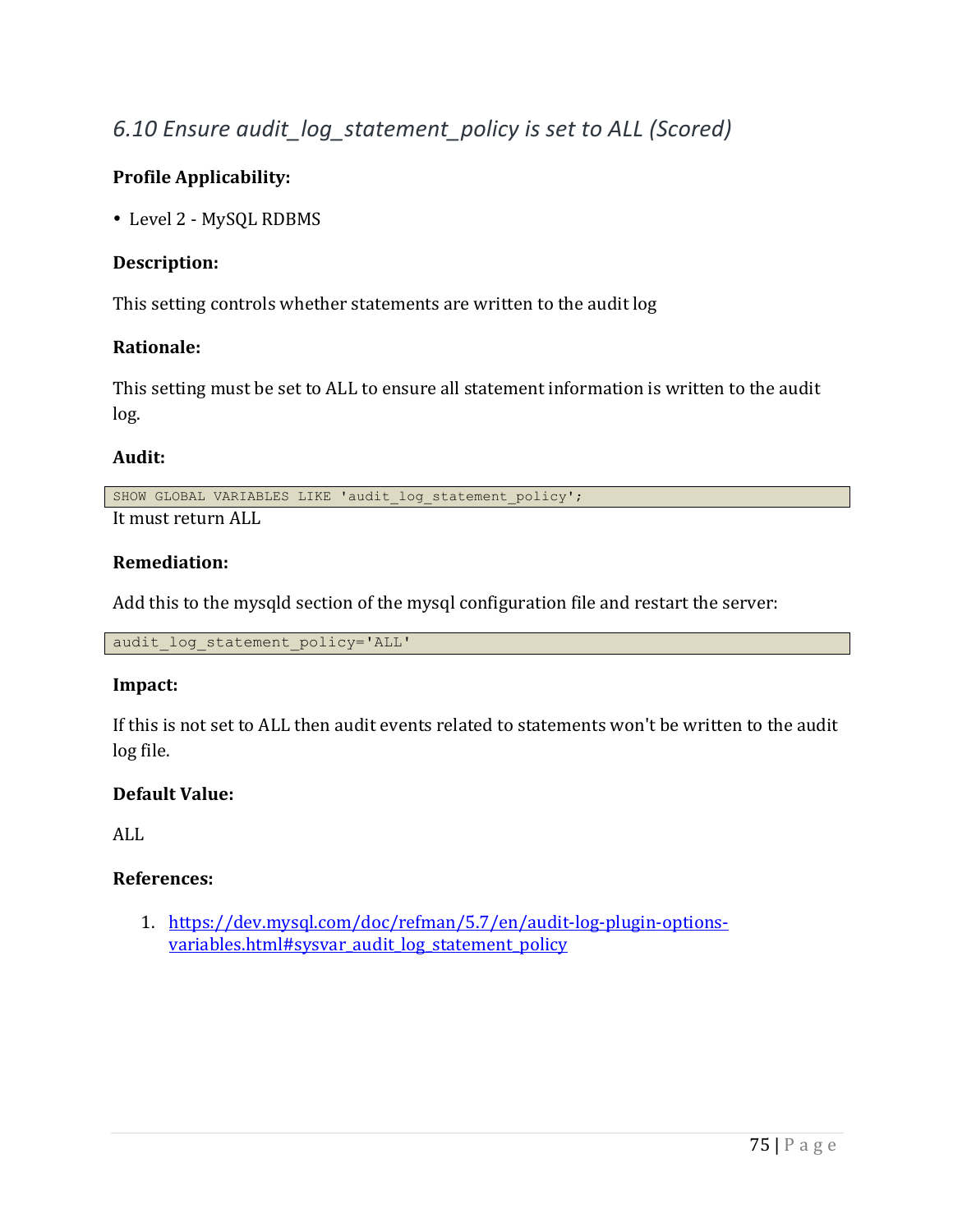# 6.11 Set audit log strategy to SYNCHRONOUS or SEMISYNCRONOUS *(Scored)*

#### **Profile Applicability:**

• Level 2 - MySQL RDBMS

#### **Description:**

The audit\_log\_strategy must be set to SYNCHRONOUS or SEMISYNCHRONOUS

#### **Rationale:**

This setting controls how information is written to the audit log. It can be set to SYNCHRONOUS to make it fully durable or other settings which are less durable but have less performance overhead.

#### **Audit:**

To assess this recommendation, execute the following SQL statement:

SHOW GLOBAL VARIABLES LIKE 'audit log strategy'; The result should be SYNCHRONOUS OF SEMISYNCHRONOUS

#### **Remediation:**

To remediate this configuration:

- 1. Open the MySQL configuration file  $(my, cnf)$
- 2. Navigate to the  $mvsqld$  section of the configuration file
- 3. Set audit log strategy='SEMISYNCHRONOUS' (Or SYNCHRONOUS)

#### **Impact:**

If this setting is set to PERFORMANCE OF ASYNCHRONOUS audit events might be lost in case of a crash or when the server somehow can't write to the audit log file.

#### **Default Value:**

#### **ASYNCHRONOUS**

#### **References:**

1. https://dev.mysql.com/doc/refman/5.7/en/audit-log-plugin-optionsvariables.html#sysvar\_audit\_log\_strategy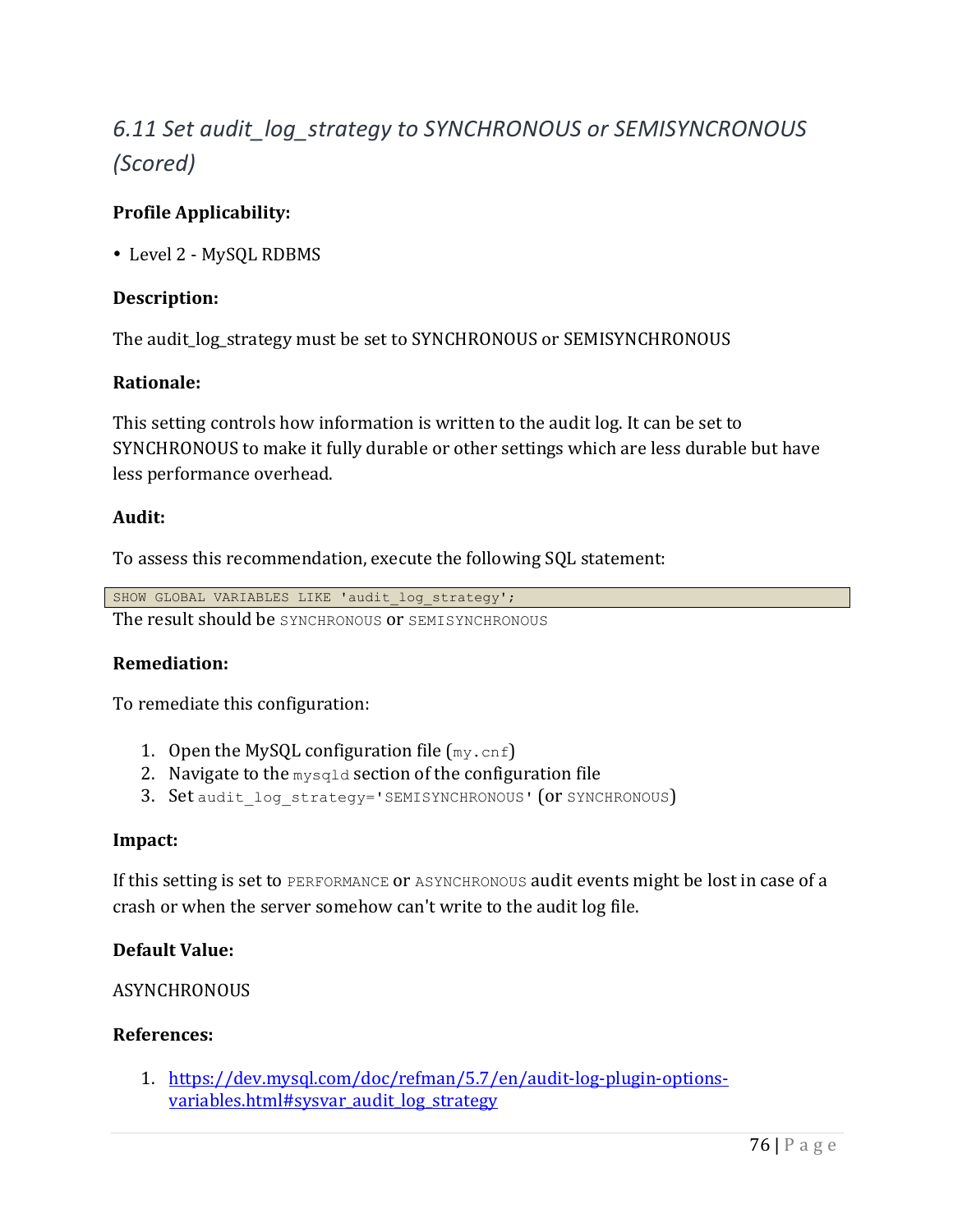### *6.12 Make sure the audit plugin can't be unloaded (Scored)*

#### **Profile Applicability:**

• Level 1 - MySQL RDBMS

#### **Description:**

Set audit log to FORCE PLUS PERMANENT

#### **Rationale:**

This makes disables unloading on the plugin.

#### **Audit:**

To assess this recommendation, execute the following SQL statement:

```
SELECT LOAD OPTION FROM information schema.plugins WHERE PLUGIN NAME='audit log';
The result must be FORCE PLUS PERMANENT
```
#### **Remediation:**

To remediate this setting, follow these steps:

- 1. Open the MySQL configuration file  $(my, cnf)$
- 2. Ensure the following line is found in the  $mysqld$  section

audit log = 'FORCE PLUS PERMANENT'

#### **Impact:**

If someone can unload the plugin it would be possible to perform actions on the database without audit events being logged to the audit log. If the audit log plugin can be unloaded the audit log can be temporarily or permanently disabled.

#### **Default Value:**

ON

#### **References:**

1. https://dev.mysql.com/doc/refman/5.7/en/audit-log-plugin-optionsvariables.html#option\_mysqld\_audit-log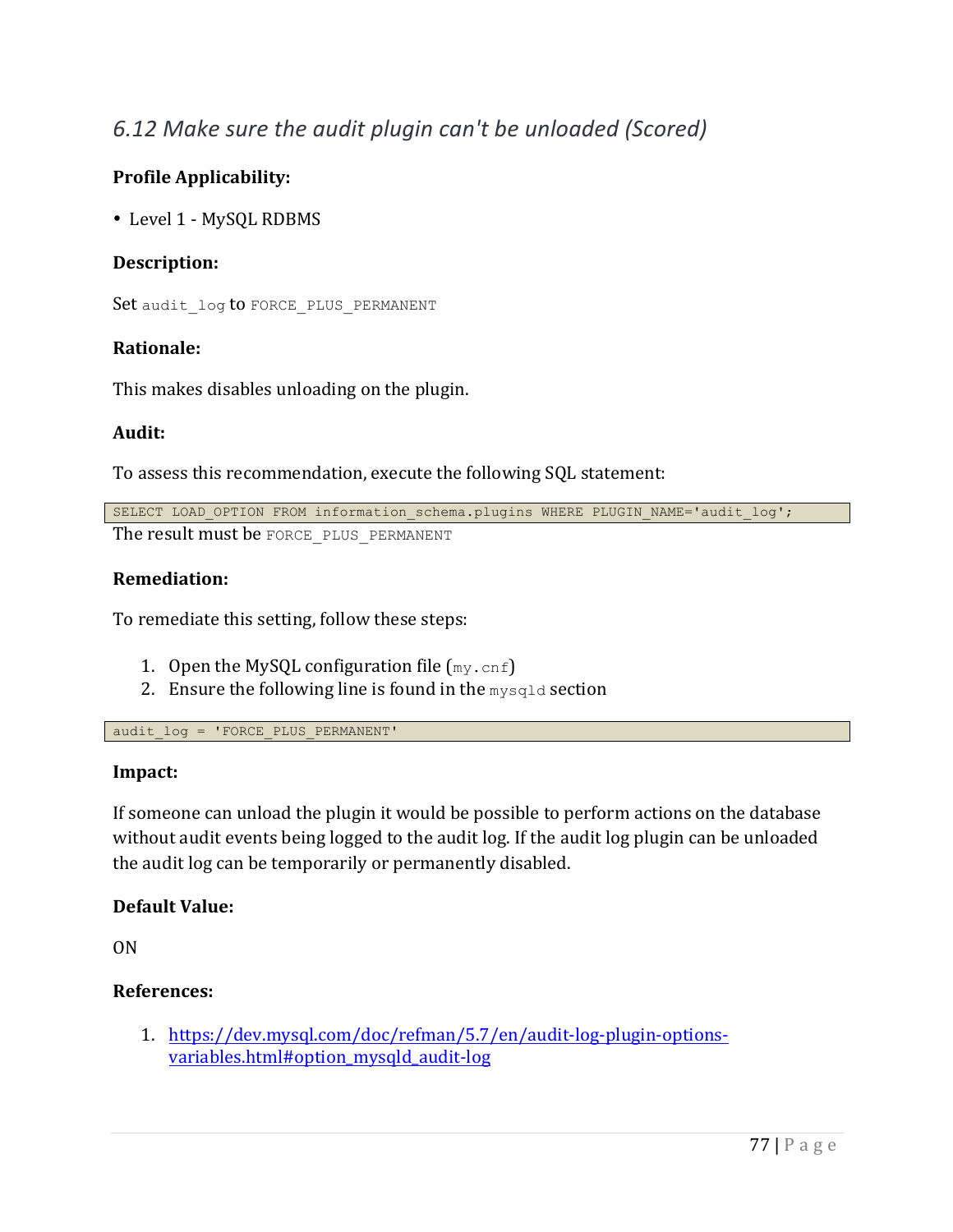# *7 Authentication*

This section contains configuration recommendations that pertain to the authentication mechanisms of MySOL.

*7.1 Ensure 'old\_passwords' Is Not Set to '1' (Scored)*

#### **Profile Applicability:**

• Level 1 - MySQL RDBMS on Linux

#### **Description:**

This variable controls the password hashing method used by the  $PASSWORD$  () function and for the IDENTIFIED BY clause of the CREATE USER and GRANT statements. The value can be one of the following:

- $\cdot$  0 authenticate with the mysql native password plugin
- 1-authenticate with the mysql old password plugin
- 2 authenticate with the  $sha256$  password plugin

#### **Rationale:**

The mysql\_old\_password plugin leverages a very weak hashing algorithm that can be quickly brute forced using an offline dictionary attack. See CVE-2003-1480 for additional details.

#### **Audit:**

Execute the following SQL statement to assess this recommendation:

SHOW VARIABLES WHERE Variable name = 'old passwords';

Ensure the value field is not set to  $1$ .

#### **Remediation:**

Configure mysql to leverage the mysql native password or sha256 password plugin. For more information, see:

- http://dev.mysql.com/doc/refman/5.6/en/password-hashing.html
- http://dev.mysql.com/doc/refman/5.6/en/sha256-authentication-plugin.html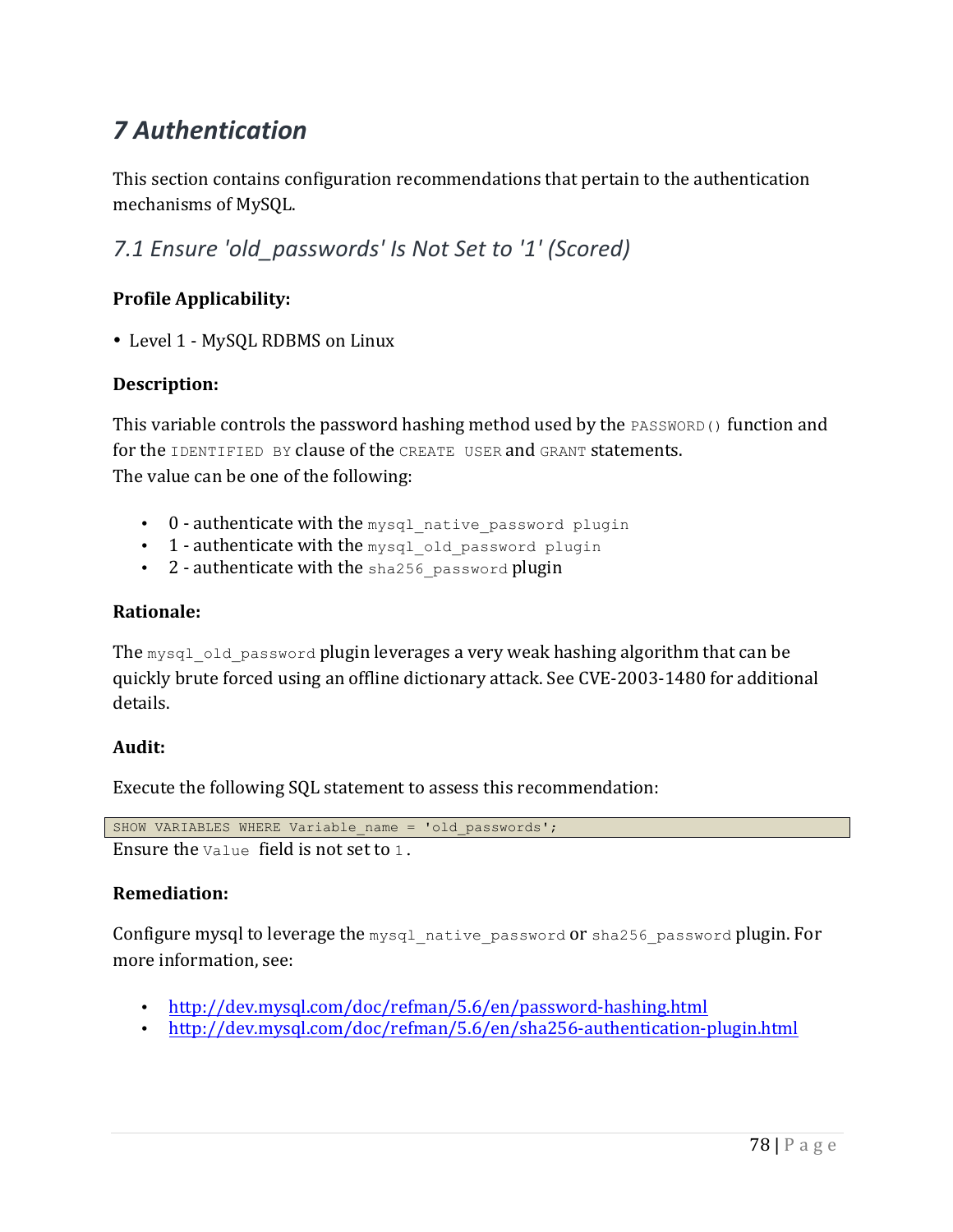#### **Default Value:**

0

#### **References:**

- 1. http://dev.mysql.com/doc/refman/5.7/en/server-systemvariables.html#sysvar\_old\_passwords
- 2. CVE-2003-1480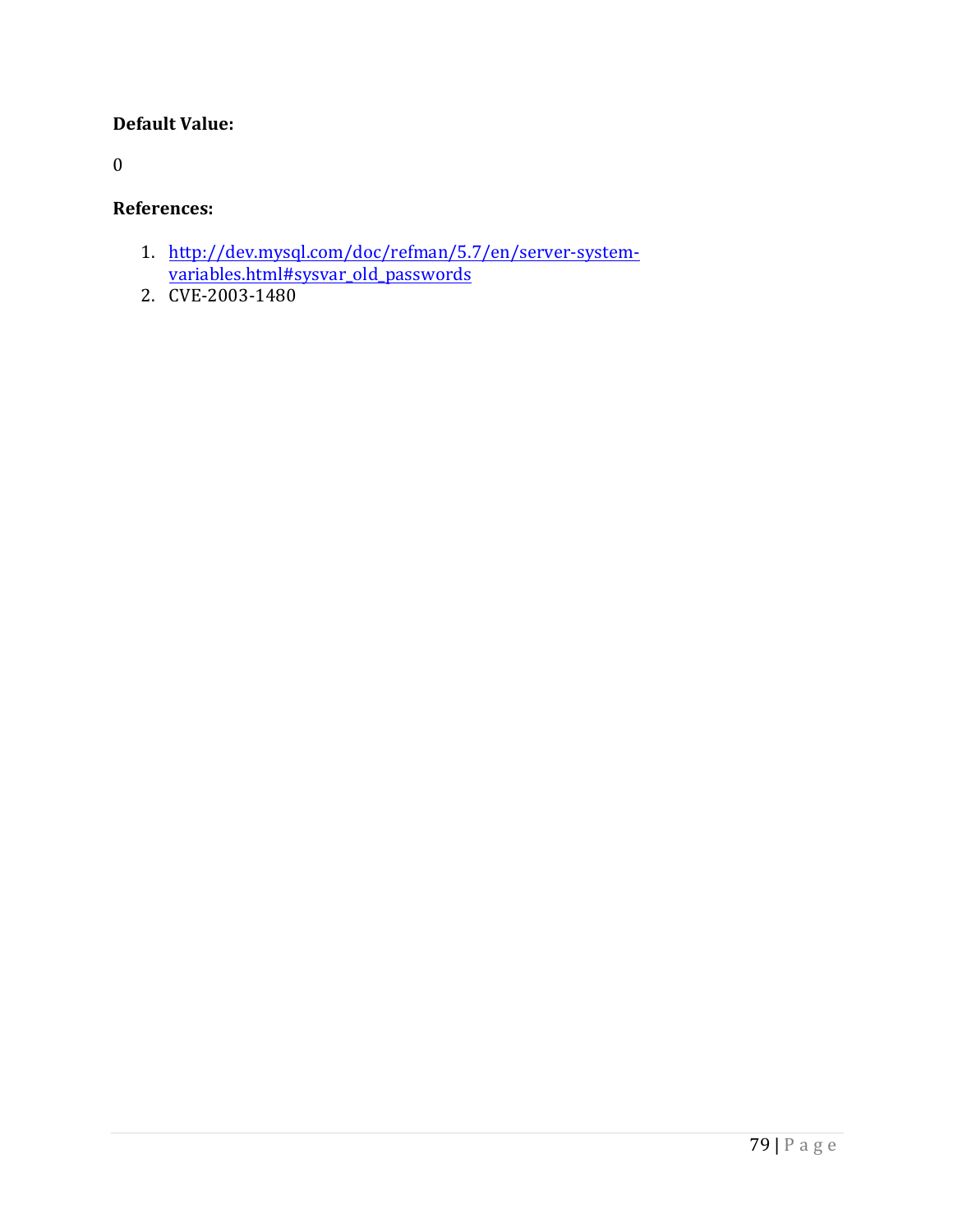# 7.2 Ensure 'secure auth' is set to 'ON' (Scored)

#### **Profile Applicability:**

- Level 1 MySQL RDBMS
- Level 2 MySQL RDBMS

#### **Description:**

This option dictates whether the server will deny connections by clients that attempt to use accounts that have their password stored in the mysql old password format.

#### **Rationale:**

Enabling this option will prevent all use of passwords employing the old format (and hence insecure communication over the network).

#### **Audit:**

Execute the following SQL statement and ensure the  $\text{Value}$  field is not set to  $\text{ON:}$ 

SHOW VARIABLES WHERE Variable\_name = 'secure\_auth';

#### **Remediation:**

Add the following line to  $[mysq1d]$  portions of the MySQL option file to establish the recommended state:

secure\_auth=ON

#### **Impact:**

Accounts having credentials stored using the old password format will be unable to login. Execute the following command to identify accounts that will be impacted by implementing this setting:

SELECT User,Host FROM mysql.user WHERE plugin='mysql\_old\_password';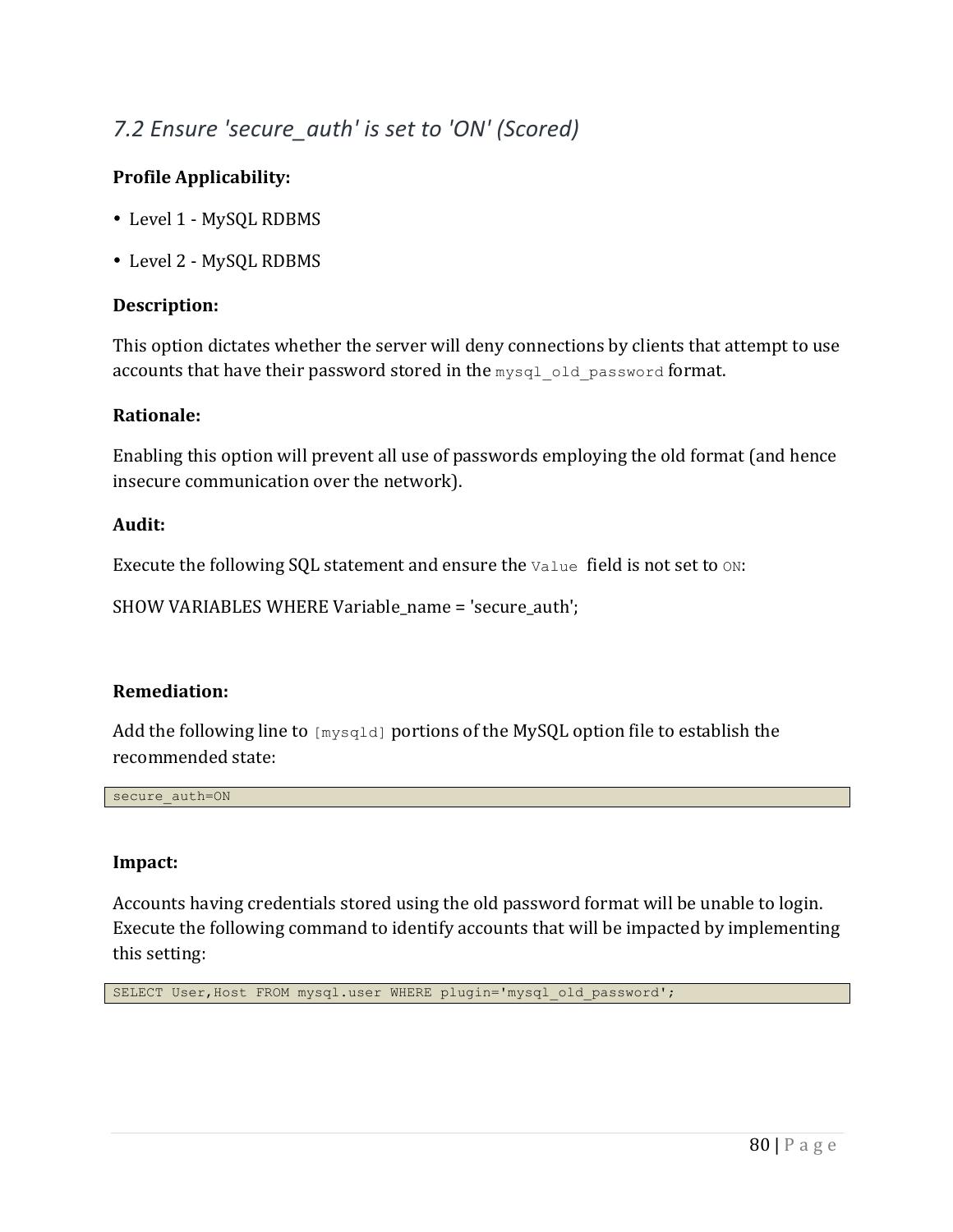#### **Default Value:**

Before MySQL 5.6.5, this option is disabled by default. As of MySQL 5.6.5, it is enabled by default; to disable it, use --skip-secure-auth.

#### **References:**

1. http://dev.mysql.com/doc/refman/5.7/en/serveroptions.html#option\_mysqld\_secure-auth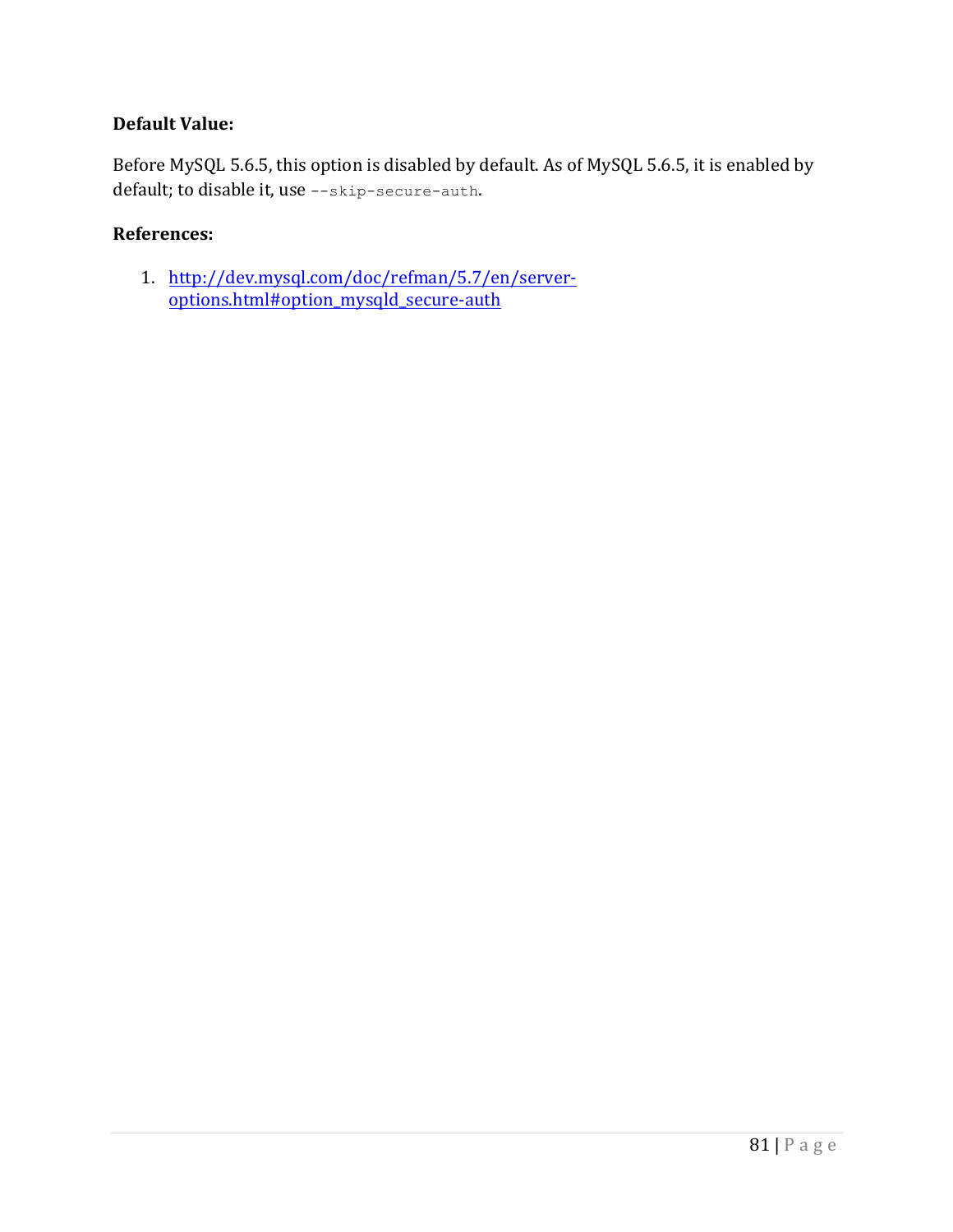# *7.3 Ensure Passwords Are Not Stored in the Global Configuration (Scored)*

#### **Profile Applicability:**

- Level 1 MySOL RDBMS on Linux
- Level 2 MySQL RDBMS on Linux

#### **Description:**

The  $[client]$  section of the MySQL configuration file allows setting a user and password to be used. Verify the password option is not used in the global configuration file  $(mv, cnf)$ .

#### **Rationale:**

The use of the  $_{\text{password}}$  parameter may negatively impact the confidentiality of the user's password.

#### **Audit:**

To assess this recommendation, perform the following steps:

- Open the MySQL configuration file  $(e.g._{mv},_{cnf})$
- Examine the [client] section of the MySQL configuration file and ensure password is not employed.

#### **Remediation:**

Use the mysql\_config\_editor to store authtentication credentials in  $mylogin.cnf$  in encrypted form.

If not possible, use the user-specific options file,  $\mu$ ,  $\mu$ ,  $\sigma$ ,  $f$ , and restricting file access permissions to the user identity.

#### **Impact:**

The global configuration is by default readable for all users on the system. This is needed for global defaults (prompt, port, socket, etc). If a password is present in this file then all users on the system may be able to access it.

#### **References:**

1. http://dev.mysql.com/doc/refman/5.7/en/mysql-config-editor.html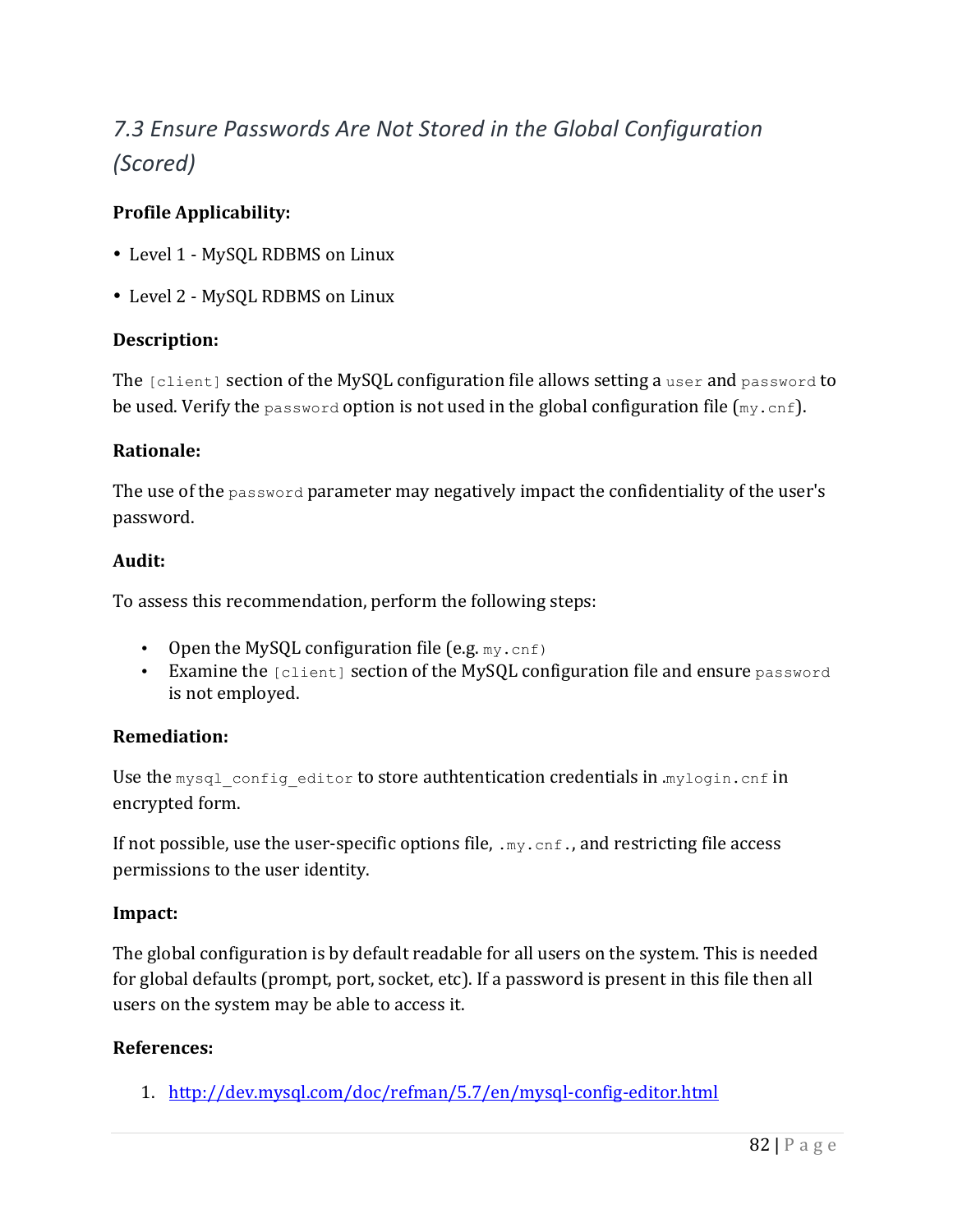# *7.4 Ensure 'sql\_mode' Contains 'NO\_AUTO\_CREATE\_USER' (Scored)*

#### **Profile Applicability:**

- Level 1 MySQL RDBMS on Linux
- Level 2 MySQL RDBMS on Linux
- Level 1 MySQL RDBMS
- Level 2 MySQL RDBMS

#### **Description:**

NO AUTO CREATE USER is an option for sql\_mode that prevents a GRANT statement from automatically creating a user when authentication information is not provided.

#### **Rationale:**

Blank passwords negate the benefits provided by authentication mechanisms. Without this setting an administrative user might accidentally create a user without a password.

#### **Audit:**

Execute the following SQL statements to assess this recommendation:

```
SELECT @@qlobal.sql mode;
SELECT @@session.sql mode;
```
Ensure that each result contains NO AUTO CREATE USER.

#### **Remediation:**

Perform the following actions to remediate this setting:

- 1. Open the MySQL configuration file  $(my, cnf)$
- 2. Find the  $\text{sgl}$  mode setting in the [mysqld] area
- 3. Add the NO AUTO CREATE USER to the  $sq1$  mode setting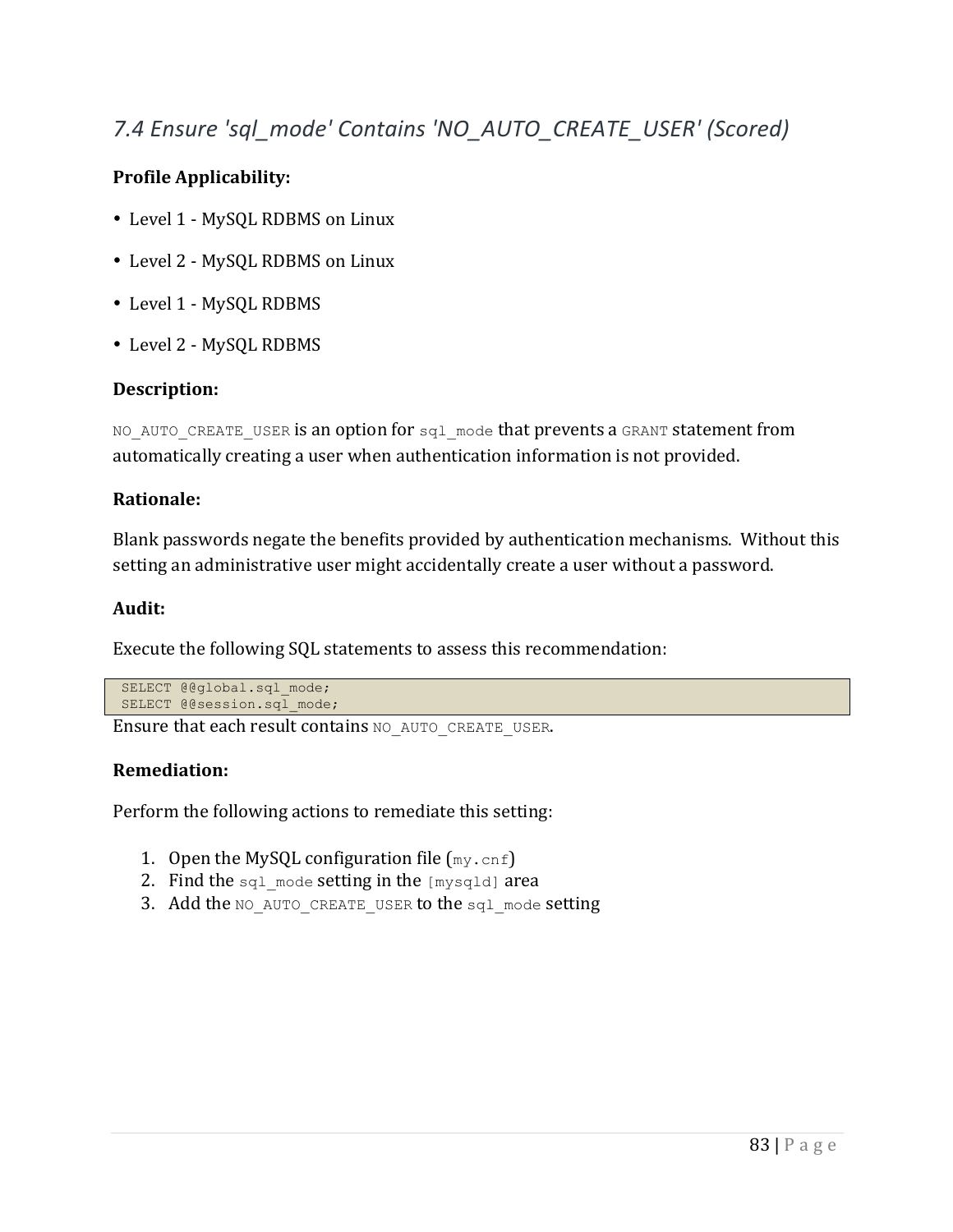### *7.5 Ensure Passwords Are Set for All MySQL Accounts (Scored)*

#### **Profile Applicability:**

- Level 1 MySOL RDBMS
- Level 2 MySQL RDBMS

#### **Description:**

Blank passwords allow a user to login without using a password.

#### **Rationale:**

Without a password only knowing the username and the list of allowed hosts will allow someone to connect to the server and assume the identity of the user. This, in effect, bypasses authentication mechanisms.

#### **Audit:**

Execute the following SQL query to determine if any users have a blank password:

```
SELECT User, host
FROM mysql.user 
WHERE (plugin IN('mysql native password', 'mysql old password')
AND (LENGTH(Password) = 0 
OR Password IS NULL))
OR (plugin='sha256 password' AND LENGTH(authentication string) = 0);
```
No rows will be returned if all accounts have a password set.

#### **Remediation:**

For each row returned from the audit procedure, set a password for the given user using the following statement  $(as an example):$ 

SET PASSWORD FOR <user>@'<host>' = PASSWORD('<clear password>') NOTE: Replace  $\langle$ user>, $\langle$ host>, and  $\langle$ clear password> with appropriate values.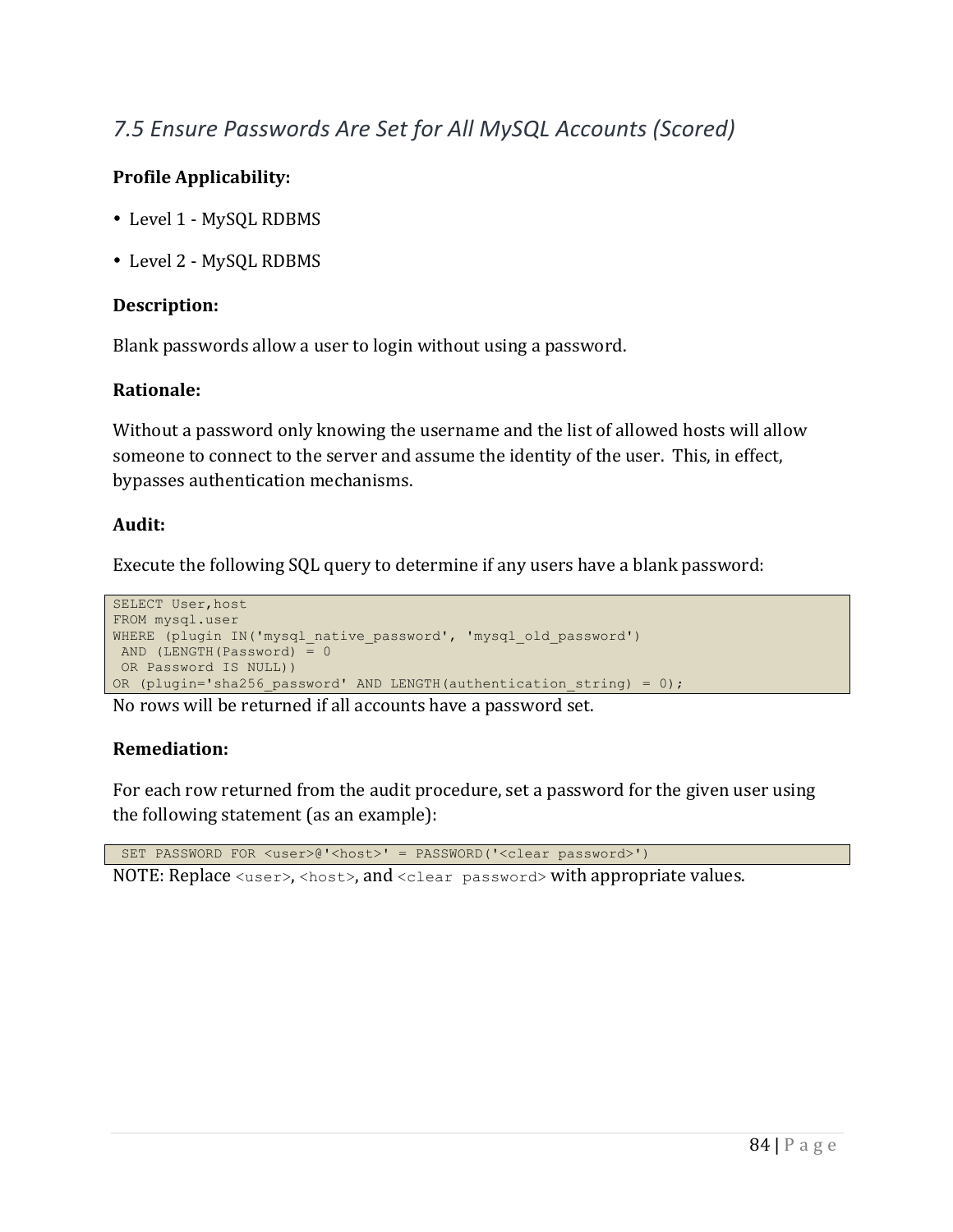# *7.6 Ensure Password Policy Is in Place (Scored)*

#### **Profile Applicability:**

- Level 1 MySQL RDBMS on Linux
- Level 1 MySQL RDBMS

#### **Description:**

Password complexity includes password characteristics such as length, case, length, and character sets.

#### **Rationale:**

Complex passwords help mitigate dictionary, brute forcing, and other password attacks. This recommendation prevents users from choosing weak passwords which can easily be guessed.

#### **Audit:**

Execute the following SQL statements to assess this recommendation:

SHOW VARIABLES LIKE 'validate password%';

The result set from the above statement should show:

- validate password length should be 14 or more
- validate password mixed case count should be 1 or more
- validate password number count should be 1 or more
- validate password special char count should be 1 or more
- validate password policy should be MEDIUM OF STRONG

The following lines should be present in the global configuration:

```
plugin-load=validate_password.so
validate-password=FORCE_PLUS_PERMANENT
```
Check if users have a password which is identical to the username:

SELECT User, Password, Host FROM mysql.user WHERE password=CONCAT('\*', UPPER(SHA1(UNHEX(SHA1(user)))));

NOTE: This method is only capable of checking the post-4.1 password format which is also known as mysql native password.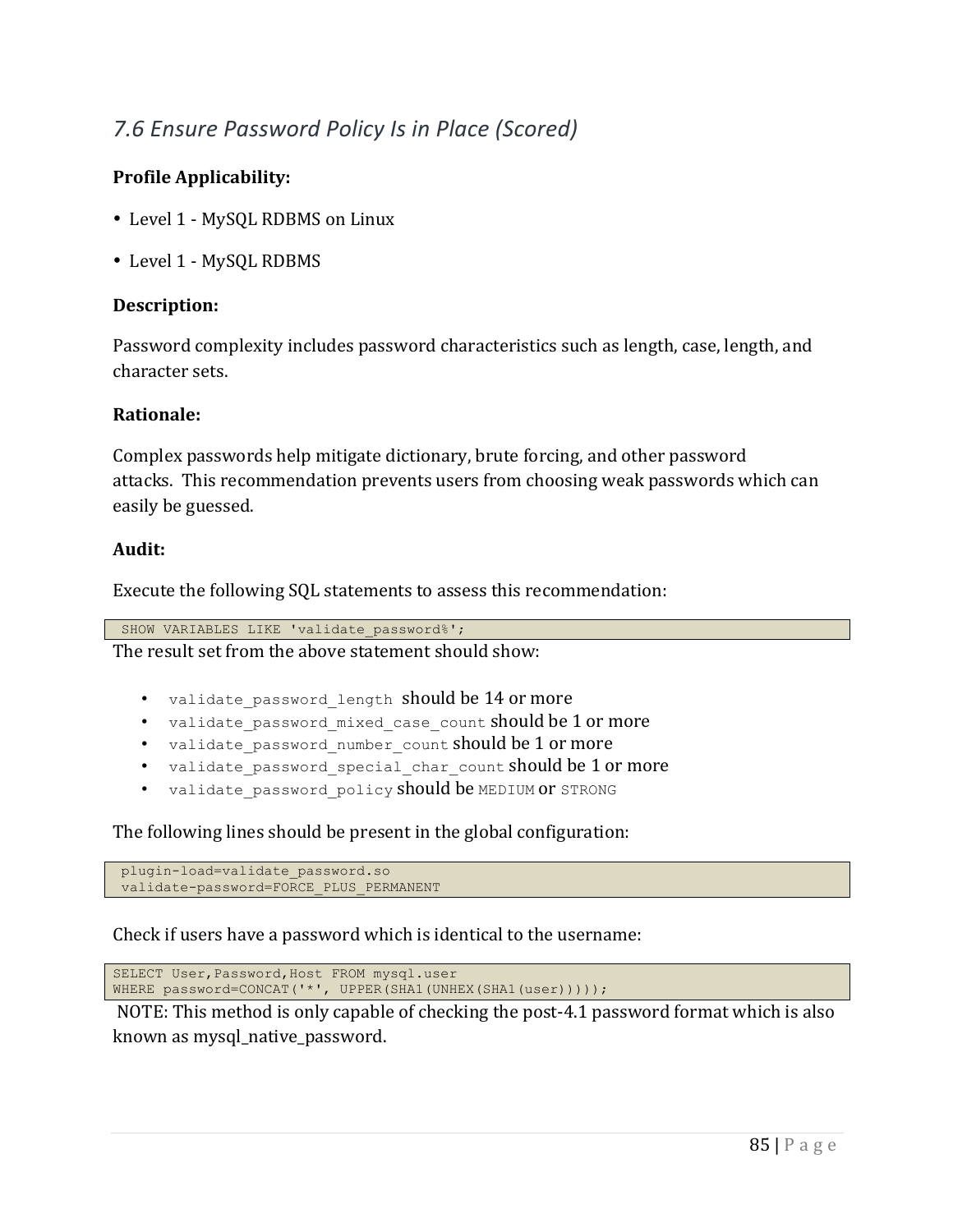#### **Remediation:**

Add to the global configuration:

```
plugin-load=validate_password.so
validate-password=FORCE_PLUS_PERMANENT
validate password length=14
validate_password_mixed_case_count=1
validate_password_number_count=1
validate_password_special_char_count=1
validate_password_policy=MEDIUM
```
And change passwords for users which have passwords which are identical to their username.

#### **Impact:**

Remediation for this recommendation requires a server restart.

#### **References:**

1. http://dev.mysql.com/doc/refman/5.7/en/validate-password-plugin.html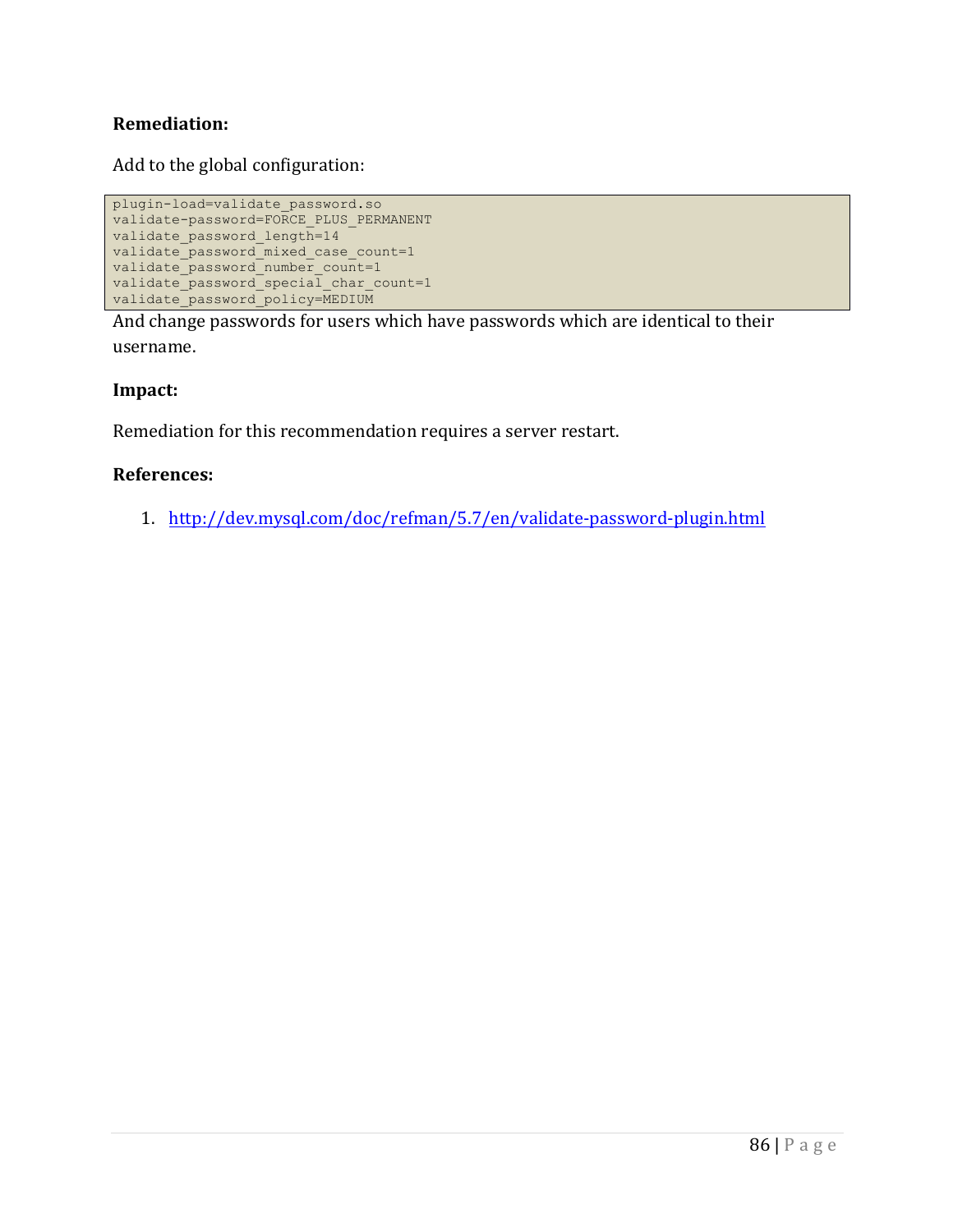# *7.7 Ensure No Users Have Wildcard Hostnames (Scored)*

#### **Profile Applicability:**

- Level 1 MySQL RDBMS
- Level 2 MySQL RDBMS

#### **Description:**

MySQL can make use of host wildcards when granting permissions to users on specific databases. For example, you may grant a given privilege to  $\lceil \cdot \text{user} \rceil \cdot \lceil \cdot \rceil \cdot \rceil$ .

#### **Rationale:**

Avoiding the use of wildcards within hostnames helps control the specific locations from which a given user may connect to and interact with the database.

#### **Audit:**

Execute the following SQL statement to assess this recommendation:

```
SELECT user, host FROM mysql.user WHERE host = '%';
```
Ensure no rows are returned.

#### **Remediation:**

Perform the following actions to remediate this setting:

- 1. Enumerate all users returned after running the audit procedure
- 2. Either ALTER the user's host to be specific or DROP the user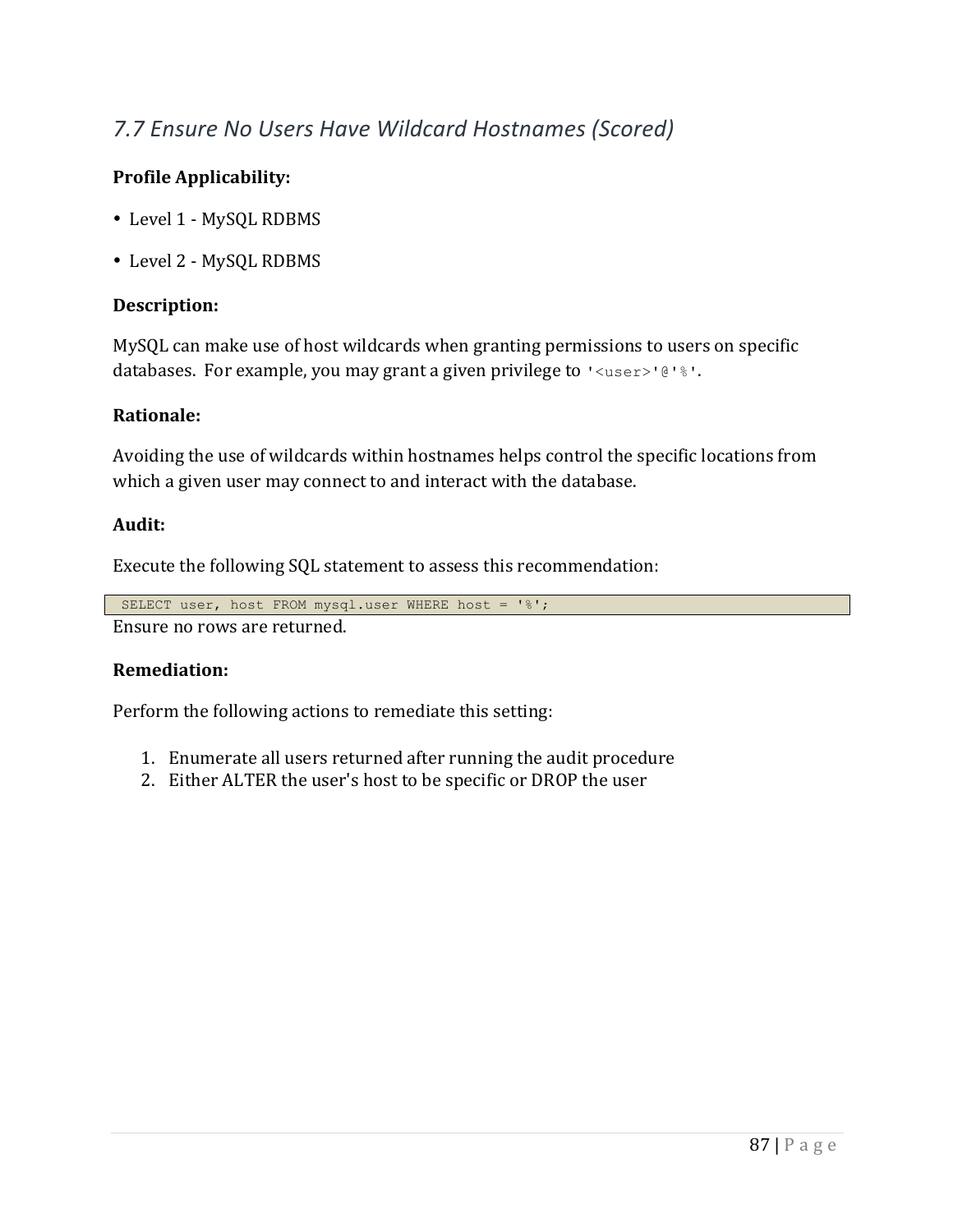### *7.8 Ensure No Anonymous Accounts Exist (Scored)*

#### **Profile Applicability:**

- Level 1 MySOL RDBMS
- Level 2 MySQL RDBMS

#### **Description:**

Anonymous accounts are users with empty usernames ("). Anonymous accounts have no passwords, so anyone can use them to connect to the MySQL server.

#### **Rationale:**

Removing anonymous accounts will help ensure that only identified and trusted principals are capable of interacting with MySQL.

#### **Audit:**

Execute the following SQL query to identify anonymous accounts:

SELECT user,host FROM mysql.user WHERE user = '';

The above query will return zero rows if no anonymous accounts are present.

#### **Remediation:**

Perform the following actions to remediate this setting:

- 1. Enumerate the anonymous users returned from executing the audit procedure
- 2. For each anonymous user,  $DROP$  or assign them a name

NOTE: As an alternative, you may execute the  $mysgl$  secure installation utility.

#### **Impact:**

Any applications relying on anonymous database access will be adversely affected by this change.

#### **Default Value:**

Using the standard installation script, mysql\_install\_db, it will create two anonymous accounts: one for the host 'localhost' and the other for the network interface's IP address.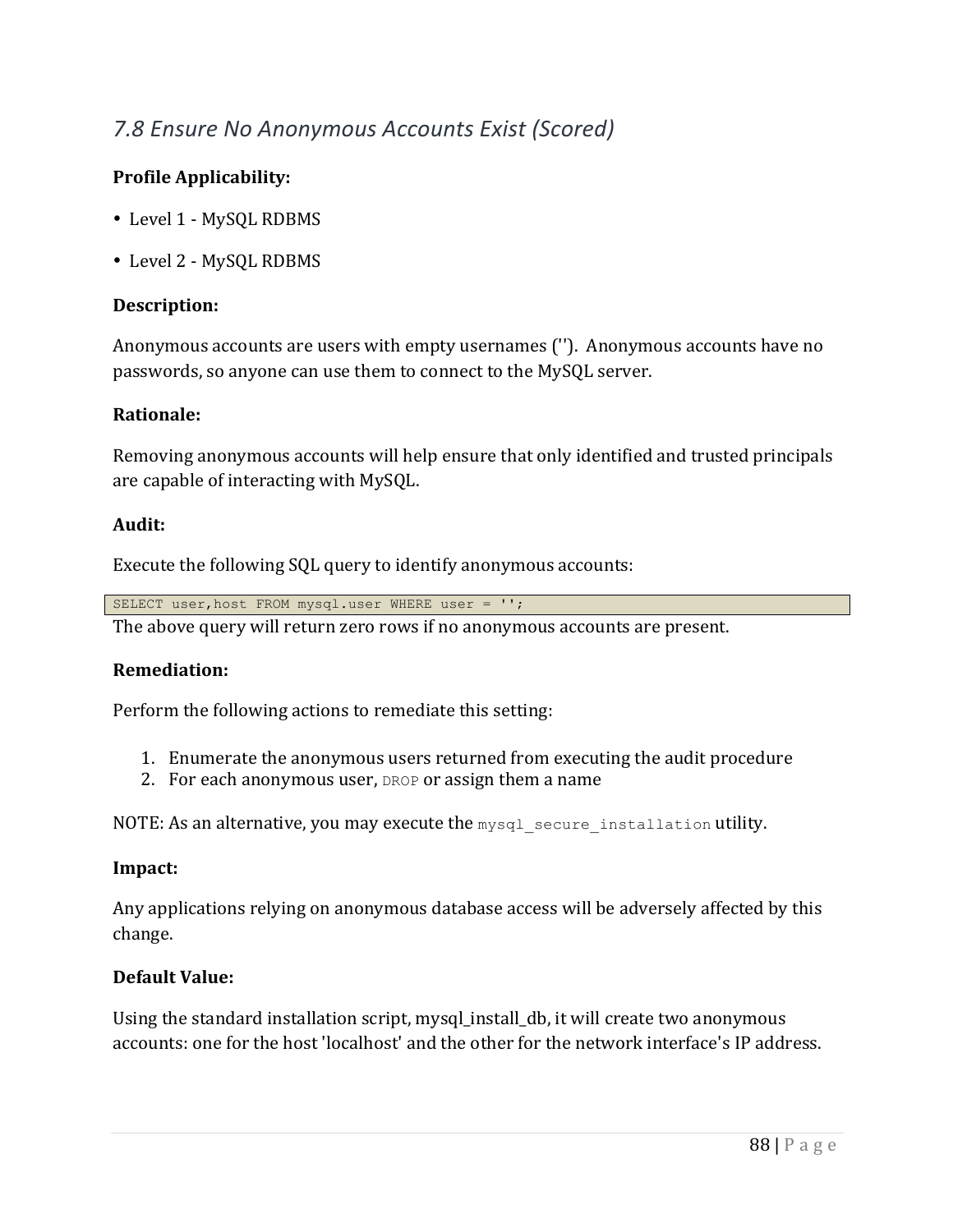#### **References:**

- 1. http://dev.mysql.com/doc/refman/5.7/en/mysql-secure-installation.html
- 2. https://dev.mysql.com/doc/refman/5.7/en/default-privileges.html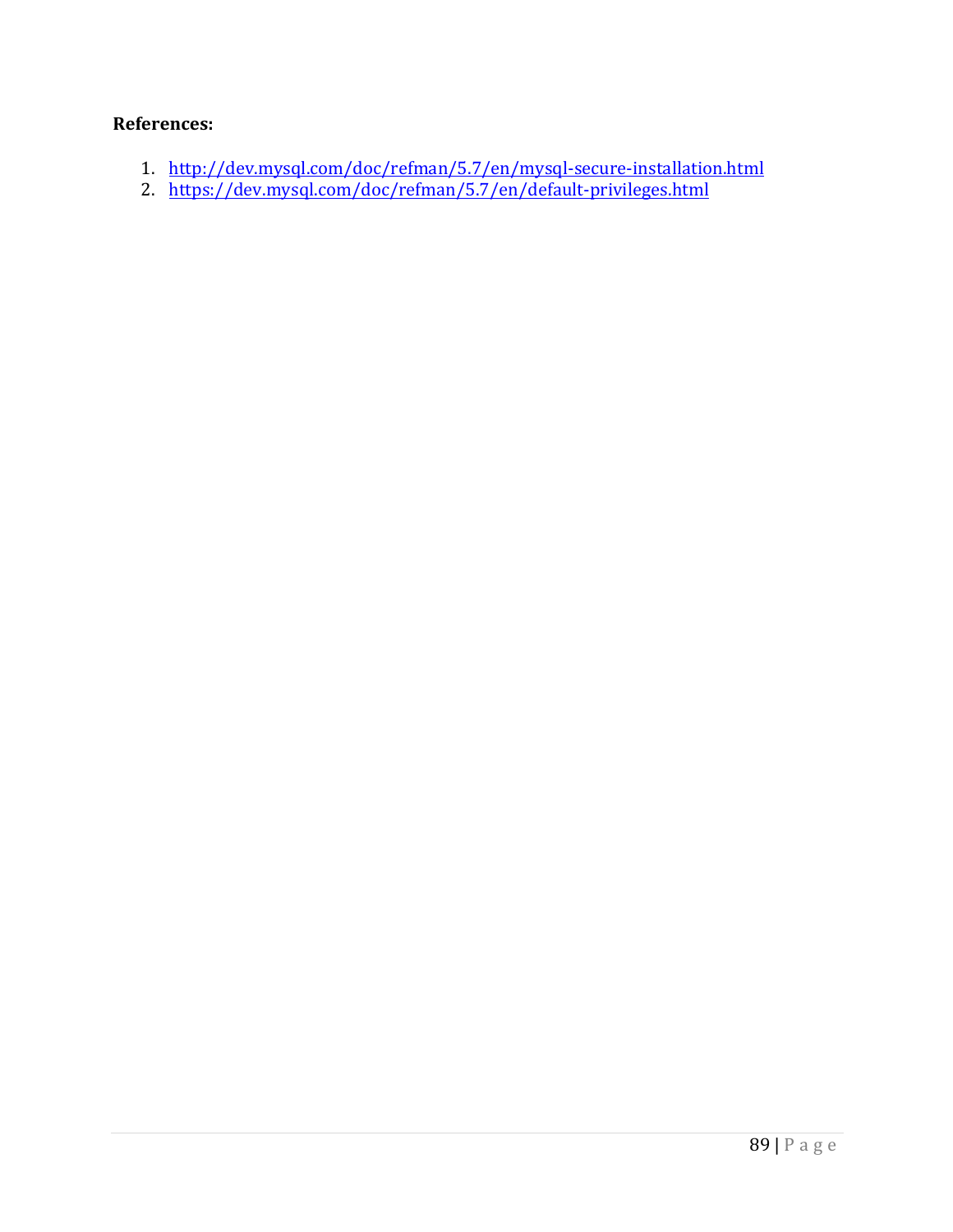# *8 Network*

This section contains recommendations related to how the MySQL server uses the network.

*8.1 Ensure 'have\_ssl' Is Set to 'YES' (Scored)*

#### **Profile Applicability:**

• Level 1 - MySQL RDBMS

#### **Description:**

All network traffic must use SSL/TLS when traveling over untrusted networks.

#### **Rationale:**

The SSL/TLS-protected MySQL protocol helps to prevent eavesdropping and man-in-themiddle attacks.

#### **Audit:**

Execute the following SQL statements to assess this recommendation:

SHOW variables WHERE variable name = 'have ssl';

Ensure the  $Value$  returned is  $YES$ .

**NOTE:** have openssl is an alias for have ssl as of MySQL 5.0.38. MySQL can be build with OpenSSL or YaSSL.

#### **Remediation:**

Follow the procedures as documented in the MySQL 5.6 Reference Manual to setup SSL.

#### **Impact:**

Enabling SSL will allow clients to encrypt network traffic and verify the identity of the server. This could have impact on network traffic inspection.

#### **Default Value:**

DISABLED

#### **References:**

- 1. http://dev.mysql.com/doc/refman/5.7/en/ssl-connections.html
- 2. http://dev.mysql.com/doc/refman/5.7/en/ssl-options.html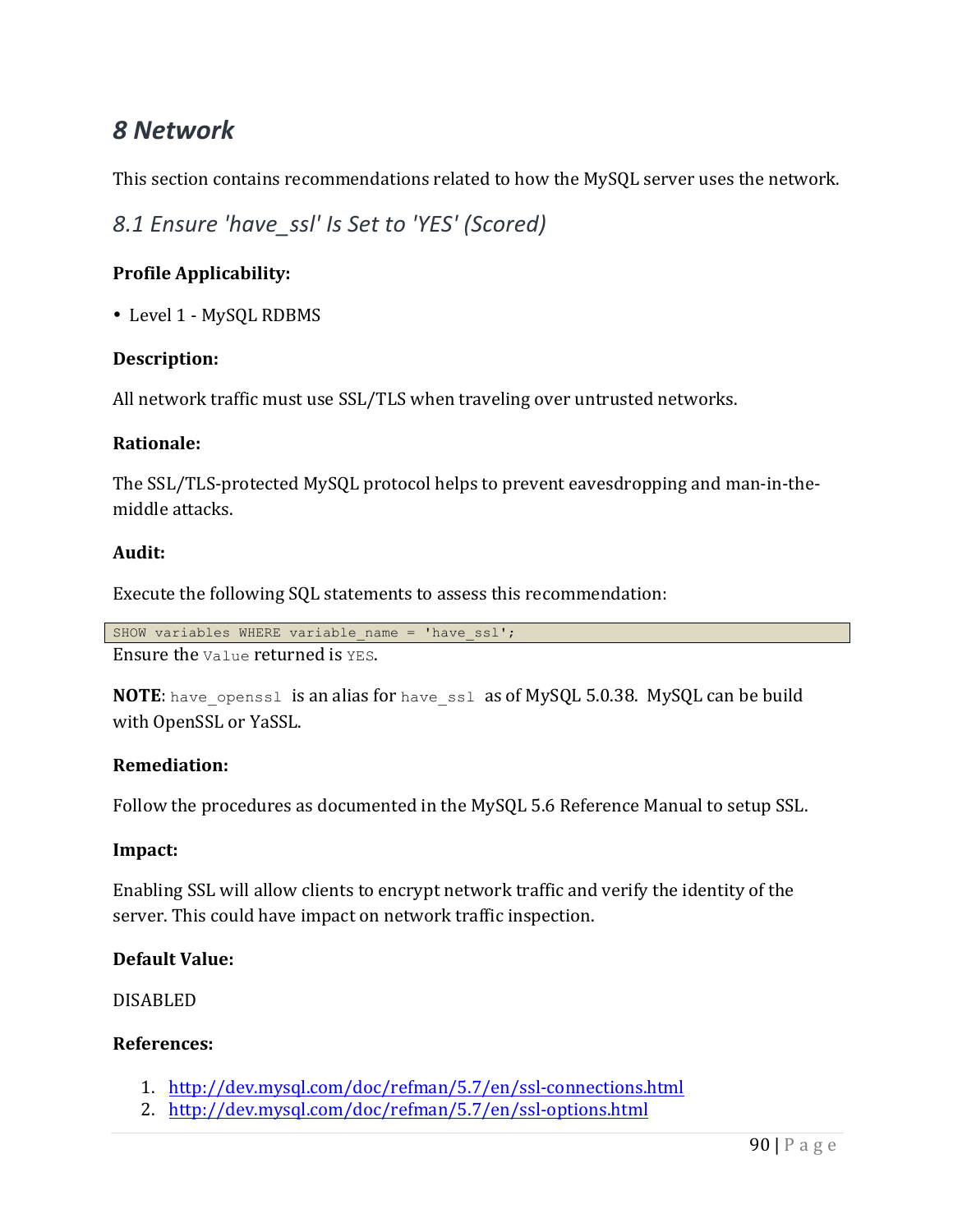# *8.2 Ensure 'ssl\_type' Is Set to 'ANY', 'X509', or 'SPECIFIED' for All Remote Users (Scored)*

#### **Profile Applicability:**

• Level 1 - MySOL RDBMS

#### **Description:**

All network traffic must use SSL/TLS when traveling over untrusted networks.

SSL/TLS should be enforced on a per-user basis for users which enter the system through the network.

#### **Rationale:**

The SSL/TLS-protected MySQL protocol helps to prevent eavesdropping and man-in-themiddle attacks.

#### **Audit:**

Execute the following SQL statements to assess this recommendation:

SELECT user, host, ssl type FROM mysql.user WHERE NOT HOST IN  $('::\overline{1}', '127.0.0.1', 'localhost');$ 

Ensure the  $ssl$  type for each user returned is equal to  $ANY$ , X509, or SPECIFIED.

**NOTE:** have openssl is an alias for have ssl as of MySQL 5.0.38. MySQL can be build with OpenSSL or YaSSL.

#### **Remediation:**

Use the GRANT statement to require the use of SSL:

GRANT USAGE ON \*.\* TO 'my user'@'app1.example.com' REQUIRE SSL;

Note that REQUIRE SSL only enforces SSL. There are options like REQUIRE X509, REQUIRE ISSUER, REQUIRE SUBJECT which can be used to further restrict connection options.

#### **Impact:**

When SSL/TLS is enforced then clients which do not use SSL will not be able to connect. If the server is not configured for SSL/TLS then accounts for which SSL/TLS is mandatory will not be able to connect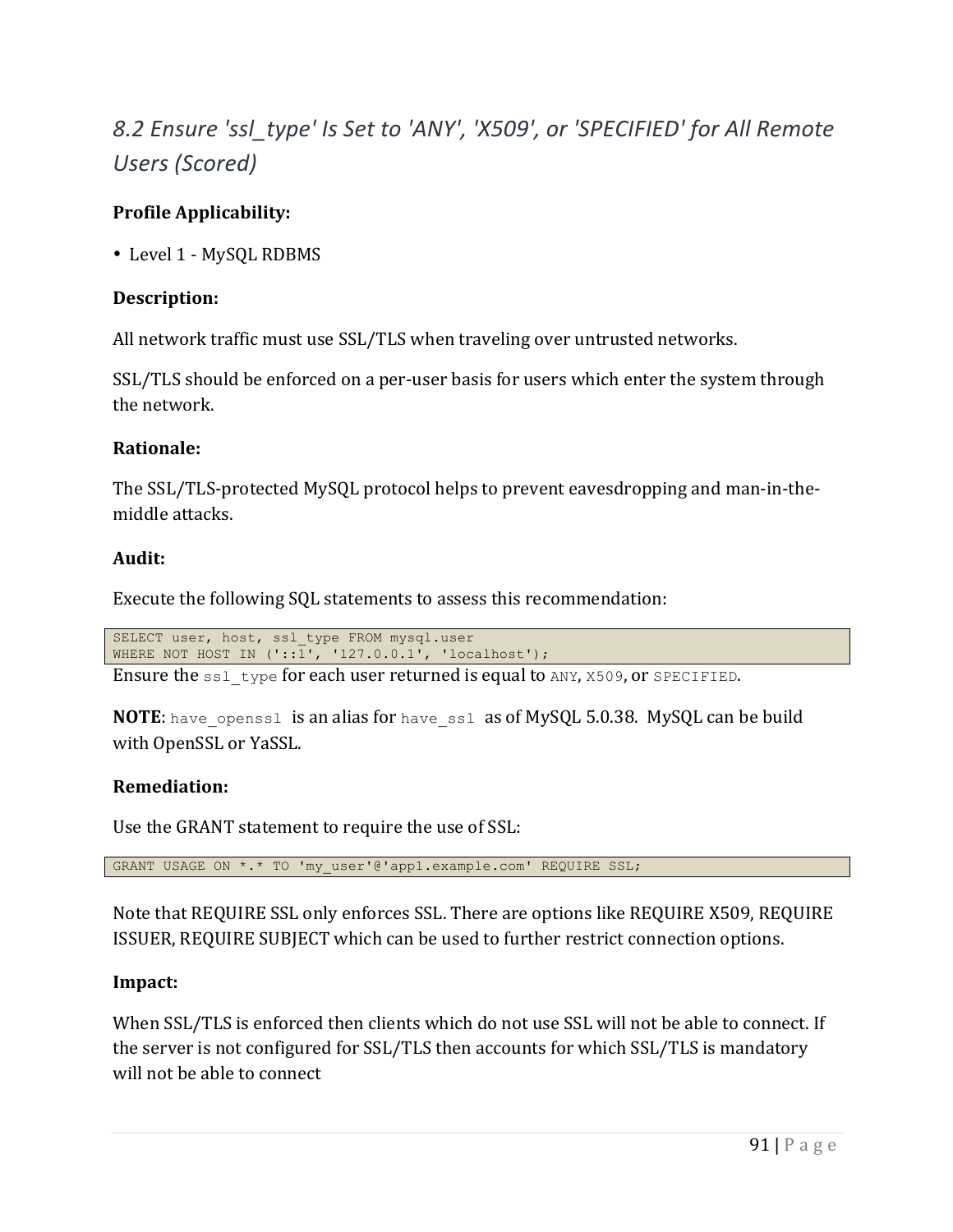#### **Default Value:**

Not enforced  $(s_{s1_t}$ type is empty)

#### **References:**

- 1. http://dev.mysql.com/doc/refman/5.7/en/ssl-connections.html
- 2. http://dev.mysql.com/doc/refman/5.7/en/grant.html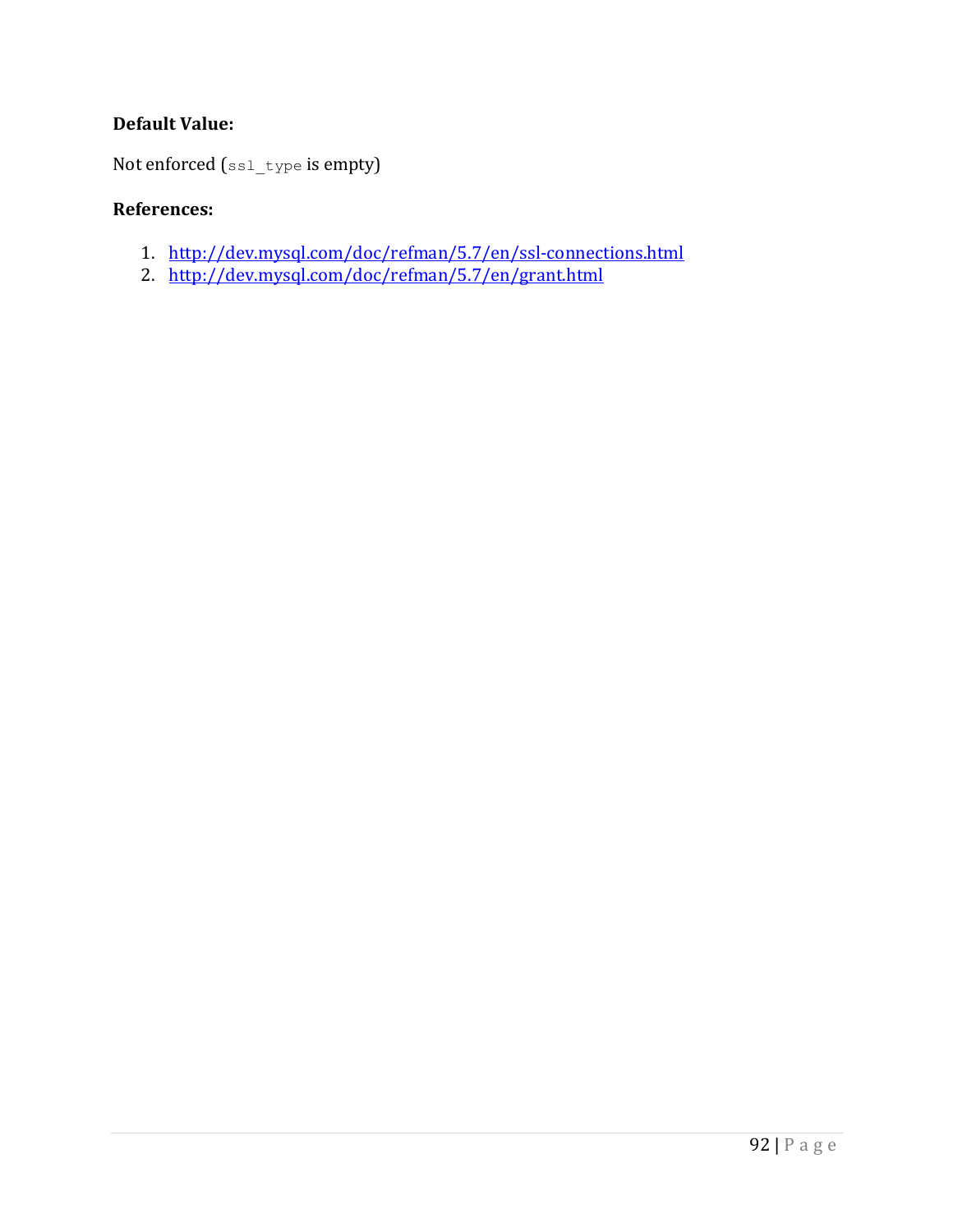# *9 Replication*

Everything related to replicating data from one server to another.

*9.1 Ensure Replication Traffic Is Secured (Not Scored)*

#### **Profile Applicability:**

• Level 1 - MySQL RDBMS

#### **Description:**

The replication traffic between servers should be secured. Security measures should include ensuring the confidentiality and integrity of the traffic, and performing mutual authentication between the servers before performing replication.

#### **Rationale:**

The replication traffic should be secured as it gives access to all transfered information and might leak passwords.

#### **Audit:**

Check if the replication traffic is using one or more of the following to provide confidentiality and integrity for the traffic, and mutual authentication for the servers:

- A private network
- A VPN
- SSL/TLS
- A SSH Tunnel

#### **Remediation:**

Secure the network traffic using one or more technologies to provide confidentiality and integrity for the traffic, and mutual authentication for the servers.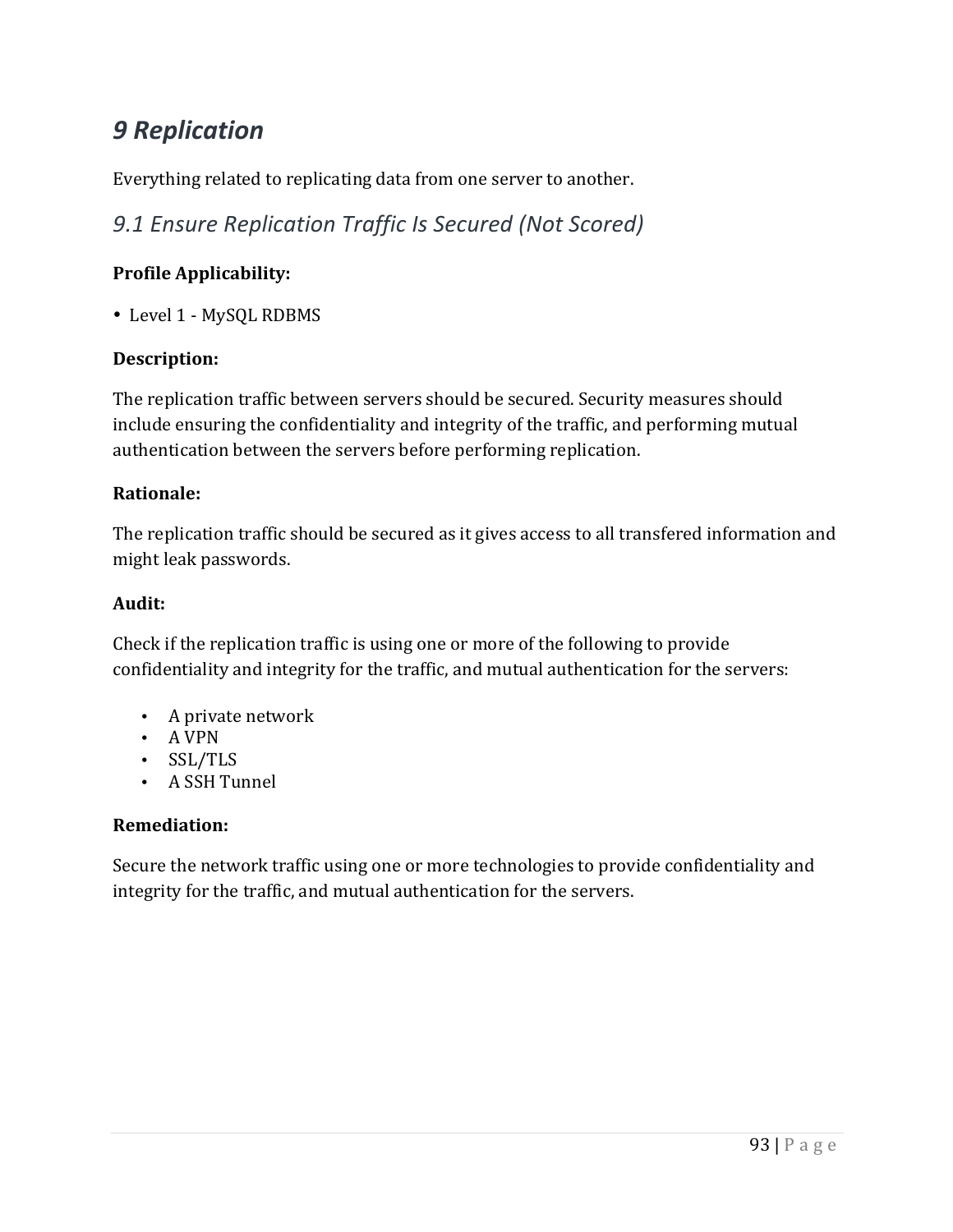# 9.2 Ensure 'MASTER\_SSL\_VERIFY\_SERVER\_CERT' Is Set to 'YES' or '1' *(Scored)*

#### **Profile Applicability:**

• Level 1 - MySOL RDBMS

#### **Description:**

In the MySQL slave context the setting MASTER SSL VERIFY SERVER CERT indicates whether the slave should verify the master's certificate. This configuration item may be set to  $Yest$  or  $N$  $\circ$ , and unless SSL has been enabled on the slave, the value will be ignored.

#### **Rationale:**

When SSL is in use certificate verification is important to authenticate the party to which a connection is being made. In this case, the slave (client) should verify the master's (server's) certificate to authenticate the master prior to continuing the connection.

#### **Audit:**

To assess this recommendation, issue the following statement:

select ssl\_verify\_server cert from mysql.slave master info;

Verify the value of ssl verify server cert is 1.

#### **Remediation:**

To remediate this setting you must use the CHANGE MASTER TO command.

```
STOP SLAVE; -- required if replication was already running
CHANGE MASTER TO MASTER SSL VERIFY SERVER CERT=1;
START SLAVE; -- required if you want to restart replication
```
#### **Impact:**

When using CHANGE MASTER TO, be aware of the following:

- Slave processes need to be stopped prior to executing CHANGE MASTER TO
- Use of CHANGE MASTER TO starts new relay logs without keeping the old ones unless explicitly told to keep them
- When CHANGE MASTER TO is invoked, some information is dumped to the error log (previous values for MASTER\_HOST, MASTER\_PORT, MASTER\_LOG\_FILE, and MASTER LOG POS)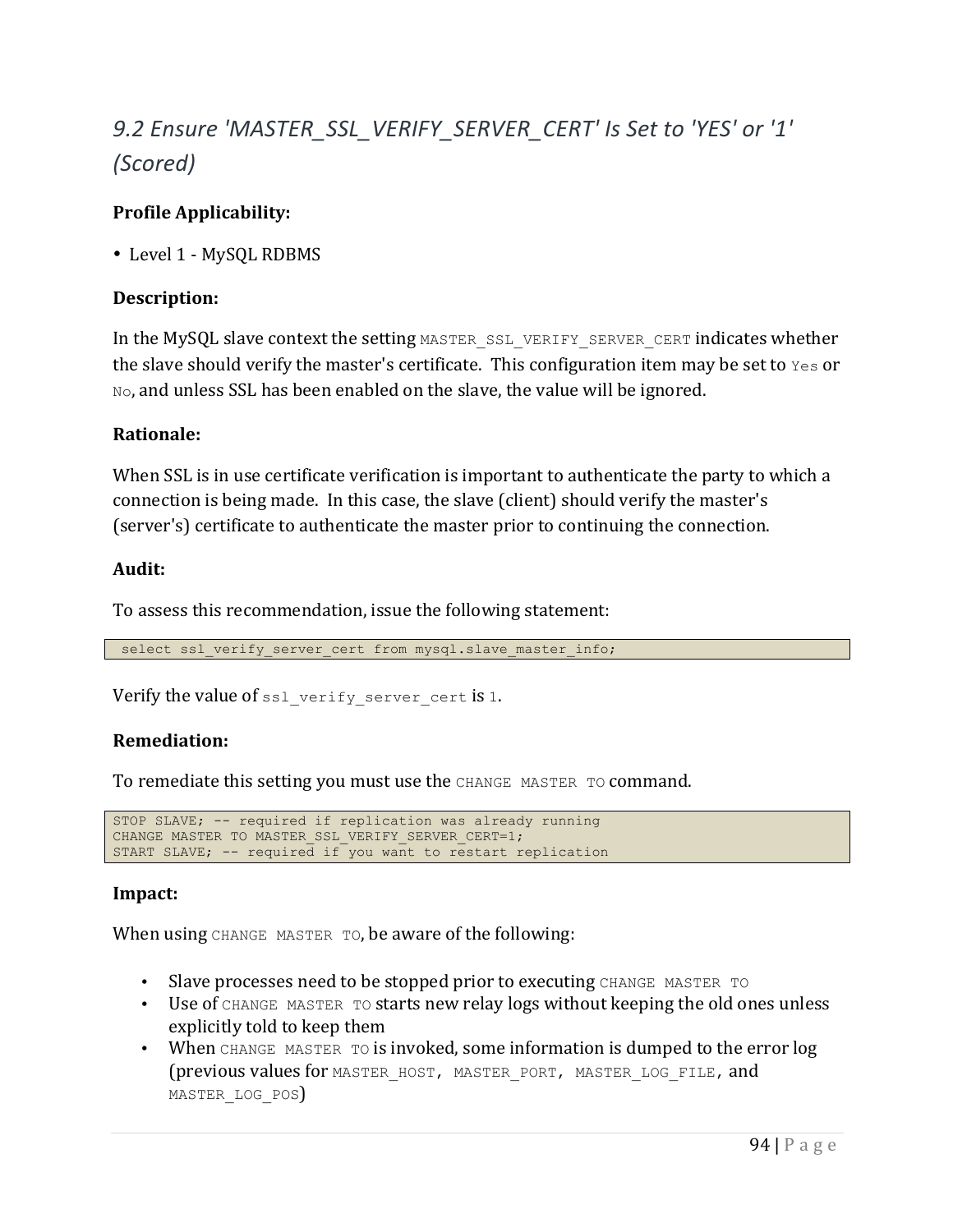• Invoking CHANGE MASTER TO will implicitly commit any ongoing transactions

#### **References:**

1. https://dev.mysql.com/doc/refman/5.7/en/change-master-to.html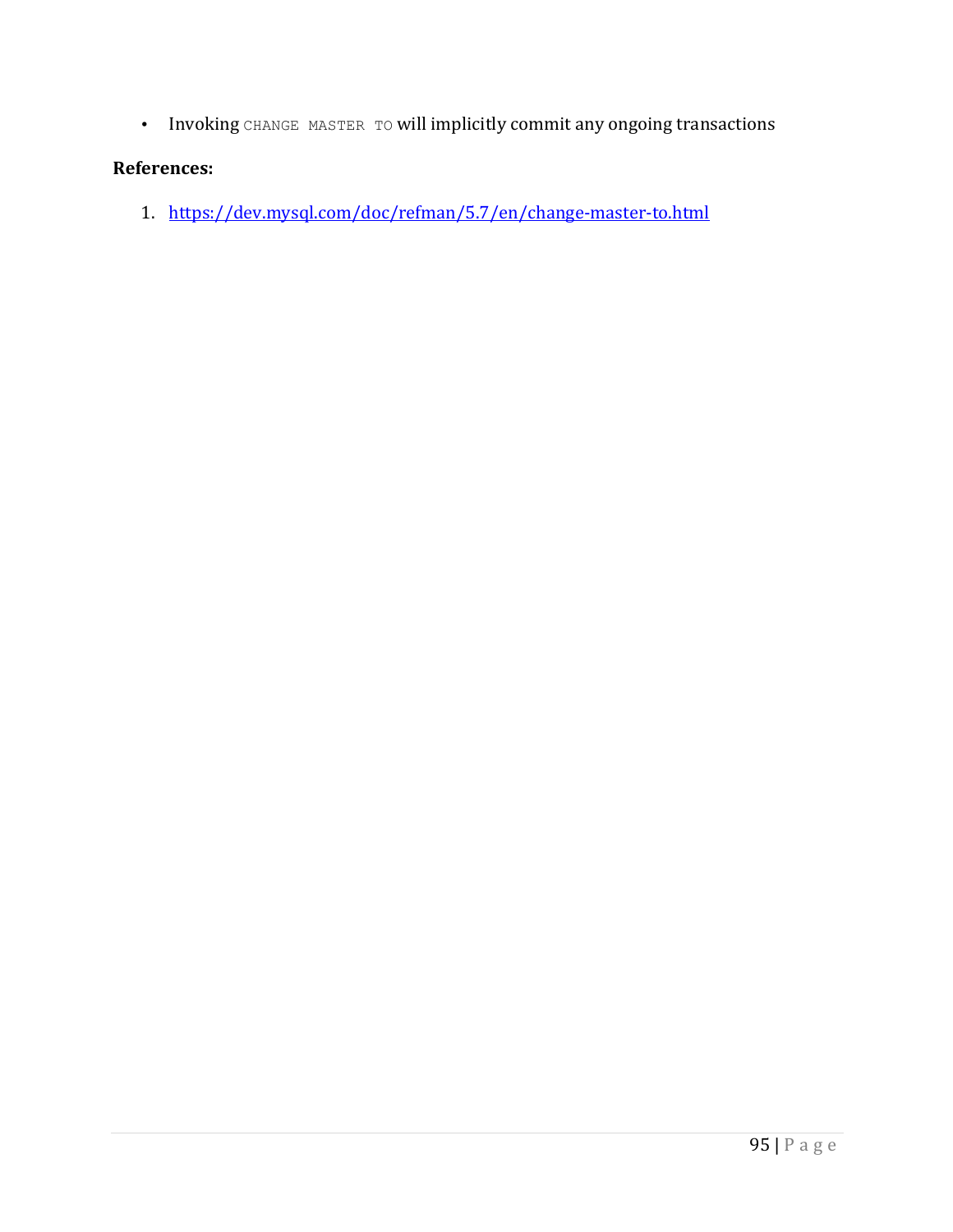# 9.3 Ensure 'master\_info\_repository' Is Set to 'TABLE' (Scored)

#### **Profile Applicability:**

• Level 2 - MySOL RDBMS

#### **Description:**

The master info repository setting determines to where a slave logs master status and connection information. The options are  $FILE$  or TABLE. Note also that this setting is associated with the sync master info setting as well.

#### **Rationale:**

The password which the client uses is stored in the master info repository, which by default is a plaintext file. The TABLE master info repository is a bit safer, but with filesystem access it's still possible to gain access to the password the slave is using.

#### **Audit:**

Execute the following SQL statement to assess this recommendation:

```
SHOW GLOBAL VARIABLES LIKE 'master info_repository';
The result should be TABLE instead of FILE.
```
NOTE: There also should not be a master info file in the datadir.

#### **Remediation:**

Perform the following actions to remediate this setting:

- 1. Open the MySQL configuration file  $(mv, cnf)$
- 2. Locate master info repository
- 3. Set the master info repository value to TABLE

NOTE: If master info repository does not exist, add it to the configuration file.

#### **Default Value:**

FILE

#### **References:**

1. http://dev.mysql.com/doc/refman/5.7/en/replication-optionsslave.html#sysvar\_master\_info\_repository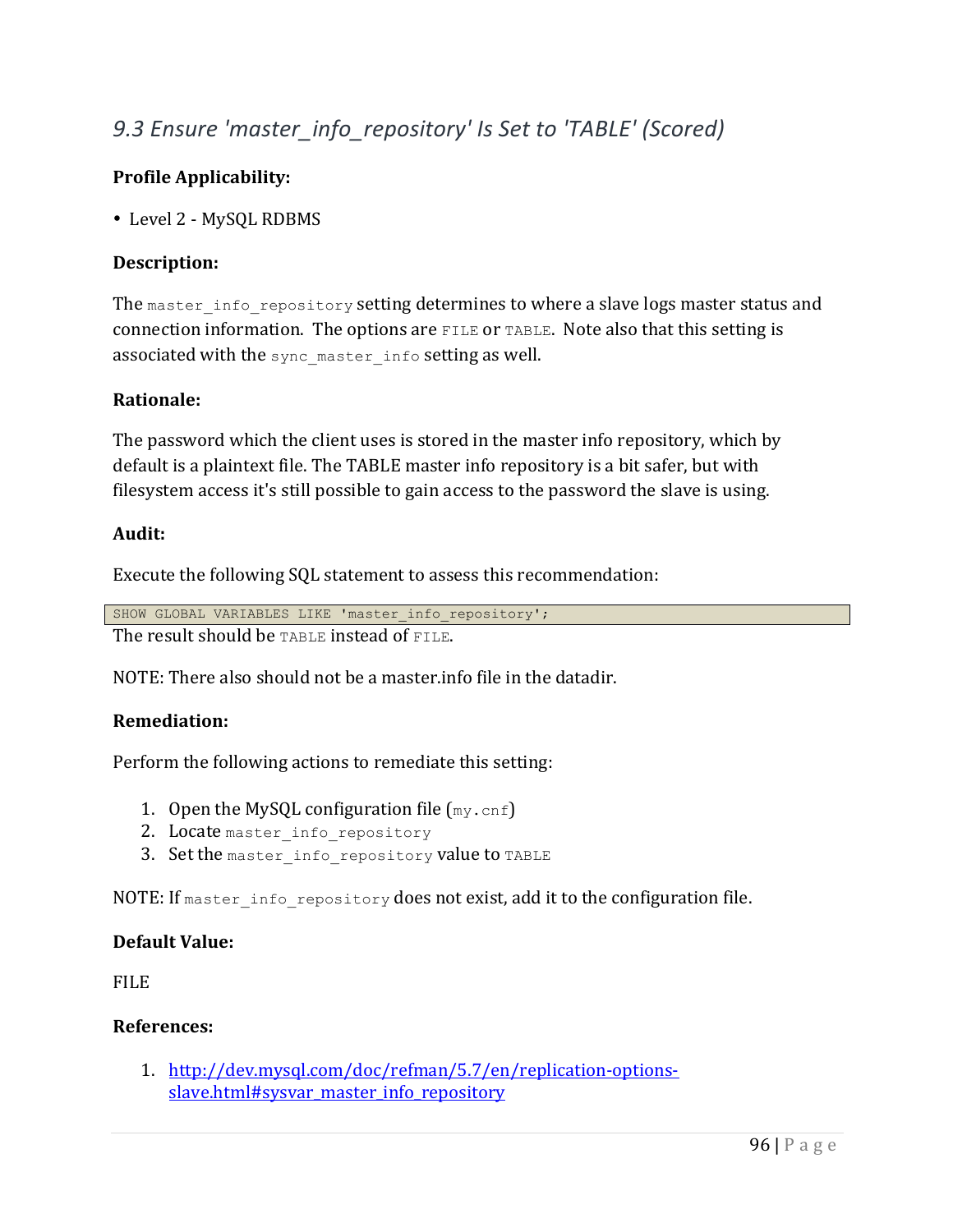# 9.4 Ensure 'super priv' Is Not Set to 'Y' for Replication Users (Scored)

#### **Profile Applicability:**

• Level 1 - MySOL RDBMS

#### **Description:**

The super privilege found in the  $m_{VSA}$ , user table governs the use of a variety of MySQL features. These features include, CHANGE MASTER TO, KILL, mysgladmin kill option, PURGE BINARY LOGS, SET GLOBAL, mysqladmin debug option, logging control, and more.

#### **Rationale:**

The super privilege allows principals to perform many actions, including view and terminate currently executing MySQL statements (including statements used to manage passwords). This privilege also provides the ability to configure MySQL, such as enable/disable logging, alter data, disable/enable features. Limiting the accounts that have the super privilege reduces the chances that an attacker can exploit these capabilities.

#### **Audit:**

Execute the following SQL statement to audit this setting:

select user, host from mysql.user where user='repl' and Super priv = 'Y';

No rows should be returned.

NOTE: Substitute your replication user's name for  $_{\text{rep1}}$  in the above query.

#### **Remediation:**

Execute the following steps to remediate this setting:

- 1. Enumerate the replication users found in the result set of the audit procedure
- 2. For each replication user, issue the following SOL statement (replace " $_{\text{repl}}$ " with your replication user's name):

REVOKE SUPER ON \*.\* FROM 'repl';

#### **Impact:**

When the super privilege is denied to a given user, that user will be unable to take advantage of certain capabilities, such as certain mysqladmin options.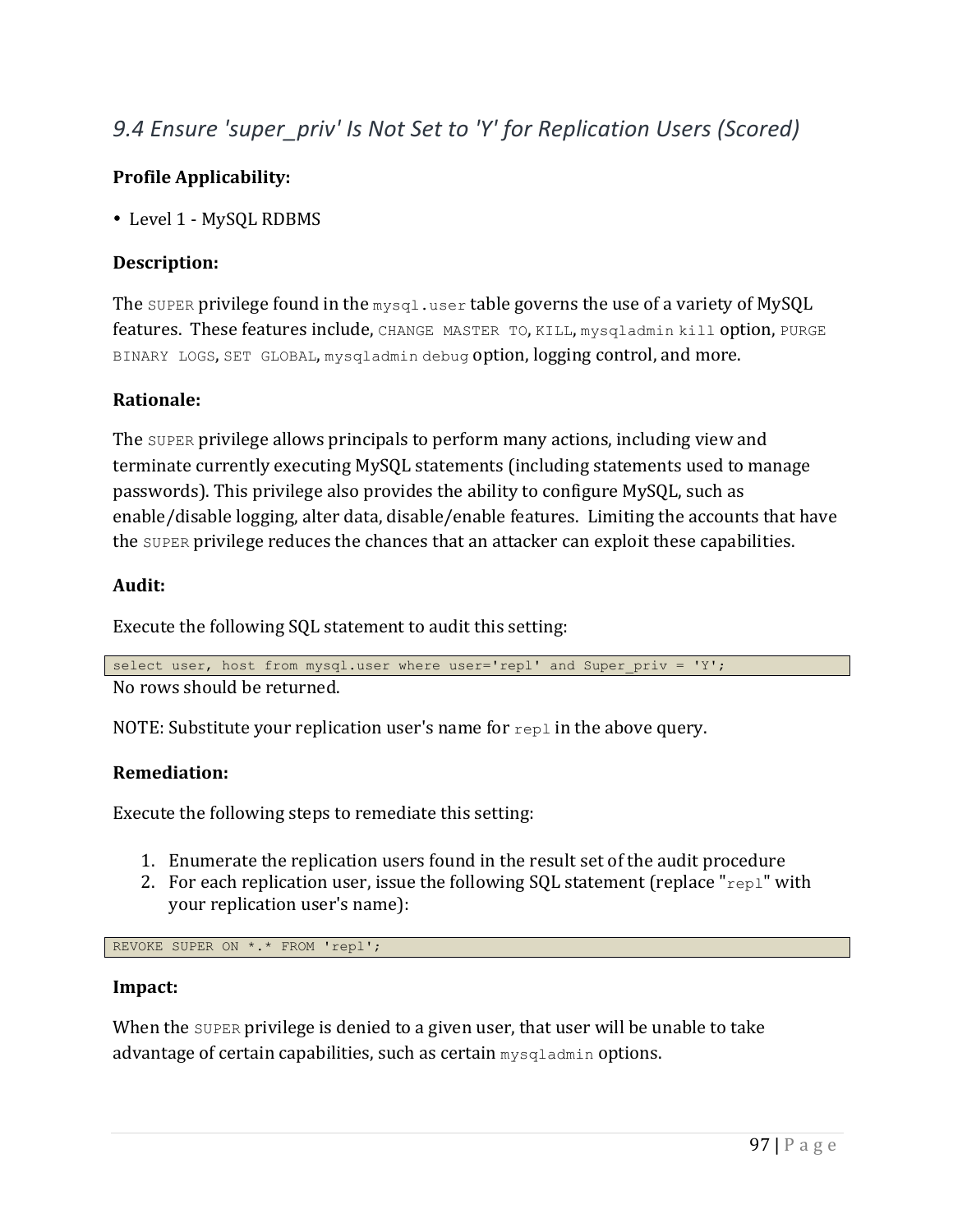### **References:**

1. http://dev.mysql.com/doc/refman/5.7/en/privileges-provided.html#priv\_super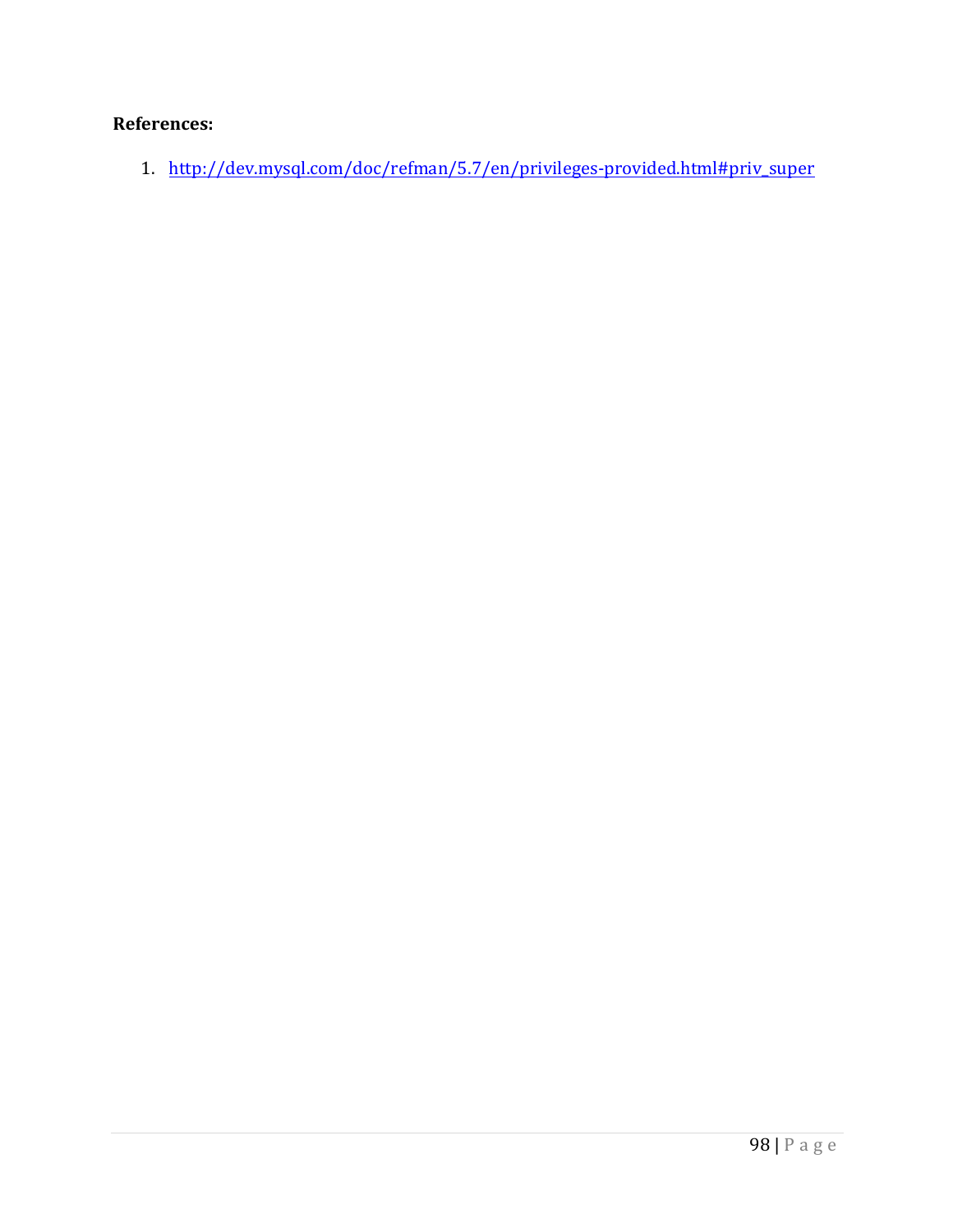### *9.5 Ensure No Replication Users Have Wildcard Hostnames (Scored)*

#### **Profile Applicability:**

• Level 1 - MySQL RDBMS

#### **Description:**

MySQL can make use of host wildcards when granting permissions to users on specific databases. For example, you may grant a given privilege to  $\lceil \cdot \text{user} \rceil \cdot \lceil \cdot \rceil \cdot \rceil$ .

#### **Rationale:**

Avoiding the use of wildcards within hostnames helps control the specific locations from which a given user may connect to and interact with the database.

#### **Audit:**

Execute the following SQL statement to assess this recommendation:

```
SELECT user, host FROM mysql.user WHERE user='repl' AND host = '%';
Ensure no rows are returned.
```
#### **Remediation:**

Perform the following actions to remediate this setting:

- 1. Enumerate all users returned after running the audit procedure
- 2. Either ALTER the user's host to be specific or DROP the user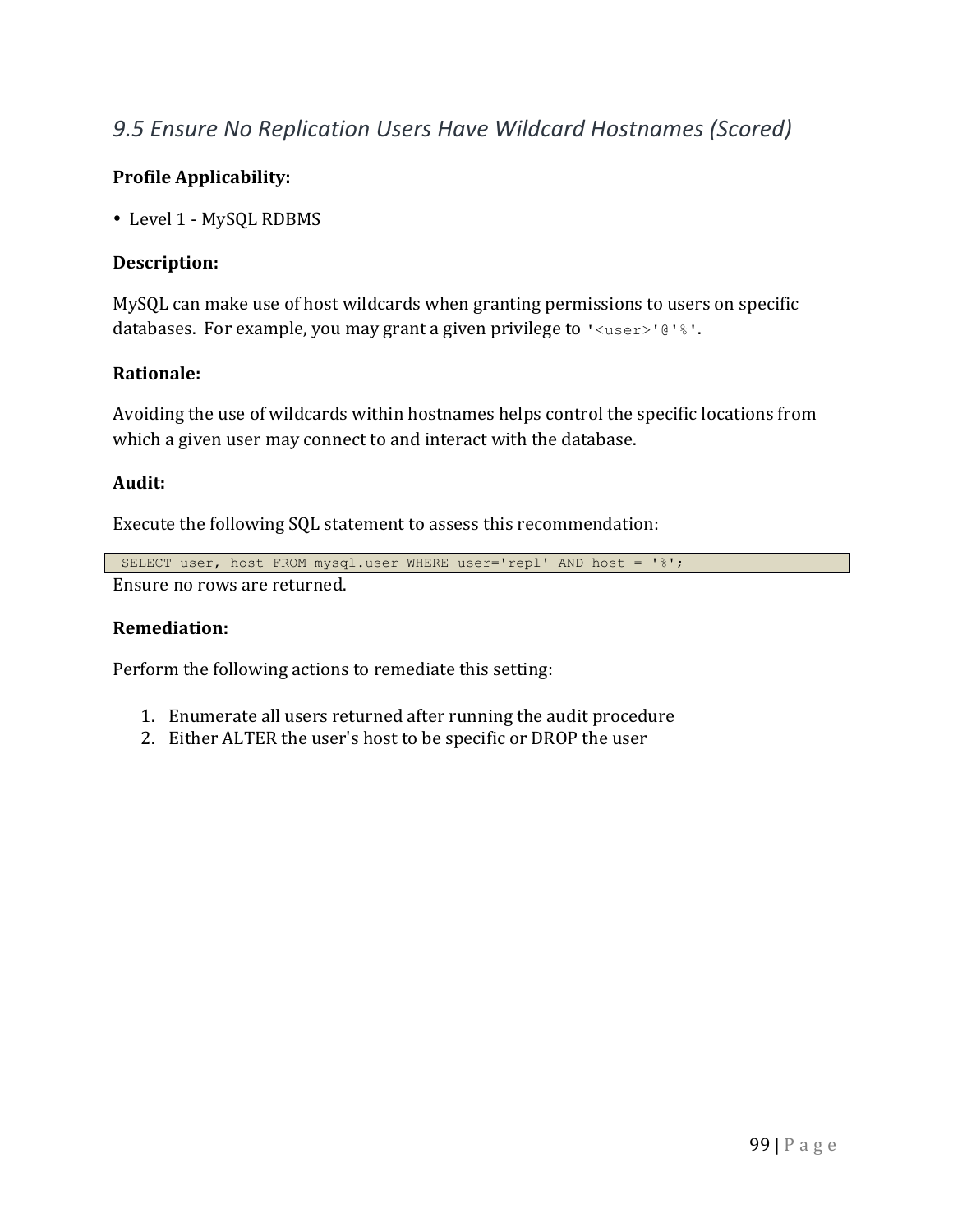|                  | Control                                                                                                                |              | <b>Set</b> |
|------------------|------------------------------------------------------------------------------------------------------------------------|--------------|------------|
|                  |                                                                                                                        | Correctly    |            |
|                  |                                                                                                                        | Yes          | No         |
| $\mathbf{1}$     | <b>Operating System Level Configuration</b>                                                                            |              |            |
| 1.1              | Place Databases on Non-System Partitions (Scored)                                                                      | П            | □          |
| 1.2              | Use Dedicated Least Privileged Account for MySQL                                                                       | □            | □          |
|                  | Daemon/Service (Scored)                                                                                                |              |            |
| 1.3              | Disable MySQL Command History (Scored)                                                                                 |              | П          |
| 1.4              | Verify that 'MYSQL_PWD' Is Not Set (Scored)                                                                            | $\Box$       | $\Box$     |
| 1.5              | Disable Interactive Login (Scored)                                                                                     | П            | $\Box$     |
| $\overline{2}$   | <b>Installation and Planning</b>                                                                                       |              |            |
| 2.1              | Dedicate Machine Running MySQL (Not Scored)                                                                            | $\mathsf{L}$ | □          |
| 2.2              | Do Not Specify Passwords in Command Line (Not Scored)                                                                  | $\Box$       | $\Box$     |
| 2.3              | Do Not Reuse User Accounts (Not Scored)                                                                                | $\Box$       | $\Box$     |
| 2.4              | Do Not Use Default or Shared Cryptographic Material (Not                                                               | □            | $\Box$     |
|                  | Scored)                                                                                                                |              |            |
| $\overline{3}$   | <b>File Permissions and Ownership</b>                                                                                  |              |            |
| 3.1              | Ensure 'datadir' Has Appropriate Permissions and Ownership                                                             | $\Box$       | $\Box$     |
|                  | (Scored)                                                                                                               |              |            |
| 3.2              | Ensure 'log_bin_basename' Files Have Appropriate                                                                       | □            | □          |
|                  | Permissions and Ownership (Scored)                                                                                     |              |            |
| 3.3              | Ensure 'log_error' Has Appropriate Permissions and                                                                     | □            | □          |
|                  | Ownership (Scored)                                                                                                     |              |            |
| 3.4              | Ensure 'slow_query_log' Has Appropriate Permissions and                                                                | □            | $\Box$     |
|                  | Ownership (Scored)                                                                                                     |              |            |
| 3.5              | Ensure 'relay_log_basename' Files Have Appropriate                                                                     | □            | $\Box$     |
|                  | Permissions and Ownership (Scored)                                                                                     |              |            |
| 3.6              | Ensure 'general_log_file' Has Appropriate Permissions and                                                              | □            | □          |
|                  | Ownership (Scored)                                                                                                     |              |            |
| 3.7              | Ensure SSL Key Files Have Appropriate Permissions and                                                                  | $\Box$       | ΙI         |
|                  | Ownership (Scored)                                                                                                     |              |            |
| 3.8              | Ensure Plugin Directory Has Appropriate Permissions and                                                                | □            | □          |
|                  | Ownership (Scored)                                                                                                     |              |            |
| 3.9              | Ensure 'audit_log_file' has Appropriate Permissions and<br>Ownership (Scored)                                          | □            | □          |
| $\boldsymbol{4}$ | General                                                                                                                |              |            |
| 4.1              |                                                                                                                        | Ш            | ப          |
| 4.2              | <b>Ensure Latest Security Patches Are Applied (Not Scored)</b><br>Ensure the 'test' Database Is Not Installed (Scored) | П            | □          |
| 4.3              |                                                                                                                        | П            | □          |
|                  | Ensure 'allow-suspicious-udfs' Is Set to 'FALSE' (Scored)                                                              | П            | $\Box$     |
| 4.4<br>4.5       | Ensure 'local_infile' Is Disabled (Scored)                                                                             |              |            |
|                  | Ensure 'mysqld' Is Not Started with '--skip-grant-tables'<br>(Scored)                                                  | □            | $\Box$     |
| 4.6              | Ensure '--skip-symbolic-links' Is Enabled (Scored)                                                                     | П            | □          |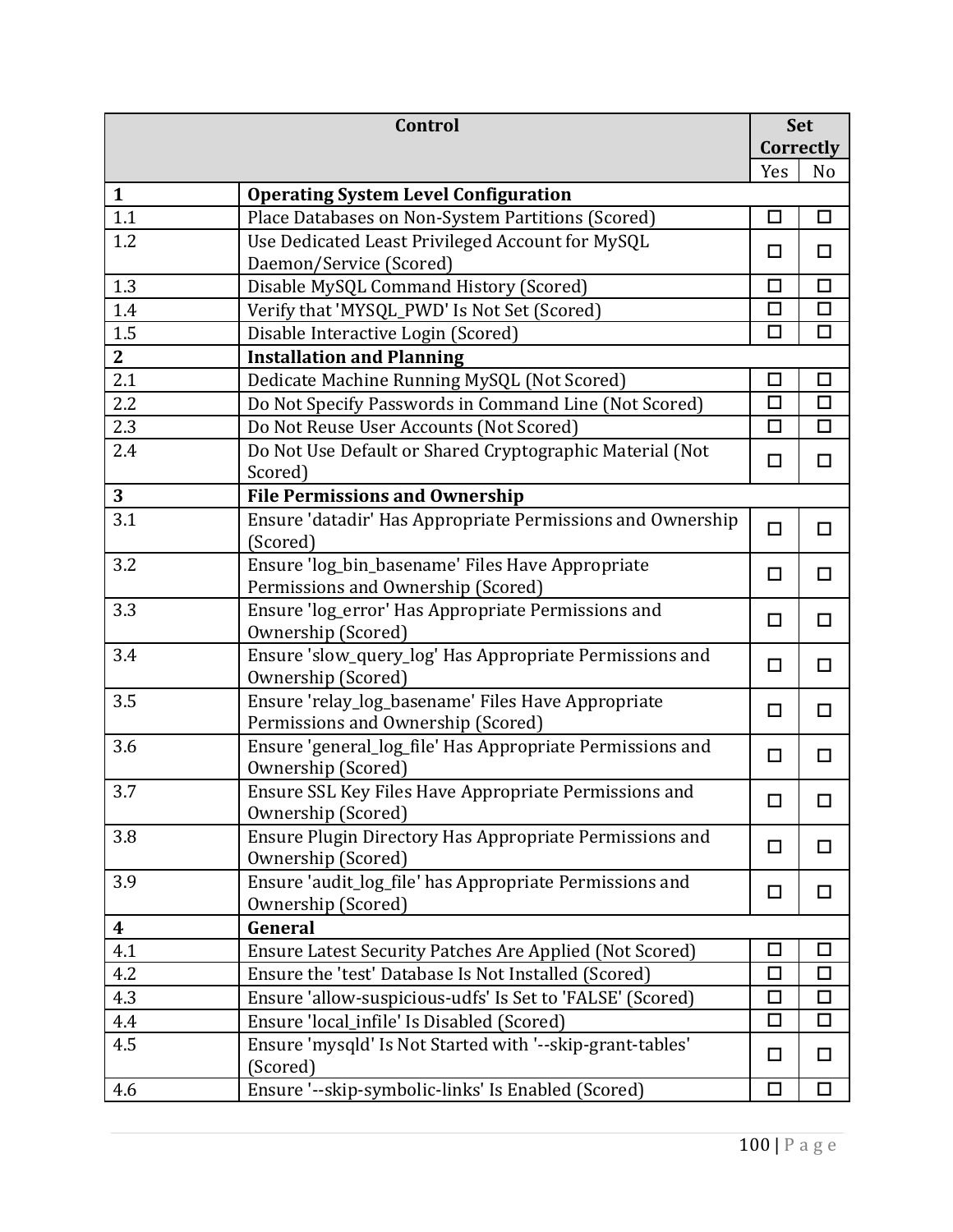| 4.7            | Ensure the 'daemon_memcached' Plugin Is Disabled (Scored)                      | □      | $\Box$ |
|----------------|--------------------------------------------------------------------------------|--------|--------|
| 4.8            | Ensure 'secure_file_priv' Is Not Empty (Scored)                                |        | $\Box$ |
| 4.9            | Ensure 'sql_mode' Contains 'STRICT_ALL_TABLES' (Scored)                        |        | $\Box$ |
| 5              | <b>MySQL Permissions</b>                                                       |        |        |
| 5.1            | Ensure Only Administrative Users Have Full Database Access                     | □      | □      |
|                | (Scored)                                                                       |        |        |
| 5.2            | Ensure 'file_priv' Is Not Set to 'Y' for Non-Administrative                    | □      | $\Box$ |
|                | Users (Scored)                                                                 |        |        |
| 5.3            | Ensure 'process_priv' Is Not Set to 'Y' for Non-Administrative                 | $\Box$ | $\Box$ |
|                | Users (Scored)                                                                 |        |        |
| 5.4            | Ensure 'super_priv' Is Not Set to 'Y' for Non-Administrative                   | □      | $\Box$ |
|                | Users (Scored)                                                                 |        |        |
| 5.5            | Ensure 'shutdown_priv' Is Not Set to 'Y' for Non-                              | $\Box$ | $\Box$ |
|                | Administrative Users (Scored)                                                  |        |        |
| 5.6            | Ensure 'create_user_priv' Is Not Set to 'Y' for Non-                           | □      | $\Box$ |
| 5.7            | Administrative Users (Scored)                                                  |        |        |
|                | Ensure 'grant_priv' Is Not Set to 'Y' for Non-Administrative<br>Users (Scored) | $\Box$ | $\Box$ |
| 5.8            | Ensure 'repl_slave_priv' Is Not Set to 'Y' for Non-Slave Users                 |        |        |
|                | (Scored)                                                                       | П      | □      |
| 5.9            | Ensure DML/DDL Grants Are Limited to Specific Databases                        |        |        |
|                | and Users (Scored)                                                             | $\Box$ | $\Box$ |
| 6              | <b>Auditing and Logging</b>                                                    |        |        |
| 6.1            | Ensure 'log_error' Is Not Empty (Scored)                                       | □      | $\Box$ |
| 6.2            | Ensure Log Files Are Stored on a Non-System Partition                          |        |        |
|                | (Scored)                                                                       | $\Box$ | $\Box$ |
| 6.3            | Ensure 'log_warnings' Is Set to '2' (Scored)                                   | П      | □      |
| 6.4            | Ensure 'log-raw' Is Set to 'OFF' (Scored)                                      | $\Box$ | $\Box$ |
| 6.5            | Ensure audit_log_connection_policy is not set to 'NONE'                        | □      | $\Box$ |
|                | (Scored)                                                                       |        |        |
| 6.6            | Ensure audit_log_exclude_accounts is set to NULL (Scored)                      | $\Box$ | $\Box$ |
| 6.7            | Ensure audit_log_include_accounts is set to NULL (Scored)                      | $\Box$ | $\Box$ |
| 6.8            | Ensure audit_log_policy is set to log logins (Scored)                          |        | □      |
| 6.9            | Ensure audit_log_policy is set to log logins and connections                   | □      | □      |
|                | (Scored)                                                                       |        |        |
| 6.10           | Ensure audit_log_statement_policy is set to ALL (Scored)                       | □      | $\Box$ |
| 6.11           | Set audit_log_strategy to SYNCHRONOUS or                                       | ◘      | $\Box$ |
|                | <b>SEMISYNCRONOUS (Scored)</b>                                                 |        |        |
| 6.12           | Make sure the audit plugin can't be unloaded (Scored)                          | П      | □      |
| $\overline{7}$ | <b>Authentication</b>                                                          |        |        |
| 7.1            | Ensure 'old_passwords' Is Not Set to '1' (Scored)                              | П      | $\Box$ |
| 7.2            | Ensure 'secure_auth' is set to 'ON' (Scored)                                   | H      | □      |
| 7.3            | Ensure Passwords Are Not Stored in the Global Configuration                    |        | $\Box$ |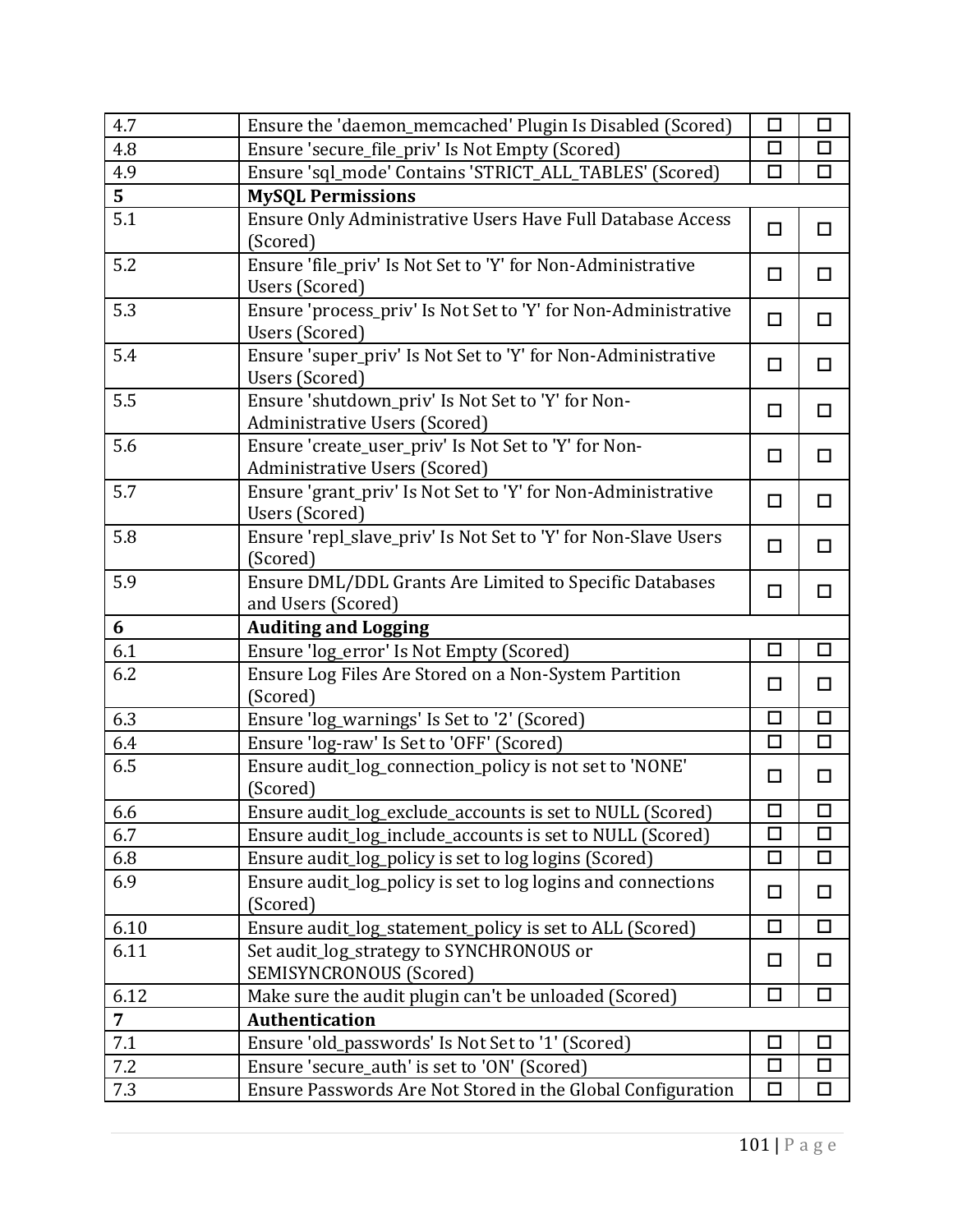|     | (Scored)                                                          |   |   |
|-----|-------------------------------------------------------------------|---|---|
| 7.4 | Ensure 'sql_mode' Contains 'NO_AUTO_CREATE_USER'                  |   | П |
|     | (Scored)                                                          |   |   |
| 7.5 | Ensure Passwords Are Set for All MySQL Accounts (Scored)          |   | П |
| 7.6 | Ensure Password Policy Is in Place (Scored)                       |   | П |
| 7.7 | Ensure No Users Have Wildcard Hostnames (Scored)                  |   | П |
| 7.8 | Ensure No Anonymous Accounts Exist (Scored)                       |   | П |
| 8   | <b>Network</b>                                                    |   |   |
| 8.1 | Ensure 'have_ssl' Is Set to 'YES' (Scored)                        |   | П |
| 8.2 | Ensure 'ssl_type' Is Set to 'ANY', 'X509', or 'SPECIFIED' for All |   |   |
|     | Remote Users (Scored)                                             |   |   |
| 9   | <b>Replication</b>                                                |   |   |
| 9.1 | <b>Ensure Replication Traffic Is Secured (Not Scored)</b>         |   | П |
| 9.2 | Ensure 'MASTER_SSL_VERIFY_SERVER_CERT' Is Set to 'YES'            |   |   |
|     | or '1' (Scored)                                                   |   |   |
| 9.3 | Ensure 'master_info_repository' Is Set to 'TABLE' (Scored)        | П | П |
| 9.4 | Ensure 'super_priv' Is Not Set to 'Y' for Replication Users       |   | П |
|     | (Scored)                                                          |   |   |
| 9.5 | <b>Ensure No Replication Users Have Wildcard Hostnames</b>        |   |   |
|     | (Scored)                                                          |   |   |